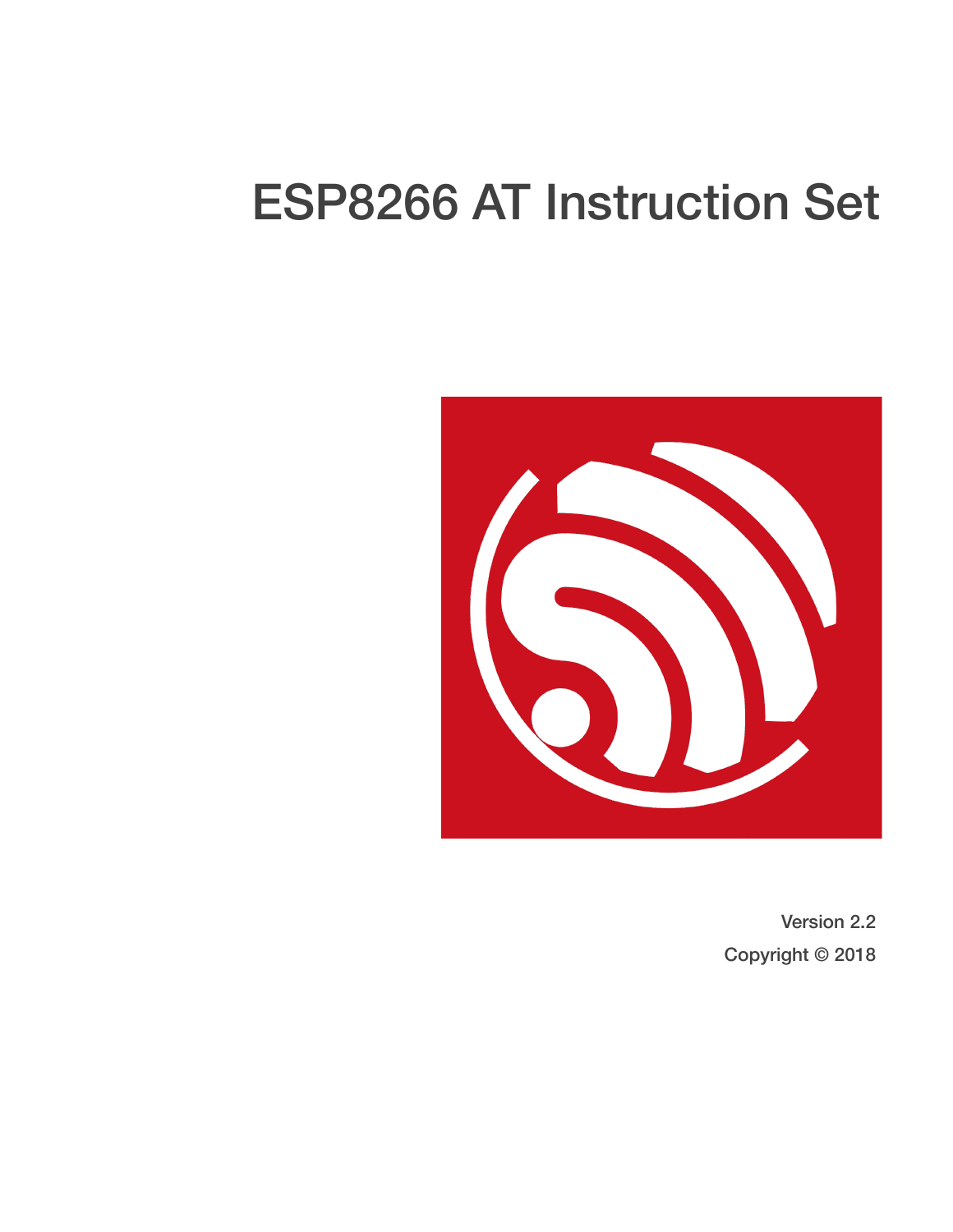# About This Guide

This document provides AT commands list based on ESP8266\_NONOS\_SDK.

The document is structured as follows:

| Chapter   | <b>Title</b>               | Content                                                                                  |
|-----------|----------------------------|------------------------------------------------------------------------------------------|
| Chapter 1 | Overview                   | Provides instructions on user-defined AT commands and<br>downloading of AT firmware.     |
| Chapter 2 | Command Description        | Gives a basic description of AT commands.                                                |
| Chapter 3 | Basic AT Commands          | Lists AT commands of basic functions.                                                    |
| Chapter 4 | Wi-Fi AT Commands          | Lists Wi-Fi-related AT commands.                                                         |
| Chapter 5 | TCP/IP-Related AT Commands | Lists TCP/IP-related AT commands.                                                        |
| Chapter 6 | Appendix A                 | Lists the AT commands of which the configuration is<br>saved in the flash.               |
| Chapter 7 | Appendix B                 | Lists messages of AT firmware.                                                           |
| Chapter 8 | Q & A                      | Provides information on where and how to consult<br>questions about ESP8266 AT commands. |

#### Release Notes

| Date    | <b>Version</b> | Release notes                                        |
|---------|----------------|------------------------------------------------------|
| 2016.04 | V1.5.3         | First Release.                                       |
| 2016.05 | V1.5.4         | Updated Section 5.2.16 and Section 5.2.19            |
| 2016.07 | V2.0.0         | Added Section 3.2.11, updated Section 1.2            |
| 2017.05 | V2.1.0         | Updated Section 3.2, Section 4.1 and Section 5.2.    |
| 2017.08 | V2.1.1         | Added Appendix B.                                    |
| 2018.02 | V2.2           | Added Section 3.2.22, 3.2.23, 4.2.39, 4.2.40, 5.2.15 |
|         |                | Updated 4.2.7, 4.2.8, and Appendix B.                |

#### Documentation Change Notification

Espressif provides email notifications to keep customers updated on changes to technical documentation. Please subscribe *[here](http://espressif.com/en/subscribe)*.

#### **Certifications**

Please download the product certification(s) *[here](http://espressif.com/en/certificates)*.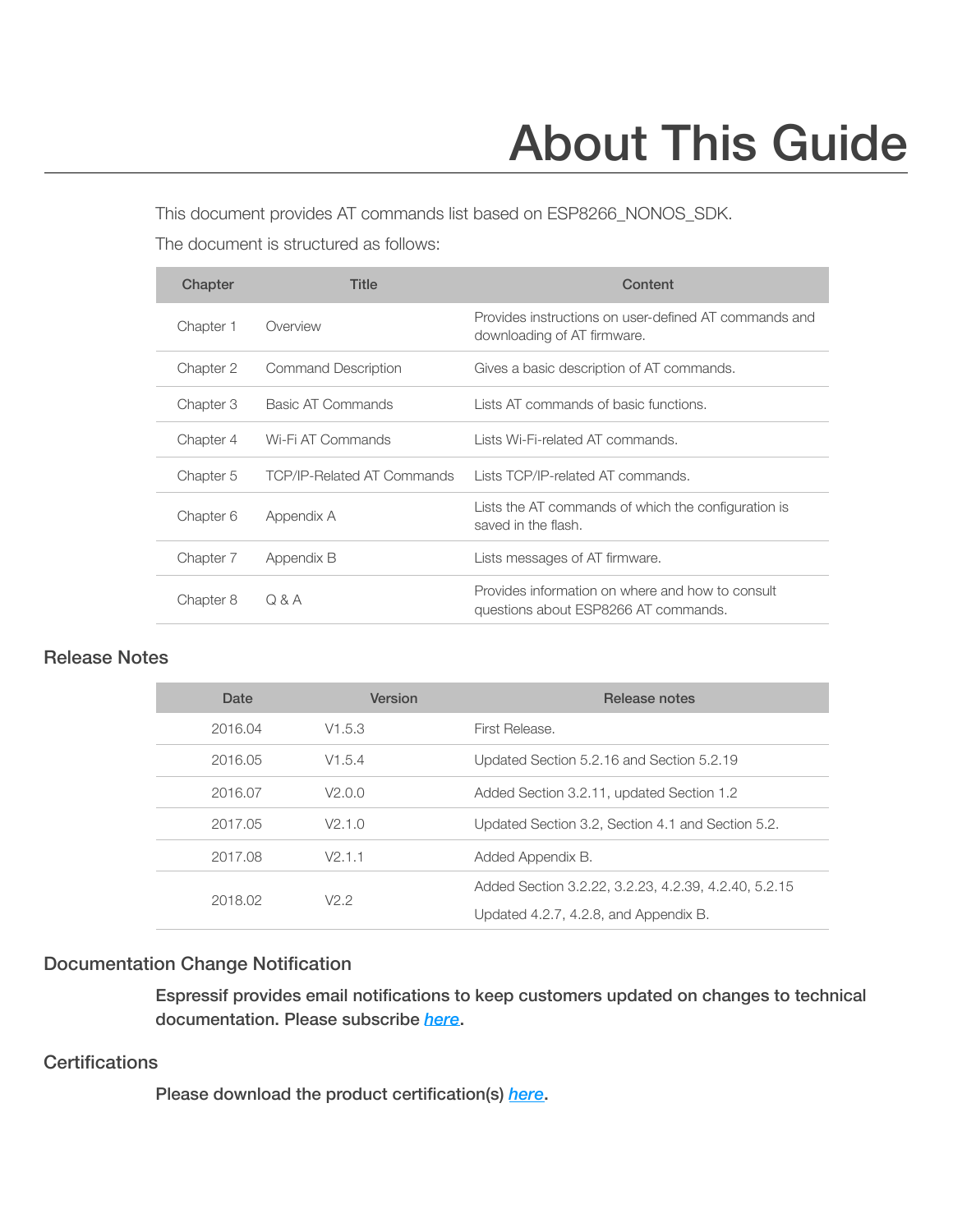# 目录

| 1.1. |        |                                                                                    |  |
|------|--------|------------------------------------------------------------------------------------|--|
| 1.2. |        |                                                                                    |  |
|      | 1.2.1. |                                                                                    |  |
|      | 1.2.2. |                                                                                    |  |
|      | 1.2.3. |                                                                                    |  |
|      | 1.2.4. |                                                                                    |  |
|      | 1.2.5. |                                                                                    |  |
|      | 1.2.6. |                                                                                    |  |
|      |        |                                                                                    |  |
|      |        |                                                                                    |  |
| 3.1. |        |                                                                                    |  |
| 3.2. |        |                                                                                    |  |
|      |        |                                                                                    |  |
|      | 3.2.2. |                                                                                    |  |
|      | 3.2.3. |                                                                                    |  |
|      | 3.2.4. |                                                                                    |  |
|      | 3.2.5. |                                                                                    |  |
|      | 3.2.6. |                                                                                    |  |
|      | 3.2.7. |                                                                                    |  |
|      | 3.2.8. | AT+UART_CUR-Current UART Configuration; Not Saved in the Flash 11                  |  |
|      |        |                                                                                    |  |
|      |        |                                                                                    |  |
|      |        | 3.2.11. AT+WAKEUPGPIO-Configures a GPIO to Wake ESP8266 up from Light-sleep Mode13 |  |
|      |        |                                                                                    |  |
|      |        |                                                                                    |  |
|      |        |                                                                                    |  |
|      |        |                                                                                    |  |
|      |        |                                                                                    |  |
|      |        |                                                                                    |  |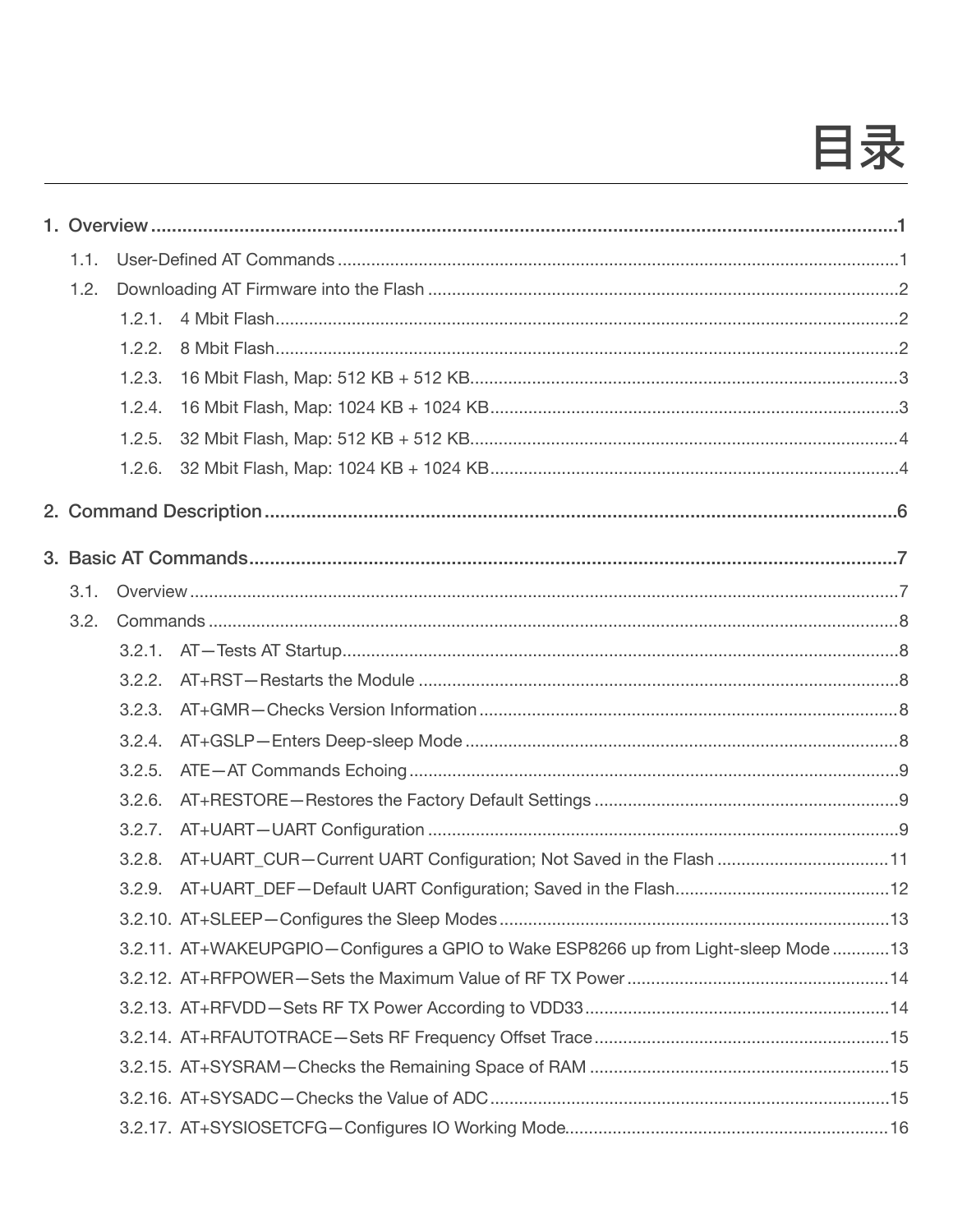| 4.1. |        |                                                                                              |  |
|------|--------|----------------------------------------------------------------------------------------------|--|
| 4.2. |        |                                                                                              |  |
|      | 4.2.1. |                                                                                              |  |
|      | 4.2.2. | AT+CWMODE_CUR-Sets the Current Wi-Fi mode; Configuration Not Saved in the Flash22            |  |
|      | 4.2.3. | AT+CWMODE_DEF-Sets the Default Wi-Fi mode; Configuration Saved in the Flash 22               |  |
|      | 4.2.4. |                                                                                              |  |
|      | 4.2.5. | AT+CWJAP_CUR-Connects to an AP; Configuration Not Saved in the Flash24                       |  |
|      | 4.2.6. | AT+CWJAP_DEF-Connects to an AP; Configuration Saved in the Flash 24                          |  |
|      | 4.2.7. |                                                                                              |  |
|      | 4.2.8. |                                                                                              |  |
|      | 4.2.9. |                                                                                              |  |
|      |        |                                                                                              |  |
|      |        | 4.2.11. AT+CWSAP_CUR-Configures the ESP8266 SoftAP; Configuration Not Saved in the Flash28   |  |
|      |        | 4.2.12. AT+CWSAP_DEF-Configures the ESP8266 SoftAP; Configuration Saved in the Flash 29      |  |
|      |        | 4.2.13. AT+CWLIF-IP of Stations to Which the ESP8266 SoftAP is Connected30                   |  |
|      |        |                                                                                              |  |
|      |        | 4.2.15. AT+CWDHCP_CUR—Enables/Disables DHCP; Configuration Not Saved in the Flash 31         |  |
|      |        | 4.2.16. AT+CWDHCP_DEF-Enables/Disables DHCP; Configuration Saved in the Flash31              |  |
|      |        | 4.2.17. AT+CWDHCPS CUR-Sets the IP Address Allocated by ESP8266 SoftAP DHCP;                 |  |
|      |        | 4.2.18. AT+CWDHCPS_DEF-Sets the IP Address Allocated by ESP8266 SoftAP DHCP; Configuration   |  |
|      |        |                                                                                              |  |
|      |        |                                                                                              |  |
|      |        | 4.2.21. AT+CIPSTAMAC_CUR-Sets the MAC Address of the ESP8266 Station; Configuration Not      |  |
|      |        | 4.2.22. AT+CIPSTAMAC_DEF-Sets the MAC Address of the ESP8266 Station; Configuration Saved in |  |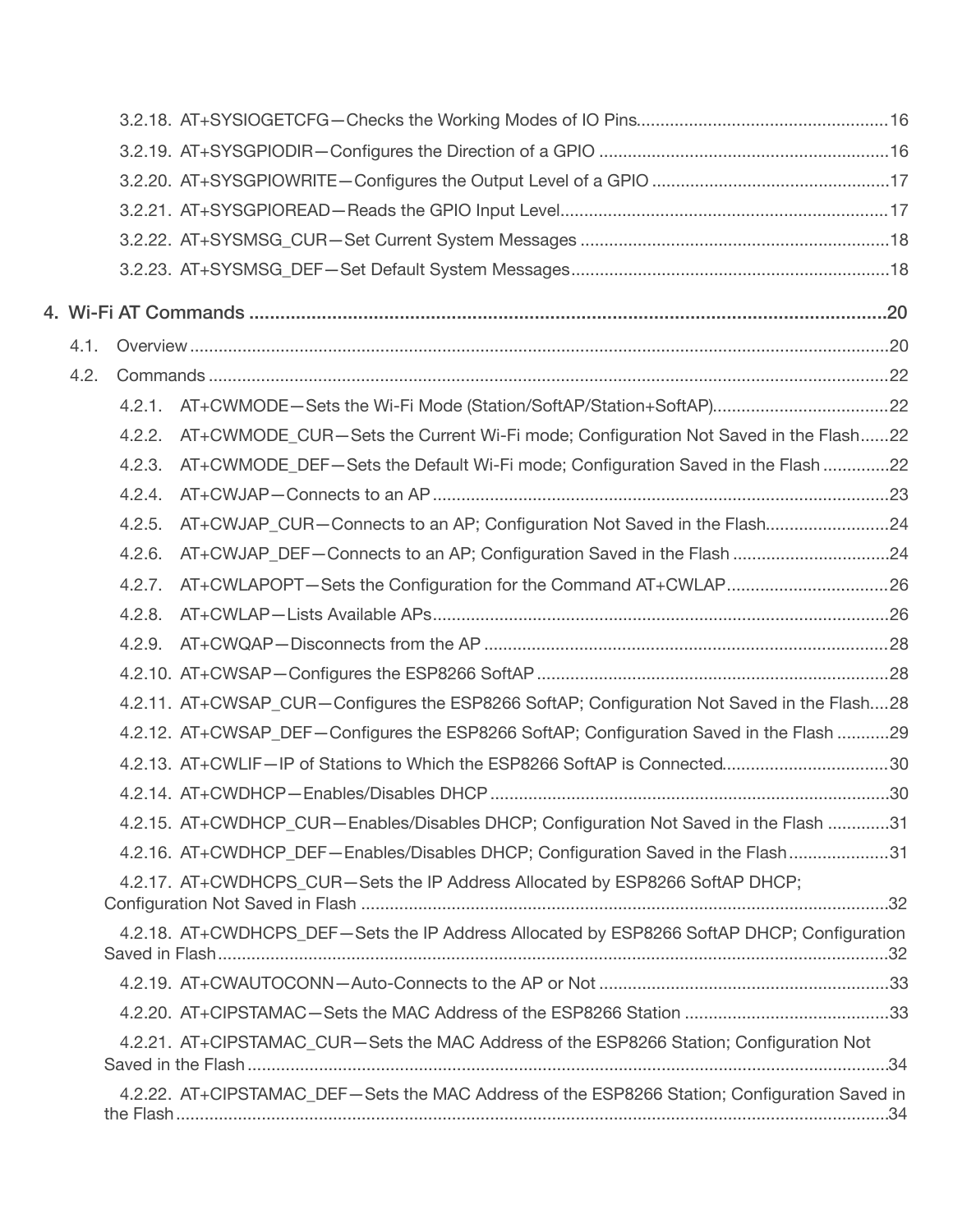|           | 4.2.24. AT+CIPAPMAC_CUR—Sets the MAC Address of the ESP8266 SoftAP; Configuration Not            |  |
|-----------|--------------------------------------------------------------------------------------------------|--|
|           |                                                                                                  |  |
|           | 4.2.25. AT+CIPAPMAC_DEF-Sets the MAC Address of the ESP8266 SoftAP; Configuration Saved in       |  |
|           |                                                                                                  |  |
|           | 4.2.27. AT+CIPSTA_CUR-Sets the Current IP Address of the ESP8266 Station; Configuration Not      |  |
|           | 4.2.28. AT+CIPSTA_DEF-Sets the Default IP Address of the ESP8266 Station; Configuration Saved in |  |
|           |                                                                                                  |  |
|           | 4.2.30. AT+CIPAP_CUR-Sets the IP Address of the ESP8266 SoftAP; Configuration Not Saved in the   |  |
|           | 4.2.31. AT+CIPAP_DEF-Sets the Default IP Address of the ESP8266 SoftAP; Configuration Saved in   |  |
|           |                                                                                                  |  |
|           |                                                                                                  |  |
|           | 4.2.34. AT+CWSTARTDISCOVER-Enables the Mode that ESP8266 can be Found by WeChat40                |  |
|           | 4.2.35. AT+CWSTOPDISCOVER-Disables the Mode that ESP8266 can be Found by WeChat 41               |  |
|           |                                                                                                  |  |
|           |                                                                                                  |  |
|           |                                                                                                  |  |
|           | 4.2.39. AT+CWCOUNTRY CUR-Set ESP8266 WiFi Country Code; Configuration Not Saved in the           |  |
|           | 4.2.40. AT+CWCOUNTRY_DEF-Set the default WiFi Country Code of ESP8266; Configuration Saved       |  |
|           |                                                                                                  |  |
| 5.1.      |                                                                                                  |  |
| 5.2.      |                                                                                                  |  |
| $5.2.1$ . |                                                                                                  |  |
| 5.2.2.    |                                                                                                  |  |
| 5.2.3.    | AT+CIPSTART-Establishes TCP Connection, UDP Transmission or SSL Connection 47                    |  |
| 5.2.4.    |                                                                                                  |  |
| 5.2.5.    |                                                                                                  |  |
| 5.2.6.    |                                                                                                  |  |
|           |                                                                                                  |  |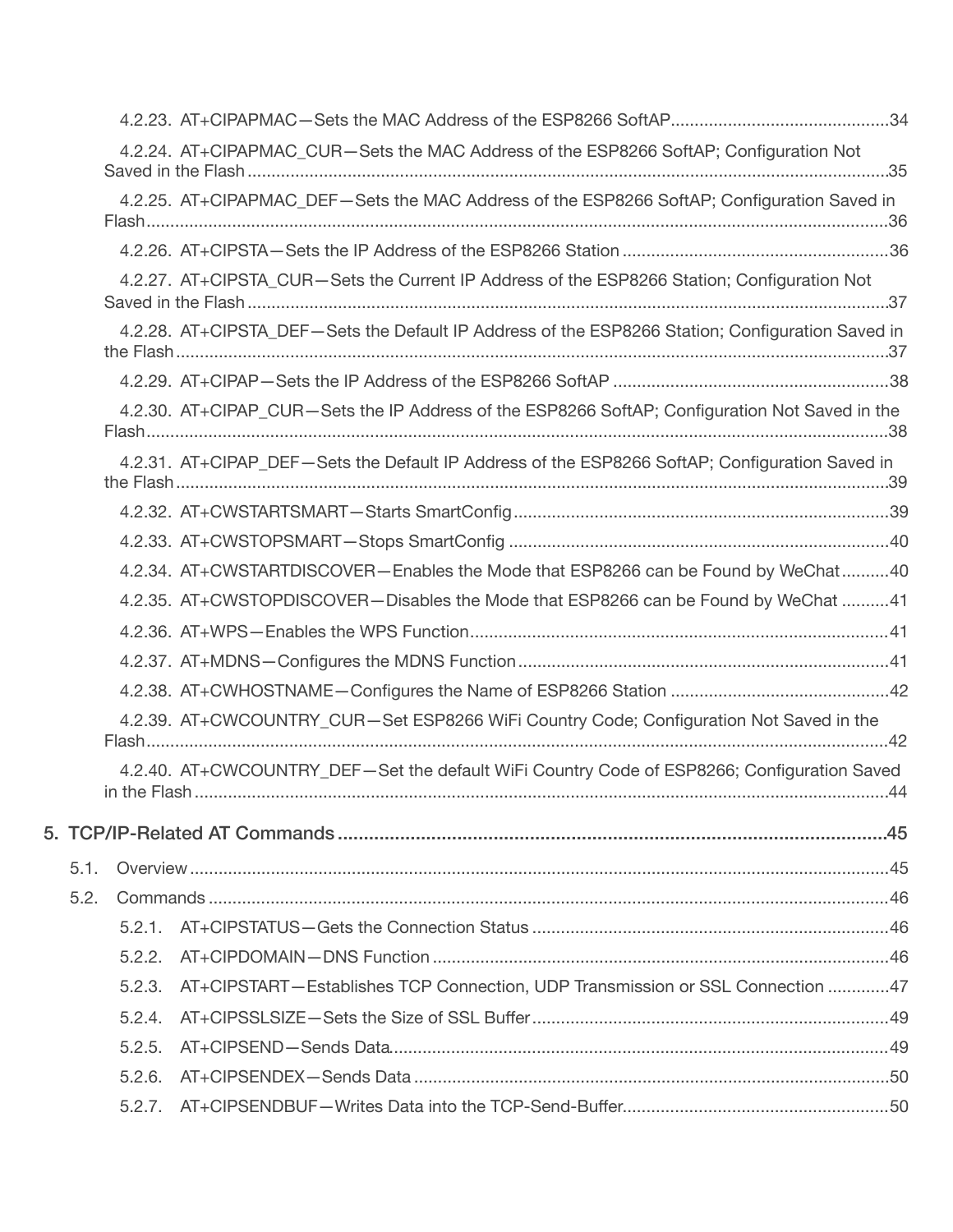| 5.2.9. |                                                                                               |  |
|--------|-----------------------------------------------------------------------------------------------|--|
|        | 5.2.10. AT+CIPCHECKSEQ-Checks If a Specific Segment Was Successfully Sent 52                  |  |
|        |                                                                                               |  |
|        |                                                                                               |  |
|        |                                                                                               |  |
|        |                                                                                               |  |
|        | 5.2.15. AT+CIPSERVERMAXCONN-Set the Maximum Connections Allowed by Server54                   |  |
|        |                                                                                               |  |
|        | 55.2.17. AT+SAVETRANSLINK-Saves the Transparent Transmission Link in Flash 55                 |  |
|        |                                                                                               |  |
|        |                                                                                               |  |
|        |                                                                                               |  |
|        |                                                                                               |  |
|        |                                                                                               |  |
|        |                                                                                               |  |
|        |                                                                                               |  |
|        | 5.2.25. AT+CIPDNS_CUR-Sets User-defined DNS Servers; Configuration Not Saved in the Flash  59 |  |
|        | 5.2.26. AT+CIPDNS_DEF-Sets User-defined DNS Servers; Configuration Saved in the Flash60       |  |
|        |                                                                                               |  |
|        |                                                                                               |  |
|        |                                                                                               |  |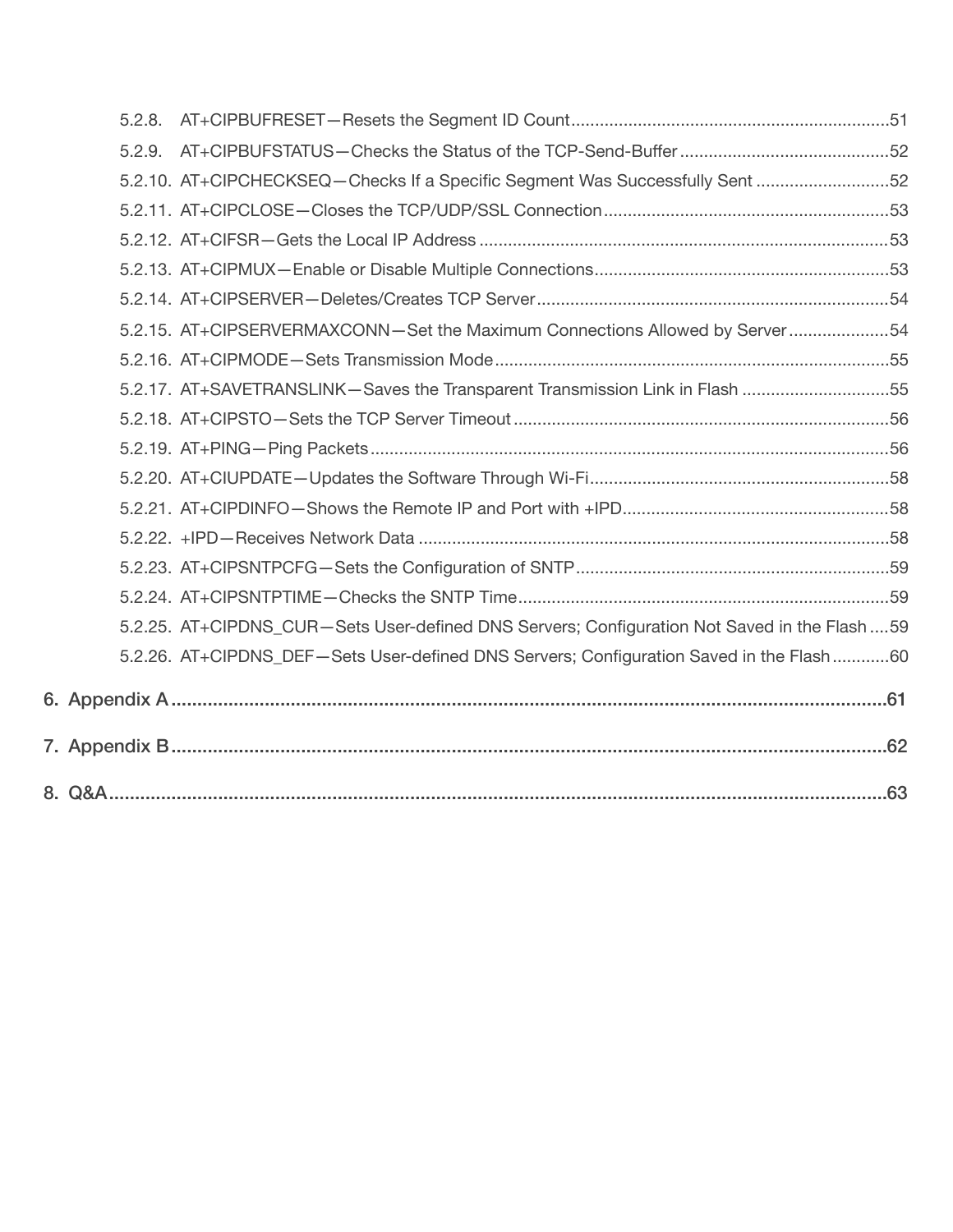

# <span id="page-6-0"></span>**Overview**

This document provides AT commands based on ESP8266\_NONOS\_SDK and explain how to use them. AT command set is divided into: Basic AT commands, Wi-Fi AT commands, and TCP/IP AT commands.

# 1.1. User-Defined AT Commands

<span id="page-6-1"></span>Please use only English letters when naming user-defined AT commands. The AT command name must NOT contain characters or numbers.

AT firmware is based on ESP8266\_NONOS\_SDK. Espressif Systems' AT commands are provided in *libat.a*, which is included in the AT BIN firmware. Examples of customized, user-defined AT commands are provided in *ESP8266\_NONOS\_SDK/example/at*.

Examples of implementing user-defined AT commands are provided in */ESP8266\_NONOS\_SDK/ examples/at/user/user\_main.c*. The structure, at\_funcationType, is used to define four types of a command, for details of which please refer to the following table.

| <b>Definition</b> | <b>Type</b> |                                                                         | <b>Description</b>                   |
|-------------------|-------------|-------------------------------------------------------------------------|--------------------------------------|
|                   |             | AT Command                                                              | $AT+TEST=?$                          |
| at testCmd        |             | Registered Callback In Example                                          | at testCmdTest                       |
|                   | Test        | <b>Function Design</b>                                                  | Return the value range of parameters |
|                   |             | If at_testCmd is registered as NULL, there will be no testing command.  |                                      |
|                   |             | AT Command                                                              | AT+TEST?                             |
|                   |             | Registered Callback In Example                                          | at_queryCmdTest                      |
| at_queryCmd       | Query       | <b>Function Design</b>                                                  | Return the current value             |
|                   |             | If at_queryCmd is registered as NULL, there will be no Query Command.   |                                      |
|                   | Set         | AT Command                                                              | AT+TEST=parameter1, parameter2,      |
|                   |             | Registered Callback In Example                                          | at_setupCmdTest                      |
| at_setupCmd       |             | <b>Function Design</b>                                                  | Set configuration                    |
|                   |             | If at_setupCmd is registered as NULL, there will be no setup command.   |                                      |
|                   |             | AT Command                                                              | AT+TEST                              |
|                   | Execute     | Registered Callback In Example                                          | at exeCmdTest                        |
| at_exeCmd         |             | <b>Function Design</b>                                                  | Execute an action                    |
|                   |             | If at_exeCmd is registered as NULL, there will be no execution command. |                                      |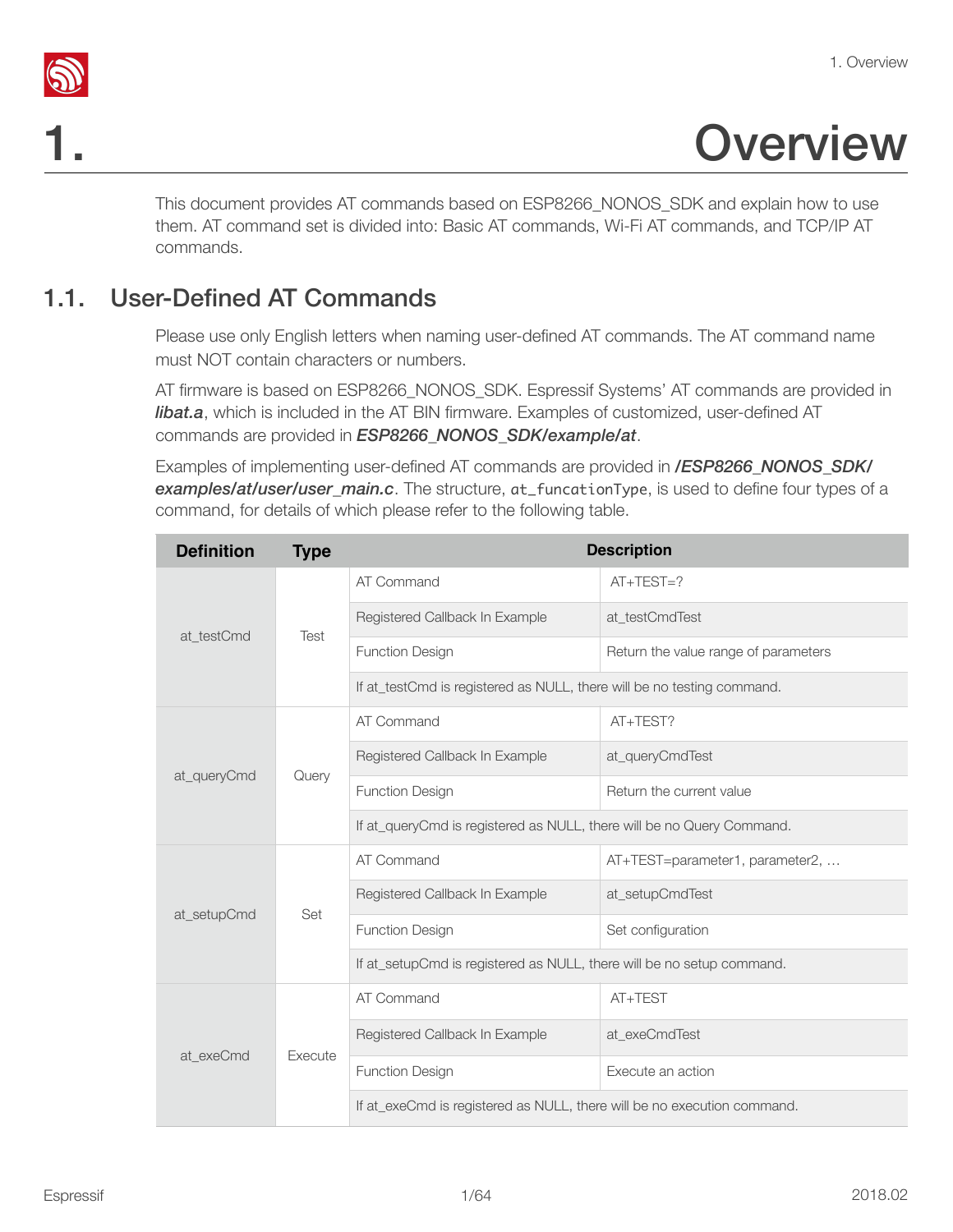

All the files in folder *at* should be copied to the folder *app* in *ESP8266\_NONOS\_SDK* if users need to compile the AT firmware.

| 件 (D:) ▶ VM ▶ share ▶ esp_iot_sdk ▶ app ▶ |                 |
|-------------------------------------------|-----------------|
| Makefile                                  | 3/20/2015 11:09 |
| gen_misc.sh                               | 1/22/2015 11:18 |
| gen_misc.bat                              | 1/22/2015 11:18 |
| user                                      | 5/19/2015 4:19  |
| include                                   | 5/19/2015 4:19  |

<span id="page-7-0"></span>For details please refer to *[ESP8266 Getting Started Guide](http://www.espressif.com/en/support/explore/get-started/esp8266/getting-started-guide)*.

## 1.2. Downloading AT Firmware into the Flash

Please refer to **ESP8266\_NONOS\_SDK/bin/at/readme.txt** for instructions on how to download AT firmware into flash. Please use Espressif's official Flash Download Tools to download the firmware. Make sure you select the corresponding flash size.

Espressif's official Flash Download Tools: *[http://espressif.com/en/support/download/other-tools?keys=&field\\_type\\_tid%5B%5D=14](http://espressif.com/en/support/download/other-tools?keys=&field_type_tid%5B%5D=14)*.

#### 1.2.1. 4 Mbit Flash

<span id="page-7-1"></span>With the release of ESP8266\_NONOS\_SDK\_V2.0.0, AT\_V1.3, AT firmware can use 4-Mbit flash but does not supports FOTA (upgrade AT firmware through Wi-Fi) function.

| <b>BIN</b>                | <b>Address</b> | <b>Description</b>                                                                                                                                                                      |
|---------------------------|----------------|-----------------------------------------------------------------------------------------------------------------------------------------------------------------------------------------|
| blank.bin                 | 0x78000        | Initializes the RF_CAL parameter area.                                                                                                                                                  |
| esp init data default.bin | 0x7C000        | Stores the default RF parameter values; the BIN has to be<br>downloaded into flash at least once.<br>If the RF CAL parameter area is initialized, this BIN has to be<br>downloaded too. |
| blank.bin                 | 0x7A000        | Initializes the flash user parameter area; for more details please<br>see Appendix.                                                                                                     |
| blank.bin                 | 0x7E000        | Initializes Flash system parameter area; for more details please<br>see Appendix.                                                                                                       |
| eagle.flash.bin           | 0x00000        | In /bin/at/noboot.                                                                                                                                                                      |
| eagle.irom0text.bin       | 0x10000        | In /bin/at/noboot.                                                                                                                                                                      |

#### 1.2.2. 8 Mbit Flash

<span id="page-7-2"></span>If the flash size is 8 Mbit or larger, users can use boot mode which supports AT firmware upgrade feature through Wi-Fi by command AT+CIUPDATE. Use Espressif Flash download tool and select flash size: 8 Mbit.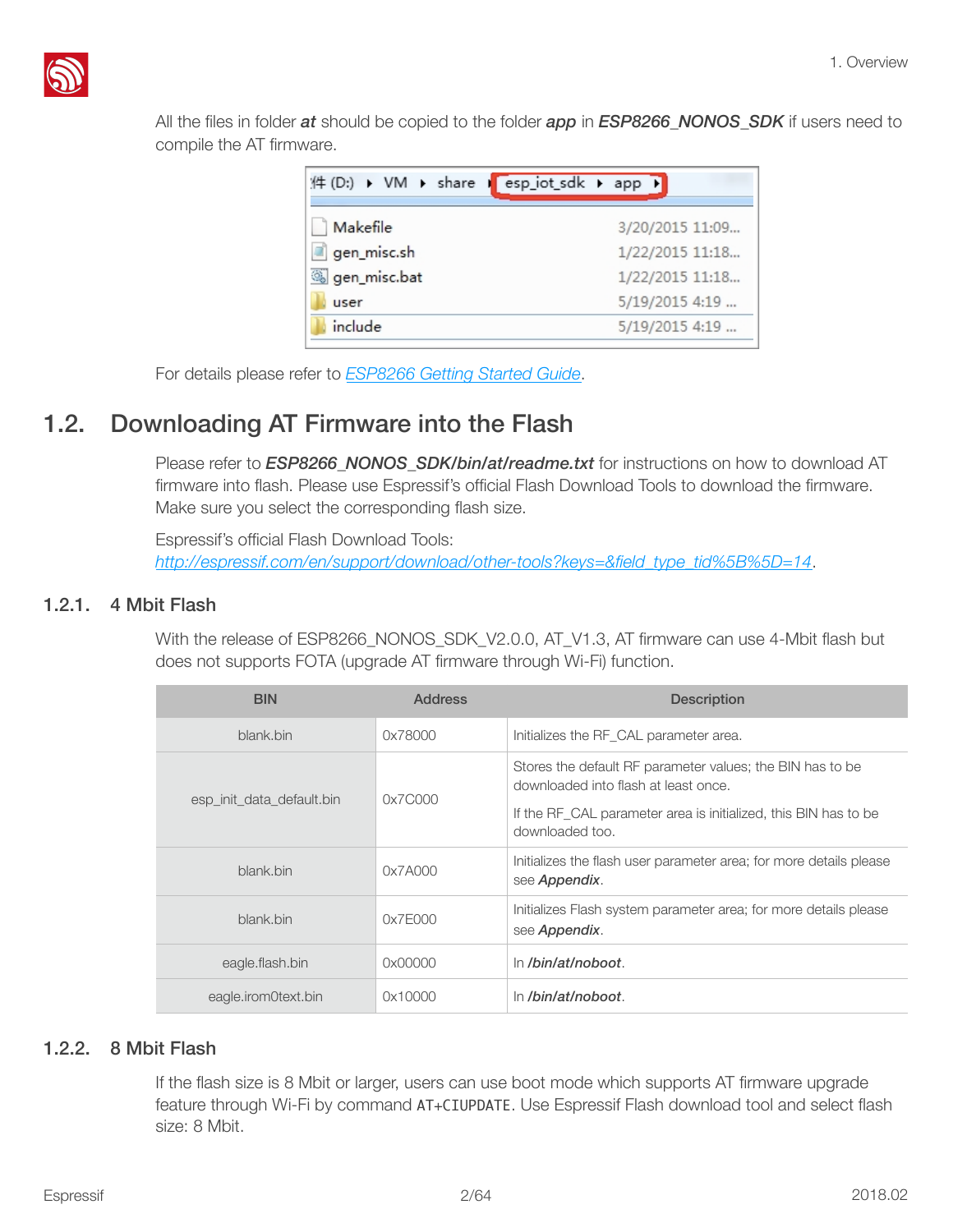

| <b>BIN</b>                | <b>Address</b> | <b>Description</b>                                                                                                                                                                      |
|---------------------------|----------------|-----------------------------------------------------------------------------------------------------------------------------------------------------------------------------------------|
| blank.bin                 | 0xFBOOO        | Initializes the RF_CAL parameter area.                                                                                                                                                  |
| esp init data default.bin | 0xFCOOO        | Stores the default RF parameter values; the BIN has to be<br>downloaded into flash at least once.<br>If the RF_CAL parameter area is initialized, this BIN has to be<br>downloaded too. |
| blank.bin                 | 0x7E000        | Stores the default RF parameter values; the BIN has to be<br>downloaded into flash at least once.<br>If the RF CAL parameter area is initialized, this BIN has to be<br>downloaded too. |
| blank.bin                 | 0xFE000        | Initializes the flash user parameter area; for more details please<br>see Appendix.                                                                                                     |
| boot.bin                  | 0x00000        | $\ln$ /bin/at                                                                                                                                                                           |
| user1.1024.new.2.bin      | 0x01000        | In /bin/at/512+512                                                                                                                                                                      |

#### 1.2.3. 16 Mbit Flash, Map: 512 KB + 512 KB

<span id="page-8-0"></span>Use Espressif Flash download tool and select flash size: 16 Mbit.

| <b>BIN</b>                   | <b>Address</b> | <b>Description</b>                                                                                                                                                          |
|------------------------------|----------------|-----------------------------------------------------------------------------------------------------------------------------------------------------------------------------|
| blank.bin                    | 0x1FB000       | Initializes RF CAL parameter area.                                                                                                                                          |
| esp init data default.bin    | 0x1FCOOO       | Stores default RF parameter values, has to be downloaded into<br>flash at least once.<br>If the RF_CAL parameter area is initialized, this bin has to be<br>downloaded too. |
| blank.bin                    | 0x7E000        | Initializes Flash user parameter area, more details in <b>Appendix</b> .                                                                                                    |
| blank.bin                    | 0x1FE000       | Initializes Flash system parameter area, more details in<br>Appendix.                                                                                                       |
| boot.bin                     | 0x00000        | $\ln$ /bin/at.                                                                                                                                                              |
| user $1.1024$ .new. $2.$ bin | 0x01000        | ln /bin/at/512+512.                                                                                                                                                         |

#### 1.2.4. 16 Mbit Flash, Map: 1024 KB + 1024 KB

<span id="page-8-1"></span>Use Espressif Flash download tool and select flash size: 16 Mbit-C1.

| <b>BIN</b> | <b>Address</b> | <b>Description</b>                 |
|------------|----------------|------------------------------------|
| blank.bin  | 0x1FB000       | Initializes RF_CAL parameter area. |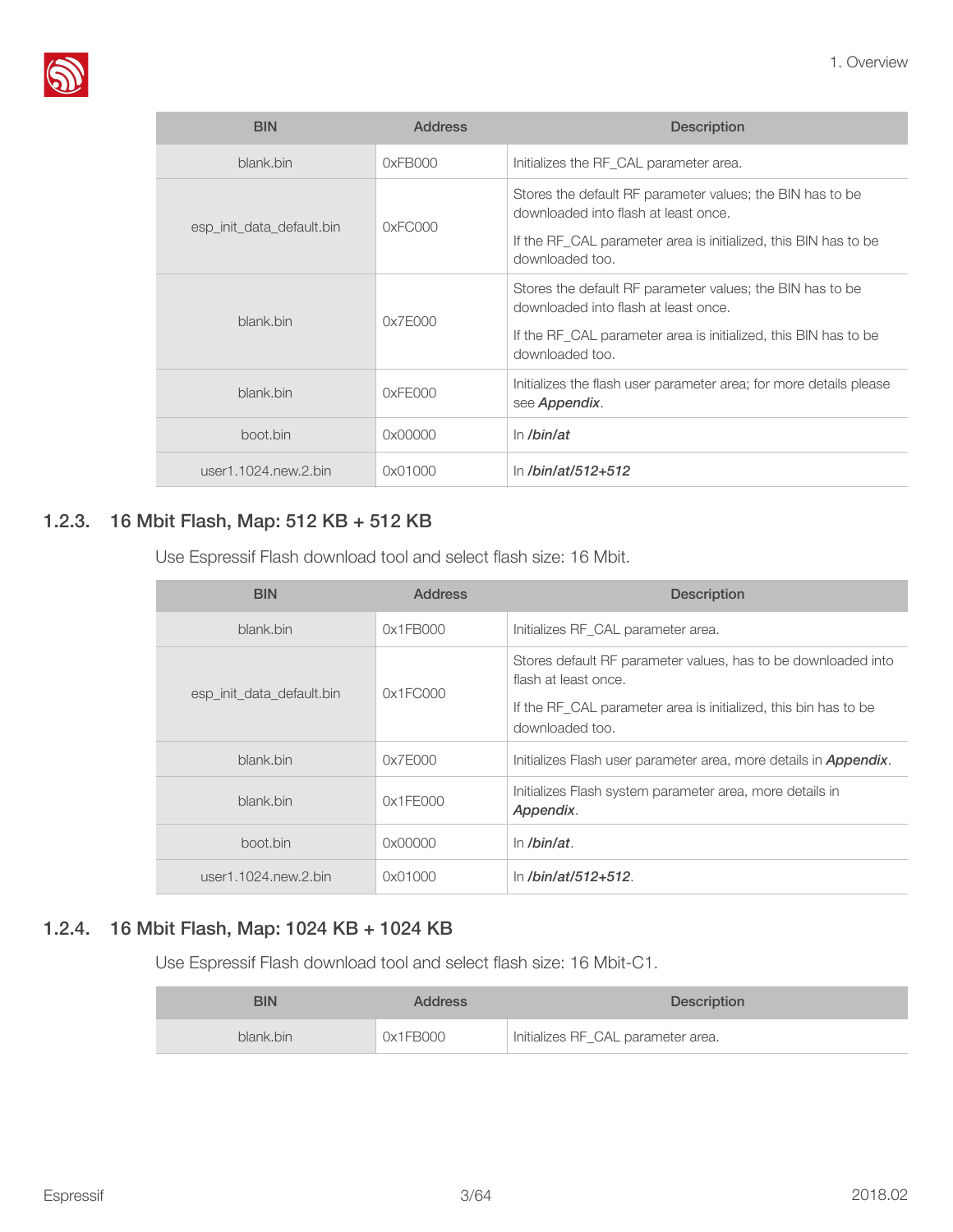

| <b>BIN</b>                   | <b>Address</b> | <b>Description</b>                                                                                                                                                          |
|------------------------------|----------------|-----------------------------------------------------------------------------------------------------------------------------------------------------------------------------|
| esp init data default.bin    | 0x1FCOOO       | Stores default RF parameter values, has to be downloaded into<br>flash at least once.<br>If the RF CAL parameter area is initialized, this bin has to be<br>downloaded too. |
| blank.bin                    | 0xFE000        | Initializes Flash user parameter area, more details in <b>Appendix</b> .                                                                                                    |
| blank.bin                    | 0x1FE000       | Initializes Flash system parameter area, more details in<br>Appendix.                                                                                                       |
| boot.bin                     | 0x00000        | In /bin/at.                                                                                                                                                                 |
| user $1.2048$ .new. $5.$ bin | 0x01000        | ln /bin/at/1024+1024.                                                                                                                                                       |

#### 1.2.5. 32 Mbit Flash, Map: 512 KB + 512 KB

<span id="page-9-0"></span>Use Espressif Flash download tool and select flash size: 32 Mbit.

| <b>BIN</b>                | <b>Address</b> | <b>Description</b>                                                                                                                                                          |
|---------------------------|----------------|-----------------------------------------------------------------------------------------------------------------------------------------------------------------------------|
| blank.bin                 | 0x3FBO00       | Initializes RF_CAL parameter area.                                                                                                                                          |
| esp init data default.bin | 0x3FCOOO       | Stores default RF parameter values, has to be downloaded into<br>flash at least once.<br>If the RF CAL parameter area is initialized, this bin has to be<br>downloaded too. |
| blank.bin                 | 0x7E000        | Initializes Flash user parameter area, more details in <b>Appendix</b> .                                                                                                    |
| blank.bin                 | 0x3FE000       | Initializes Flash system parameter area, more details in<br>Appendix.                                                                                                       |
| boot.bin                  | 0x00000        | $\ln$ /bin/at.                                                                                                                                                              |
| user1.1024.new.2.bin      | 0x01000        | ln /bin/at/512+512.                                                                                                                                                         |

#### 1.2.6. 32 Mbit Flash, Map: 1024 KB + 1024 KB

<span id="page-9-1"></span>Use Espressif Flash download tool and select flash size: 32 Mbit-C1.

| <b>BIN</b>                | <b>Address</b> | <b>Description</b>                                                                                                                                                          |
|---------------------------|----------------|-----------------------------------------------------------------------------------------------------------------------------------------------------------------------------|
| blank.bin                 | 0x3FBO00       | Initializes RF CAL parameter area                                                                                                                                           |
| esp init data default.bin | 0x3FCOOO       | Stores default RF parameter values, has to be downloaded into<br>flash at least once.<br>If the RF_CAL parameter area is initialized, this bin has to be<br>downloaded too. |
| blank.bin                 | 0xFE000        | Initializes Flash user parameter area, more details in <b>Appendix</b> .                                                                                                    |
| blank.bin                 | 0x3FE000       | Initializes Flash system parameter area, more details in<br>Appendix.                                                                                                       |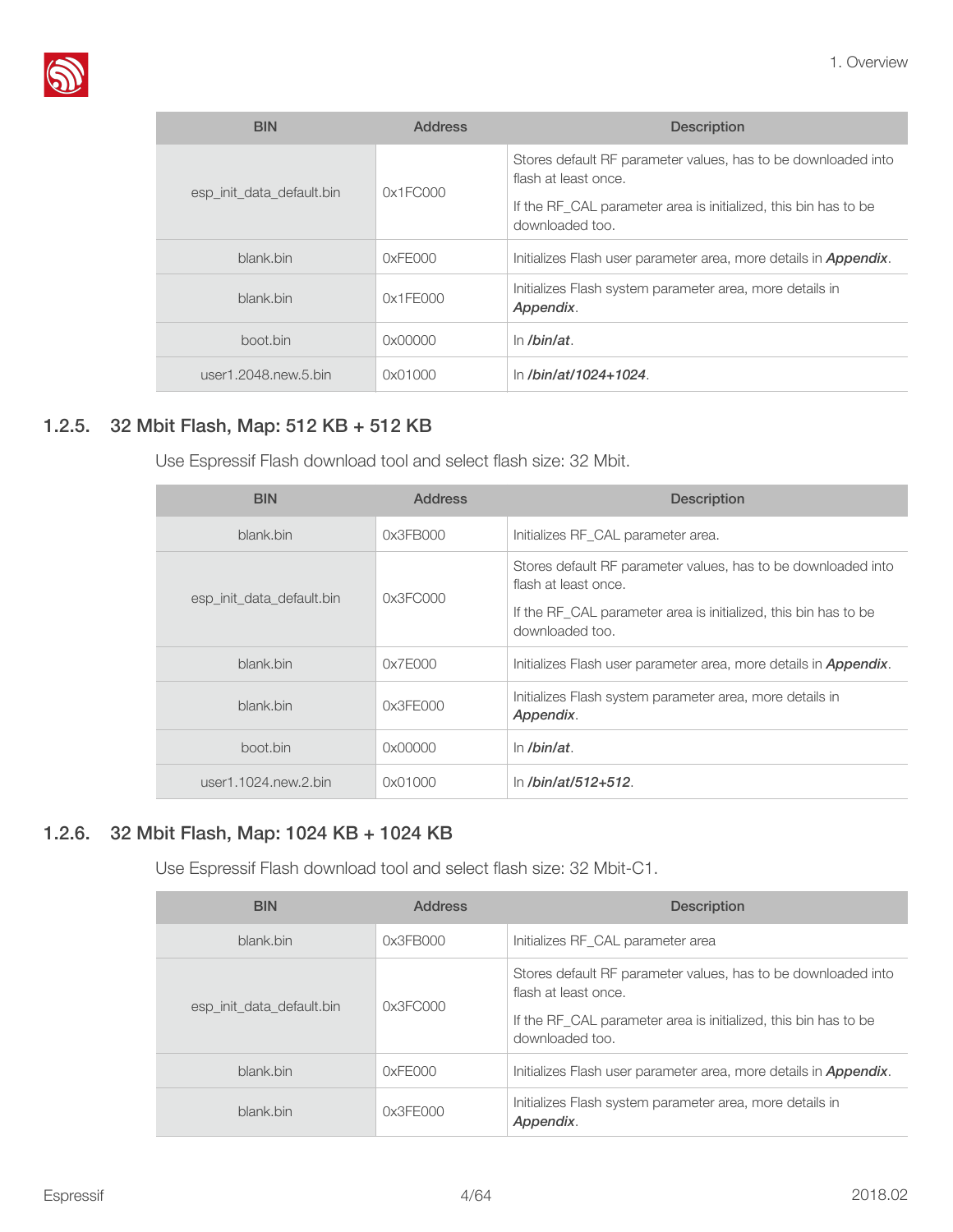

| <b>BIN</b>           | <b>Address</b> | <b>Description</b>    |
|----------------------|----------------|-----------------------|
| boot.bin             | 0x00000        | In /bin/at.           |
| user1.2048.new.5.bin | 0x01000        | In /bin/at/1024+1024. |

#### ⚠ *Notes:*

- *• Please make sure that correct BIN (/ESP8266\_NONOS\_SDK/bin/at) is already in the chip (ESP8266) before using the AT commands listed in this document.*
- AT firmware uses priority levels 0 and 1 of system\_os\_task, so only one task of priority 2 is allowed to be set up by *the user.*
- *• AT returns messages below to show status of the ESP8266 Station's Wi-Fi connection.* 
	- ‣ Wi-Fi CONNECTED*: Wi-Fi is connected.*
	- ‣ Wi-Fi GOT IP*: the ESP8266 Station has got the IP from the AP.*
	- ‣ Wi-Fi DISCONNECT*: Wi-Fi is disconnected.*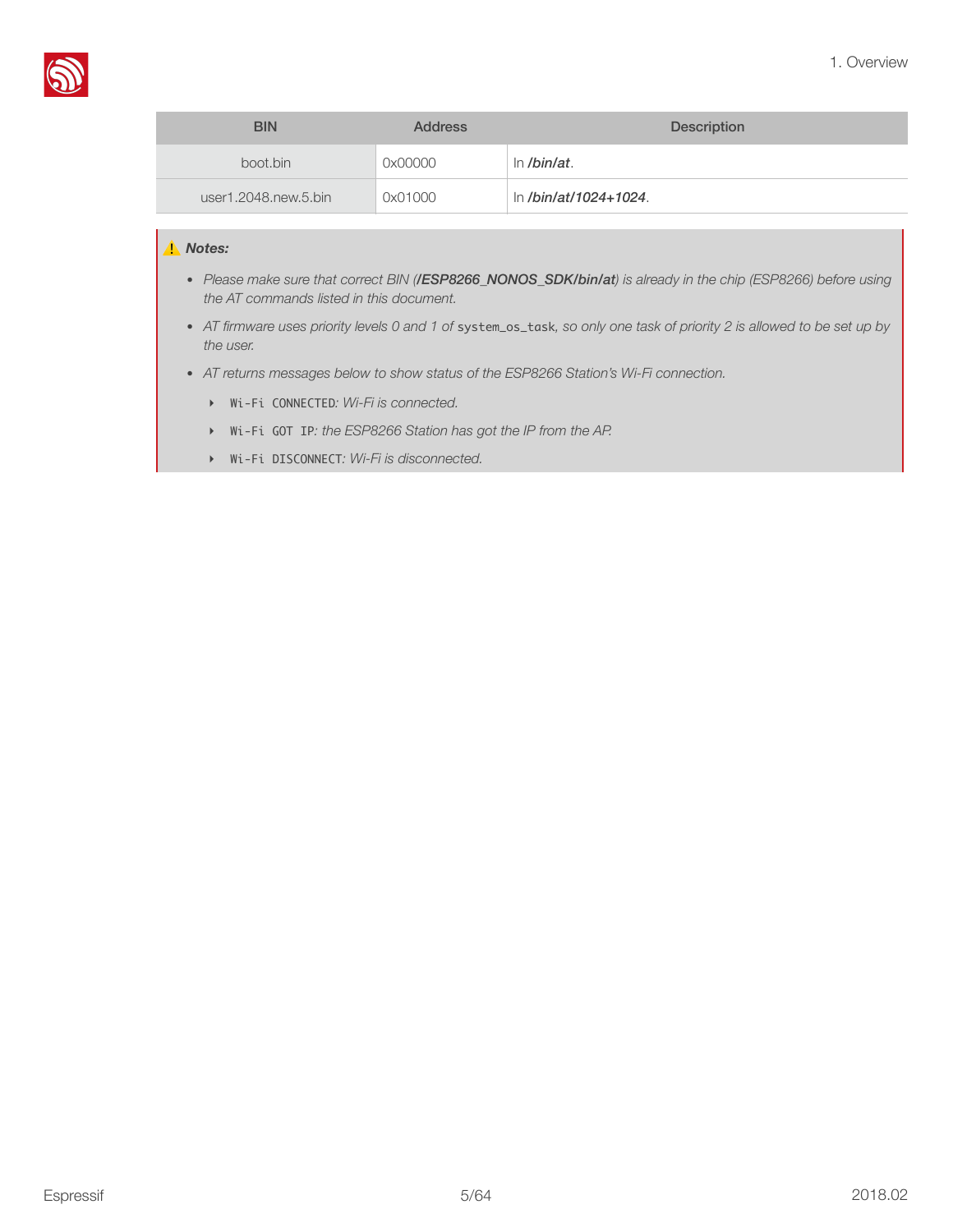

# S<br>2. Command Description

<span id="page-11-0"></span>Each command set contains four types of AT commands.

| <b>Type</b>     | <b>Command Format</b> | <b>Description</b>                                                                 |
|-----------------|-----------------------|------------------------------------------------------------------------------------|
| Test Command    | $AT+=?$               | Queries the Set Commands' internal parameters and their range of<br>values.        |
| Query Command   | $AT+$ ?               | Returns the current value of parameters.                                           |
| Set Command     | $AT+=<$ >             | Sets the value of user-defined parameters in commands, and runs these<br>commands. |
| Execute Command | $AT+$                 | Runs commands with no user-defined parameters.                                     |

#### ⚠ *Notice:*

- *• Not all AT commands support all four variations mentioned above.*
- *• Square brackets [ ] designate the default value; it is either not required or may not appear.*
- *• String values need to be included in double quotation marks, for example:* AT+CWSAP="ESP756290","21030826", 1,4*.*
- *• The default baud rate is 115200.*
- *• AT commands have to be capitalized, and must end with a new line (CR LF).*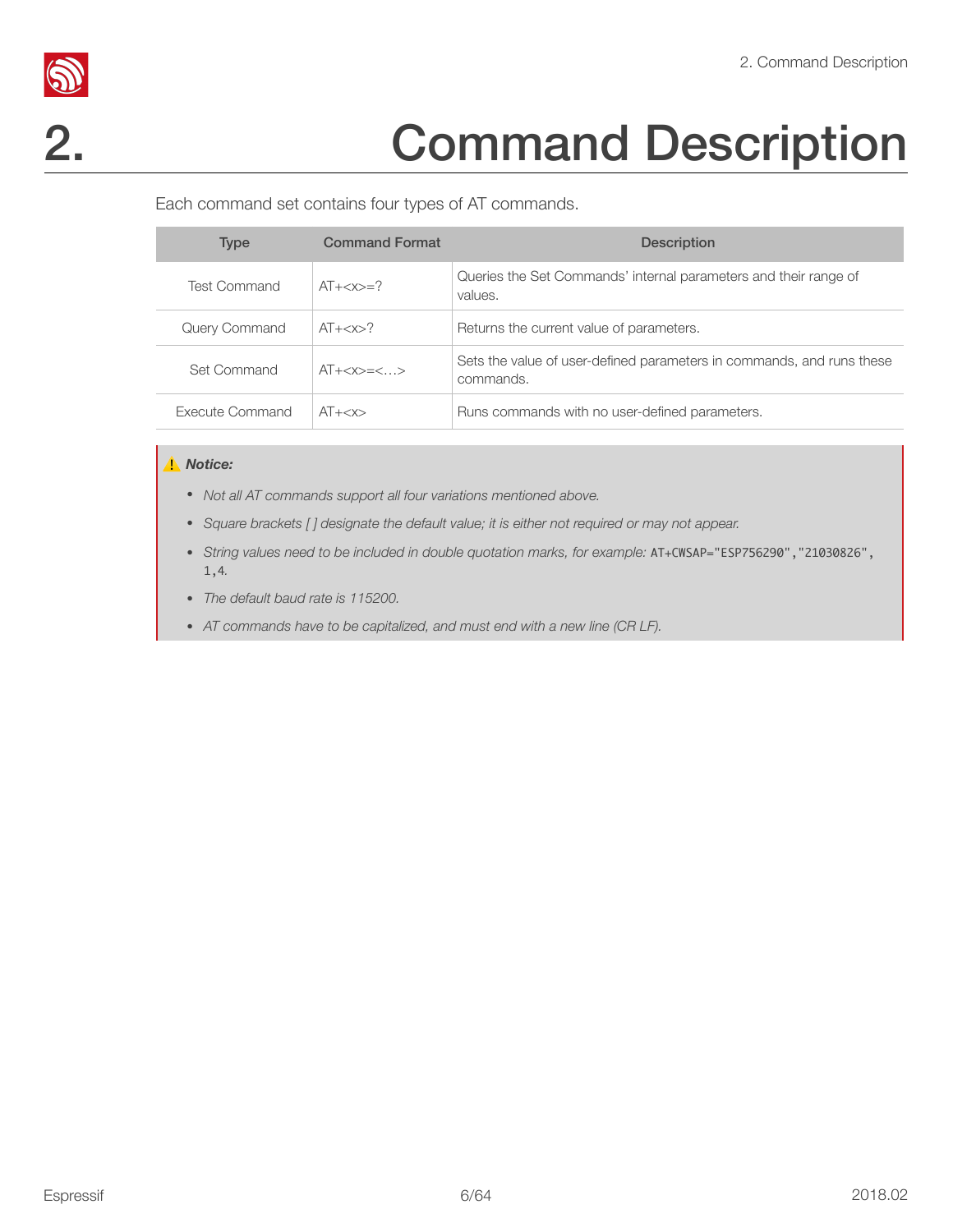



# 3. Basic AT Commands

# 3.1. Overview

<span id="page-12-1"></span><span id="page-12-0"></span>

| <b>Commands</b> | <b>Description</b>                                          |
|-----------------|-------------------------------------------------------------|
| AT              | Tests AT startup.                                           |
| AT+RST          | Restarts the module.                                        |
| $AT+GMR$        | Checks version information.                                 |
| AT+GSLP         | Enters Deep-sleep mode.                                     |
| <b>ATE</b>      | Configures echoing of AT commands.                          |
| AT+RESTORE      | Restores the factory default settings of the module.        |
| AT+UART         | UART configuration. [@deprecated]                           |
| AT+UART_CUR     | The current UART configuration.                             |
| AT+UART_DEF     | The default UART configuration, saved in flash.             |
| AT+SLEEP        | Configures the sleep modes.                                 |
| AT+WAKEUPGPIO   | Configures a GPIO to wake ESP8266 up from Light-sleep mode. |
| AT+RFPOWER      | Sets the maximum value of the RFTX Power.                   |
| AT+RFVDD        | Sets the RF TX Power according to VDD33.                    |
| AT+RFAUTOTRACE  | Sets RF frequency offset trace.                             |
| AT+SYSRAM       | Checks the available RAM size.                              |
| AT+SYSADC       | Checks the ADC value.                                       |
| AT+SYSIOSETCFG  | Sets configuration of IO pins.                              |
| AT+SYSIOGETCFG  | Gets configuration of IO pins.                              |
| AT+SYSGPIODIR   | Configures the direction of GPIO.                           |
| AT+SYSGPIOWRITE | Configures the GPIO output level                            |
| AT+SYSGPIOREAD  | Checks the GPIO input level.                                |
| AT+SYSMSG_CUR   | Sets current system messages.                               |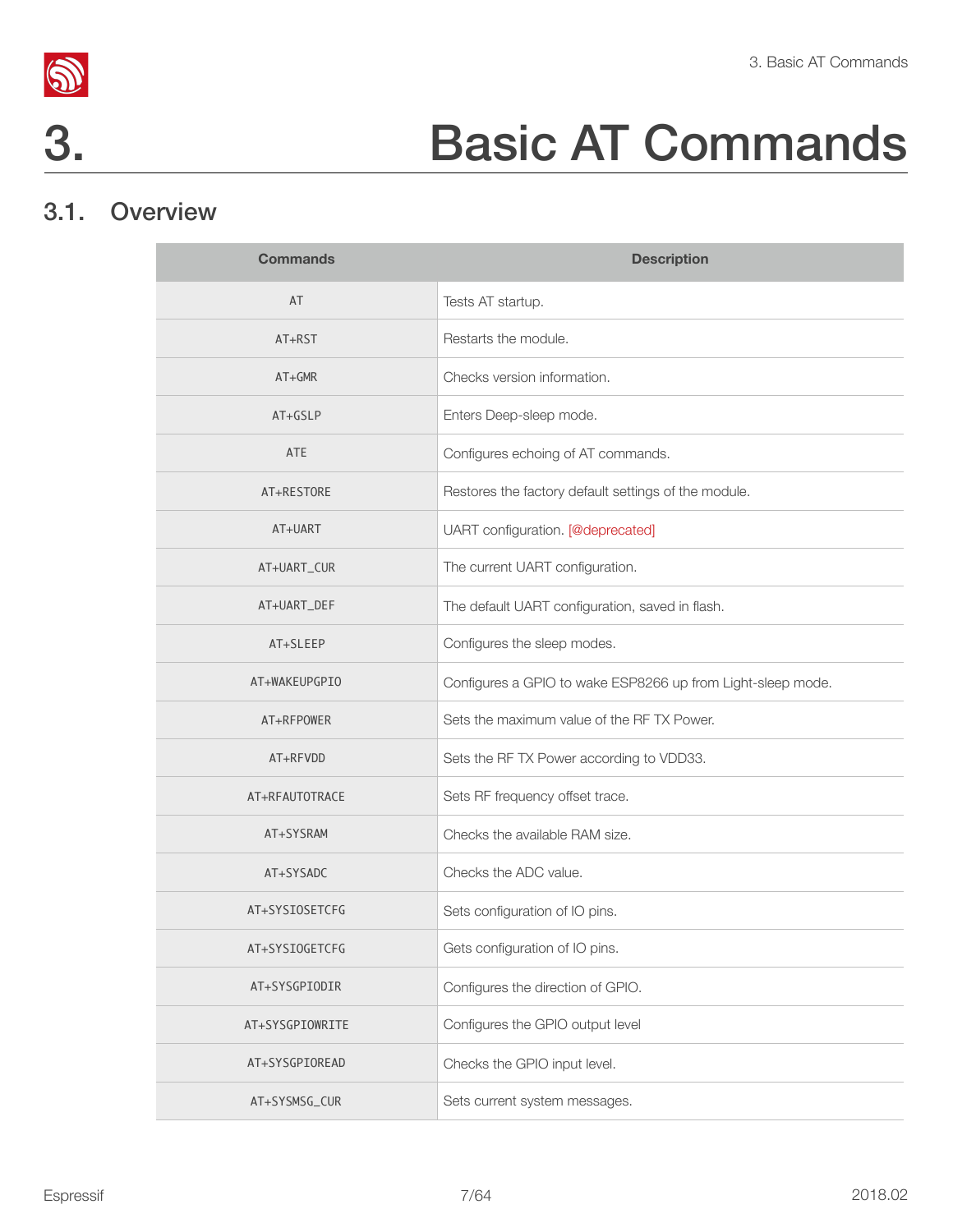

### <span id="page-13-0"></span>3.2. Commands

#### 3.2.1. AT—Tests AT Startup

<span id="page-13-1"></span>

| <b>Execute Command</b> | AT                       |
|------------------------|--------------------------|
| Response               | 0K                       |
| <b>Parameters</b>      | $\overline{\phantom{a}}$ |

#### 3.2.2. AT+RST—Restarts the Module

<span id="page-13-2"></span>

| <b>Execute Command</b> | $AT+RST$ |
|------------------------|----------|
| Response               | 0K       |
| <b>Parameters</b>      |          |

#### 3.2.3. AT+GMR—Checks Version Information

<span id="page-13-3"></span>

| <b>Execute Command</b> | $AT+GMR$                                                                                                                                                                                                                                                                                                                 |
|------------------------|--------------------------------------------------------------------------------------------------------------------------------------------------------------------------------------------------------------------------------------------------------------------------------------------------------------------------|
| Response               | <at info="" version=""><br/><sdk info="" version=""><br/><compile time=""><br/>0K</compile></sdk></at>                                                                                                                                                                                                                   |
| <b>Parameters</b>      | $\bullet$ <at info<math="" version="">\ge: information about the AT version.<br/><sdk info="" version="">: information about the SDK version.<br/><math display="block">\bullet</math><br/><compile time="">: the duration of time for compiling the BIN.<br/><math display="inline">\bullet</math></compile></sdk></at> |

#### 3.2.4. AT+GSLP—Enters Deep-sleep Mode

<span id="page-13-4"></span>

| <b>Set Command</b> | AT+GSLP= <time></time>                                                                                                                        |
|--------------------|-----------------------------------------------------------------------------------------------------------------------------------------------|
| Response           | <time></time>                                                                                                                                 |
|                    | 0 <sup>K</sup>                                                                                                                                |
| <b>Parameters</b>  | <time>: the duration of ESP8266's sleep. Unit: ms.</time>                                                                                     |
|                    | ESP8266 will wake up after Deep-sleep for as many milliseconds (ms) as <time><br/>indicates.</time>                                           |
| <b>Note</b>        | A minor adjustment has to be made before the module enter the Deep-sleep mode, i.e.,<br>connecting XPD_DCDC to EXT_RSTB via a 0-ohm resistor. |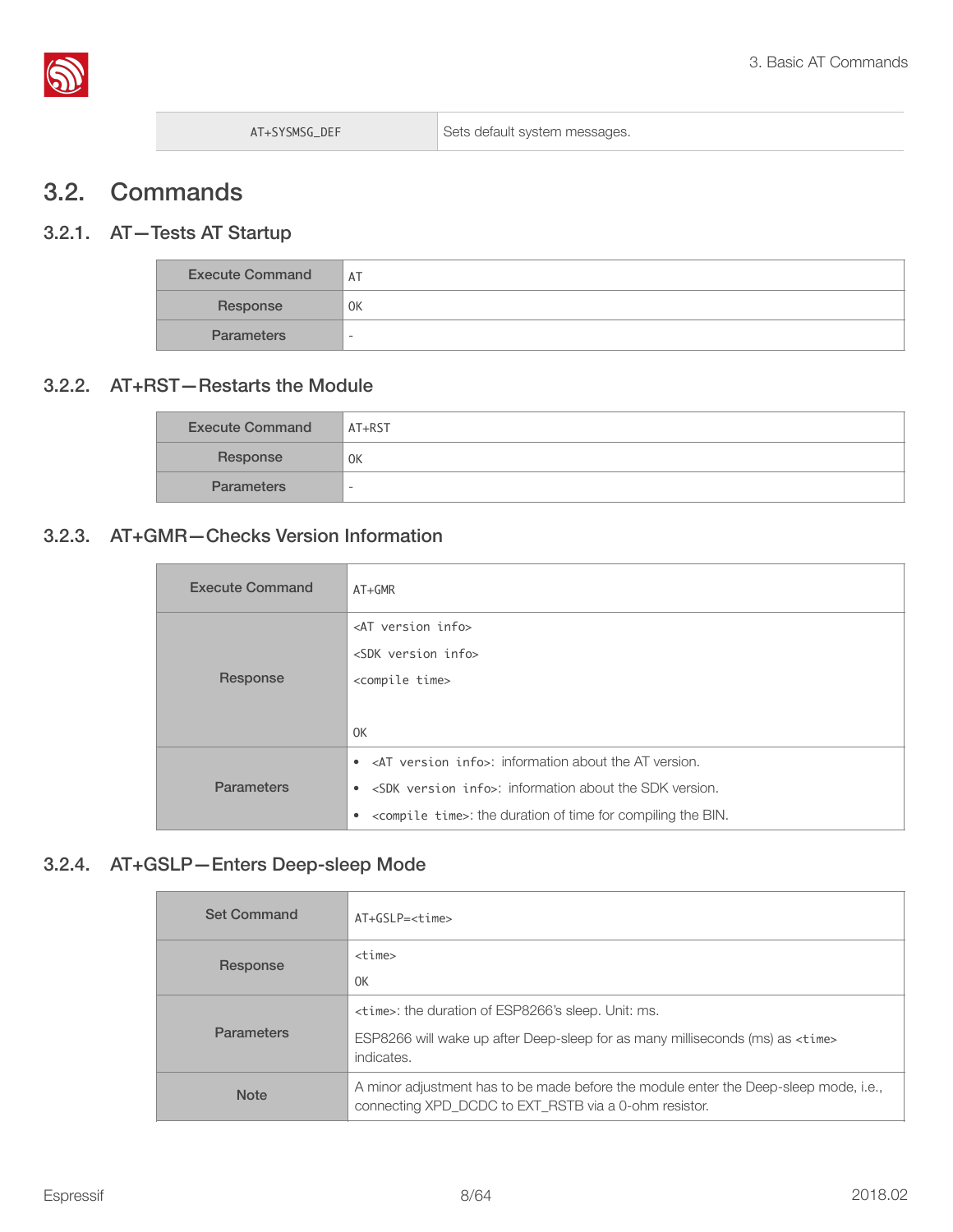

#### 3.2.5. ATE—AT Commands Echoing

<span id="page-14-0"></span>

| <b>Execute Command</b> | ATE                                                                                                                                                                                                                                                                                  |
|------------------------|--------------------------------------------------------------------------------------------------------------------------------------------------------------------------------------------------------------------------------------------------------------------------------------|
| Response               | 0K                                                                                                                                                                                                                                                                                   |
| <b>Parameters</b>      | • ATE0: Switches echo off.                                                                                                                                                                                                                                                           |
|                        | ATE1: Switches echo on.                                                                                                                                                                                                                                                              |
| <b>Note</b>            | This command ATE is used to trigger command echo. It means that entered commands<br>can be echoed back to the sender when ATE command is used. Two parameters are<br>possible. The command returns OK in normal cases and ERROR when a parameter other<br>than 0 or 1 was specified. |

## 3.2.6. AT+RESTORE—Restores the Factory Default Settings

<span id="page-14-1"></span>

| <b>Execute Command</b> | AT+RESTORE                                                                                                                                                                                      |
|------------------------|-------------------------------------------------------------------------------------------------------------------------------------------------------------------------------------------------|
| Response               | 0K                                                                                                                                                                                              |
| <b>Note</b>            | The execution of this command will reset all parameters saved in flash, and restore the<br>factory default settings of the module. The chip will be restarted when this command is<br>executed. |

#### 3.2.7. AT+UART—UART Configuration

<span id="page-14-2"></span>[@deprecated] This command is deprecated. Please use AT+UART\_CUR or AT+UART\_DEF instead.

| Command     | Query Command:<br>AT+UART?                                                                                                                                                                                                                                                         | Set Command:<br>AT+UART=<br>baudrate>, <databits>,<stopbits<br>&gt;,<parity>,<flow control=""></flow></parity></stopbits<br></databits> |
|-------------|------------------------------------------------------------------------------------------------------------------------------------------------------------------------------------------------------------------------------------------------------------------------------------|-----------------------------------------------------------------------------------------------------------------------------------------|
| Response    | +UART:<br>baudrate>, <databits>,<stopbits>,<parity>,<br/><flow control=""><br/>0K</flow></parity></stopbits></databits>                                                                                                                                                            | 0K                                                                                                                                      |
| <b>Note</b> | Command AT+UART? will return the actual value of UART<br>configuration parameters, which may have allowable<br>errors compared with the set value.<br>For example, if the UART baud rate is set as 115200,<br>the baud rate returned by using command AT+UART?<br>could be 115273. |                                                                                                                                         |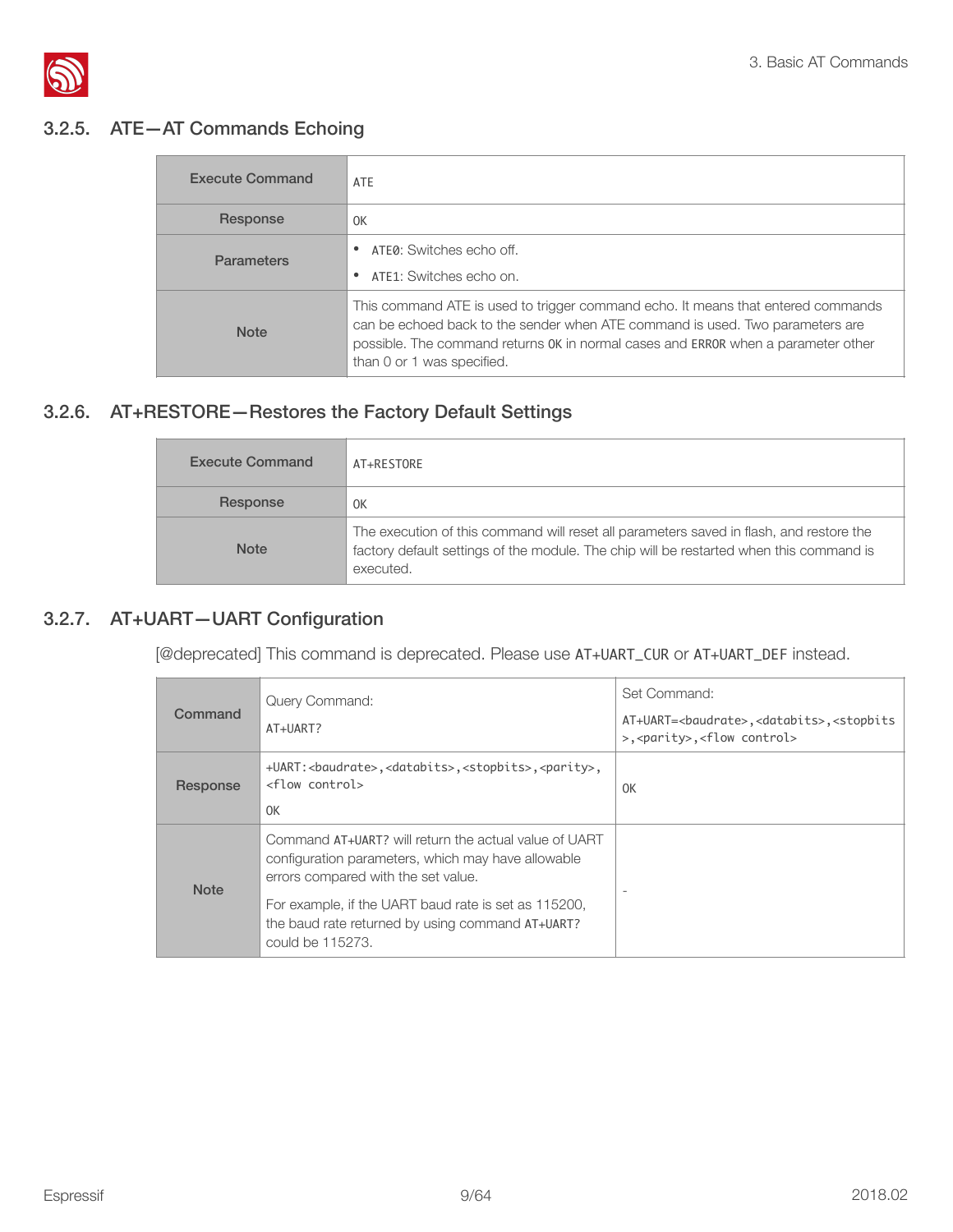

|                   | <baudrate>: UART baud rate<br/><math display="inline">\bullet</math></baudrate>                                                                   |
|-------------------|---------------------------------------------------------------------------------------------------------------------------------------------------|
|                   | <databits>: data bits<br/><math display="inline">\bullet</math></databits>                                                                        |
|                   | $\triangleright$ 5: 5-bit data<br>$\triangleright$ 6: 6-bit data<br>$\triangleright$ 7: 7-bit data<br>$\triangleright$ 8: 8-bit data              |
|                   | <stopbits>: stop bits<br/><math display="inline">\bullet</math></stopbits>                                                                        |
| <b>Parameters</b> | $\triangleright$ 1: 1-bit stop bit<br>$\triangleright$ 2: 1.5-bit stop bit<br>$\triangleright$ 3: 2-bit stop bit                                  |
|                   | <parity>: parity bit<br/><math display="inline">\bullet</math></parity>                                                                           |
|                   | • 0: None<br>$\triangleright$ 1: Odd<br>$\triangleright$ 2: Even                                                                                  |
|                   | <flow control="">: flow control<br/><math display="inline">\bullet</math></flow>                                                                  |
|                   | • 0: flow control is not enabled<br>▶ 1: enable RTS<br>▶ 2: enable CTS<br>> 3: enable both RTS and CTS                                            |
|                   | 1. The configuration changes will be saved in the user parameter area in the flash, and will still be valid<br>when the chip is powered on again. |
| <b>Notes</b>      | 2. The use of flow control requires the support of hardware:<br>MTCK is UARTO CTS<br>MTDO is UARTO RTS                                            |
|                   | 3. The range of baud rates supported: 110~115200*40.                                                                                              |
| Example           | AT+UART=115200,8,1,0,3                                                                                                                            |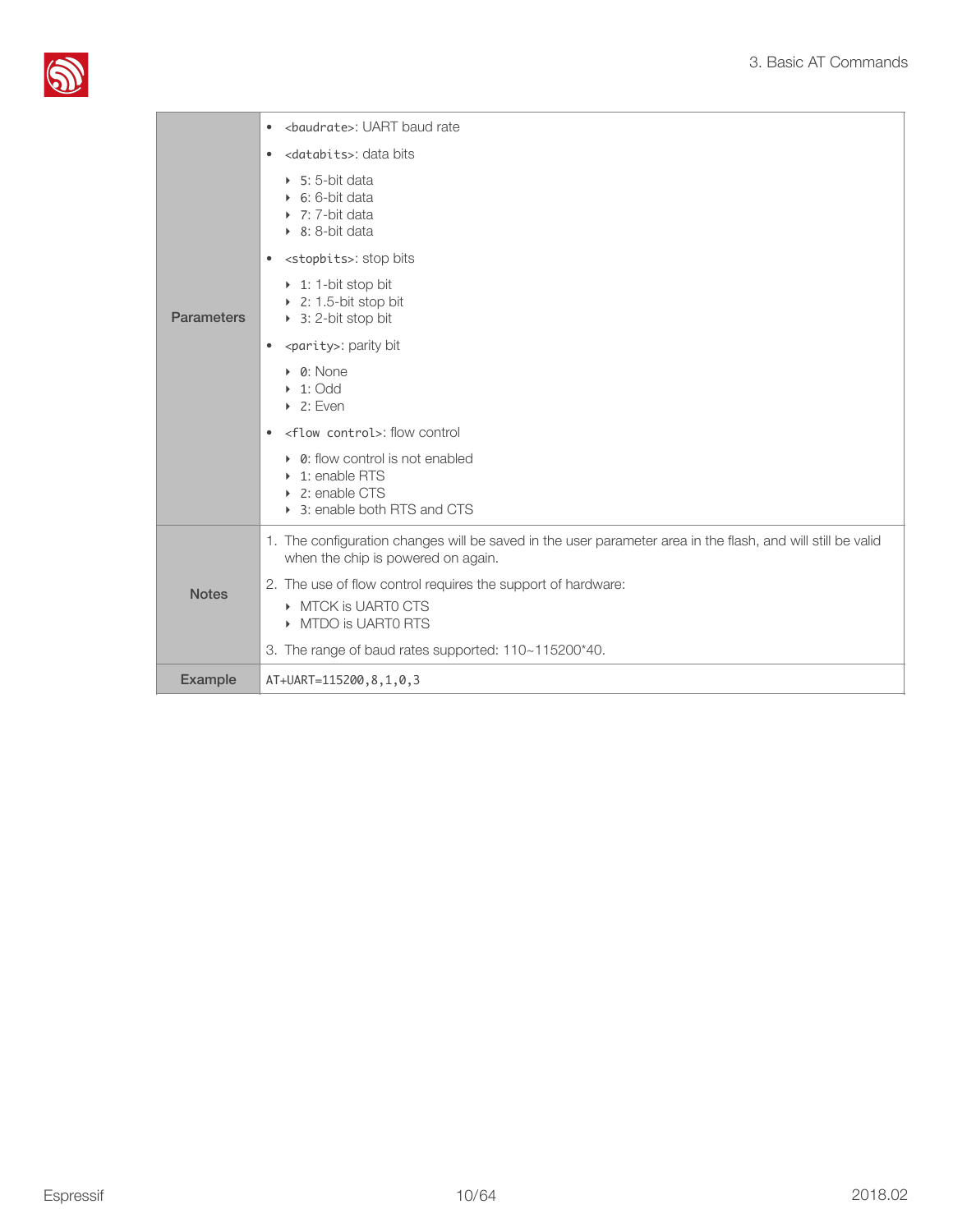

#### 3.2.8. AT+UART\_CUR—Current UART Configuration; Not Saved in the Flash

<span id="page-16-0"></span>

|                   | Query Command:                                                                                                                                                                          | Set Command:                                                                                                            |  |
|-------------------|-----------------------------------------------------------------------------------------------------------------------------------------------------------------------------------------|-------------------------------------------------------------------------------------------------------------------------|--|
| Command           | AT+UART_CUR?                                                                                                                                                                            | AT+UART_CUR=<br>baudrate>, <databits>,<stop<br>bits&gt;,<parity>,<flow control=""></flow></parity></stop<br></databits> |  |
| Response          | +UART_CUR: <baudrate>,<databits>,<stopbits>,<pari<br>ty&gt;, <flow control=""><br/>0K</flow></pari<br></stopbits></databits></baudrate>                                                 | 0K                                                                                                                      |  |
| <b>Note</b>       | Command AT+UART CUR? will return the actual value of<br>UART configuration parameters, which may have<br>allowable errors compared with the set value because of<br>the clock division. |                                                                                                                         |  |
|                   | For example, if the UART baud rate is set as 115200,<br>the baud rate returned by using command AT+UART_CUR?<br>could be 115273.                                                        |                                                                                                                         |  |
|                   | <baudrate>: UART baud rate<br/><math display="inline">\bullet</math></baudrate>                                                                                                         |                                                                                                                         |  |
|                   | • <databits>: data bits</databits>                                                                                                                                                      |                                                                                                                         |  |
|                   | $\triangleright$ 5: 5-bit data<br>$\triangleright$ 6: 6-bit data<br>$\triangleright$ 7: 7-bit data<br>$\triangleright$ 8: 8-bit data                                                    |                                                                                                                         |  |
|                   | <stopbits>: stop bits<br/><math display="inline">\bullet</math></stopbits>                                                                                                              |                                                                                                                         |  |
| <b>Parameters</b> | $\triangleright$ 1: 1-bit stop bit<br>$\triangleright$ 2: 1.5-bit stop bit<br>$\triangleright$ 3: 2-bit stop bit                                                                        |                                                                                                                         |  |
|                   | <parity>: parity bit<br/><math display="inline">\bullet</math></parity>                                                                                                                 |                                                                                                                         |  |
|                   | • 0: None<br>$\triangleright$ 1: Odd<br>$\triangleright$ 2: Even                                                                                                                        |                                                                                                                         |  |
|                   | • <flow control="">: flow control</flow>                                                                                                                                                |                                                                                                                         |  |
|                   | • 0: flow control is not enabled<br>▶ 1: enable RTS<br>▶ 2: enable CTS<br>▶ 3: enable both RTS and CTS                                                                                  |                                                                                                                         |  |
|                   | 1. The configuration changes will NOT be saved in the flash.                                                                                                                            |                                                                                                                         |  |
|                   | 2. The use of flow control requires the support of hardware:                                                                                                                            |                                                                                                                         |  |
| <b>Notes</b>      | MTCK is UARTO CTS<br>MTDO is UARTO RTS                                                                                                                                                  |                                                                                                                         |  |
|                   | 3. The range of baud rates supported: 110~115200*40.                                                                                                                                    |                                                                                                                         |  |
| Example           | AT+UART_CUR=115200, 8, 1, 0, 3                                                                                                                                                          |                                                                                                                         |  |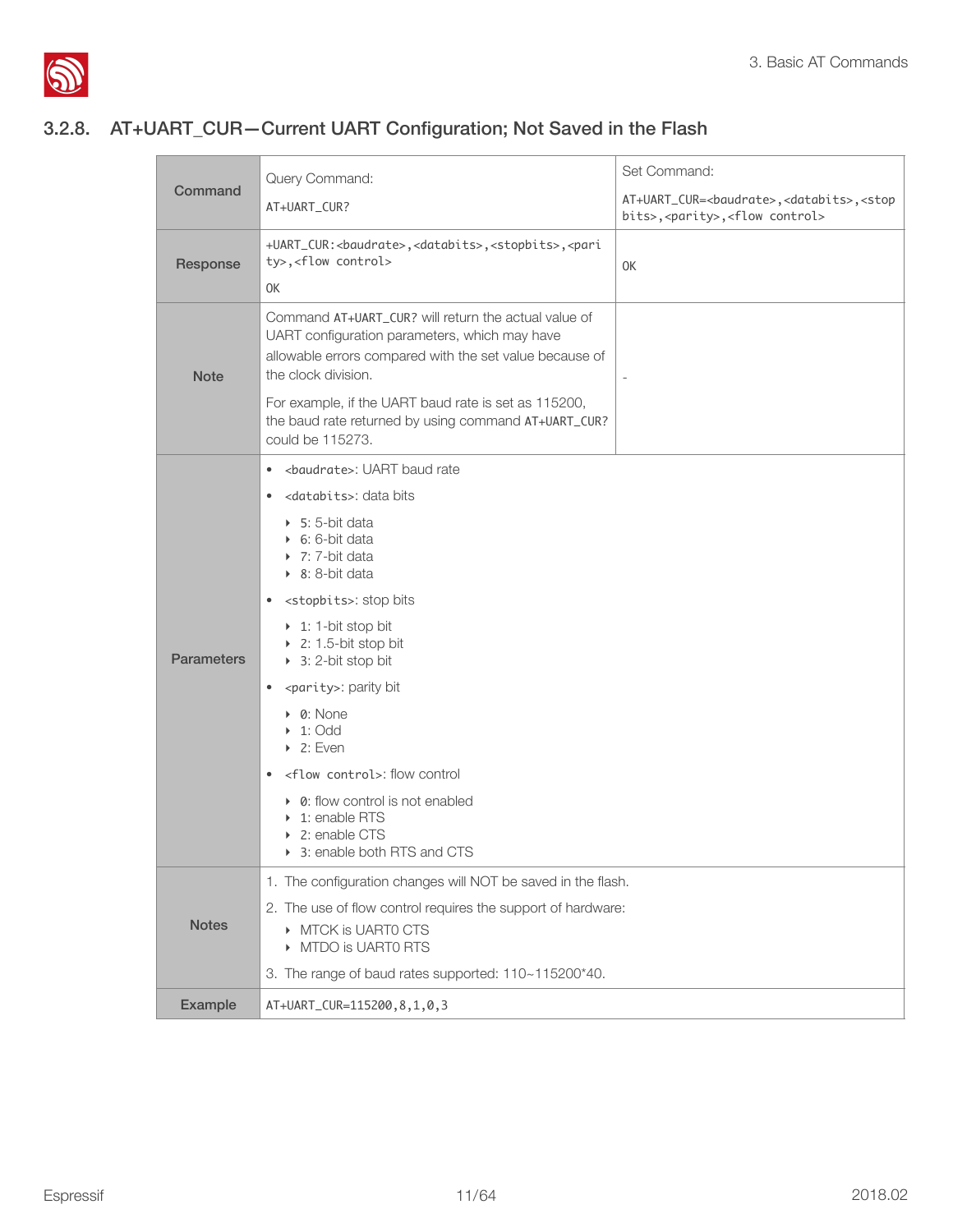

#### 3.2.9. AT+UART\_DEF—Default UART Configuration; Saved in the Flash

<span id="page-17-0"></span>

|                                                                                                                        | Query Command:                                                                                                                                    | Set Command:                                                                                                                   |  |
|------------------------------------------------------------------------------------------------------------------------|---------------------------------------------------------------------------------------------------------------------------------------------------|--------------------------------------------------------------------------------------------------------------------------------|--|
| Command                                                                                                                | AT+UART_DEF?                                                                                                                                      | AT+UART_DEF= <baudrate>,<databits>,<stopbits><br/>,<parity>,<flow control=""></flow></parity></stopbits></databits></baudrate> |  |
| Response                                                                                                               | +UART_DEF: <baudrate>,<databits>,<stopbits>,&lt;<br/>parity&gt;, <flow control=""><br/>0K</flow></stopbits></databits></baudrate>                 | 0K                                                                                                                             |  |
|                                                                                                                        | <br>shaudrate>: UART baud rate<br>$\bullet$                                                                                                       |                                                                                                                                |  |
|                                                                                                                        | <databits>: data bits<br/><math display="inline">\bullet</math></databits>                                                                        |                                                                                                                                |  |
|                                                                                                                        | $\triangleright$ 5: 5-bit data<br>$\bullet$ 6: 6-bit data<br>$\rightarrow$ 7: 7-bit data<br>$\triangleright$ 8: 8-bit data                        |                                                                                                                                |  |
| <stopbits>: stop bits<br/><math display="inline">\bullet</math></stopbits>                                             |                                                                                                                                                   |                                                                                                                                |  |
| Parameter                                                                                                              | $\triangleright$ 1: 1-bit stop bit<br>$\triangleright$ 2: 1.5-bit stop bit<br>$\triangleright$ 3: 2-bit stop bit                                  |                                                                                                                                |  |
|                                                                                                                        | <parity>: parity bit<br/><math display="inline">\bullet</math></parity>                                                                           |                                                                                                                                |  |
|                                                                                                                        | $\triangleright$ 0: None<br>$\triangleright$ 1: Odd<br>$\triangleright$ 2: Even                                                                   |                                                                                                                                |  |
|                                                                                                                        | <flow control="">: flow control<br/><math display="inline">\bullet</math></flow>                                                                  |                                                                                                                                |  |
|                                                                                                                        | • 0: flow control is not enabled<br>$\triangleright$ 1: enable RTS<br>▶ 2: enable CTS<br>3: enable both RTS and CTS                               |                                                                                                                                |  |
|                                                                                                                        | 1. The configuration changes will be saved in the user parameter area in the flash, and will still be valid<br>when the chip is powered on again. |                                                                                                                                |  |
| 2. The use of flow control requires the support of hardware:<br><b>Notes</b><br>MTCK is UARTO CTS<br>MTDO is UARTO RTS |                                                                                                                                                   |                                                                                                                                |  |
|                                                                                                                        | 3. The range of baud rates supported: 110~115200*40.                                                                                              |                                                                                                                                |  |
| Example                                                                                                                | AT+UART_DEF=115200,8,1,0,3                                                                                                                        |                                                                                                                                |  |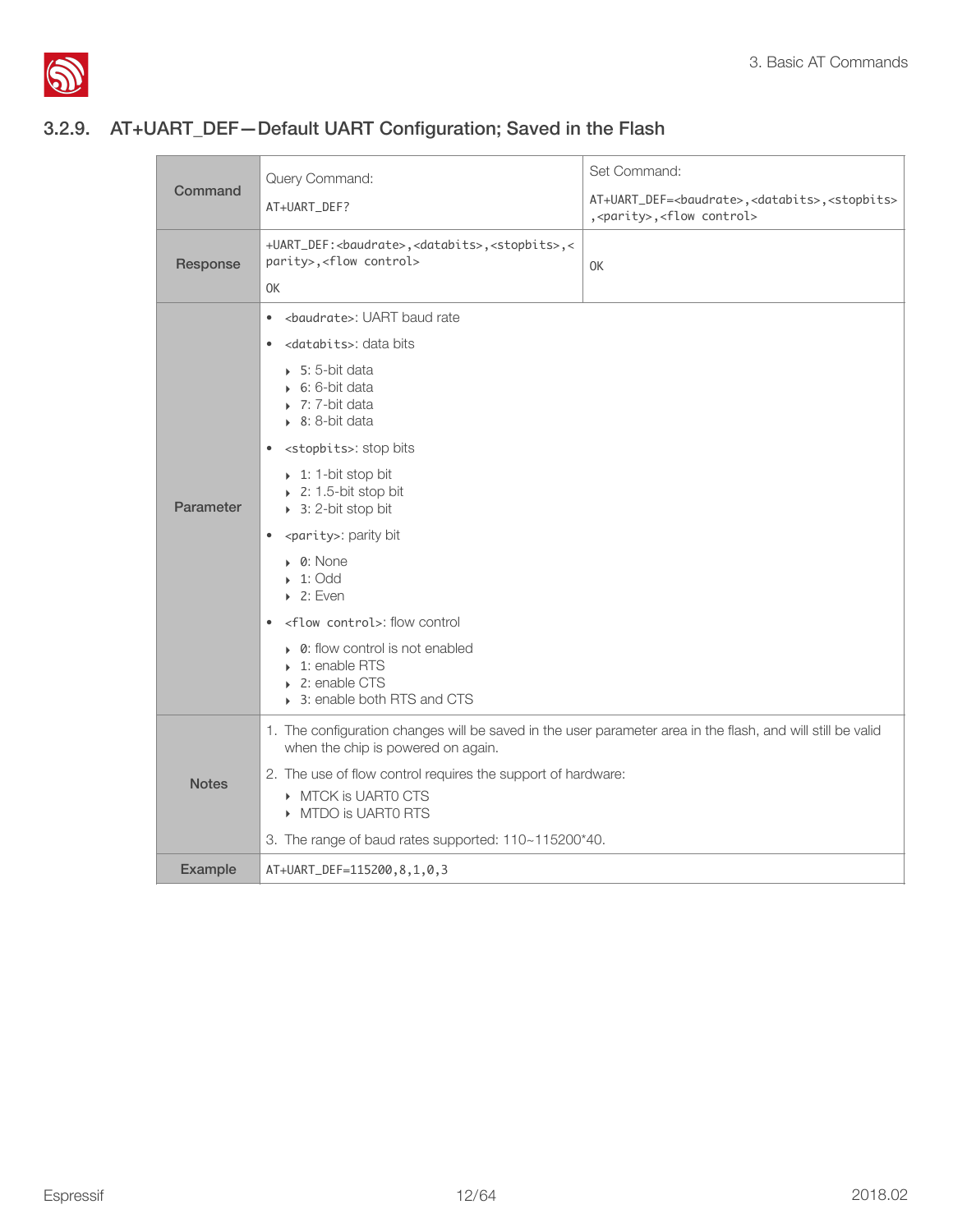

## 3.2.10. AT+SLEEP—Configures the Sleep Modes

<span id="page-18-0"></span>

| Command          | Query Command:                                                                                                       | Set Command:                      |
|------------------|----------------------------------------------------------------------------------------------------------------------|-----------------------------------|
|                  | AT+SLEEP?                                                                                                            | AT+SLEEP= <sleep mode=""></sleep> |
|                  | +SLEEP: <sleep mode=""></sleep>                                                                                      |                                   |
| Response         |                                                                                                                      | 0K                                |
|                  | 0K                                                                                                                   |                                   |
|                  | <sleep mode="">:</sleep>                                                                                             |                                   |
| <b>Parameter</b> | 0: disables sleep mode<br>$\blacktriangleright$<br>$\triangleright$ 1: Light-sleep mode<br>2: Modem-sleep mode<br>b. |                                   |
| <b>Notes</b>     | This command can only be used in Station mode. Modem-sleep is the default sleep mode.                                |                                   |
| Example          | AT+SLEEP=0                                                                                                           |                                   |

#### 3.2.11. AT+WAKEUPGPIO—Configures a GPIO to Wake ESP8266 up from Light-sleep Mode

<span id="page-18-1"></span>

| Command      | AT+WAKEUPGPIO= <enable>,<trigger_gpio>,<trigger_level>[,<awake_gpio>,<awake_level>]</awake_level></awake_gpio></trigger_level></trigger_gpio></enable>                                                                                                                                                                                                                                                                                                                                                                                                                                                                                                                                                                                                                                               |  |  |
|--------------|------------------------------------------------------------------------------------------------------------------------------------------------------------------------------------------------------------------------------------------------------------------------------------------------------------------------------------------------------------------------------------------------------------------------------------------------------------------------------------------------------------------------------------------------------------------------------------------------------------------------------------------------------------------------------------------------------------------------------------------------------------------------------------------------------|--|--|
| Response     | 0K                                                                                                                                                                                                                                                                                                                                                                                                                                                                                                                                                                                                                                                                                                                                                                                                   |  |  |
| Parameter    | <enable><br/>٠<br/>▶ 0: ESP8266 can NOT be woken up from light-sleep by GPIO.<br/>▶ 1: ESP8266 can be woken up from light-sleep by GPIO.<br/><trigger_gpio><br/><math display="inline">\bullet</math><br/>► Sets the GPIO to wake ESP8266 up; range of value: [0, 15].<br/><trigger_level><br/>0: The GPIO wakes up ESP8266 on low level.<br/>▶ 1: The GPIO wakes up ESP8266 on high level.<br/>[<awake_gpi0>]<br/>• Optional; this parameter is used to set a GPIO as a flag of ESP8266's being awoken form<br/>Light-sleep; range of value: [0, 15].<br/>[<awake_level>]<br/>• Optional;<br/>• 0: The GPIO is set to be low level after the wakeup process.<br/>▶ 1: The GPIO is set to be high level after the wakeup process.</awake_level></awake_gpi0></trigger_level></trigger_gpio></enable> |  |  |
| <b>Notes</b> | The value of <trigger_gpi0> and <awake_gpi0> in the command should not be the same.<br/><math display="inline">\bullet</math><br/>٠<br/>After being woken up by <trigger_gpi0> from Light-sleep, when the ESP8266 attempts to<br/>sleep again, it will check the status of the <trigger_gpi0>:<br/>if it is still in the wakeup status, the EP8266 will enter Modem-sleep mode instead;<br/>Þ</trigger_gpi0></trigger_gpi0></awake_gpi0></trigger_gpi0>                                                                                                                                                                                                                                                                                                                                              |  |  |
|              | Þ<br>if it is NOT in the wakeup status, the ESP8266 will enter Light-sleep mode.                                                                                                                                                                                                                                                                                                                                                                                                                                                                                                                                                                                                                                                                                                                     |  |  |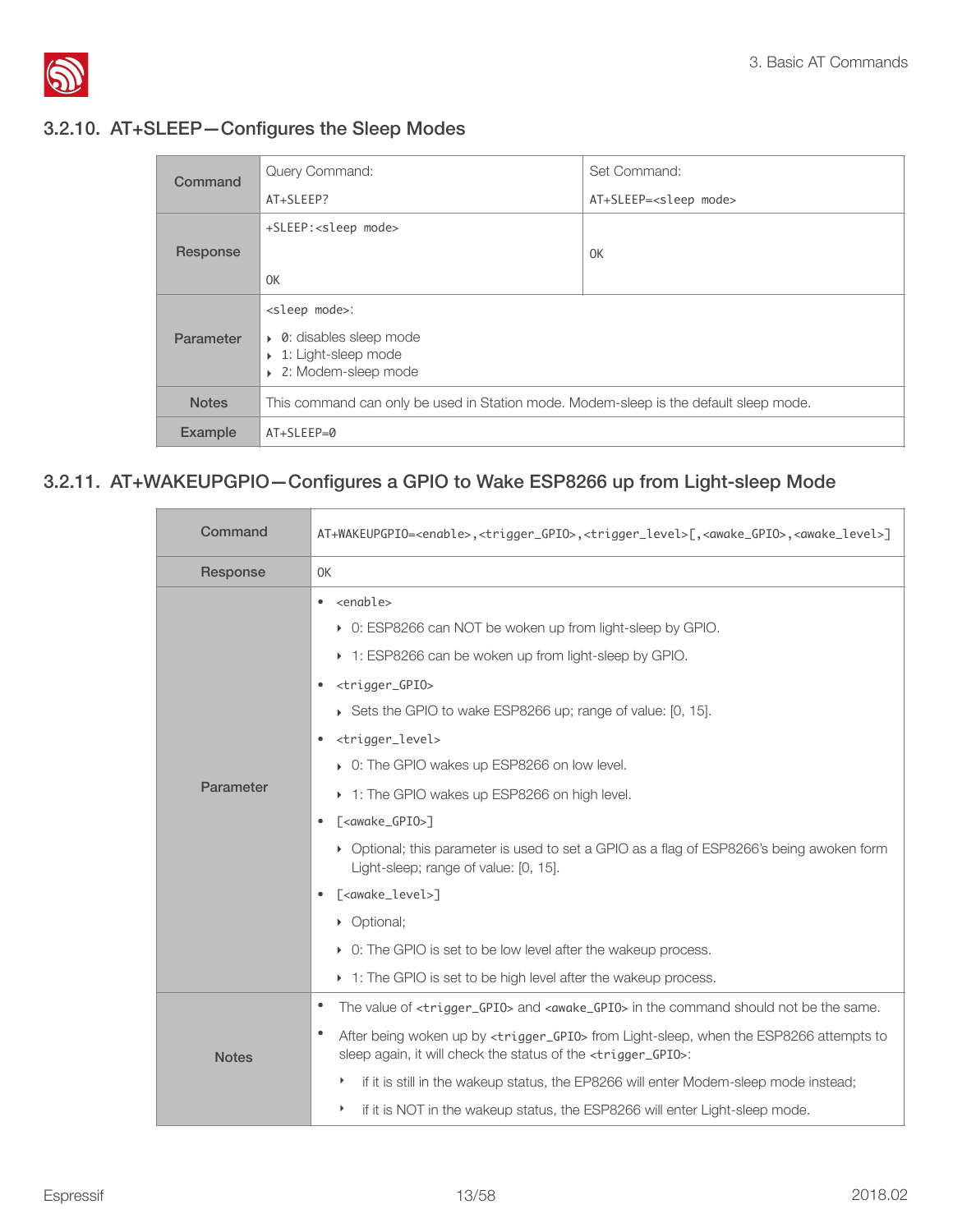

|                | Set ESP8266 to be woken from Light-sleep, when GPIO0 is on low level:<br>$\bullet$                                           |
|----------------|------------------------------------------------------------------------------------------------------------------------------|
|                | AT+WAKEUPGPIO=1,0,0                                                                                                          |
| <b>Example</b> | Set ESP8266 to be woken from Light-sleep, when GPIO0 is on high level. After the waking-<br>up, GPIO13 is set to high level. |
|                | AT+WAKEUPGPIO=1,0,1,13,1                                                                                                     |
|                | Disable the function that ESP8266 can be woken up from Light-sleep by a GPIO.                                                |
|                | AT+WAKEUPGPIO=0                                                                                                              |

### 3.2.12. AT+RFPOWER—Sets the Maximum Value of RF TX Power

<span id="page-19-0"></span>

| <b>Set Command</b> | $AT+RFPOWER= Power>$                                                                                                                    |
|--------------------|-----------------------------------------------------------------------------------------------------------------------------------------|
| Response           | 0K                                                                                                                                      |
| <b>Parameter</b>   | <tx power="">: the maximum value of RF TX power; range: [0, 82]; unit: 0.25 dBm.</tx>                                                   |
| <b>Note</b>        | This command sets the maximum value of ESP8266 RF TX power; it is not precise. The actual<br>value could be smaller than the set value. |
| <b>Example</b>     | AT+RFPOWER=50                                                                                                                           |

#### 3.2.13. AT+RFVDD—Sets RF TX Power According to VDD33

<span id="page-19-1"></span>

| Command        | Query Command:<br>AT+RFVDD?<br>Function: Checks the<br>value of ESP8266<br>VDD33.                                              | Set Command:<br>AT+RFVDD= <vdd33><br/>Function: Sets the RFTX Power<br/>according to <vdd33>.</vdd33></vdd33> | Execute Command:<br>AT+RFVDD<br>Function: Automatically sets the RFTX<br>Power. |
|----------------|--------------------------------------------------------------------------------------------------------------------------------|---------------------------------------------------------------------------------------------------------------|---------------------------------------------------------------------------------|
| Response       | +RFVDD: <vdd33><br/>0K</vdd33>                                                                                                 | 0K                                                                                                            | 0K                                                                              |
| Parameter      | <vdd33>: power voltage<br/>of ESP8266 VDD33;<br/>unit: 1/1024 V.</vdd33>                                                       | <vdd33>: power voltage of ESP8266<br/>VDD33; range: [1900, 3300].</vdd33>                                     |                                                                                 |
| <b>Note</b>    | The command should<br>only be used when<br>TOUT pin has to be<br>suspended, or else the<br>returned value would be<br>invalid. |                                                                                                               | TOUT pin has to be suspended in<br>order to measure VDD33.                      |
| <b>Example</b> | AT+RFVDD=2800                                                                                                                  |                                                                                                               |                                                                                 |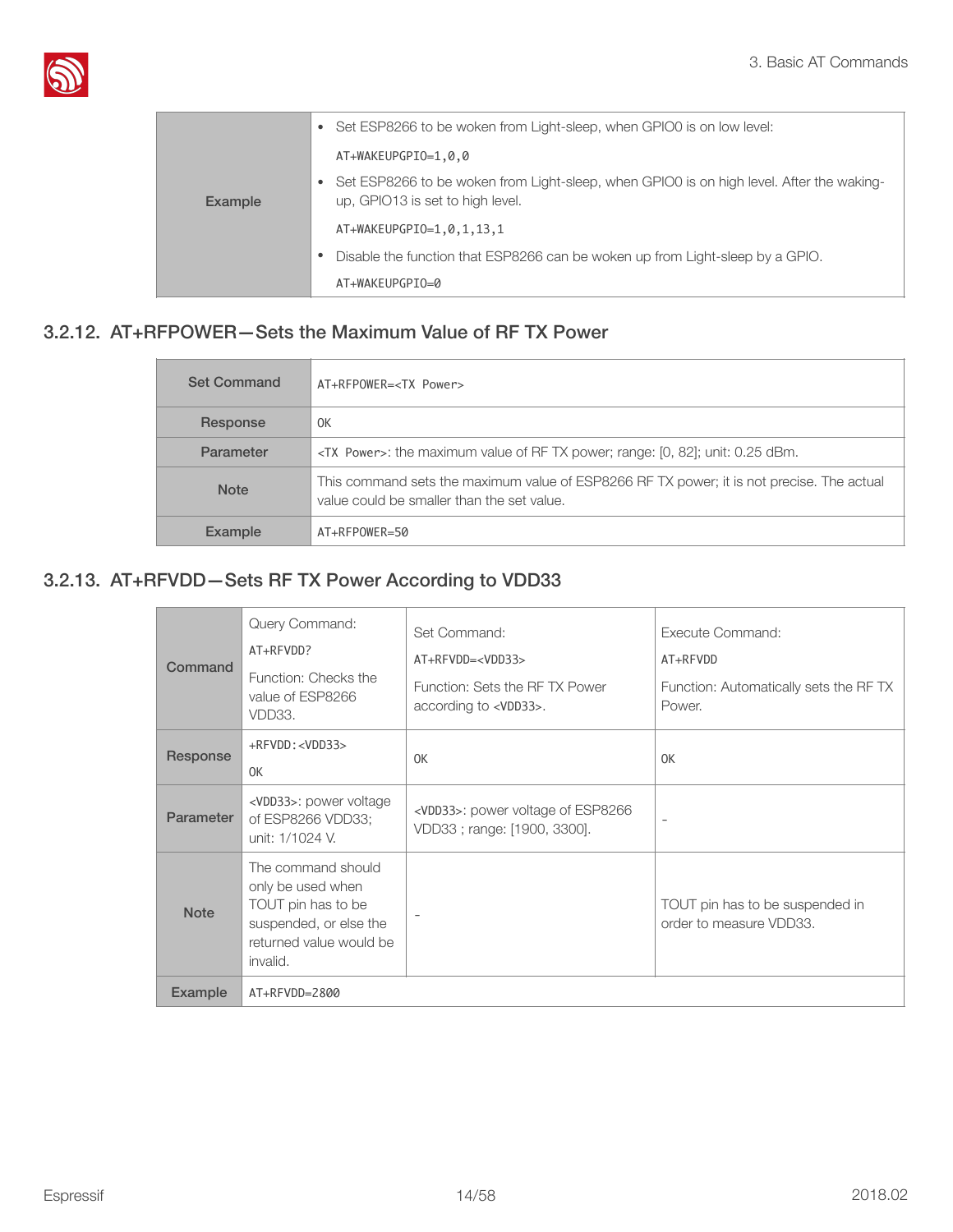

#### 3.2.14. AT+RFAUTOTRACE—Sets RF Frequency Offset Trace

<span id="page-20-0"></span>

| Command          | Query Command:                                                                                                                 | Set Command:                      |  |
|------------------|--------------------------------------------------------------------------------------------------------------------------------|-----------------------------------|--|
|                  | AT+RFAUTOTRACE?                                                                                                                | AT+RFAUTOTRACE= <enable></enable> |  |
| Response         | +RFAUTOTRACE: <enable></enable>                                                                                                |                                   |  |
|                  | 0K                                                                                                                             | 0K                                |  |
|                  | <enable>:</enable>                                                                                                             |                                   |  |
| <b>Parameter</b> | $\triangleright$ 0: disables RF frequency offset trace                                                                         |                                   |  |
|                  | • 1: enables RF frequency offset trace                                                                                         |                                   |  |
|                  | The RF frequency offset trace function is enabled by default.<br>$\bullet$                                                     |                                   |  |
| <b>Notes</b>     | This configuration will be saved in the user parameter area in flash, and take effect after the chip<br>$\bullet$<br>restarts. |                                   |  |
| Example          | AT+RFAUTOTRACE=0                                                                                                               |                                   |  |
|                  | AT+RST                                                                                                                         |                                   |  |

#### 3.2.15. AT+SYSRAM—Checks the Remaining Space of RAM

<span id="page-20-1"></span>

| <b>Query Command</b> | AT+SYSRAM?                                                                  |
|----------------------|-----------------------------------------------------------------------------|
| Response             | +SYSRAM: <remaining ram="" size=""><br/>0K</remaining>                      |
| <b>Parameter</b>     | <remaining ram="" size="">: remaining space of RAM, unit: byte.</remaining> |

#### 3.2.16. AT+SYSADC—Checks the Value of ADC

<span id="page-20-2"></span>

| <b>Query Command</b> | AT+SYSADC?                                    |
|----------------------|-----------------------------------------------|
| Response             | $+$ SYSADC: <adc><br/>0K</adc>                |
| <b>Parameter</b>     | <adc>: the value of ADC; unit: 1/1024V.</adc> |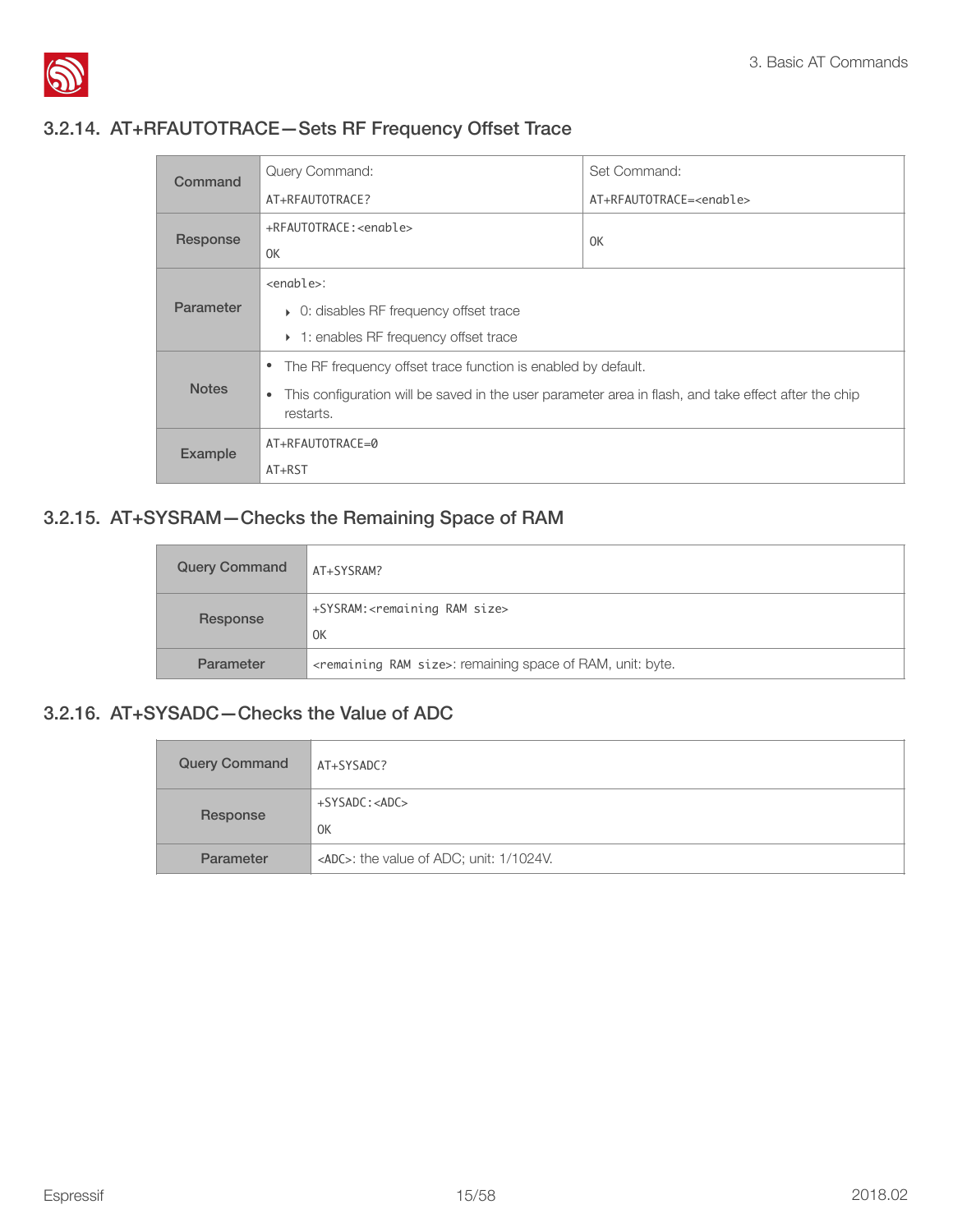

#### 3.2.17. AT+SYSIOSETCFG—Configures IO Working Mode

<span id="page-21-0"></span>

| <b>Set Command</b> | AT+SYSIOSETCFG= <pin>,<mode>,<pull-up></pull-up></mode></pin>                                                                                                                                                                                                              |  |  |
|--------------------|----------------------------------------------------------------------------------------------------------------------------------------------------------------------------------------------------------------------------------------------------------------------------|--|--|
| Response           | 0K                                                                                                                                                                                                                                                                         |  |  |
| Parameter          | <pin>: number of an IO pin<br/>٠<br/><mode>: the working mode of the IO pin<br/>۰<br/><math>&lt;</math>pull-up<math>&gt;</math><br/>٠<br/><math>\triangleright</math> 0: disable the pull-up<br/><math>\rightarrow</math> 1: enable the pull-up of the IO pin</mode></pin> |  |  |
| <b>Note</b>        | Please refer to <b>ESP8266 Pin List</b> for uses of AT+SYSI0-related commands.                                                                                                                                                                                             |  |  |
| Example            | AT+SYSIOSETCFG=12,3,1 //Set GPIO12 to work as a GPIO                                                                                                                                                                                                                       |  |  |

## 3.2.18. AT+SYSIOGETCFG—Checks the Working Modes of IO Pins

<span id="page-21-1"></span>

| <b>Set Command</b> | AT+SYSIOGETCFG= <pin></pin>                                                    |  |
|--------------------|--------------------------------------------------------------------------------|--|
| Response           | +SYSIOGETCFG: <pin>,<mode>,<pull-up><br/>0K</pull-up></mode></pin>             |  |
|                    |                                                                                |  |
|                    | <pin>: number of an IO pin</pin>                                               |  |
|                    | <mode>: the working mode of the IO pin</mode>                                  |  |
| Parameter          | $\text{y}$ -up><br>٠                                                           |  |
|                    | $\triangleright$ 0: disable the pull-up                                        |  |
|                    | $\rightarrow$ 1: enable the pull-up of the IO pin                              |  |
| <b>Note</b>        | Please refer to <i>ESP8266 Pin List</i> for uses of AT+SYS10-related commands. |  |

#### 3.2.19. AT+SYSGPIODIR—Configures the Direction of a GPIO

<span id="page-21-2"></span>

| <b>Set Command</b> | AT+SYSGPIODIR= <pin>,<dir></dir></pin>                                           |  |  |
|--------------------|----------------------------------------------------------------------------------|--|--|
|                    | If the configuration is successful, the command will return:<br>$\bullet$        |  |  |
|                    | 0K                                                                               |  |  |
| Response           | If the IO pin is not in GPIO mode, the command will return:<br>$\bullet$         |  |  |
|                    | NOT GPIO MODE!                                                                   |  |  |
|                    | <b>ERROR</b>                                                                     |  |  |
|                    | <pin>: GPIO pin number<br/><math display="inline">\bullet</math></pin>           |  |  |
| Parameter          | $<$ dir $>$ :<br>$\bullet$                                                       |  |  |
|                    | • 0: sets the GPIO as an input                                                   |  |  |
|                    | ▶ 1: sets the GPIO as an output                                                  |  |  |
| <b>Note</b>        | Please refer to <b>ESP8266 Pin List</b> for uses of AT+SYSGPIO-related commands. |  |  |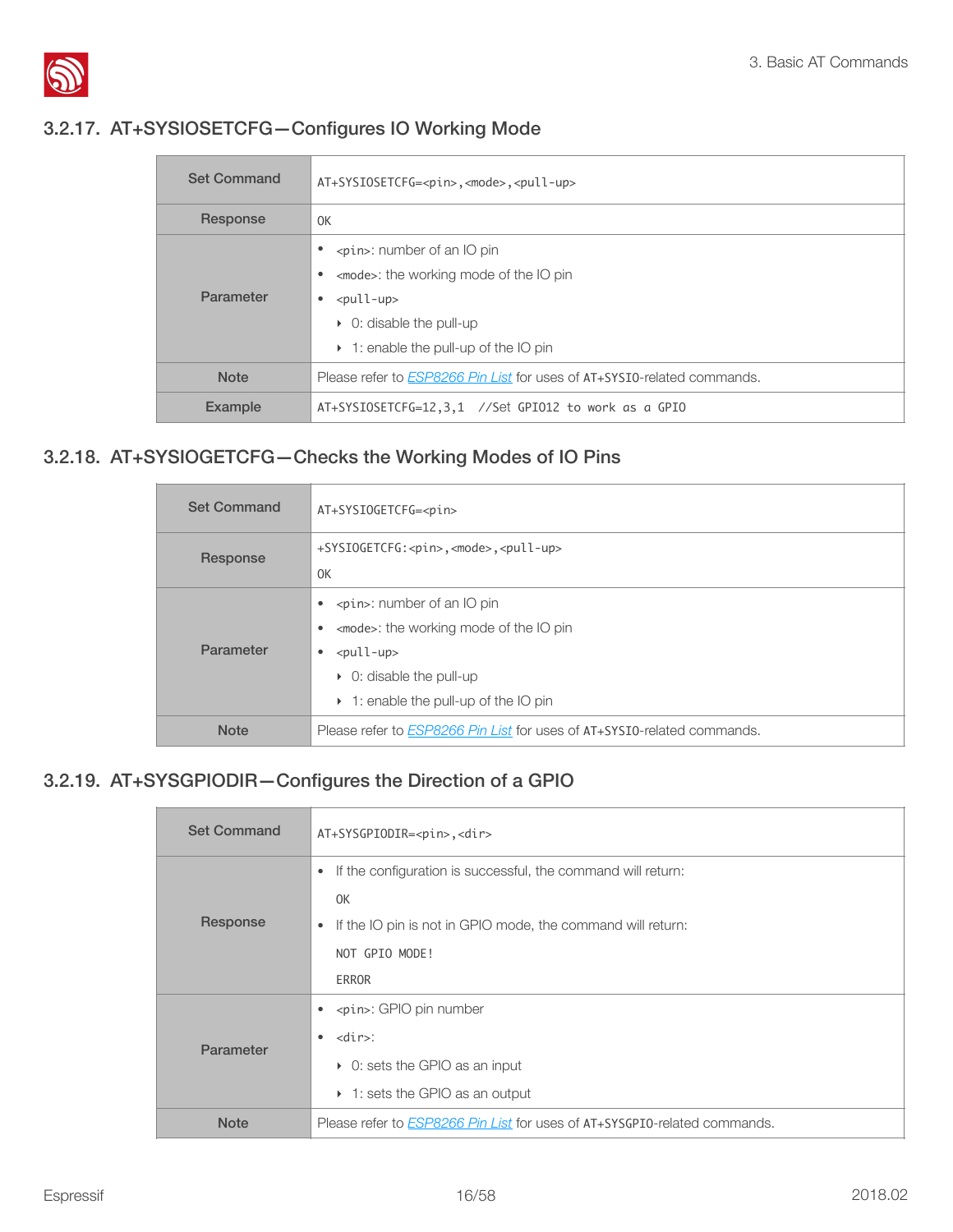

Example AT+SYSIOSETCFG=12,3,1 //Set GPIO12 to work as a GPIO

AT+SYSGPIODIR=12,0 //Set GPIO12 to work as an input

#### 3.2.20. AT+SYSGPIOWRITE—Configures the Output Level of a GPIO

<span id="page-22-0"></span>

| <b>Set Command</b>                                                                                                                                                                       | AT+SYSGPIOWRITE= <pin>,<level></level></pin>                                                                                                                                                                                     |  |  |  |
|------------------------------------------------------------------------------------------------------------------------------------------------------------------------------------------|----------------------------------------------------------------------------------------------------------------------------------------------------------------------------------------------------------------------------------|--|--|--|
| Response                                                                                                                                                                                 | If the configuration is successful, the command will return:<br>$\bullet$<br>0K<br>If the IO pin is not in output mode, the command will return:<br>$\bullet$<br>NOT OUTPUT!<br><b>ERROR</b>                                     |  |  |  |
| Parameter                                                                                                                                                                                | <pin>: GPIO pin number<br/><math display="inline">\bullet</math><br/><level>:<br/><math display="inline">\bullet</math><br/><math>\triangleright</math> 0: low level<br/><math>\triangleright</math> 1: high level</level></pin> |  |  |  |
| <b>Note</b>                                                                                                                                                                              | Please refer to <i>ESP8266 Pin List</i> for uses of AT+SYSGPI0-related commands.                                                                                                                                                 |  |  |  |
| AT+SYSIOSETCFG=12,3,1 //Set GPIO12 to work as a GPIO<br><b>Example</b><br>AT+SYSGPIODIR=12,1 //Set GPIO12 to work as an output<br>AT+SYSGPIOWRITE=12,1 //Set GPIO12 to output high level |                                                                                                                                                                                                                                  |  |  |  |

#### 3.2.21. AT+SYSGPIOREAD—Reads the GPIO Input Level

<span id="page-22-1"></span>

| <b>Set Command</b> | AT+SYSGPIOREAD= <pin></pin>                                                    |  |  |  |
|--------------------|--------------------------------------------------------------------------------|--|--|--|
|                    | If the configuration is successful, the command returns:<br>$\bullet$          |  |  |  |
|                    | +SYSGPIOREAD: <pin>,<dir>,<level></level></dir></pin>                          |  |  |  |
| Response           | 0K<br>If the IO pin is not in GPIO mode, the command will return:<br>$\bullet$ |  |  |  |
|                    | NOT GPIO MODE!                                                                 |  |  |  |
|                    | <b>ERROR</b>                                                                   |  |  |  |
|                    |                                                                                |  |  |  |
|                    | • <pin>: GPIO pin number</pin>                                                 |  |  |  |
|                    | $\bullet$ <dir>:</dir>                                                         |  |  |  |
|                    | • 0: sets the GPIO as an input                                                 |  |  |  |
| Parameter          | ▶ 1: sets the GPIO as an output                                                |  |  |  |
|                    | <level>:<br/><math display="inline">\bullet</math></level>                     |  |  |  |
|                    | $\triangleright$ 0: low level                                                  |  |  |  |
|                    | $\triangleright$ 1: high level                                                 |  |  |  |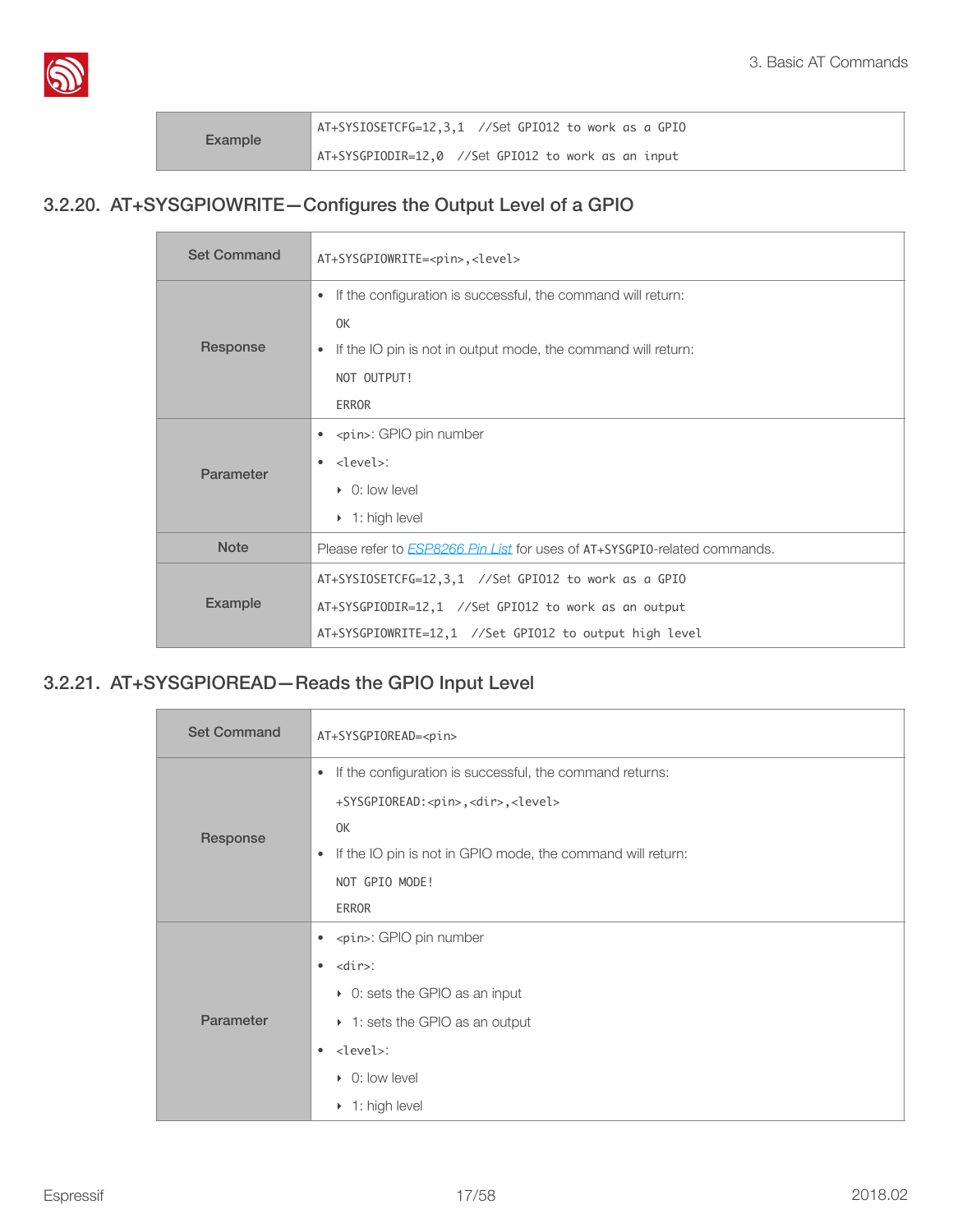

| <b>Note</b> | Please refer to <i>ESP8266 Pin List</i> for uses of AT+SYSGPI0-related commands. |  |
|-------------|----------------------------------------------------------------------------------|--|
| Example     | AT+SYSIOSETCFG=12,3,1 //Set GPIO12 to work as a GPIO                             |  |
|             | AT+SYSGPIODIR=12,0 //Set GPIO12 to work as an input                              |  |
|             | AT+SYSGPIOREAD=12                                                                |  |

#### 3.2.22. AT+SYSMSG\_CUR—Set Current System Messages

<span id="page-23-0"></span>

| <b>Set Command</b> | AT+SYSMSG_CUR= <n></n>                                                                                                                                                                                                                                                                                                                                                                                                                                                                                                                                                                                                                                                                                                                                                                                                                                                                                                                                                                                                                                                                        |  |  |  |
|--------------------|-----------------------------------------------------------------------------------------------------------------------------------------------------------------------------------------------------------------------------------------------------------------------------------------------------------------------------------------------------------------------------------------------------------------------------------------------------------------------------------------------------------------------------------------------------------------------------------------------------------------------------------------------------------------------------------------------------------------------------------------------------------------------------------------------------------------------------------------------------------------------------------------------------------------------------------------------------------------------------------------------------------------------------------------------------------------------------------------------|--|--|--|
| Response           | 0K                                                                                                                                                                                                                                                                                                                                                                                                                                                                                                                                                                                                                                                                                                                                                                                                                                                                                                                                                                                                                                                                                            |  |  |  |
| Parameter          | $< n>$ :<br>bit0: configure the message of quitting from WiFi-UART passthrough transmission<br>٠<br>$\rightarrow$ if the bit0 is 0, there is no message when quitting from WiFi-UART passthrough<br>transmission; default is 0<br>• if the bit0 is 1, when quitting from WiFi-UART passthrough transmission, it will prompt<br>message +QUITT // Quit transparent transmission<br>bit1: configure the message of establishing a network transmission<br>$\triangleright$ if the bit1 is 0, when a network connection is established, it will prompt message<br><link_id>, CONNECT; default is 0<br/>• if the bit1 is 1, when establishing a network connection, it will prompt message<br/>+LINK_CONN:<status_type>,<link_id>,"UDP/TCP/SSL",<c s="">,<remote_ip>,<br/><remote_port>,<local_port>;<br/>- <status_type> : 0 - the connection is established successfully;<br/>1 - fail to establish the connection<br/>- <c s=""> : 0 - the ESP works as a client; 1 - the ESP works as a server</c></status_type></local_port></remote_port></remote_ip></c></link_id></status_type></link_id> |  |  |  |
| <b>Note</b>        | The configuration changes will NOT be saved in the flash.                                                                                                                                                                                                                                                                                                                                                                                                                                                                                                                                                                                                                                                                                                                                                                                                                                                                                                                                                                                                                                     |  |  |  |
| <b>Example</b>     | AT+SYSMSG_CUR=3                                                                                                                                                                                                                                                                                                                                                                                                                                                                                                                                                                                                                                                                                                                                                                                                                                                                                                                                                                                                                                                                               |  |  |  |

#### 3.2.23. AT+SYSMSG\_DEF—Set Default System Messages

<span id="page-23-1"></span>

| <b>Set Command</b> | AT+SYSMSG_DEF= <n></n> |  |
|--------------------|------------------------|--|
| Response           | 0K                     |  |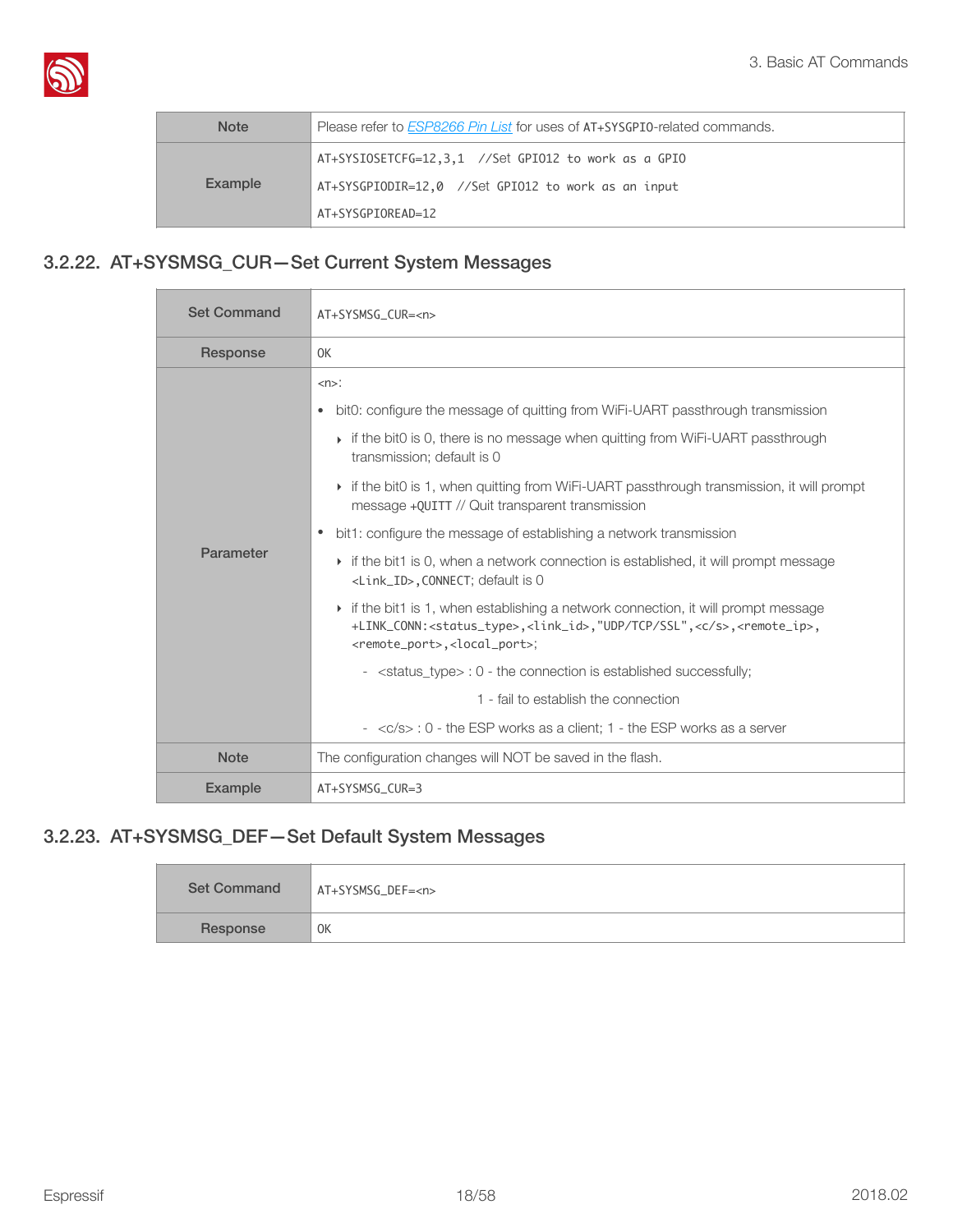

|                | $\langle n \rangle$ :                                                                                                                                                                                                                                          |  |  |
|----------------|----------------------------------------------------------------------------------------------------------------------------------------------------------------------------------------------------------------------------------------------------------------|--|--|
|                | bit0: configure the message of quitting from WiFi-UART passthrough transmission                                                                                                                                                                                |  |  |
|                | $\triangleright$ if the bit0 is 0, there is no message when quitting from WiFi-UART passthrough<br>transmission; default is 0                                                                                                                                  |  |  |
|                | $\rightarrow$ if the bit0 is 1, when quitting from WiFi-UART passthrough transmission, it will prompt<br>message +QUITT // Quit transparent transmission                                                                                                       |  |  |
|                | bit1: configure the message of establishing a network transmission                                                                                                                                                                                             |  |  |
| Parameter      | $\triangleright$ if the bit1 is 0, when a network connection is established, it will prompt message<br><link_id>, CONNECT; default is 0</link_id>                                                                                                              |  |  |
|                | if the bit1 is 1, when establishing a network connection, it will prompt message<br>+LINK_CONN: <status_type>,<link_id>,"UDP/TCP/SSL",<c s="">,<remote_ip>,<br/><remote_port>,<local_port>;</local_port></remote_port></remote_ip></c></link_id></status_type> |  |  |
|                | - <status_type> : 0 - the connection is established successfully;</status_type>                                                                                                                                                                                |  |  |
|                | 1 - fail to establish the connection                                                                                                                                                                                                                           |  |  |
|                | $\sim$ <c s=""> : 0 - the ESP works as a client; 1 - the ESP works as a server</c>                                                                                                                                                                             |  |  |
| <b>Note</b>    | The configuration changes will be saved in the flash user parameter area.                                                                                                                                                                                      |  |  |
| <b>Example</b> | AT+SYSMSG_DEF=3                                                                                                                                                                                                                                                |  |  |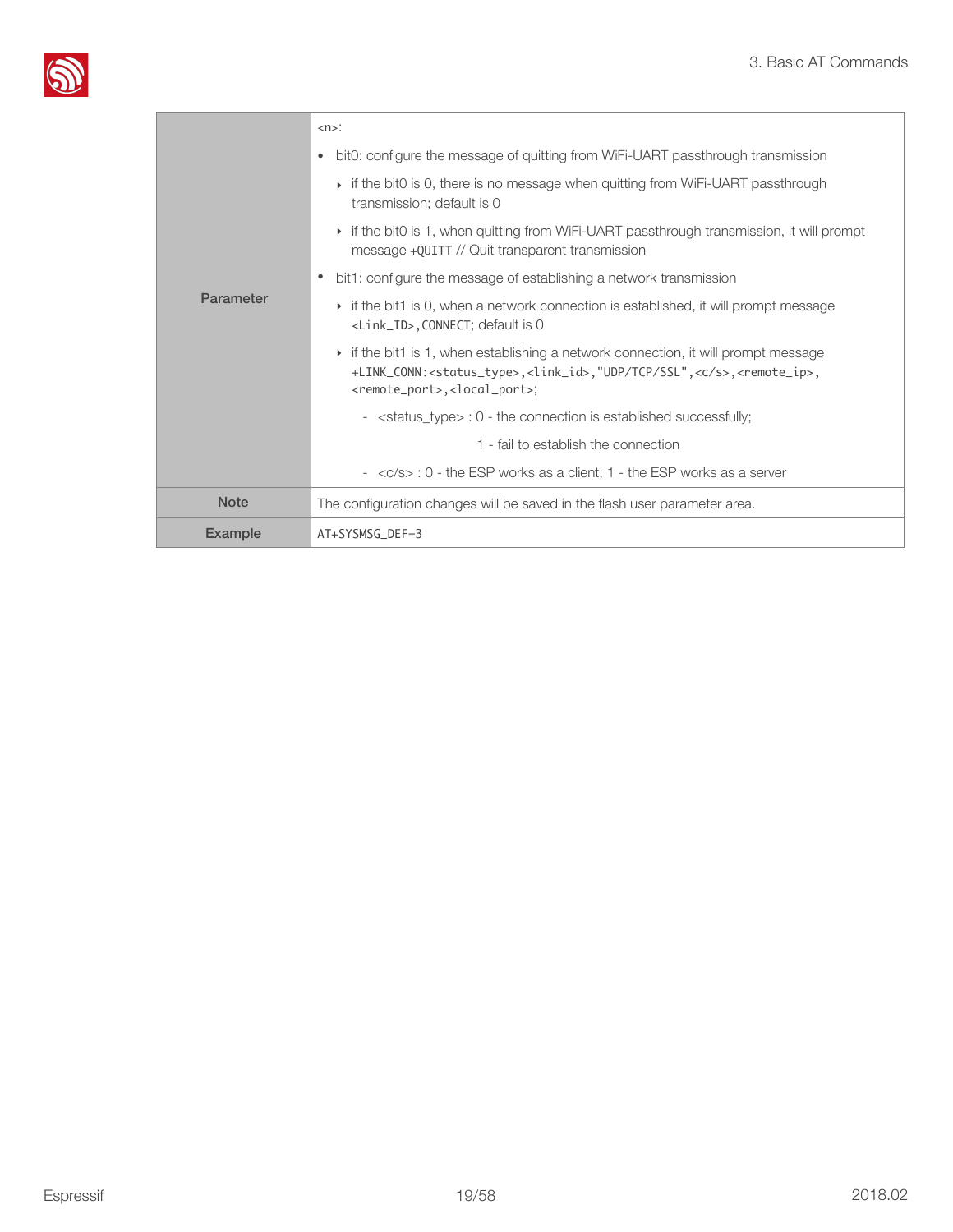



# 4. Wi-Fi AT Commands

### 4.1. Overview

<span id="page-25-1"></span><span id="page-25-0"></span>

| <b>Commands</b>  | <b>Description</b>                                                                          |  |  |
|------------------|---------------------------------------------------------------------------------------------|--|--|
| AT+CWMODE        | Sets the Wi-Fi mode (Station/AP/Station+AP). [@deprecated]                                  |  |  |
| AT+CWMODE_CUR    | Sets the Wi-Fi mode (Station/AP/Station+AP); configuration not saved in the flash.          |  |  |
| AT+CWMODE_DEF    | Sets the default Wi-Fi mode (Station/AP/Station+AP); configuration saved in the flash.      |  |  |
| AT+CWJAP         | Connect to an AP. [@deprecated]                                                             |  |  |
| AT+CWJAP_CUR     | Connects to an AP; configuration not saved in the flash.                                    |  |  |
| AT+CWJAP_DEF     | Connects to an AP; configuration saved in the flash.                                        |  |  |
| AT+CWLAPOPT      | Sets the configuration of command AT+CWLAP.                                                 |  |  |
| AT+CWLAP         | Lists available APs.                                                                        |  |  |
| AT+CWQAP         | Disconnects from an AP.                                                                     |  |  |
| AT+CWSAP         | Sets the configuration of the ESP8266 SoftAP. [@deprecated]                                 |  |  |
| AT+CWSAP_CUR     | Sets the current configuration of the ESP8266 SoftAP; configuration not saved in the flash. |  |  |
| AT+CWSAP_DEF     | Sets the configuration of the ESP8266 SoftAP; configuration saved in the flash.             |  |  |
| AT+CWLIF         | Gets the Station IP to which the ESP8266 SoftAP is connected.                               |  |  |
| AT+CWDHCP        | Enables/Disables DHCP. [@deprecated]                                                        |  |  |
| AT+CWDHCP_CUR    | Enables/Disables DHCP; configuration not saved in the flash.                                |  |  |
| AT+CWDHCP_DEF    | Enable/Disable DHCP; configuration saved in the flash.                                      |  |  |
| AT+CWDHCPS_CUR   | Sets the IP range of the DHCP server; configuration not saved in the flash.                 |  |  |
| AT+CWDHCPS_DEF   | Sets the IP range of the DHCP server; configuration saved in the flash.                     |  |  |
| AT+CWAUTOCONN    | Connects to an AP automatically on power-up.                                                |  |  |
| AT+CIPSTAMAC     | Sets the MAC address of the ESP8266 Station. [@deprecated]                                  |  |  |
| AT+CIPSTAMAC_CUR | Sets the MAC address of the ESP8266 Station; configuration not saved in the flash.          |  |  |
| AT+CIPSTAMAC DEF | Sets the MAC address of ESP8266 station; configuration saved in the flash.                  |  |  |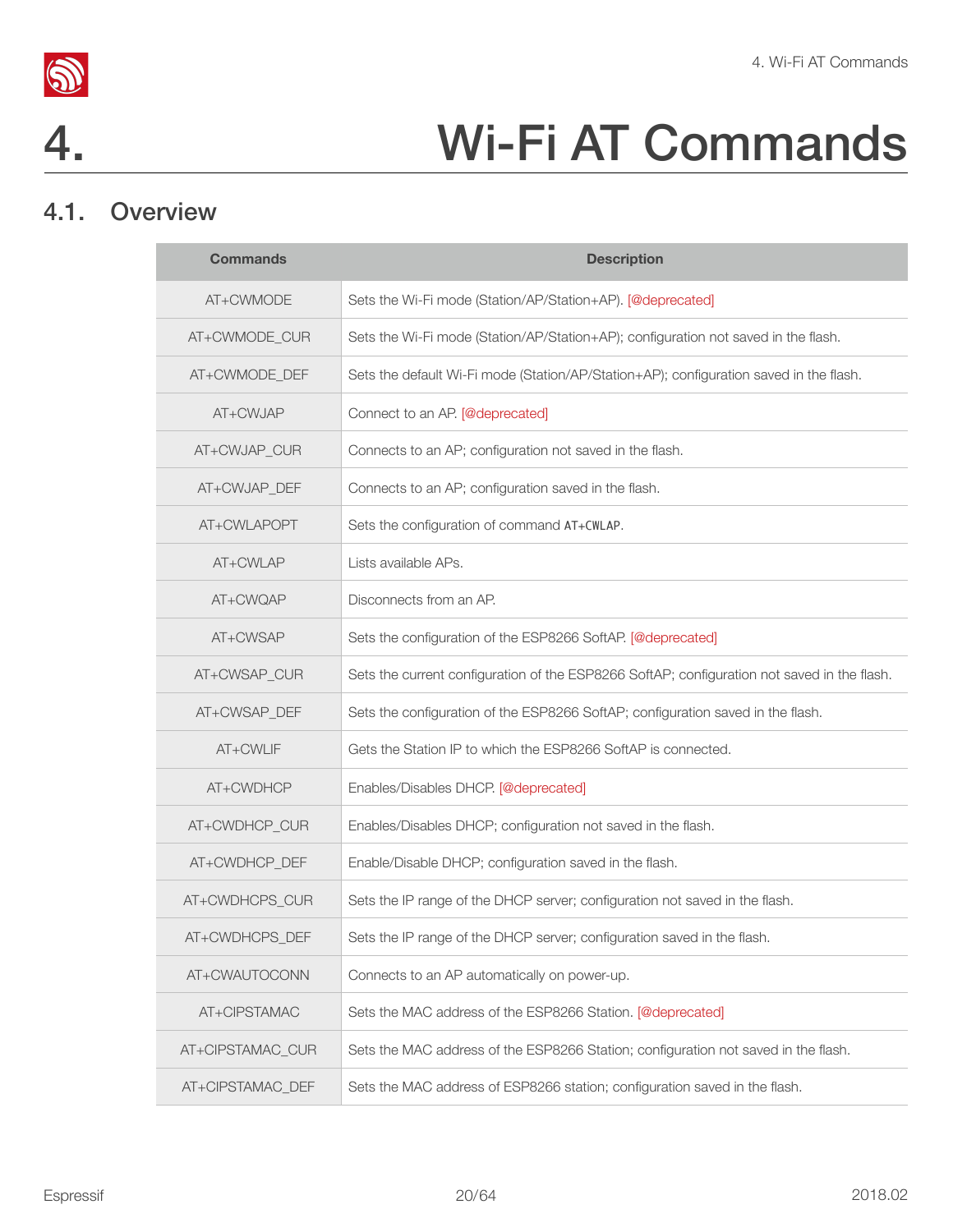

| AT+CIPAPMAC        | Sets the MAC address of the ESP8266 SoftAP. [@deprecated]                         |  |  |
|--------------------|-----------------------------------------------------------------------------------|--|--|
| AT+CIPAPMAC_CUR    | Sets the MAC address of the ESP8266 SoftAP; configuration not saved in the flash. |  |  |
| AT+CIPAPMAC_DEF    | Sets the MAC address of the ESP8266 SoftAP; configuration saved in the flash.     |  |  |
| AT+CIPSTA          | Sets the IP address of the ESP8266 Station. [@deprecated]                         |  |  |
| AT+CIPSTA_CUR      | Sets the IP address of the ESP8266 Station; configuration not saved in the flash. |  |  |
| AT+CIPSTA_DEF      | Sets the IP address of the ESP8266 Station; configuration saved in the flash.     |  |  |
| $AT + CIPAP$       | Sets the IP address of ESP8266 SoftAP. [@deprecated]                              |  |  |
| AT+CIPAP_CUR       | Sets the IP address of ESP8266 SoftAP; configuration not saved in the flash.      |  |  |
| AT+CIPAP_DEF       | Sets the IP address of ESP8266 SoftAP; configuration saved in the flash.          |  |  |
| AT+CWSTARTSMART    | Starts SmartConfig.                                                               |  |  |
| AT+CWSTOPSMART     | Stops SmartConfig.                                                                |  |  |
| AT+CWSTARTDISCOVER | Enables the mode that ESP8266 can be found by WeChat.                             |  |  |
| AT+CWSTOPDISCOVER  | Disables the mode that ESP8266 can be found by WeChat.                            |  |  |
| $AT+WPS$           | Sets the WPS function.                                                            |  |  |
| AT+MDNS            | Sets the MDNS function.                                                           |  |  |
| AT+CWHOSTNAME      | Sets the host name of the ESP8266 Station.                                        |  |  |
| AT+CWCOUNTRY_CUR   | Sets current WiFi country code                                                    |  |  |
| AT+CWCOUNTRY_DEF   | Sets default WiFi country code                                                    |  |  |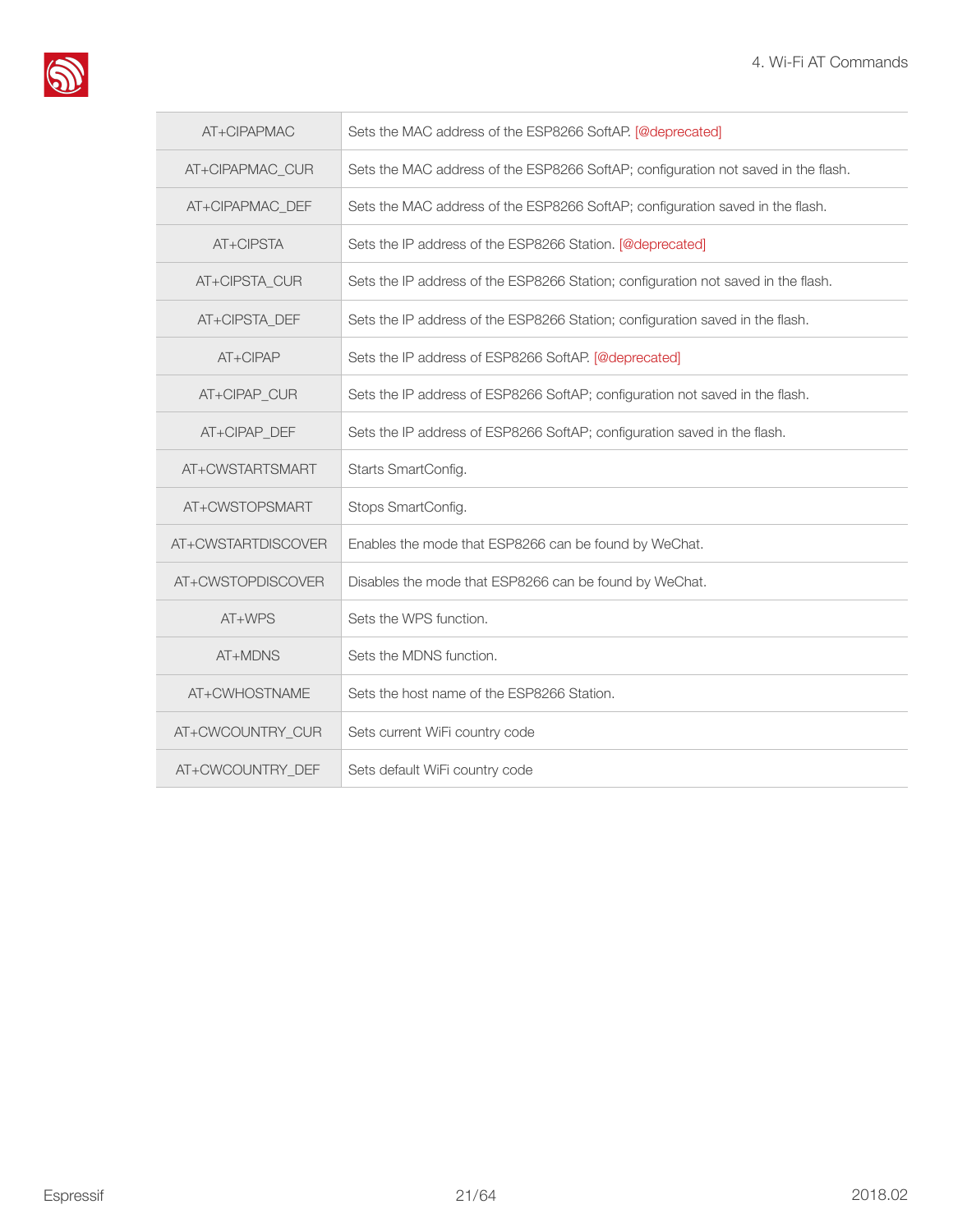

# <span id="page-27-0"></span>4.2. Commands

#### 4.2.1. AT+CWMODE—Sets the Wi-Fi Mode (Station/SoftAP/Station+SoftAP)

<span id="page-27-1"></span>[@deprecated] This command is deprecated. Please use AT+CWMODE\_CUR or AT+CWMODE\_DEF instead.

| <b>Commands</b>   | Test Command:                                                                                   | Query Command:<br>AT+CWMODE?                             | Set Command:<br>$AT+CWMODE=<$ mode>                    |
|-------------------|-------------------------------------------------------------------------------------------------|----------------------------------------------------------|--------------------------------------------------------|
|                   | $AT+CWMODE=?$                                                                                   | Function: to query the current Wi-Fi<br>mode of ESP8266. | Function: to set the current Wi-Fi<br>mode of ESP8266. |
| Response          | $+$ CWMODE : $\leq$ mode $>$                                                                    | $+$ CWMODE : $\leq$ mode $>$                             | 0K                                                     |
|                   | 0K                                                                                              | 0K                                                       |                                                        |
| <b>Parameters</b> | $<$ mode $>$ :<br>$\rightarrow$ 1: Station mode<br>▶ 2: SoftAP mode<br>▶ 3: SoftAP+Station mode |                                                          |                                                        |
| <b>Note</b>       | The configuration changes will be saved in the system parameter area in the flash.              |                                                          |                                                        |
| <b>Example</b>    | $AT+CMMODE = 3$                                                                                 |                                                          |                                                        |

#### 4.2.2. AT+CWMODE\_CUR—Sets the Current Wi-Fi mode; Configuration Not Saved in the Flash

<span id="page-27-2"></span>

| Commands          | Test Command:                                                                                                                                               | Query Command:<br>AT+CWMODE CUR?                         | Set Command:<br>AT+CWMODE CUR= <mode></mode>           |
|-------------------|-------------------------------------------------------------------------------------------------------------------------------------------------------------|----------------------------------------------------------|--------------------------------------------------------|
|                   | $AT+CWMODE$ $CUR=?$                                                                                                                                         | Function: to query the current Wi-Fi<br>mode of ESP8266. | Function: to set the current Wi-Fi<br>mode of ESP8266. |
| Response          | +CWMODE CUR: <mode><br/>0K</mode>                                                                                                                           | +CWMODE CUR: <mode><br/>0K</mode>                        | 0K                                                     |
| <b>Parameters</b> | <mode>:<br/><math>\triangleright</math> 1: Station mode<br/>▶ 2: SoftAP mode<br/>3: SoftAP+Station mode<br/><math display="inline">\mathbf{F}</math></mode> |                                                          |                                                        |
| <b>Note</b>       | The configuration changes will NOT be saved in the flash.                                                                                                   |                                                          |                                                        |
| Example           | AT+CWMODE_CUR=3                                                                                                                                             |                                                          |                                                        |

#### 4.2.3. AT+CWMODE\_DEF—Sets the Default Wi-Fi mode; Configuration Saved in the Flash

<span id="page-27-3"></span>

|  | <b>Commands</b> |                            | Query Command:                                           | Set Command:                                           |
|--|-----------------|----------------------------|----------------------------------------------------------|--------------------------------------------------------|
|  |                 | Test Command:              | AT+CWMODE DEF?                                           | AT+CWMODE_DEF= <mode></mode>                           |
|  |                 | $AT+CWMODE$ $DEF = ?$      | Function: to query the current Wi-Fi<br>mode of ESP8266. | Function: to set the current Wi-Fi<br>mode of ESP8266. |
|  | Response        | +CWMODE_DEF: <mode></mode> | +CWMODE_DEF: <mode></mode>                               | 0K                                                     |
|  |                 | 0K                         | 0K                                                       |                                                        |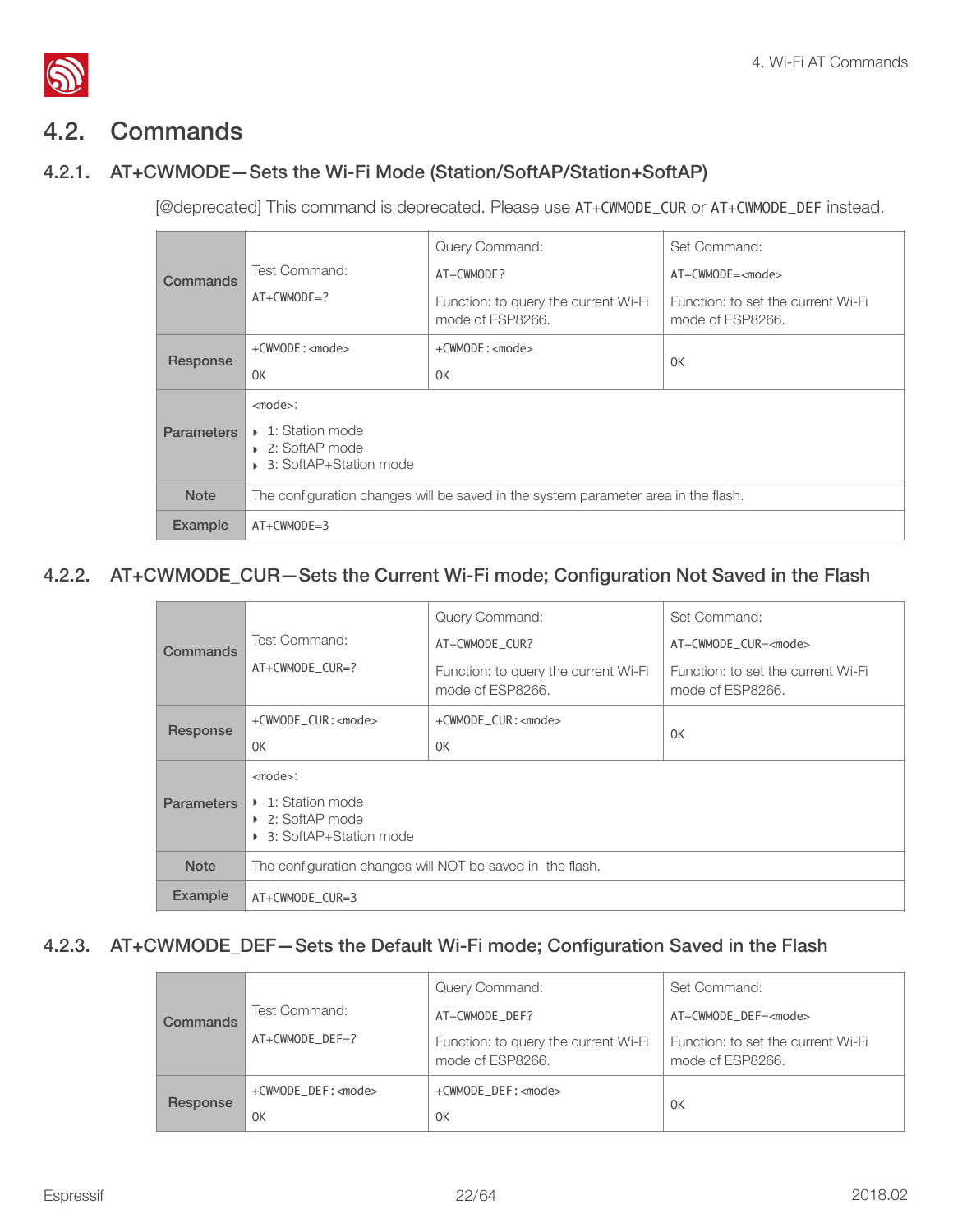

| <b>Parameters</b> | <mode>:<br/>1: Station mode<br/>▶ 2: SoftAP mode<br/>▶ 3: SoftAP+Station mode</mode> |
|-------------------|--------------------------------------------------------------------------------------|
| <b>Note</b>       | The configuration changes will be saved in the system parameter area in the flash.   |
| Example           | AT+CWMODE DEF=3                                                                      |

#### 4.2.4. AT+CWJAP—Connects to an AP

<span id="page-28-0"></span>[@deprecated] This command is deprecated. Please use AT+CWJAP\_CUR or AT+CWJAP\_DEF instead.

|                   | Query Command:                                                                                                     | Set Command:                                                                                       |  |
|-------------------|--------------------------------------------------------------------------------------------------------------------|----------------------------------------------------------------------------------------------------|--|
| Commands          | $AT+CWJAP?$                                                                                                        | AT+CWJAP= <ssid>,<pwd>[,<br/>bssid&gt;]</pwd></ssid>                                               |  |
|                   | Function: to query the AP to which the<br>ESP8266 Station is already connected.                                    | Function: to set the AP to which the ESP8266 Station<br>needs to be connected.                     |  |
|                   |                                                                                                                    | 0K                                                                                                 |  |
| Response          | +CWJAP: <ssid>,<bssid>,<channel>,<rssi></rssi></channel></bssid></ssid>                                            | <b>or</b>                                                                                          |  |
|                   | 0K                                                                                                                 | +CWJAP: <error code=""></error>                                                                    |  |
|                   |                                                                                                                    | FAIL                                                                                               |  |
|                   |                                                                                                                    | • <ssid>: the SSID of the target AP.</ssid>                                                        |  |
|                   |                                                                                                                    | <pwd>: password, MAX: 64-byte ASCII.<br/><math display="inline">\bullet</math></pwd>               |  |
|                   | <ssid>: a string parameter showing the SSID of<br/>the target AP.</ssid>                                           | [ <bssid>]: the target AP's MAC address, used<br/>when multiple APs have the same SSID.</bssid>    |  |
|                   |                                                                                                                    | • <error code="">: (for reference only)</error>                                                    |  |
| <b>Parameters</b> |                                                                                                                    | 1: connection timeout.<br>> 2: wrong password.                                                     |  |
|                   |                                                                                                                    | > 3: cannot find the target AP.<br>▶ 4: connection failed.                                         |  |
|                   |                                                                                                                    | This command requires Station mode to be active.                                                   |  |
|                   |                                                                                                                    | Escape character syntax is needed if SSID or<br>password contains any special characters, such as, |  |
|                   |                                                                                                                    | or " or $\backslash$ .                                                                             |  |
| <b>Note</b>       | The configuration changes will be saved in the system parameter area in the flash.                                 |                                                                                                    |  |
|                   | AT+CWJAP="abc", "0123456789"                                                                                       |                                                                                                    |  |
| <b>Examples</b>   | For example, if the target AP's SSID is "ab\, c" and the password is "0123456789"\", the command is<br>as follows: |                                                                                                    |  |
|                   | AT+CWJAP="ab\\\,c","0123456789\"\\"                                                                                |                                                                                                    |  |
|                   | If multiple APs have the same SSID as "abc", the target AP can be found by BSSID:                                  |                                                                                                    |  |
|                   | AT+CWJAP="abc", "0123456789", "ca:d7:19:d8:a6:44"                                                                  |                                                                                                    |  |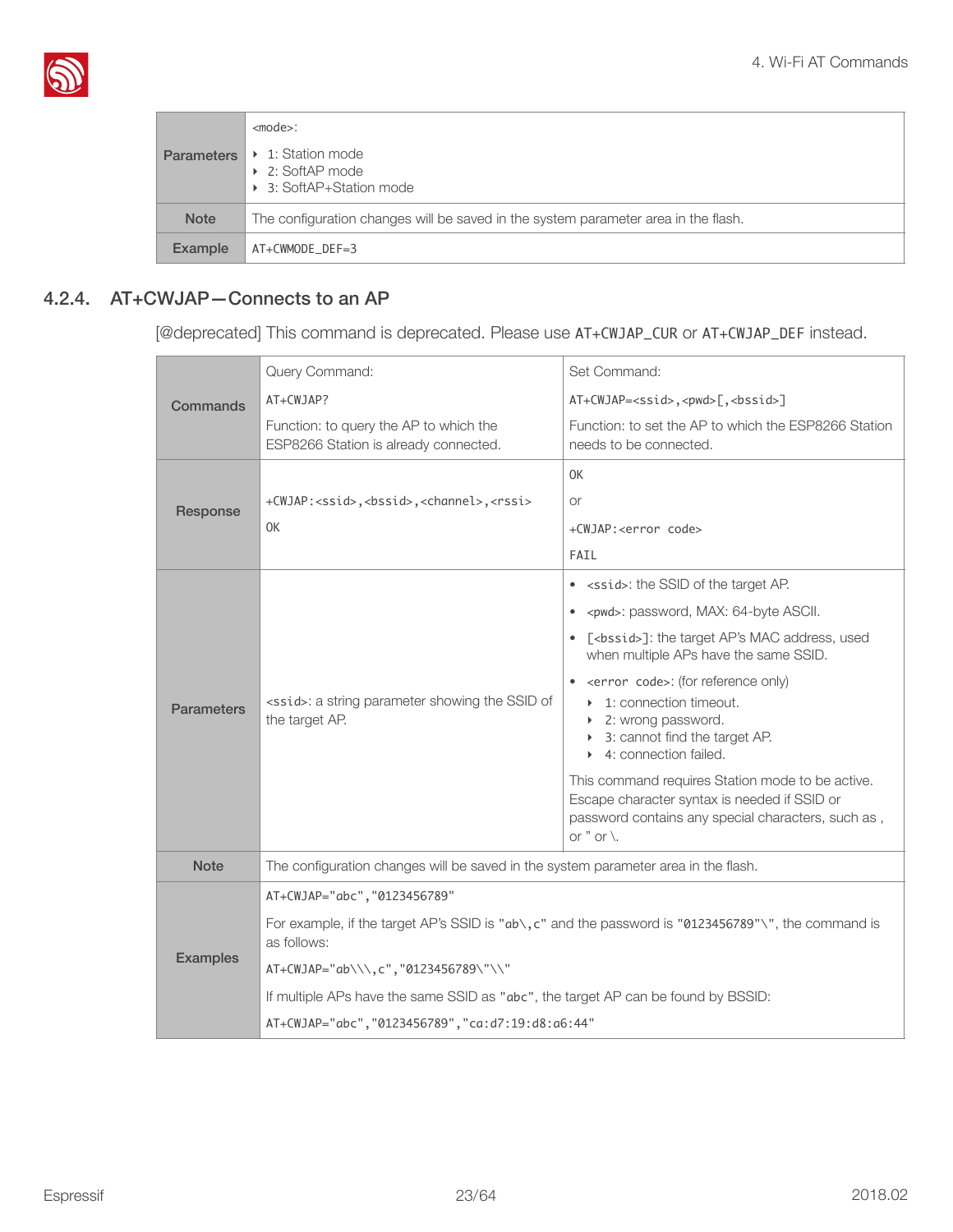

#### 4.2.5. AT+CWJAP\_CUR—Connects to an AP; Configuration Not Saved in the Flash

<span id="page-29-0"></span>

|                   | Query Command:                                                                                                     | Set Command:                                                                                       |  |
|-------------------|--------------------------------------------------------------------------------------------------------------------|----------------------------------------------------------------------------------------------------|--|
| <b>Commands</b>   | AT+CWJAP_CUR?                                                                                                      | AT+CWJAP_CUR= <ssid>,<pwd>[,<br/>bssid&gt;]</pwd></ssid>                                           |  |
|                   | Function: to query the AP to which the ESP8266<br>Station is already connected.                                    | Function: to set the AP to which the ESP8266<br>Station needs to be connected.                     |  |
|                   |                                                                                                                    | 0K                                                                                                 |  |
| Response          | +CWJAP_CUR: <ssid>,<bssid>,<channel>,<rssi></rssi></channel></bssid></ssid>                                        | or                                                                                                 |  |
|                   | 0K                                                                                                                 | +CWJAP_CUR: <error code=""></error>                                                                |  |
|                   |                                                                                                                    | FAIL                                                                                               |  |
|                   |                                                                                                                    | • <ssid>: the SSID of the target AP.</ssid>                                                        |  |
|                   |                                                                                                                    | <pwd>: password, MAX: 64-byte ASCII.<br/><math display="inline">\bullet</math></pwd>               |  |
|                   | <ssid>: a string parameter showing the SSID of<br/>the target AP.</ssid>                                           | [ <bssid>]: the target AP's MAC address, used<br/>when multiple APs have the same SSID.</bssid>    |  |
|                   |                                                                                                                    | • <error code="">: (for reference only)</error>                                                    |  |
| <b>Parameters</b> |                                                                                                                    | $\triangleright$ 1: connection timeout.<br>> 2: wrong password.                                    |  |
|                   |                                                                                                                    | 3: cannot find the target AP.<br>4: connection failed.<br>Þ.                                       |  |
|                   |                                                                                                                    | This command requires Station mode to be active.                                                   |  |
|                   |                                                                                                                    | Escape character syntax is needed if SSID or<br>password contains any special characters, such as, |  |
| <b>Note</b>       |                                                                                                                    | or " or $\backslash$ .                                                                             |  |
|                   | The configuration changes will NOT be saved in the flash.                                                          |                                                                                                    |  |
|                   | AT+CWJAP_CUR="abc", "0123456789"                                                                                   |                                                                                                    |  |
|                   | For example, if the target AP's SSID is "ab\, c" and the password is "0123456789"\", the command is<br>as follows: |                                                                                                    |  |
| <b>Examples</b>   | AT+CWJAP_CUR="ab\\\, c", "0123456789\"\\"                                                                          |                                                                                                    |  |
|                   | If multiple APs have the same SSID as "abc", the target AP can be found by BSSID:                                  |                                                                                                    |  |
|                   | AT+CWJAP_CUR="abc", "0123456789", "ca:d7:19:d8:a6:44"                                                              |                                                                                                    |  |

#### 4.2.6. AT+CWJAP\_DEF—Connects to an AP; Configuration Saved in the Flash

<span id="page-29-1"></span>

| Commands | Query Command:                                                                  | Set Command:                                                                   |
|----------|---------------------------------------------------------------------------------|--------------------------------------------------------------------------------|
|          | AT+CWJAP_DEF?                                                                   | AT+CWJAP_DEF= <ssid>,<pwd>[,<br/>bssid&gt;]</pwd></ssid>                       |
|          | Function: to query the AP to which the ESP8266<br>Station is already connected. | Function: to set the AP to which the ESP8266<br>Station needs to be connected. |
|          |                                                                                 | 0K                                                                             |
| Response | +CWJAP_DEF: <ssid>,<bssid>,<channel>,<rssi></rssi></channel></bssid></ssid>     | 0r                                                                             |
|          | 0K                                                                              | +CWJAP_DEF: <error code=""></error>                                            |
|          |                                                                                 | FAIL                                                                           |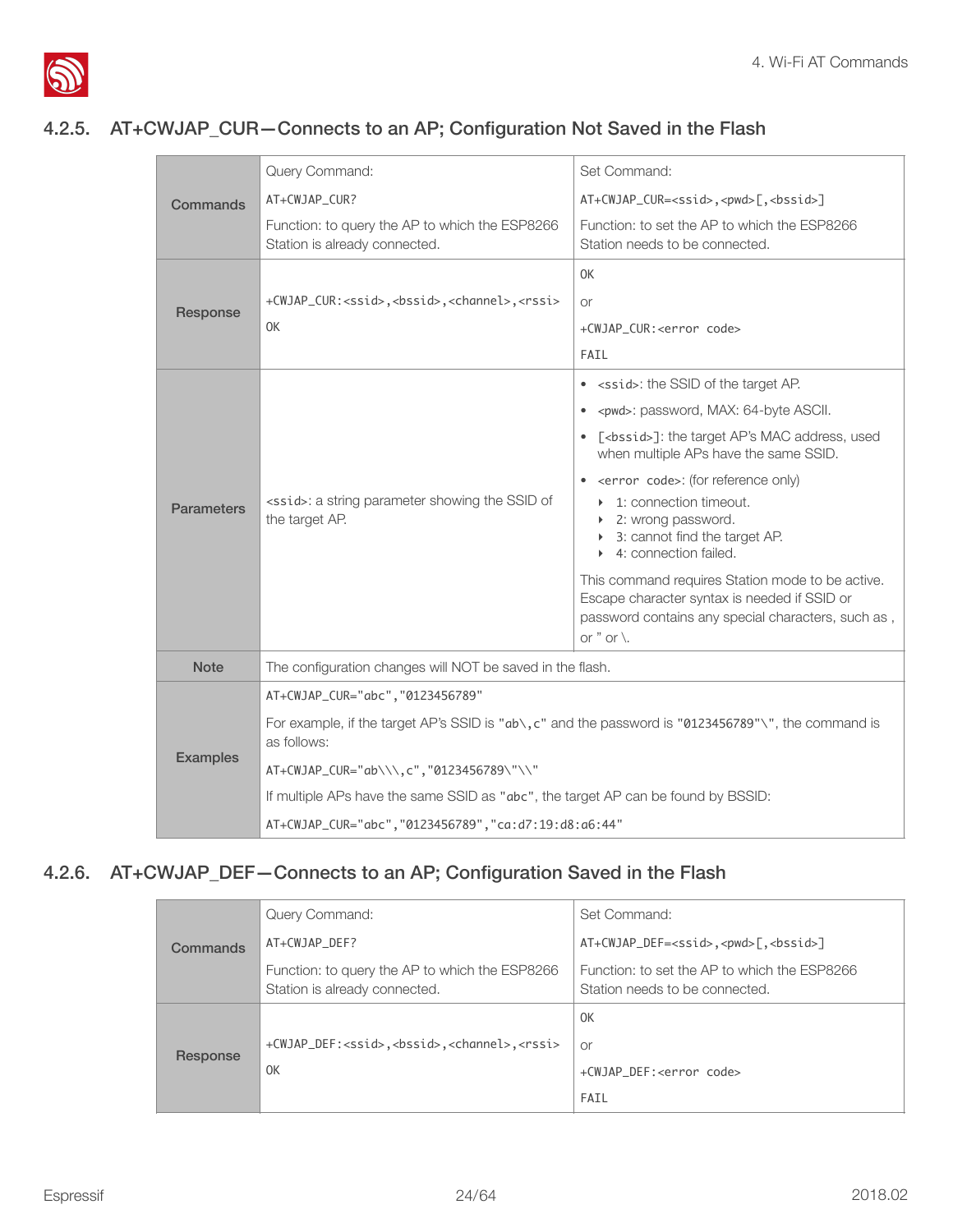

| <b>Parameters</b> | <ssid>: a string parameter showing the SSID of<br/>the target AP.</ssid>                                                                                                                                                                                                                                                                                | $\bullet$ <ssid>: the SSID of the target AP.<br/><pwd>: password, MAX: 64-byte ASCII.<br/><math display="inline">\bullet</math><br/>[<bssid>]: the target AP's MAC address, used<br/>when multiple APs have the same SSID.<br/><error code="">: (for reference only)<br/>1: connection timeout.<br/>2: wrong password.<br/>3: cannot find the target AP.<br/>4: connection failed.<br/>Þ.<br/>This command requires Station mode to be active.<br/>Escape character syntax is needed if SSID or<br/>password contains any special characters, such as,<br/>or <math>"</math> or <math>\backslash</math>.</error></bssid></pwd></ssid> |
|-------------------|---------------------------------------------------------------------------------------------------------------------------------------------------------------------------------------------------------------------------------------------------------------------------------------------------------------------------------------------------------|---------------------------------------------------------------------------------------------------------------------------------------------------------------------------------------------------------------------------------------------------------------------------------------------------------------------------------------------------------------------------------------------------------------------------------------------------------------------------------------------------------------------------------------------------------------------------------------------------------------------------------------|
| <b>Note</b>       | The configuration changes will be saved in the system parameter area in the flash.                                                                                                                                                                                                                                                                      |                                                                                                                                                                                                                                                                                                                                                                                                                                                                                                                                                                                                                                       |
| <b>Examples</b>   | AT+CWJAP_DEF="abc", "0123456789"<br>For example, if the target AP's SSID is " $ab\lambda$ , c" and the password is "0123456789"\", the command is<br>as follows:<br>AT+CWJAP_DEF="ab\\\,c","0123456789\"\\"<br>If multiple APs have the same SSID as "abc", the target AP can be found by BSSID:<br>AT+CWJAP_DEF="abc","0123456789","ca:d7:19:d8:a6:44" |                                                                                                                                                                                                                                                                                                                                                                                                                                                                                                                                                                                                                                       |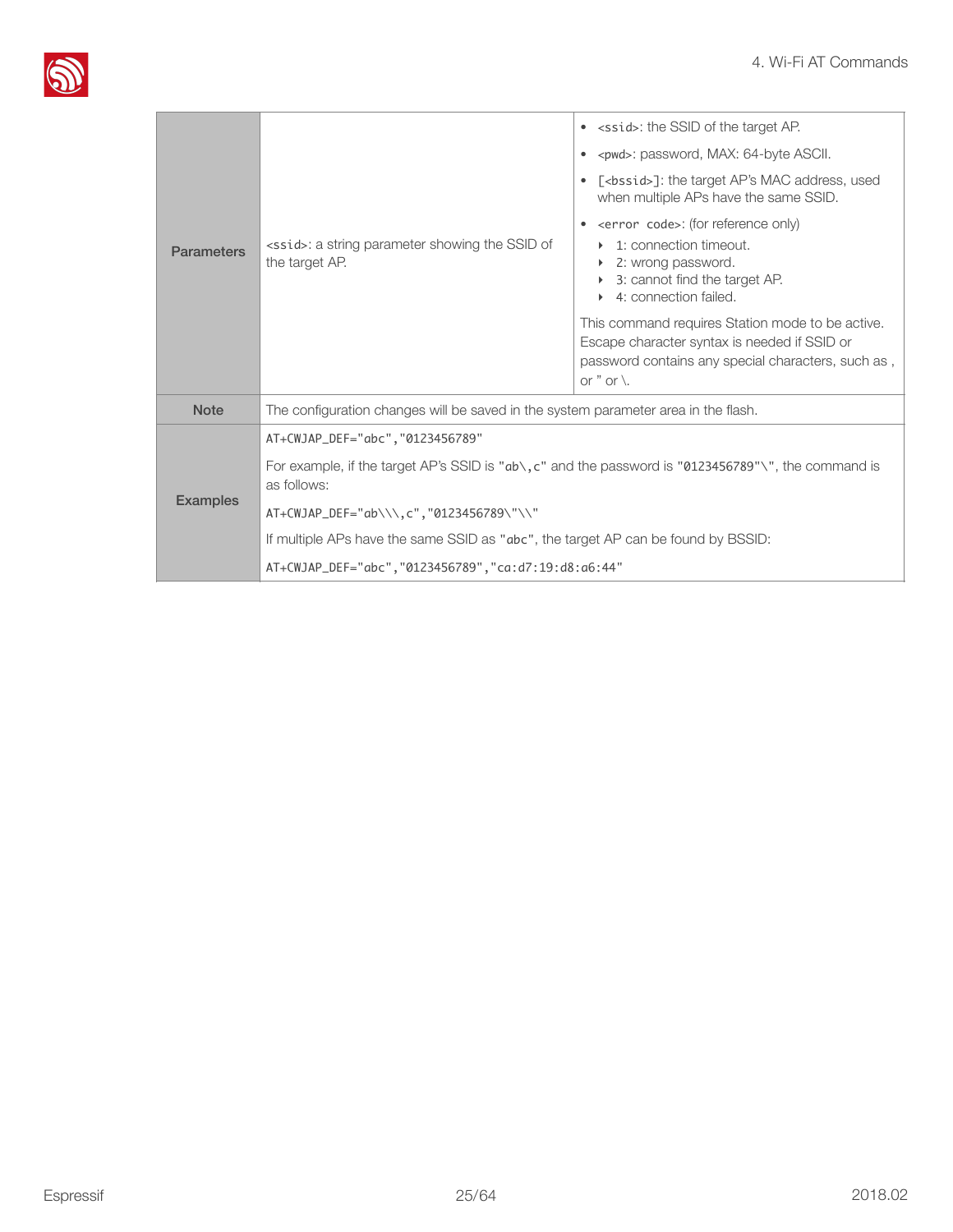

#### 4.2.7. AT+CWLAPOPT—Sets the Configuration for the Command AT+CWLAP

<span id="page-31-0"></span>

| <b>Set Command</b> | AT+CWLAPOPT= <sort_enable>,<mask></mask></sort_enable>                                                                                                                                                                                                                                                                                                                                                                                                                                                                                                                                                                                                                                                                                                                                                                                                                                                                                                                                                                                                                                                                                                                                                                                                                                                                                                                                                                                                                                                                                                                                                        |
|--------------------|---------------------------------------------------------------------------------------------------------------------------------------------------------------------------------------------------------------------------------------------------------------------------------------------------------------------------------------------------------------------------------------------------------------------------------------------------------------------------------------------------------------------------------------------------------------------------------------------------------------------------------------------------------------------------------------------------------------------------------------------------------------------------------------------------------------------------------------------------------------------------------------------------------------------------------------------------------------------------------------------------------------------------------------------------------------------------------------------------------------------------------------------------------------------------------------------------------------------------------------------------------------------------------------------------------------------------------------------------------------------------------------------------------------------------------------------------------------------------------------------------------------------------------------------------------------------------------------------------------------|
| Response           | 0 <sub>K</sub><br>or<br>ERROR                                                                                                                                                                                                                                                                                                                                                                                                                                                                                                                                                                                                                                                                                                                                                                                                                                                                                                                                                                                                                                                                                                                                                                                                                                                                                                                                                                                                                                                                                                                                                                                 |
| <b>Parameters</b>  | • <sort_enable>: determines whether the result of command AT+CWLAP will be listed according to<br/>RSSI:<br/><math>\triangleright</math> 0: the result is ordered according to RSSI.<br/>▶ 1: the result is not ordered according to RSSI.<br/><mask>: determines the parameters shown in the result of AT+CWLAP; 0 means not showing the<br/>parameter corresponding to the bit, and 1 means showing it.<br/>bit <math>\theta</math>: determines whether <math>\le</math>ecn&gt; will be shown in the result of <math>AT</math>+CWLAP.<br/>bit 1: determines whether <ssid> will be shown in the result of AT+CWLAP.<br/>bit 2: determines whether <math>\langle</math>rssi<math>\rangle</math> will be shown in the result of <math>AT+CWLAP</math>.<br/>bit 3: determines whether <math>\zeta</math> mac will be shown in the result of <math>AT + CWLAP</math>.<br/>Þ.<br/>bit 4: determines whether <ch> will be shown in the result of AT+CWLAP.<br/>bit 5: determines whether <freq offset=""> will be shown in the result of AT+CWLAP.<br/>bit 6: determines whether <freq calibration=""> will be shown in the result of AT+CWLAP.<br/>Þ.<br/>bit 7: determines whether <pairwise_cipher> will be shown in the result of AT+CWLAP.<br/>Þ.<br/>bit 8: determines whether <group_cipher> will be shown in the result of AT+CWLAP.<br/>Þ.<br/>bit 9: determines whether <bgn> will be shown in the result of AT+CWLAP.<br/>Þ.<br/>bit 10: determines whether <wps> will be shown in the result of AT+CWLAP.</wps></bgn></group_cipher></pairwise_cipher></freq></freq></ch></ssid></mask></sort_enable> |
| Example            | AT+CWLAPOPT=1,2047<br>The first parameter is 1, meaning that the result of the command AT+CWLAP will be ordered<br>according to RSSI;<br>The second parameter is 2047, namely 0x7FF, meaning that the corresponding bits of <mask> are<br/>set to 1. All parameters will be shown in the result of AT+CWLAP.</mask>                                                                                                                                                                                                                                                                                                                                                                                                                                                                                                                                                                                                                                                                                                                                                                                                                                                                                                                                                                                                                                                                                                                                                                                                                                                                                           |

#### 4.2.8. AT+CWLAP—Lists Available APs

<span id="page-31-1"></span>

|          | Set Command:                                                                                                                                                                                                                   |                                                                                                                                                                                                                                 |
|----------|--------------------------------------------------------------------------------------------------------------------------------------------------------------------------------------------------------------------------------|---------------------------------------------------------------------------------------------------------------------------------------------------------------------------------------------------------------------------------|
|          | AT+CWLAP[= <ssid>,<mac>,<channel>,<scan_type></scan_type></channel></mac></ssid>                                                                                                                                               | Execute Command:                                                                                                                                                                                                                |
| Commands | , <scan_time_min>, <scan_time_max>]</scan_time_max></scan_time_min>                                                                                                                                                            | AT+CWLAP                                                                                                                                                                                                                        |
|          | Function: to query the APs with specific SSID and<br>MAC on a specific channel.                                                                                                                                                | Function: to list all available APs.                                                                                                                                                                                            |
|          |                                                                                                                                                                                                                                |                                                                                                                                                                                                                                 |
| Response | +CWLAP: <ecn>,<ssid>,<rssi>,<mac>,<channel>,&lt;<br/>freq offset&gt;,<freq cali="">,<pairwise_cipher>,<br/><group_cipher>,<br/>bgn&gt;,<wps></wps></group_cipher></pairwise_cipher></freq></channel></mac></rssi></ssid></ecn> | +CWLAP: <ecn>,<ssid>,<rssi>,<mac>,<channel>,&lt;<br/>freq offset&gt;, <freq cali="">,<pairwise_cipher>,<br/><group_cipher>,<br/>bgn&gt;,<wps></wps></group_cipher></pairwise_cipher></freq></channel></mac></rssi></ssid></ecn> |
|          | 0K                                                                                                                                                                                                                             | 0K                                                                                                                                                                                                                              |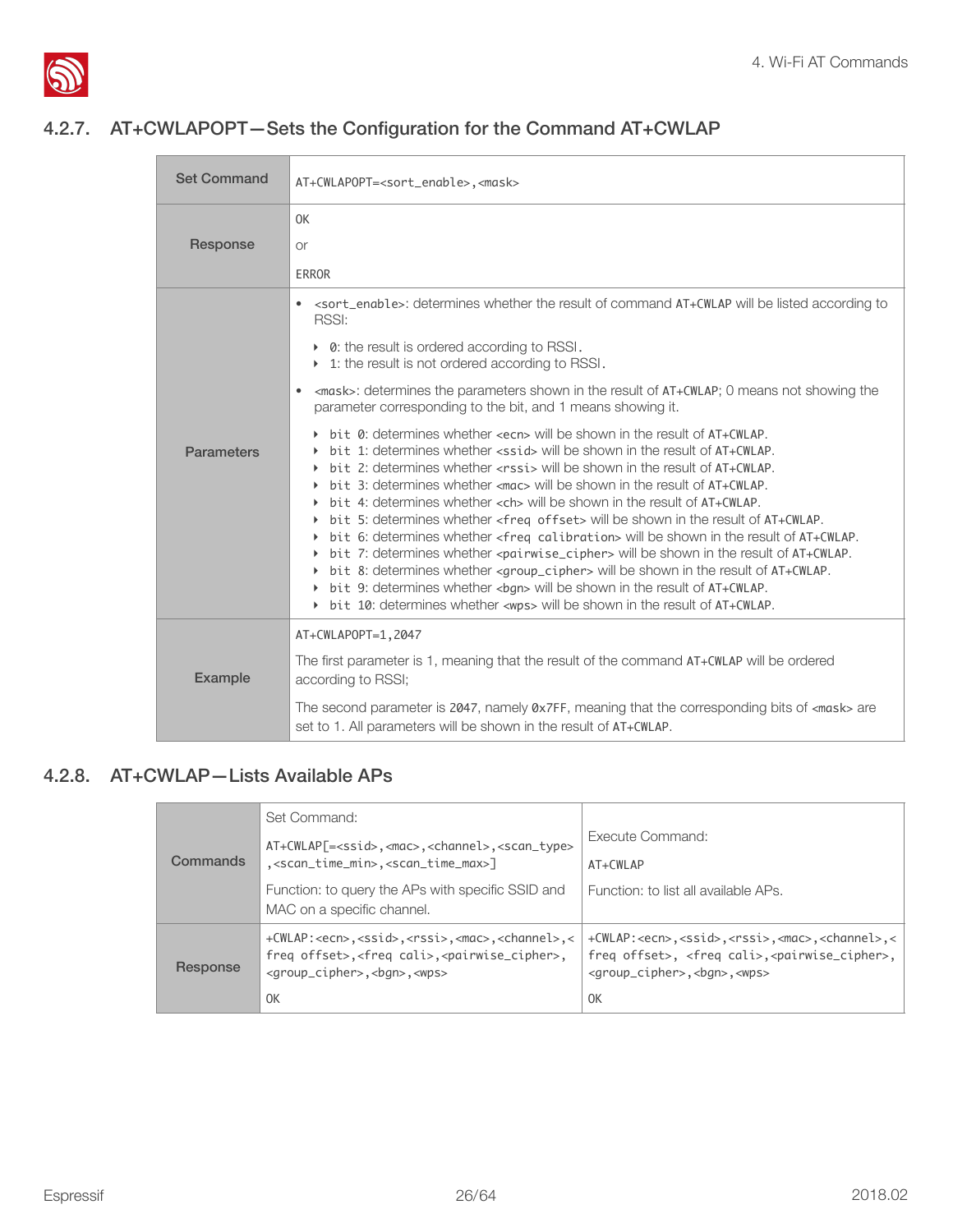

| <b>Parameters</b> | [ <scan_type>]: optional parameter<br/>▶ 0: active scan<br/>▶ 1: passive scan<br/>[<scan_time_min>]: optional parameter, unit: ms, range: [0,1500]<br/>▶ For active scan mode, <scan_time_min> is the minimum scan time for each channel, default is 0<br/>For passive scan mode, <scan_time_min> is meaningless, can be omitted<br/>[<scan_time_max>]: optional parameter, unit: ms, range: [0,1500]<br/>For active scan mode, <scan_time_max> is the maximum scan time for each channel; if it is set to<br/>be 0, a default value, 120ms will be used.<br/>For passive scan mode, <scan_time_max> is the scan time for each channel, default is 360ms<br/><ecn>: encryption method.<br/><math display="inline">\bullet</math><br/>▶ 0: OPEN<br/>1: WEP<br/>▶ 2: WPA_PSK<br/>▶ 3: WPA2_PSK<br/>▶ 4: WPA WPA2 PSK<br/>▶ 5: WPA2_Enterprise (AT can NOT connect to WPA2_Enterprise AP for now.)<br/><ssid>: string parameter, SSID of the AP.<br/>٠<br/><rssi>: signal strength.<br/><mac>: string parameter, MAC address of the AP.<br/><channel>: channel number<br/><math display="inline">\bullet</math><br/><freq offset="">: frequency offset of AP; unit: KHz. The value of ppm is <freq offset="">/2.4.<br/><freq calibration="">: calibration for frequency offset.<br/><math display="inline">\bullet</math><br/><pairwise_cipher>:<br/><math display="inline">\bullet</math><br/>▶ 0: CIPHER_NONE<br/>▶ 1: CIPHER_WEP40<br/>&gt; 2: CIPHER_WEP104<br/>&gt; 3: CIPHER_TKIP<br/>▶ 4: CIPHER_CCMP<br/>▶ 5: CIPHER_TKIP_CCMP<br/>▶ 6: CIPHER_UNKNOWN<br/><group_cipher>: definitions of cipher types are same as <pairwise_cipher><br/><bgn>:<br/>bit0 is for 802.11b mode; bit1 is for 802.11g mode; bit2 is for 802.11n mode;<br/>if the value of the bit is 1, the corresponding 802.11 mode is enabled; if the bit value is 0, the<br/>Þ.<br/>mode is disabled.<br/>• <wps>: 0, WPS is disabled; 1, WPS is enabled</wps></bgn></pairwise_cipher></group_cipher></pairwise_cipher></freq></freq></freq></channel></mac></rssi></ssid></ecn></scan_time_max></scan_time_max></scan_time_max></scan_time_min></scan_time_min></scan_time_min></scan_type> |
|-------------------|-------------------------------------------------------------------------------------------------------------------------------------------------------------------------------------------------------------------------------------------------------------------------------------------------------------------------------------------------------------------------------------------------------------------------------------------------------------------------------------------------------------------------------------------------------------------------------------------------------------------------------------------------------------------------------------------------------------------------------------------------------------------------------------------------------------------------------------------------------------------------------------------------------------------------------------------------------------------------------------------------------------------------------------------------------------------------------------------------------------------------------------------------------------------------------------------------------------------------------------------------------------------------------------------------------------------------------------------------------------------------------------------------------------------------------------------------------------------------------------------------------------------------------------------------------------------------------------------------------------------------------------------------------------------------------------------------------------------------------------------------------------------------------------------------------------------------------------------------------------------------------------------------------------------------------------------------------------------------------------------------------------------------------------------------------------------------------------------------------------------------------------------------------------------|
| <b>Examples</b>   | AT+CWLAP="Wi-Fi","ca:d7:19:d8:a6:44",6<br>or search for APs with a designated SSID:<br>AT+CWLAP="Wi-Fi"<br>or enable passive scan:<br>$AT+CWLAP=, 1, 1, 1$                                                                                                                                                                                                                                                                                                                                                                                                                                                                                                                                                                                                                                                                                                                                                                                                                                                                                                                                                                                                                                                                                                                                                                                                                                                                                                                                                                                                                                                                                                                                                                                                                                                                                                                                                                                                                                                                                                                                                                                                        |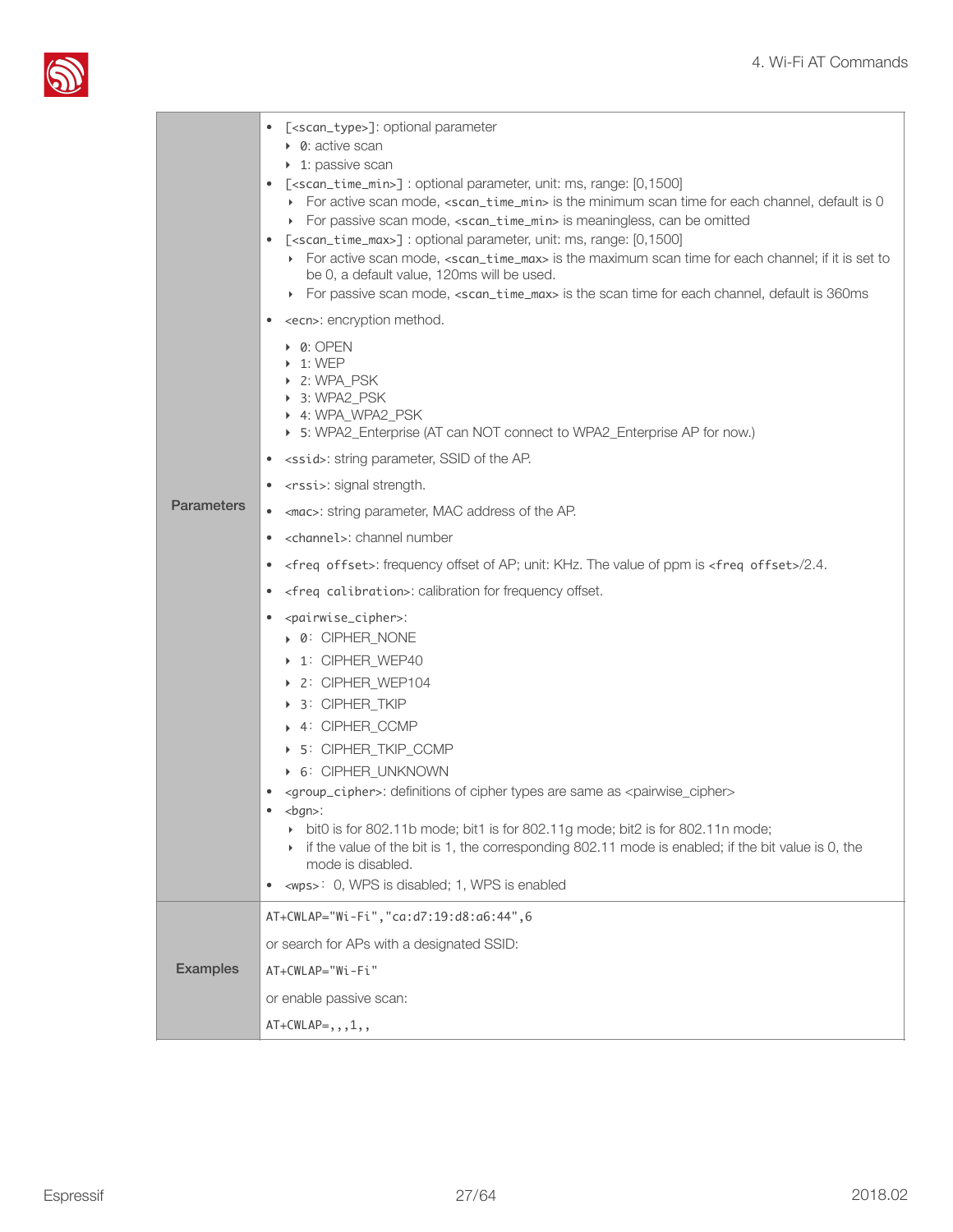

#### 4.2.9. AT+CWQAP—Disconnects from the AP

<span id="page-33-0"></span>

| <b>Execute Command</b> | AT+CWQAP |
|------------------------|----------|
| Response               | 0K       |
| <b>Parameters</b>      | $\sim$   |

#### 4.2.10. AT+CWSAP—Configures the ESP8266 SoftAP

<span id="page-33-1"></span>[@deprecated] This command is deprecated. Please use AT+CWSAP\_CUR or AT+CWSAP\_DEF instead.

|                   | Query Command:                                                                                              | Set Command:                                                                     |  |
|-------------------|-------------------------------------------------------------------------------------------------------------|----------------------------------------------------------------------------------|--|
| Commands          | AT+CWSAP?                                                                                                   | AT+CWSAP= <ssid>,<pwd>,<chl>,<ecn>[,<max< td=""></max<></ecn></chl></pwd></ssid> |  |
|                   | Function: to obtain the configuration parameters of the                                                     | conn>][, <ssid hidden="">]</ssid>                                                |  |
|                   | ESP8266 SoftAP.                                                                                             | Function: to configure the ESP8266 SoftAP.                                       |  |
|                   |                                                                                                             | 0K                                                                               |  |
| Response          | +CWSAP: <ssid>,<pwd>,<chl>,<ecn>,<max conn="">,<ssid<br>hidden&gt;</ssid<br></max></ecn></chl></pwd></ssid> | O <sub>r</sub>                                                                   |  |
|                   |                                                                                                             | <b>ERROR</b>                                                                     |  |
|                   | • <ssid>: string parameter, SSID of AP.</ssid>                                                              |                                                                                  |  |
|                   | • $\lt$ pwd>: string parameter, length of password: $8 \approx 64$<br>bytes ASCII.                          |                                                                                  |  |
|                   | $\bullet$ <chl>: channel ID.</chl>                                                                          |                                                                                  |  |
|                   | • <ecn>: encryption method; WEP is not supported.</ecn>                                                     | The same as above.                                                               |  |
|                   | ▶ 0: OPEN                                                                                                   |                                                                                  |  |
| <b>Parameters</b> | ▶ 2: WPA PSK<br>▶ 3: WPA2_PSK                                                                               | A Notice:                                                                        |  |
|                   | ▶ 4: WPA_WPA2_PSK                                                                                           | This command is only available when SoftAP<br>is active.                         |  |
|                   | • [ <max conn="">] (optional): maximum number of<br/>Stations to which ESP8266 SoftAP can be</max>          |                                                                                  |  |
|                   | connected; within the range of [1, 10].                                                                     |                                                                                  |  |
|                   | [ <ssid hidden="">] (optional):<br/><math display="inline">\bullet</math></ssid>                            |                                                                                  |  |
|                   | • 0: SSID is broadcasted. (the default setting)<br>▶ 1: SSID is not broadcasted.                            |                                                                                  |  |
| <b>Note</b>       | The configuration changes will be saved in the system parameter area in the flash.                          |                                                                                  |  |
| <b>Example</b>    | AT+CWSAP="ESP8266", "1234567890", 5,3                                                                       |                                                                                  |  |

#### 4.2.11. AT+CWSAP\_CUR—Configures the ESP8266 SoftAP; Configuration Not Saved in the Flash

<span id="page-33-2"></span>

|  |          | Query Command:                                                           | Set Command:                                                                                                          |
|--|----------|--------------------------------------------------------------------------|-----------------------------------------------------------------------------------------------------------------------|
|  | Commands | AT+CWSAP CUR?<br>Function: to obtain the configuration parameters of the | AT+CWSAP_CUR= <ssid>,<pwd>,<chl>,<ecn>[,<br/><max conn="">][, <ssid hidden="">]</ssid></max></ecn></chl></pwd></ssid> |
|  |          | ESP8266 SoftAP.                                                          | Function: to configure the ESP8266 SoftAP.                                                                            |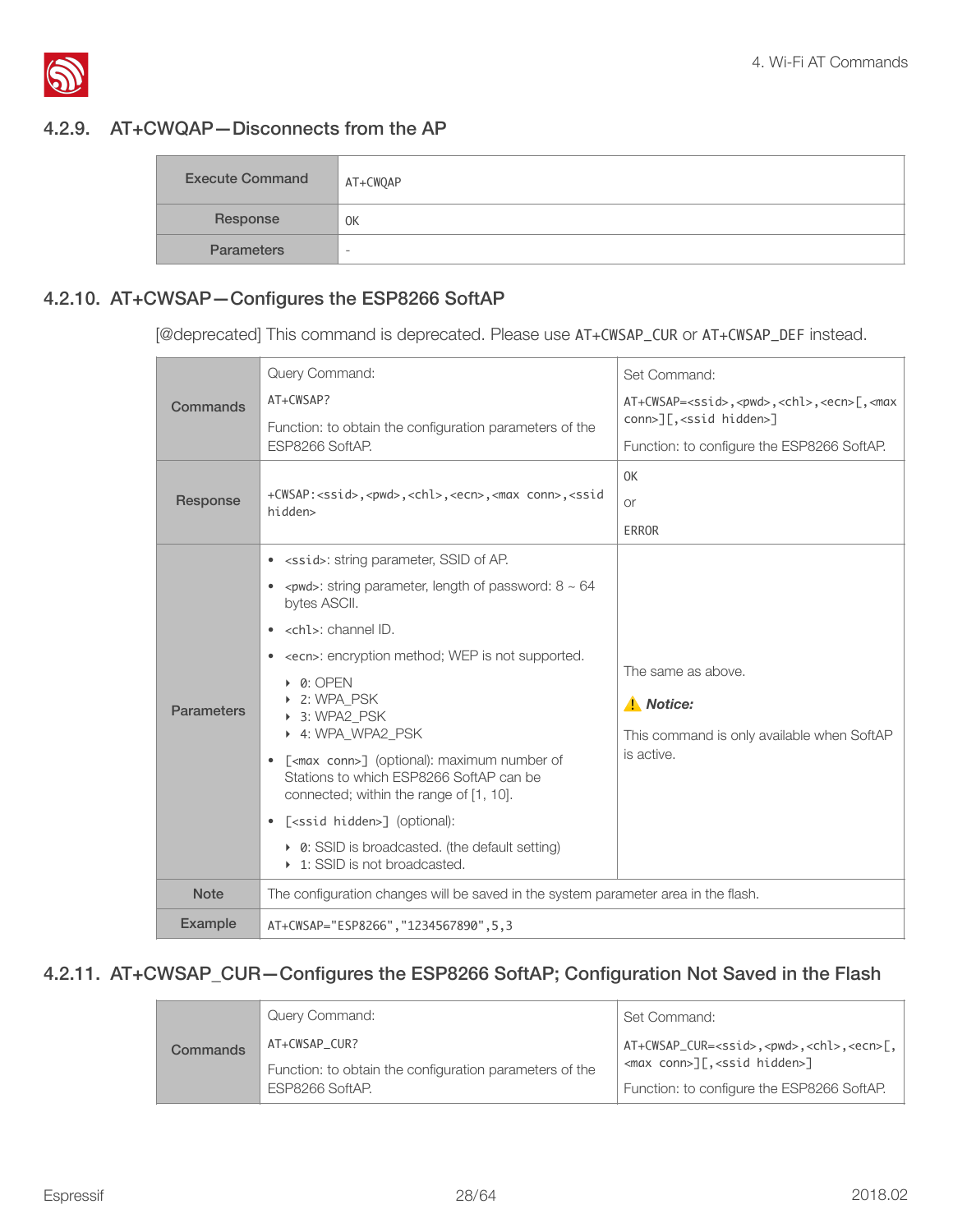

|                   |                                                                                                                                                                                                                                                                                                                                                                                                                                               | 0K                                         |
|-------------------|-----------------------------------------------------------------------------------------------------------------------------------------------------------------------------------------------------------------------------------------------------------------------------------------------------------------------------------------------------------------------------------------------------------------------------------------------|--------------------------------------------|
| Response          | +CWSAP_CUR: <ssid>,<pwd>,<chl>,<ecn>,<max<br>conn&gt;, <ssid hidden=""></ssid></max<br></ecn></chl></pwd></ssid>                                                                                                                                                                                                                                                                                                                              | <b>or</b>                                  |
|                   |                                                                                                                                                                                                                                                                                                                                                                                                                                               | <b>ERROR</b>                               |
|                   | • <ssid>: string parameter, SSID of AP.</ssid>                                                                                                                                                                                                                                                                                                                                                                                                |                                            |
|                   | $\epsilon$ / $\epsilon$ / $\epsilon$ / $\epsilon$ / $\epsilon$ / $\epsilon$ / $\epsilon$ / $\epsilon$ / $\epsilon$ / $\epsilon$ / $\epsilon$ / $\epsilon$ / $\epsilon$ / $\epsilon$ / $\epsilon$ / $\epsilon$ / $\epsilon$ / $\epsilon$ / $\epsilon$ / $\epsilon$ / $\epsilon$ / $\epsilon$ / $\epsilon$ / $\epsilon$ / $\epsilon$ / $\epsilon$ / $\epsilon$ / $\epsilon$ / $\epsilon$ / $\epsilon$ / $\epsilon$ / $\epsilon$<br>bytes ASCII. |                                            |
|                   | $\bullet$ <chl>: channel ID.</chl>                                                                                                                                                                                                                                                                                                                                                                                                            |                                            |
|                   | • <ecn>: encryption method; WEP is not supported.</ecn>                                                                                                                                                                                                                                                                                                                                                                                       |                                            |
|                   | ▶ 0: OPEN                                                                                                                                                                                                                                                                                                                                                                                                                                     |                                            |
|                   | ▶ 2: WPA_PSK                                                                                                                                                                                                                                                                                                                                                                                                                                  | A Notice:                                  |
| <b>Parameters</b> | ▶ 3: WPA2_PSK                                                                                                                                                                                                                                                                                                                                                                                                                                 | This command is only available when SoftAP |
|                   | ▶ 4: WPA_WPA2_PSK                                                                                                                                                                                                                                                                                                                                                                                                                             | is active.                                 |
|                   | [ <max conn="">] (optional): maximum number of<br/>Stations to which ESP8266 SoftAP can be<br/>connected; within the range of [1, 10].</max>                                                                                                                                                                                                                                                                                                  |                                            |
|                   | [ <ssid hidden="">] (optional):</ssid>                                                                                                                                                                                                                                                                                                                                                                                                        |                                            |
|                   | • 0: SSID is broadcasted. (the default setting)                                                                                                                                                                                                                                                                                                                                                                                               |                                            |
|                   | $\triangleright$ 1: SSID is not broadcasted.                                                                                                                                                                                                                                                                                                                                                                                                  |                                            |
| <b>Note</b>       | The configuration changes will NOT be saved in the flash.                                                                                                                                                                                                                                                                                                                                                                                     |                                            |
| <b>Example</b>    | AT+CWSAP_CUR="ESP8266", "1234567890", 5,3                                                                                                                                                                                                                                                                                                                                                                                                     |                                            |

#### 4.2.12. AT+CWSAP\_DEF—Configures the ESP8266 SoftAP; Configuration Saved in the Flash

<span id="page-34-0"></span>

| <b>Commands</b> | Query Command:<br>AT+CWSAP_DEF?<br>Function: to obtain the configuration parameters of the<br>ESP8266 SoftAP.    | Set Command:<br>AT+CWSAP_DEF= <ssid>,<pwd>,<chl>,<ecn>[,  <br/><max conn="">][,<ssid hidden="">]<br/>Function: to list all available APs.</ssid></max></ecn></chl></pwd></ssid> |
|-----------------|------------------------------------------------------------------------------------------------------------------|---------------------------------------------------------------------------------------------------------------------------------------------------------------------------------|
| Response        | +CWSAP_DEF: <ssid>,<pwd>,<chl>,<ecn>,<max<br>conn&gt;, <ssid hidden=""></ssid></max<br></ecn></chl></pwd></ssid> | 0K<br><b>or</b><br>ERROR                                                                                                                                                        |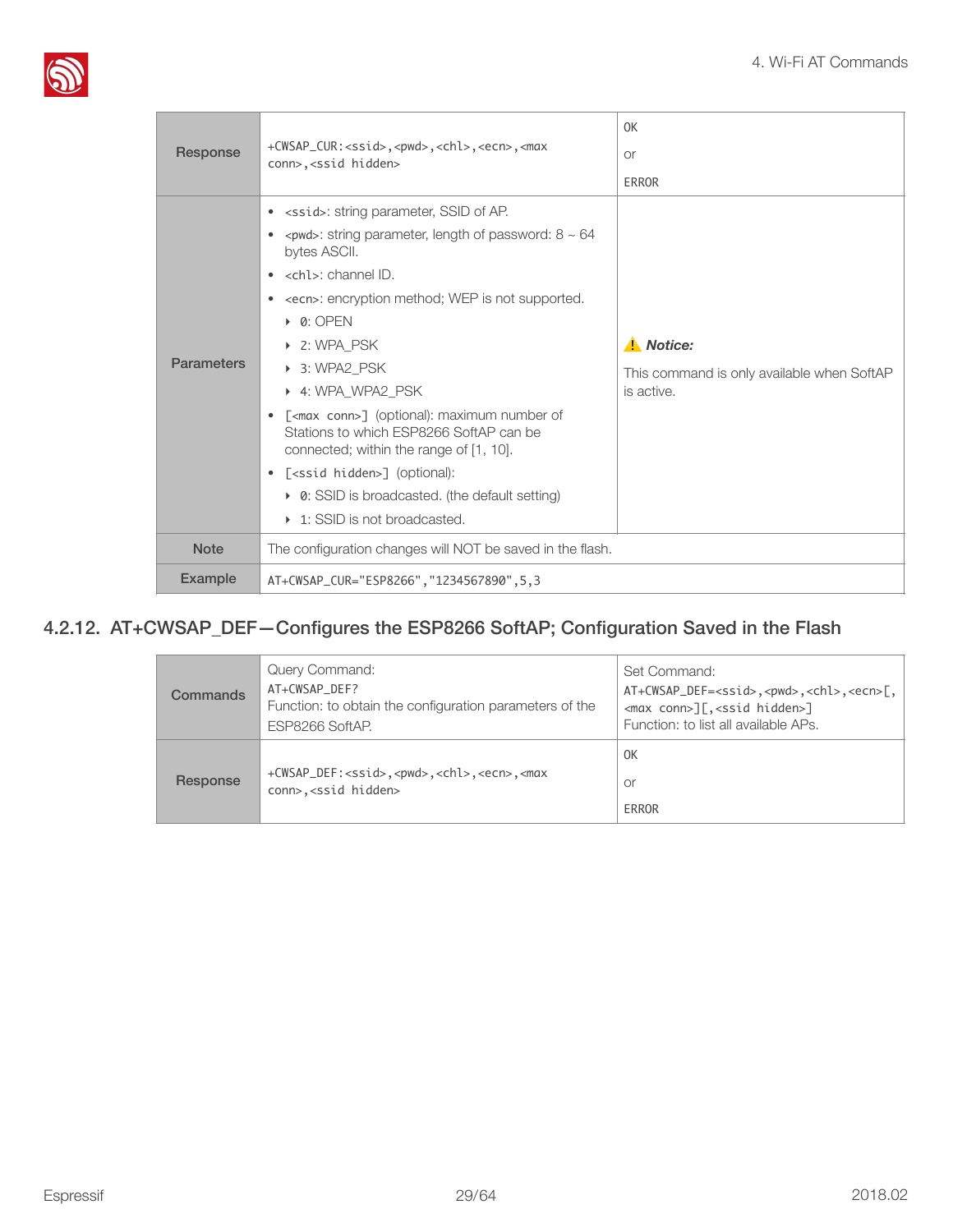

| <b>Parameters</b> | • <ssid>: string parameter, SSID of AP.<br/><math>\epsilon</math> -pwd&gt;: string parameter, length of password: <math>8 \sim 64</math><br/><math display="inline">\bullet</math><br/>bytes ASCII.<br/><math>\bullet</math> <chl>: channel ID.<br/>• <ecn>: encryption method; WEP is not supported.<br/><math>\triangleright</math> 0: OPEN<br/>▶ 2: WPA_PSK<br/>▶ 3: WPA2 PSK<br/>▶ 4: WPA WPA2 PSK<br/><math>\lceil</math> <max conn=""><math>\rceil</math> (optional): maximum number of<br/><math display="inline">\bullet</math><br/>Stations to which ESP8266 SoftAP can be<br/>connected; within the range of [1, 4].<br/>• [<ssid hidden="">] (optional):<br/><math>\triangleright</math> 0: SSID is broadcasted. (the default setting)<br/><math>\triangleright</math> 1: SSID is not broadcasted.</ssid></max></ecn></chl></ssid> | The same as above.<br>Notice:<br>This command is only available when SoftAP<br>is active. |
|-------------------|-----------------------------------------------------------------------------------------------------------------------------------------------------------------------------------------------------------------------------------------------------------------------------------------------------------------------------------------------------------------------------------------------------------------------------------------------------------------------------------------------------------------------------------------------------------------------------------------------------------------------------------------------------------------------------------------------------------------------------------------------------------------------------------------------------------------------------------------------|-------------------------------------------------------------------------------------------|
| <b>Note</b>       | The configuration changes will NOT be saved in the flash.                                                                                                                                                                                                                                                                                                                                                                                                                                                                                                                                                                                                                                                                                                                                                                                     |                                                                                           |
| <b>Example</b>    | AT+CWSAP_DEF="ESP8266", "1234567890", 5, 3                                                                                                                                                                                                                                                                                                                                                                                                                                                                                                                                                                                                                                                                                                                                                                                                    |                                                                                           |
|                   |                                                                                                                                                                                                                                                                                                                                                                                                                                                                                                                                                                                                                                                                                                                                                                                                                                               |                                                                                           |

#### 4.2.13. AT+CWLIF—IP of Stations to Which the ESP8266 SoftAP is Connected

<span id="page-35-0"></span>

| Execute<br>Command | $AT+CWI$ TF                                                                                                                                                 |
|--------------------|-------------------------------------------------------------------------------------------------------------------------------------------------------------|
| Response           | $<$ ip addr>, $<$ mac>                                                                                                                                      |
|                    | 0K                                                                                                                                                          |
| <b>Parameters</b>  | <ip addr="">: IP address of Stations to which ESP8266 SoftAP is connected.</ip>                                                                             |
|                    | <mac>: MAC address of Stations to which ESP8266 SoftAP is connected.</mac>                                                                                  |
| <b>Note</b>        | This command cannot get a static IP. It only works when both DHCPs of the ESP8266 SoftAP, and<br>of the Station to which ESP8266 is connected, are enabled. |

#### 4.2.14. AT+CWDHCP—Enables/Disables DHCP

<span id="page-35-1"></span>[@deprecated] This command is deprecated. Please use AT+CWDHCP\_CUR or AT+CWDHCP\_DEF instead.

| Commands          | Query Command:<br>$AT+CWDHCP?$                                                                                                                               | Set Command:<br>AT+CWDHCP=< <mode>,<en><br/>Function: to enable/disable DHCP.</en></mode>                                                                                                                         |
|-------------------|--------------------------------------------------------------------------------------------------------------------------------------------------------------|-------------------------------------------------------------------------------------------------------------------------------------------------------------------------------------------------------------------|
| Response          | DHCP disabled or enabled now?                                                                                                                                | OK                                                                                                                                                                                                                |
| <b>Parameters</b> | Bit0:<br>٠<br>• 0: Station DHCP is disabled.<br>▶ 1: Station DHCP is enabled.<br>Bit1:<br>٠<br>• 0: SoftAP DHCP is disabled.<br>▶ 1: SoftAP DHCP is enabled. | ٠<br><mode>:<br/>▶ 0: Sets ESP8266 SoftAP<br/>▶ 1: Sets ESP8266 Station<br/>▶ 2: Sets both SoftAP and Station<br/>٠<br/><math>\leq</math>en<math>\geq</math>:<br/>▶ 0: Disables DHCP<br/>▶ 1: Enables DHCP</mode> |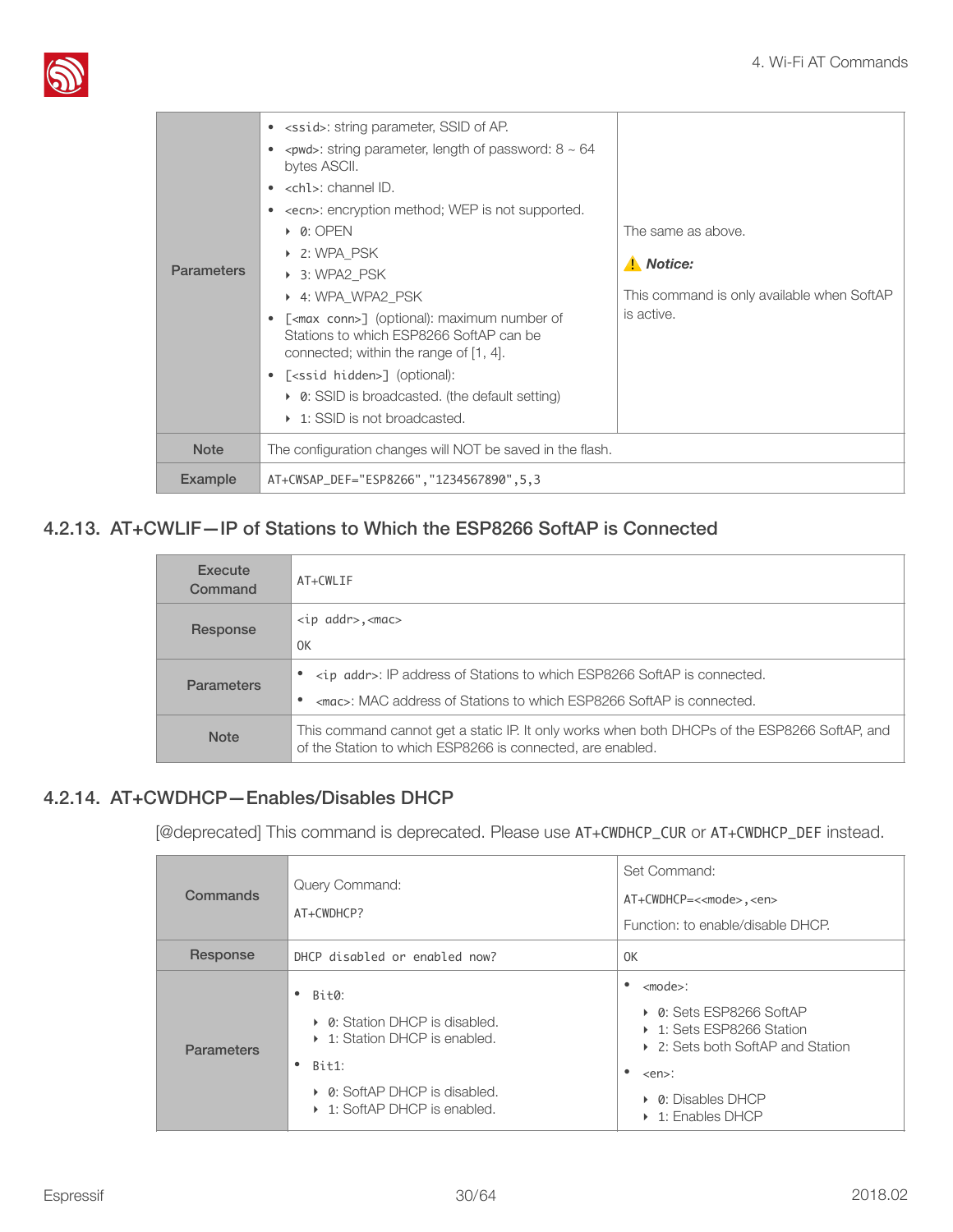

|              | • The configuration changes will be stored in the user parameter area in the flash.<br>This Set Command interacts with static-IP-related AT commands (AT+CIPSTA-related and<br>AT+CIPA-related commands):     |
|--------------|---------------------------------------------------------------------------------------------------------------------------------------------------------------------------------------------------------------|
| <b>Notes</b> | • If DHCP is enabled, static IP will be disabled;<br>$\triangleright$ If static IP is enabled, DHCP will be disabled;<br>• Whether it is DHCP or static IP that is enabled depends on the last configuration. |

#### 4.2.15. AT+CWDHCP\_CUR—Enables/Disables DHCP; Configuration Not Saved in the Flash

<span id="page-36-0"></span>

| Commands          | Query Command:<br>AT+CWDHCP CUR?                                                                                                                                                                                                                                                                                                                                                                                   | Set Command:<br>AT+CWDHCP_CUR=< <mode>,<en><br/>Function: to enable/disable DHCP.</en></mode>                                                                                                                                                                            |
|-------------------|--------------------------------------------------------------------------------------------------------------------------------------------------------------------------------------------------------------------------------------------------------------------------------------------------------------------------------------------------------------------------------------------------------------------|--------------------------------------------------------------------------------------------------------------------------------------------------------------------------------------------------------------------------------------------------------------------------|
| Response          | DHCP disabled or enabled now?                                                                                                                                                                                                                                                                                                                                                                                      | 0K                                                                                                                                                                                                                                                                       |
| <b>Parameters</b> | Bit0:<br>• 0: Station DHCP is disabled.<br>▶ 1: Station DHCP is enabled.<br>Bit1:<br>$\bullet$<br>$\triangleright$ 0: SoftAP DHCP is disabled.<br>$\triangleright$ 1: SoftAP DHCP is enabled.                                                                                                                                                                                                                      | <mode>:<br/><math display="block">\bullet</math><br/>▶ 0: Sets ESP8266 SoftAP<br/>▶ 1: Sets ESP8266 Station<br/>▶ 2: Sets both SoftAP and Station<br/><en>:<br/><math>\triangleright</math> 0: Disables DHCP<br/><math>\triangleright</math> 1: Enables DHCP</en></mode> |
| <b>Notes</b>      | The configuration changes will be stored in the user parameter area in the flash.<br>$\bullet$<br>This Set Command interacts with static-IP-related AT commands (AT+CIPSTA-related and<br>AT+CIPA-related commands):<br>If DHCP is enabled, static IP will be disabled;<br>If static IP is enabled, DHCP will be disabled;<br>• Whether it is DHCP or static IP that is enabled depends on the last configuration. |                                                                                                                                                                                                                                                                          |
| <b>Example</b>    | AT+CWDHCP_CUR=0,1                                                                                                                                                                                                                                                                                                                                                                                                  |                                                                                                                                                                                                                                                                          |

#### 4.2.16. AT+CWDHCP\_DEF—Enables/Disables DHCP; Configuration Saved in the Flash

<span id="page-36-1"></span>

| Commands          | Query Command:<br>AT+CWDHCP DEF?                                                                                                                                                            | Set Command:<br>AT+CWDHCP_DEF=< <mode>,<en><br/>Function: to enable/disable DHCP.</en></mode>                                                                                                                                    |
|-------------------|---------------------------------------------------------------------------------------------------------------------------------------------------------------------------------------------|----------------------------------------------------------------------------------------------------------------------------------------------------------------------------------------------------------------------------------|
| Response          | DHCP disabled or enabled now?                                                                                                                                                               | 0K                                                                                                                                                                                                                               |
| <b>Parameters</b> | Bit0:<br>$\bullet$<br>• 0: Station DHCP is disabled.<br>▶ 1: Station DHCP is enabled.<br>Bit1:<br>$\bullet$<br>$\triangleright$ 0: SoftAP DHCP is disabled.<br>▶ 1: SoftAP DHCP is enabled. | <mode>:<br/>٠<br/>▶ 0: Sets ESP8266 SoftAP<br/>▶ 1: Sets ESP8266 Station<br/>▶ 2: Sets both SoftAP and Station<br/><math>\bullet</math> <en>:<br/>• 0: Disables DHCP<br/><math>\triangleright</math> 1: Enables DHCP</en></mode> |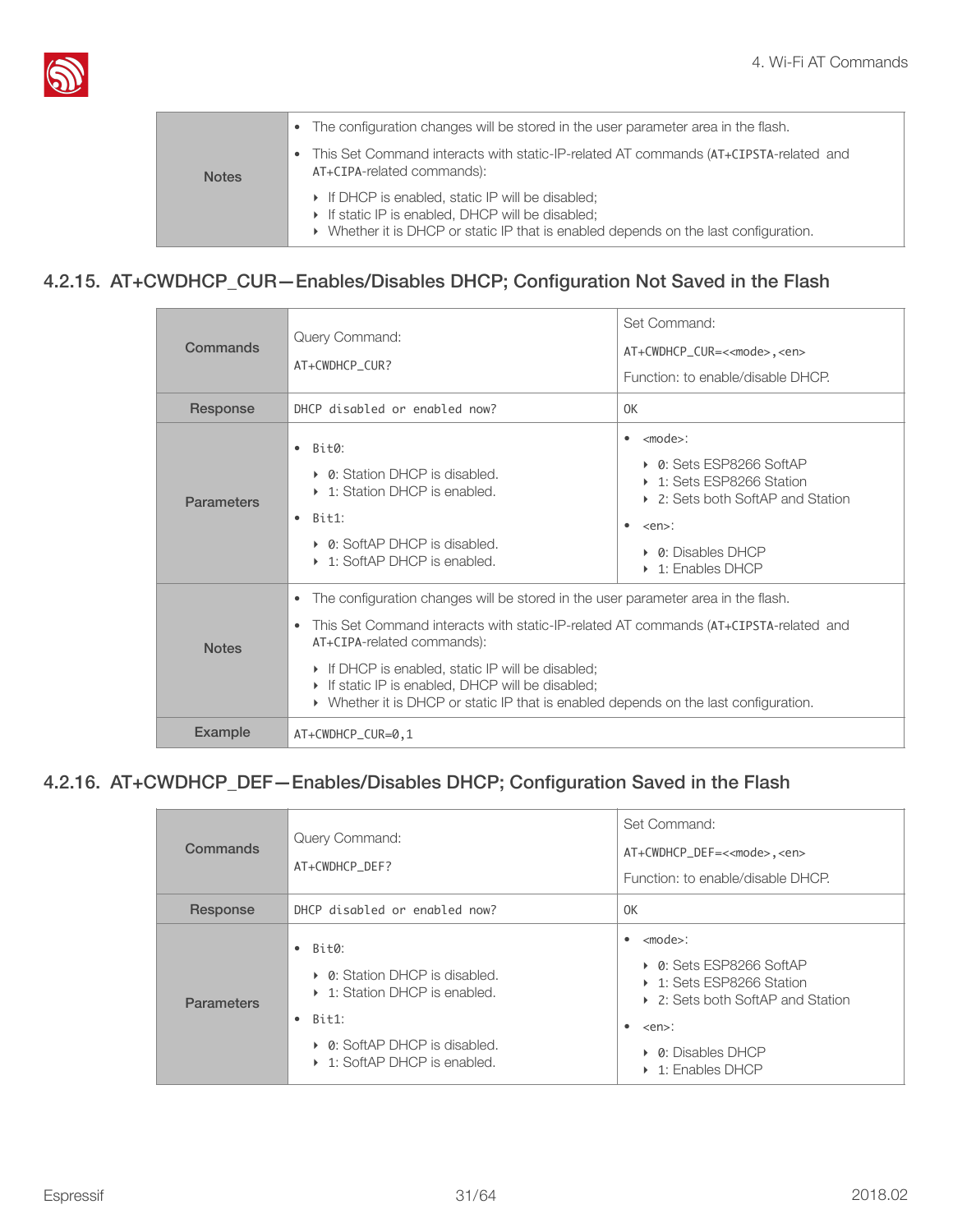

| <b>Notes</b>   | The configuration changes will be stored in the user parameter area in the flash.<br>$\bullet$<br>This Set Command interacts with static-IP-related AT commands (AT+CIPSTA-related and<br>AT+CIPA-related commands): |
|----------------|----------------------------------------------------------------------------------------------------------------------------------------------------------------------------------------------------------------------|
|                | • If DHCP is enabled, static IP will be disabled;<br>If static IP is enabled, DHCP will be disabled;<br>▶ Whether it is DHCP or static IP that is enabled depends on the last configuration.                         |
| <b>Example</b> | $AT+$ CWDHCP_DEF=0,1                                                                                                                                                                                                 |

#### <span id="page-37-0"></span>4.2.17. AT+CWDHCPS\_CUR—Sets the IP Address Allocated by ESP8266 SoftAP DHCP; Configuration Not Saved in Flash

| Commands                                                                                                                                                                                                                                                                                                                                                                                                                                                                                                       | Query Command:<br>AT+CWDHCPS CUR?                                                                                                      | Set Command:<br>AT+CWDHCPS_CUR= <enable>,<lease time="">,<start ip="">,<end<br>IP<br/>Function: sets the IP address range of the ESP8266 SoftAP<br/>DHCP server.</end<br></start></lease></enable> |
|----------------------------------------------------------------------------------------------------------------------------------------------------------------------------------------------------------------------------------------------------------------------------------------------------------------------------------------------------------------------------------------------------------------------------------------------------------------------------------------------------------------|----------------------------------------------------------------------------------------------------------------------------------------|----------------------------------------------------------------------------------------------------------------------------------------------------------------------------------------------------|
| Response                                                                                                                                                                                                                                                                                                                                                                                                                                                                                                       | +CWDHCPS_CUR= <lease time="">,<start<br><math>IP</math>, <end <math="">IP</end></start<br></lease>                                     | 0K                                                                                                                                                                                                 |
| $\bullet$ <enable>:<br/>• 0: Disable the settings and use the default IP range.<br/><math>\rightarrow</math> 1: Enable setting the IP range, and the parameters below have to be set.<br/><b>Parameters</b><br/>• <lease time="">: lease time; unit: minute; range [1, 2880].<br/>• <start ip="">: start IP of the IP range that can be obtained from ESP8266 SoftAP DHCP server.<br/><end ip="">: end IP of the IP range that can be obtained from ESP8266 SoftAP DHCP server.</end></start></lease></enable> |                                                                                                                                        |                                                                                                                                                                                                    |
| • The configuration changes will NOT be saved in the flash.<br><b>Notes</b><br>• This AT command is enabled when ESP8266 runs as SoftAP, and when DHCP is enabled. The IP<br>address should be in the same network segment as the IP address of ESP8266 SoftAP.                                                                                                                                                                                                                                                |                                                                                                                                        |                                                                                                                                                                                                    |
| <b>Examples</b>                                                                                                                                                                                                                                                                                                                                                                                                                                                                                                | AT+CWDHCPS_CUR=1,3,"192.168.4.10","192.168.4.15"<br><b>or</b><br>AT+CWDHCPS_CUR=0 //Disable the settings and use the default IP range. |                                                                                                                                                                                                    |

#### <span id="page-37-1"></span>4.2.18. AT+CWDHCPS\_DEF—Sets the IP Address Allocated by ESP8266 SoftAP DHCP; Configuration Saved in Flash

| Commands | Query Command:<br>AT+CWDHCPS DEF?                                                                  | Set Command:<br>AT+CWDHCPS_DEF= <enable>,<lease time="">,<start ip="">,<end<br>IP<br/>Function: sets the IP address range of the ESP8266 SoftAP<br/>DHCP server.</end<br></start></lease></enable> |
|----------|----------------------------------------------------------------------------------------------------|----------------------------------------------------------------------------------------------------------------------------------------------------------------------------------------------------|
| Response | +CWDHCPS_DEF= <lease time="">,<start<br><math>IP</math>, <end <math="">IP</end></start<br></lease> | 0K                                                                                                                                                                                                 |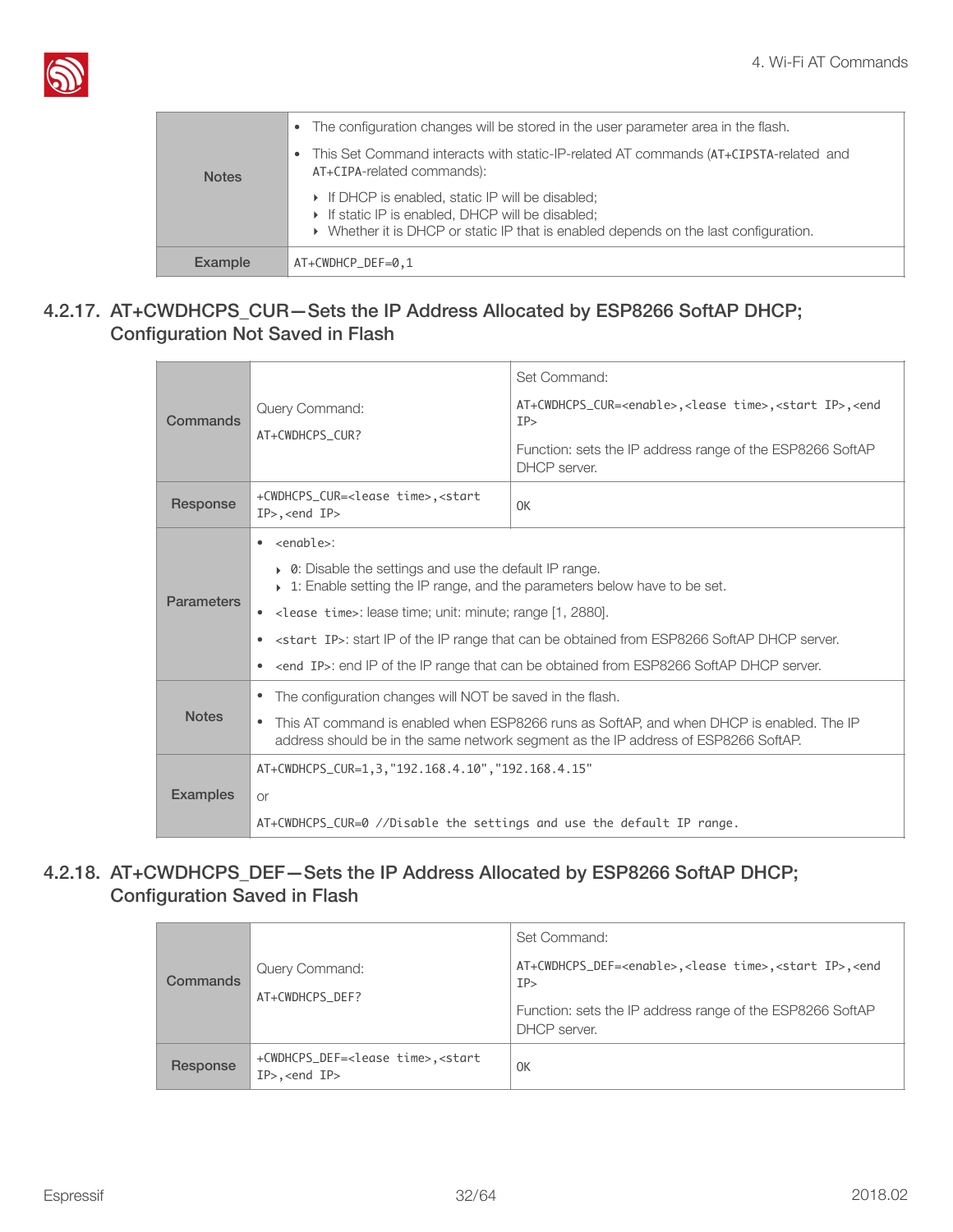

| <b>Parameters</b>                                | <enable>:</enable>                                                                                                                                                             |
|--------------------------------------------------|--------------------------------------------------------------------------------------------------------------------------------------------------------------------------------|
|                                                  | $\triangleright$ 0: Disable the settings and use the default IP range.<br>▶ 1: Enable setting the IP range, and the parameters below have to be set.                           |
|                                                  | <lease time="">: lease time; unit: minute; range [1, 2880].</lease>                                                                                                            |
|                                                  | • < start IP>: start IP of the IP range that can be obtained from ESP8266 SoftAP DHCP server.                                                                                  |
|                                                  | send IP>: end IP of the IP range that can be obtained from ESP8266 SoftAP DHCP server.<br>٠                                                                                    |
| <b>Notes</b>                                     | The configuration changes will be stored in the user parameter area in the flash.                                                                                              |
|                                                  | This AT command is enabled when ESP8266 runs as SoftAP, and when DHCP is enabled. The IP<br>address should be in the same network segment as the IP address of ESP8266 SoftAP. |
| AT+CWDHCPS_DEF=1,3,"192.168.4.10","192.168.4.15" |                                                                                                                                                                                |
| <b>Examples</b>                                  | or                                                                                                                                                                             |
|                                                  | $AT+CWDHCPS_DEF=0$ //Disable the settings and use the default IP range.                                                                                                        |

#### 4.2.19. AT+CWAUTOCONN—Auto-Connects to the AP or Not

<span id="page-38-0"></span>

| <b>Set Command</b> | AT+CWAUTOCONN= <enable></enable>                                                                                                                                                                         |
|--------------------|----------------------------------------------------------------------------------------------------------------------------------------------------------------------------------------------------------|
| Response           | 0K                                                                                                                                                                                                       |
| <b>Parameters</b>  | <enable>:<br/>▶ 0: does NOT auto-connect to AP on power-up.<br/>▶ 1: connects to AP automatically on power-up.<br/>The ESP8266 Station connects to the AP automatically on power-up by default.</enable> |
| <b>Note</b>        | The configuration changes will be saved in the system parameter area in the flash.                                                                                                                       |
| <b>Example</b>     | AT+CWAUTOCONN=1                                                                                                                                                                                          |

#### 4.2.20. AT+CIPSTAMAC—Sets the MAC Address of the ESP8266 Station

<span id="page-38-1"></span>[@deprecated] This command is deprecated. Please use AT+CIPSTAMAC\_CUR or AT+CIPSTAMAC\_DEF instead.

| Commands          | Query Command:<br>AT+CIPSTAMAC?                                                                                                                                 | Set Command:<br>$AT + CIPSTAMAC = Function: to set the MAC address of the ESP8266 Station.$ |
|-------------------|-----------------------------------------------------------------------------------------------------------------------------------------------------------------|---------------------------------------------------------------------------------------------|
| Response          | $+CIPSTAMAC: 0K$                                                                                                                                                | 0K                                                                                          |
| <b>Parameters</b> | <mac>: string parameter, MAC address of the ESP8266 Station.</mac>                                                                                              |                                                                                             |
| <b>Notes</b>      | The configuration changes will be saved in the user parameter area in the flash.                                                                                |                                                                                             |
|                   | The MAC address of ESP8266 SoftAP is different from that of the ESP8266 Station. Please make sure<br>that you do not set the same MAC address for both of them. |                                                                                             |
|                   | Bit 0 of the ESP8266 MAC address CANNOT be 1. For example, a MAC address can be "18" but<br>not "15:".                                                          |                                                                                             |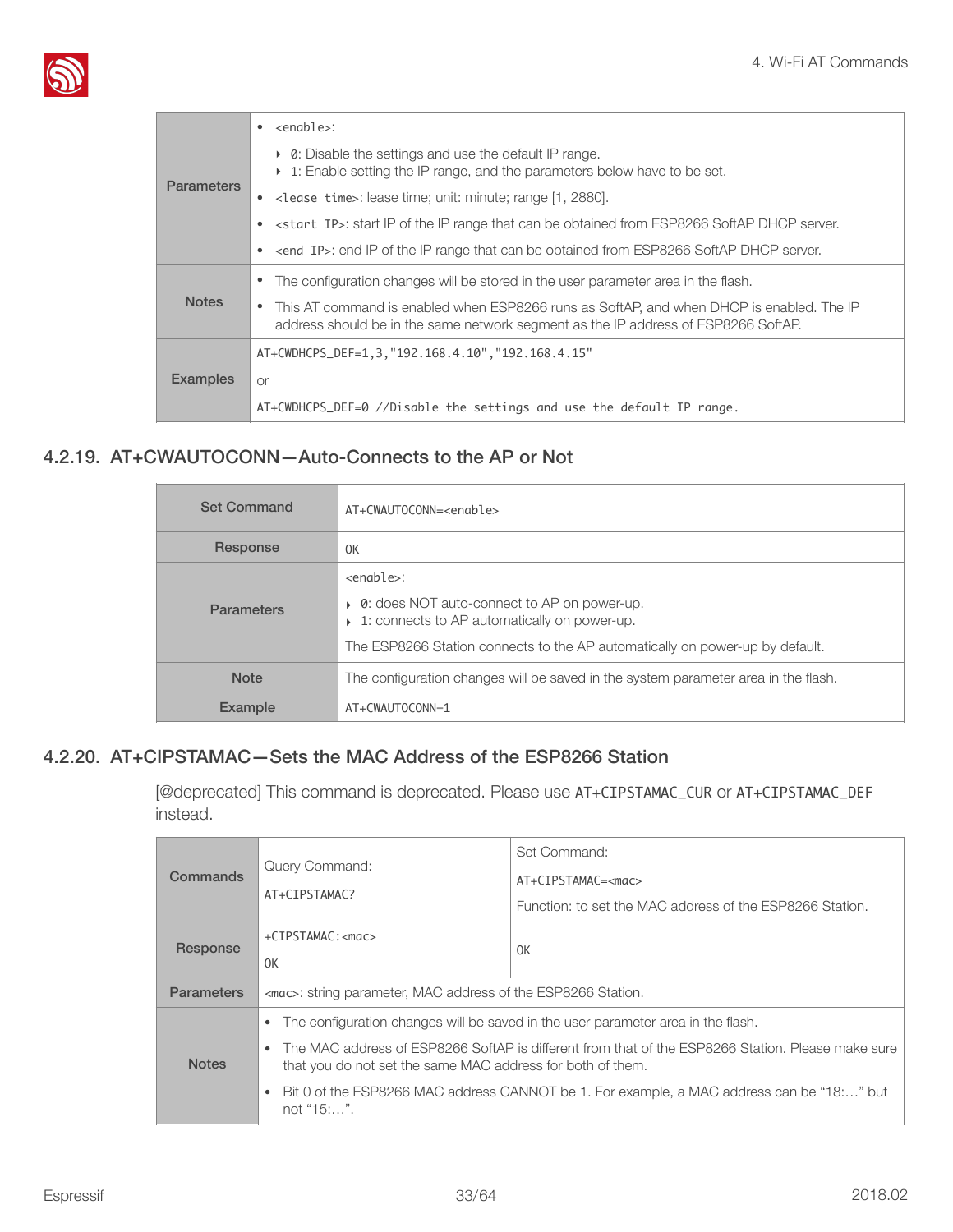

#### <span id="page-39-0"></span>4.2.21. AT+CIPSTAMAC\_CUR—Sets the MAC Address of the ESP8266 Station; Configuration Not Saved in the Flash

| Commands          | Query Command:<br>AT+CIPSTAMAC CUR?                                                                                                                             | Set Command:<br>AT+CIPSTAMAC_CUR= <mac></mac>            |
|-------------------|-----------------------------------------------------------------------------------------------------------------------------------------------------------------|----------------------------------------------------------|
|                   |                                                                                                                                                                 | Function: to set the MAC address of the ESP8266 Station. |
| Response          | +CIPSTAMAC CUR: <mac><br/>0K</mac>                                                                                                                              | 0K                                                       |
| <b>Parameters</b> | <mac>: string parameter, MAC address of the ESP8266 Station.</mac>                                                                                              |                                                          |
| <b>Notes</b>      | The configuration changes will NOT be saved in the flash.                                                                                                       |                                                          |
|                   | The MAC address of ESP8266 SoftAP is different from that of the ESP8266 Station. Please make sure<br>that you do not set the same MAC address for both of them. |                                                          |
|                   | Bit 0 of the ESP8266 MAC address CANNOT be 1. For example, a MAC address can be "18:" but<br>$\bullet$<br>not "15:".                                            |                                                          |
| Example           | AT+CIPSTAMAC_CUR="18:fe:35:98:d3:7b"                                                                                                                            |                                                          |

#### <span id="page-39-1"></span>4.2.22. AT+CIPSTAMAC\_DEF—Sets the MAC Address of the ESP8266 Station; Configuration Saved in the Flash

| Commands          |                                                                                                                                                                              | Set Command:                                             |
|-------------------|------------------------------------------------------------------------------------------------------------------------------------------------------------------------------|----------------------------------------------------------|
|                   | Query Command:<br>AT+CIPSTAMAC DEF?                                                                                                                                          | AT+CIPSTAMAC DEF= <mac></mac>                            |
|                   |                                                                                                                                                                              | Function: to set the MAC address of the ESP8266 Station. |
| Response          | +CIPSTAMAC DEF: <mac></mac>                                                                                                                                                  |                                                          |
|                   | 0K                                                                                                                                                                           | 0K                                                       |
| <b>Parameters</b> | <mac>: string parameter, MAC address of the ESP8266 Station.</mac>                                                                                                           |                                                          |
| <b>Notes</b>      | The configuration changes will be saved in the user parameter area in the flash.<br>$\bullet$                                                                                |                                                          |
|                   | The MAC address of ESP8266 SoftAP is different from that of the ESP8266 Station. Please make sure<br>$\bullet$<br>that you do not set the same MAC address for both of them. |                                                          |
|                   | Bit 0 of the ESP8266 MAC address CANNOT be 1. For example, a MAC address can be "18" but<br>not " $15$ ".                                                                    |                                                          |
| Example           | AT+CIPSTAMAC_DEF="18:fe:35:98:d3:7b"                                                                                                                                         |                                                          |

#### 4.2.23. AT+CIPAPMAC—Sets the MAC Address of the ESP8266 SoftAP

<span id="page-39-2"></span>[@deprecated] This command is deprecated. Please use AT+CIPAPMAC\_CUR or AT+CIPAPMAC\_DEF instead.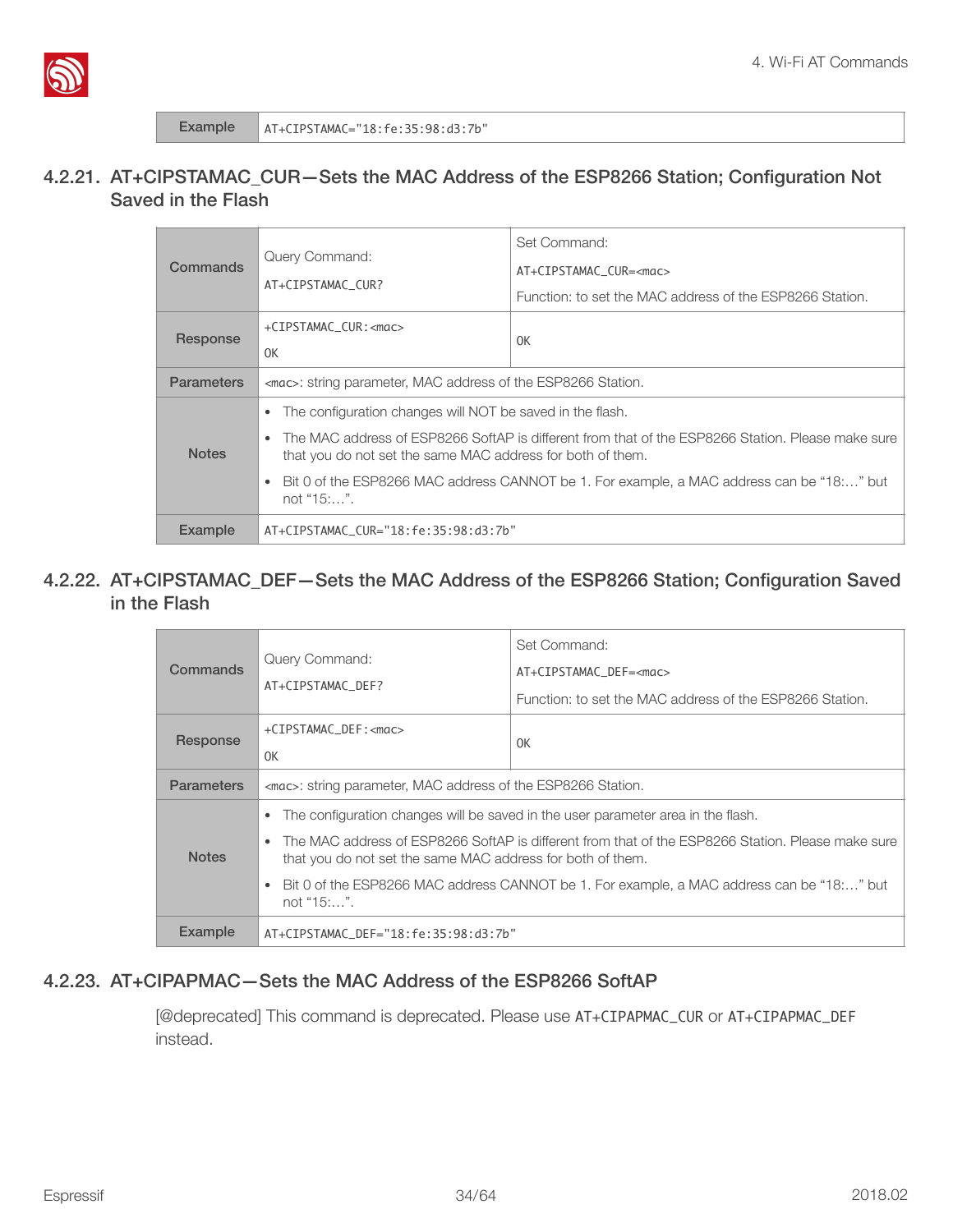

| Commands          | Query Command:                                                                                                                                             | Set Command:                                               |
|-------------------|------------------------------------------------------------------------------------------------------------------------------------------------------------|------------------------------------------------------------|
|                   | AT+CIPAPMAC?                                                                                                                                               | $AT+CIPAPMAC=$                                             |
|                   | Function: to obtain the MAC address of the<br>ESP8266 SoftAP.                                                                                              | Function: to set the MAC address of the ESP8266<br>SoftAP. |
| Response          | $+CIPAPMAC: $                                                                                                                                              | 0K                                                         |
|                   | 0K                                                                                                                                                         |                                                            |
| <b>Parameters</b> | <mac>: string parameter, MAC address of ESP8266 SoftAP.</mac>                                                                                              |                                                            |
| <b>Notes</b>      | The configuration changes will be saved in the user parameter area in the flash.<br>$\bullet$                                                              |                                                            |
|                   | The MAC address of ESP8266 SoftAP is different from that of the ESP8266 Station. Please make sure<br>you do not set the same MAC address for both of them. |                                                            |
|                   | Bit 0 of the ESP8266 MAC address CANNOT be 1. For example, a MAC address can be "18" but<br>$\bullet$<br>not " $15$ ".                                     |                                                            |
| <b>Example</b>    | $AT+CIPAPMAC="1a:fe:36:97:dB:7b"$                                                                                                                          |                                                            |

#### <span id="page-40-0"></span>4.2.24. AT+CIPAPMAC\_CUR—Sets the MAC Address of the ESP8266 SoftAP; Configuration Not Saved in the Flash

| Commands          | Query Command:                                                                                                                                                          | Set Command:                                               |
|-------------------|-------------------------------------------------------------------------------------------------------------------------------------------------------------------------|------------------------------------------------------------|
|                   | AT+CIPAPMAC CUR?                                                                                                                                                        | AT+CIPAPMAC_CUR= <mac></mac>                               |
|                   | Function: to obtain the MAC address of the<br>ESP8266 SoftAP.                                                                                                           | Function: to set the MAC address of the ESP8266<br>SoftAP. |
| Response          | +CIPAPMAC CUR: <mac></mac>                                                                                                                                              | 0K                                                         |
|                   | 0K                                                                                                                                                                      |                                                            |
| <b>Parameters</b> | <mac>: string parameter, MAC address of ESP8266 SoftAP.</mac>                                                                                                           |                                                            |
| <b>Notes</b>      | The configuration changes will NOT be saved the flash.<br>$\bullet$                                                                                                     |                                                            |
|                   | The MAC address of ESP8266 SoftAP is different from that of the ESP8266 Station. Please make sure<br>$\bullet$<br>you do not set the same MAC address for both of them. |                                                            |
|                   | Bit 0 of the ESP8266 MAC address CANNOT be 1. For example, a MAC address can be "18:" but<br>not " $15$ ".                                                              |                                                            |
| <b>Example</b>    | AT+CIPAPMAC_CUR="1a:fe:36:97:d5:7b"                                                                                                                                     |                                                            |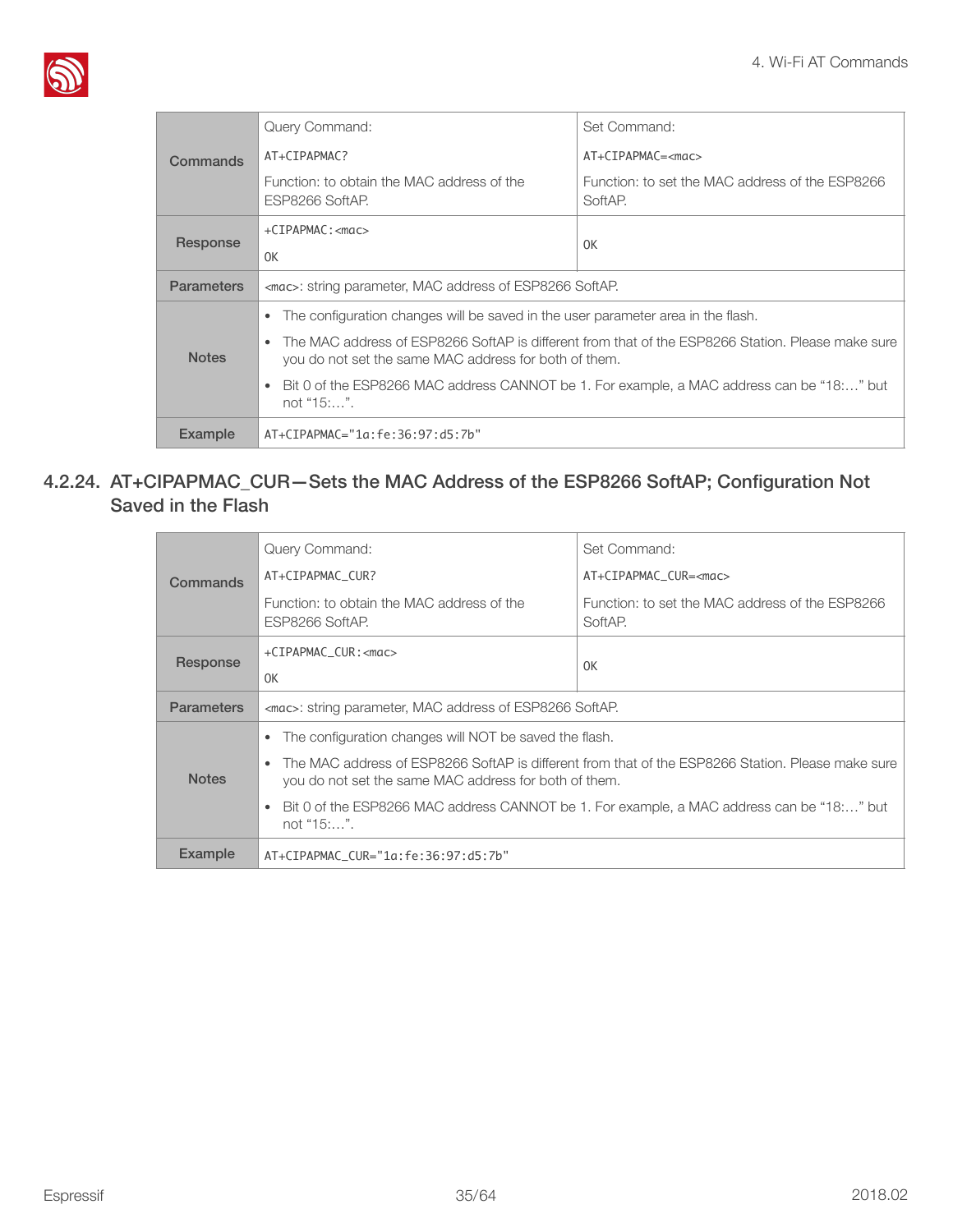

#### <span id="page-41-0"></span>4.2.25. AT+CIPAPMAC\_DEF—Sets the MAC Address of the ESP8266 SoftAP; Configuration Saved in Flash

| Commands          | Query Command:                                                                                                                                                          | Set Command:                                               |
|-------------------|-------------------------------------------------------------------------------------------------------------------------------------------------------------------------|------------------------------------------------------------|
|                   | AT+CIPAPMAC_DEF?                                                                                                                                                        | AT+CIPAPMAC_DEF= <mac></mac>                               |
|                   | Function: to obtain the MAC address of the<br>ESP8266 SoftAP.                                                                                                           | Function: to set the MAC address of the ESP8266<br>SoftAP. |
| Response          | +CIPAPMAC_DEF: <mac></mac>                                                                                                                                              | 0K                                                         |
|                   | 0K                                                                                                                                                                      |                                                            |
| <b>Parameters</b> | <mac>: string parameter, MAC address of ESP8266 SoftAP.</mac>                                                                                                           |                                                            |
|                   | The configuration changes will be saved in the user parameter area in the flash.<br>$\bullet$                                                                           |                                                            |
| <b>Notes</b>      | The MAC address of ESP8266 SoftAP is different from that of the ESP8266 Station. Please make sure<br>$\bullet$<br>you do not set the same MAC address for both of them. |                                                            |
|                   | Bit 0 of the ESP8266 MAC address CANNOT be 1. For example, a MAC address can be "18:" but<br>$\bullet$<br>not "15:".                                                    |                                                            |
| Example           | AT+CIPAPMAC DEF="1a:fe:36:97:d5:7b"                                                                                                                                     |                                                            |

#### 4.2.26. AT+CIPSTA—Sets the IP Address of the ESP8266 Station

<span id="page-41-1"></span>[@deprecated] This command is deprecated. Please use AT+CIPSTA\_CUR or AT+CIPSTA\_DEF instead.

| Commands          | Query Command:                                                                                                                                                                             | Set Command:                                                                       |
|-------------------|--------------------------------------------------------------------------------------------------------------------------------------------------------------------------------------------|------------------------------------------------------------------------------------|
|                   | AT+CIPSTA?                                                                                                                                                                                 | AT+CIPSTA= <ip>[,<gateway>,<netmask>]</netmask></gateway></ip>                     |
|                   | Function: to obtain the IP address of the ESP8266<br>Station.                                                                                                                              | Function: to set the IP address of the ESP8266<br>Station.                         |
|                   | $+CIPSTA: $                                                                                                                                                                                |                                                                                    |
| Response          | +CIPSTA: <gateway></gateway>                                                                                                                                                               | 0K                                                                                 |
|                   | $+CIPSTA$ : <netmask></netmask>                                                                                                                                                            |                                                                                    |
|                   | 0K                                                                                                                                                                                         |                                                                                    |
|                   | Notice:                                                                                                                                                                                    | $\langle ip \rangle$ : string parameter, the IP address of the<br>ESP8266 Station. |
| <b>Parameters</b> | Only when the ESP8266 Station is connected to an                                                                                                                                           | [ <gateway>]: gateway.<br/><math display="inline">\bullet</math></gateway>         |
|                   | AP can its IP address be queried.                                                                                                                                                          | [ <netmask>]: netmask.<br/><math display="inline">\bullet</math></netmask>         |
|                   | The configuration changes will be saved in the user parameter area in the flash.<br>$\bullet$                                                                                              |                                                                                    |
|                   | The Set Command interacts with DHCP-related AT commands (AT+CWDHCP-related commands):                                                                                                      |                                                                                    |
| <b>Notes</b>      | If static IP is enabled, DHCP will be disabled;<br>If DHCP is enabled, static IP will be disabled;<br>• Whether it is DHCP or static IP that is enabled depends on the last configuration. |                                                                                    |
| <b>Example</b>    | AT+CIPSTA="192.168.6.100", "192.168.6.1", "255.255.255.0"                                                                                                                                  |                                                                                    |
|                   |                                                                                                                                                                                            |                                                                                    |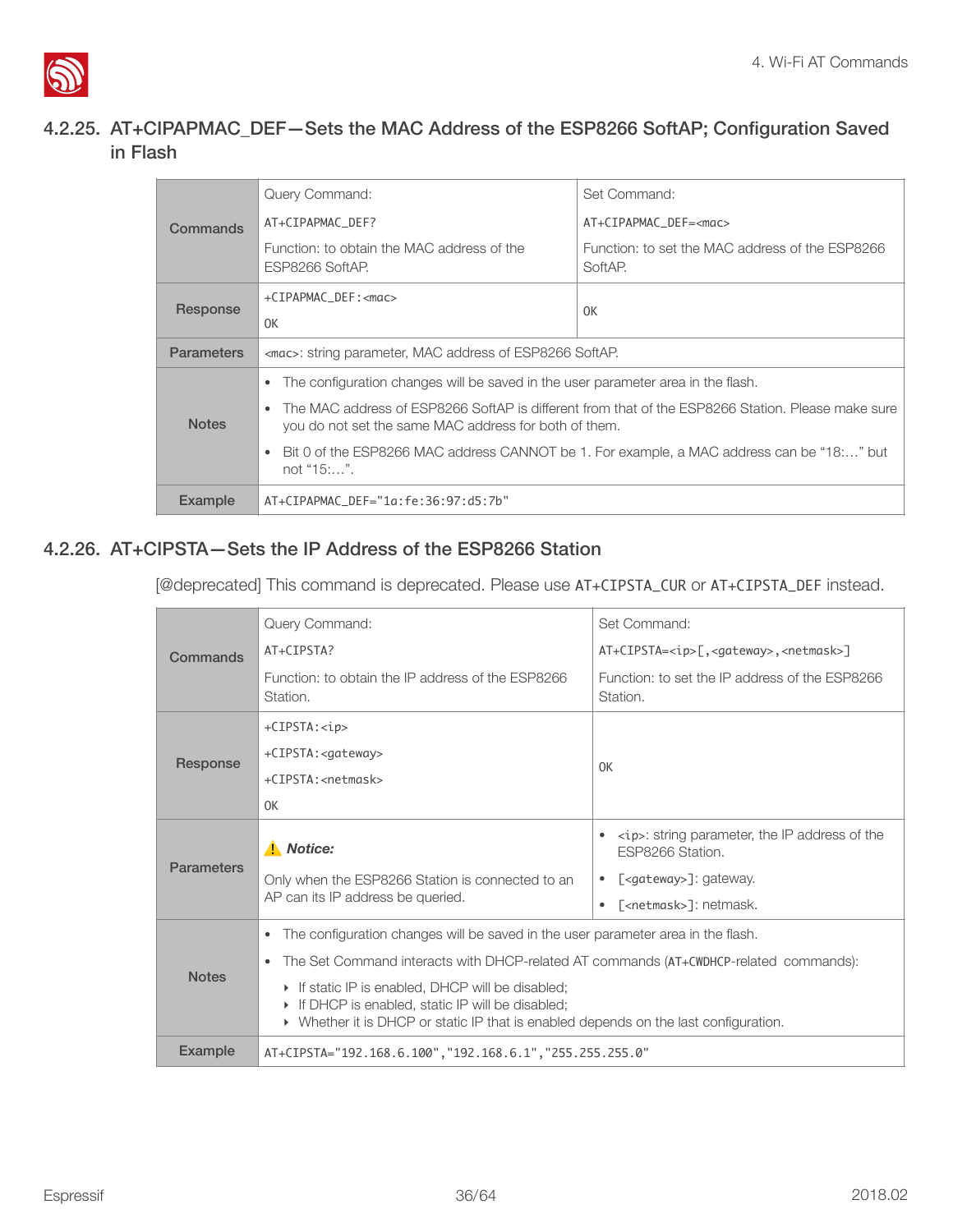

#### <span id="page-42-0"></span>4.2.27. AT+CIPSTA\_CUR—Sets the Current IP Address of the ESP8266 Station; Configuration Not Saved in the Flash

| Commands          | Query Command:                                                                                                                                                                                            | Set Command:                                                               |
|-------------------|-----------------------------------------------------------------------------------------------------------------------------------------------------------------------------------------------------------|----------------------------------------------------------------------------|
|                   | AT+CIPSTA_CUR?                                                                                                                                                                                            | AT+CIPSTA_CUR= <ip>[,<gateway>,<netmask>]</netmask></gateway></ip>         |
|                   | Function: to obtain the current IP address of the<br>ESP8266 Station.                                                                                                                                     | Function: to set the current IP address of the<br>ESP8266 Station.         |
|                   | +CIPSTA_CUR: <ip></ip>                                                                                                                                                                                    |                                                                            |
| Response          | +CIPSTA_CUR: <gateway></gateway>                                                                                                                                                                          | 0K                                                                         |
|                   | +CIPSTA CUR: <netmask></netmask>                                                                                                                                                                          |                                                                            |
|                   | 0K                                                                                                                                                                                                        |                                                                            |
|                   | Notice:                                                                                                                                                                                                   | $\langle$ ip>: string parameter, the IP address of the<br>ESP8266 Station. |
| <b>Parameters</b> | Only when the ESP8266 Station is connected to an<br>AP can its IP address be queried.                                                                                                                     | [ <gateway>]: gateway.<br/><math display="block">\bullet</math></gateway>  |
|                   |                                                                                                                                                                                                           | [ <netmask>]: netmask.<br/><math display="inline">\bullet</math></netmask> |
|                   | The configuration changes will NOT be saved in the flash.<br>$\bullet$                                                                                                                                    |                                                                            |
|                   | The Set Command interacts with DHCP-related AT commands (AT+CWDHCP-related commands):<br>$\bullet$                                                                                                        |                                                                            |
| <b>Notes</b>      | If static IP is enabled, DHCP will be disabled;<br>If DHCP is enabled, static IP will be disabled;<br>$\triangleright$ Whether it is DHCP or static IP that is enabled depends on the last configuration. |                                                                            |
| Example           | AT+CIPSTA_CUR="192.168.6.100", "192.168.6.1", "255.255.255.0"                                                                                                                                             |                                                                            |

#### <span id="page-42-1"></span>4.2.28. AT+CIPSTA\_DEF—Sets the Default IP Address of the ESP8266 Station; Configuration Saved in the Flash

| Commands          | Query Command:                                                        | Set Command:                                                            |
|-------------------|-----------------------------------------------------------------------|-------------------------------------------------------------------------|
|                   | AT+CIPSTA_DEF?                                                        | AT+CIPSTA_DEF= <ip> [,<gateway>,<netmask>]</netmask></gateway></ip>     |
|                   | Function: to obtain the default IP address of the<br>ESP8266 Station. | Function: to set the default IP address of the<br>ESP8266 Station.      |
| Response          | $+CIPSTA_DEF$ : $\langle ip \rangle$                                  |                                                                         |
|                   | +CIPSTA_DEF: <gateway></gateway>                                      | 0K                                                                      |
|                   | +CIPSTA DEF: <netmask></netmask>                                      |                                                                         |
|                   | 0K                                                                    |                                                                         |
| <b>Parameters</b> | A Notice:                                                             | <ip>: string parameter, the IP address of the<br/>ESP8266 Station.</ip> |
|                   | Only when the ESP8266 Station is connected to an                      | [ <gateway>]: gateway.</gateway>                                        |
|                   | AP can its IP address be queried.                                     | [ <netmask>]: netmask.</netmask>                                        |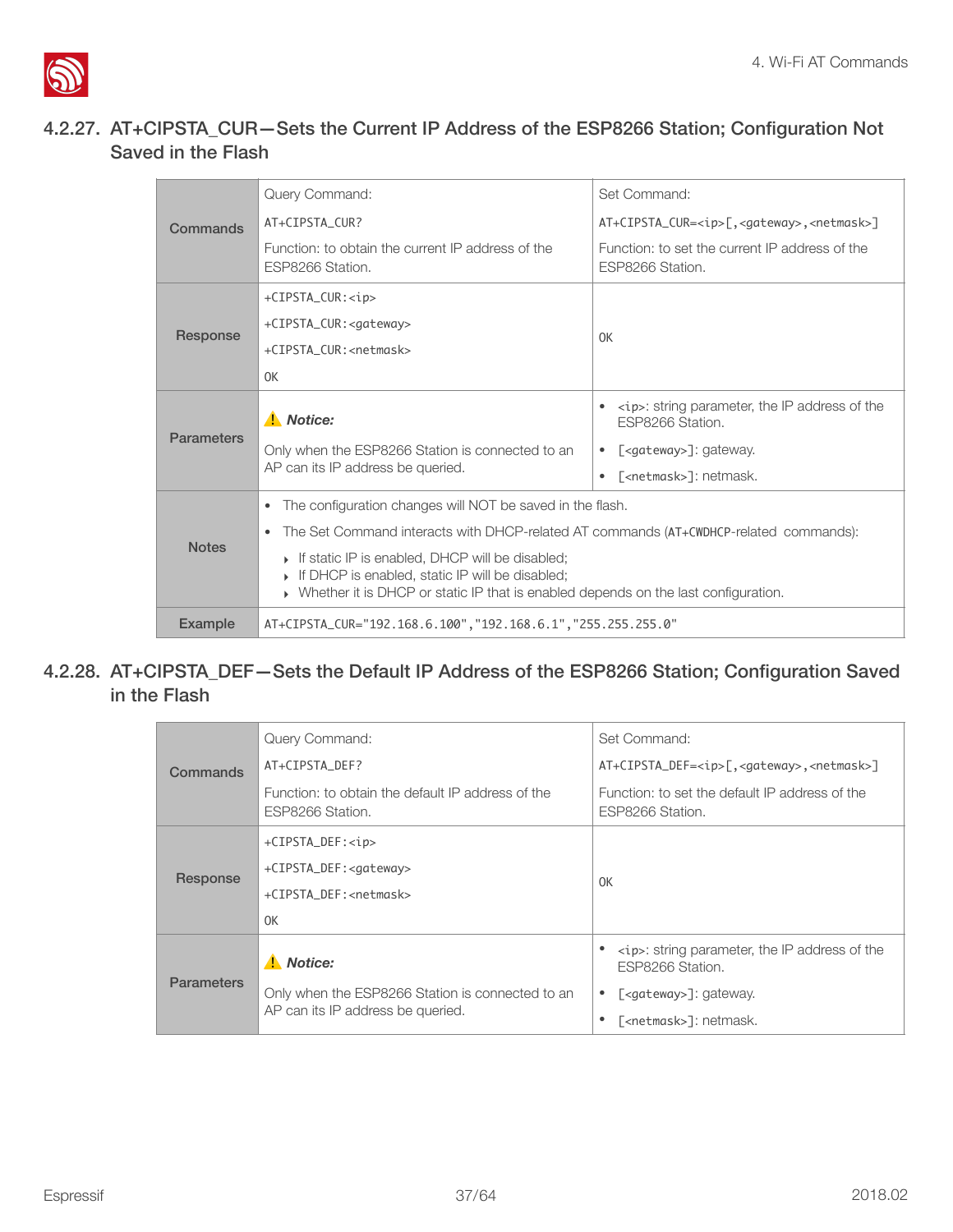

| <b>Notes</b>   | The configuration changes will be saved in the user parameter area in the flash.<br>The Set Command interacts with DHCP-related AT commands (AT+CWDHCP-related commands):<br>If static IP is enabled, DHCP will be disabled;<br>$\triangleright$ If DHCP is enabled, static IP will be disabled;<br>• Whether it is DHCP or static IP that is enabled depends on the last configuration. |
|----------------|------------------------------------------------------------------------------------------------------------------------------------------------------------------------------------------------------------------------------------------------------------------------------------------------------------------------------------------------------------------------------------------|
| <b>Example</b> | AT+CIPSTA_DEF="192.168.6.100","192.168.6.1","255.255.255.0"                                                                                                                                                                                                                                                                                                                              |

#### 4.2.29. AT+CIPAP—Sets the IP Address of the ESP8266 SoftAP

<span id="page-43-0"></span>[@deprecated] This command is deprecated. Please use AT+CIPAP\_CUR or AT+CIPAP\_DEF instead.

| Commands          | Query Command:                                                                                                                                                                                            | Set Command:                                                  |  |
|-------------------|-----------------------------------------------------------------------------------------------------------------------------------------------------------------------------------------------------------|---------------------------------------------------------------|--|
|                   | AT+CIPAP?                                                                                                                                                                                                 | AT+CIPAP= <ip>[,<gateway>,<netmask>]</netmask></gateway></ip> |  |
|                   | Function: to obtain the IP address of the ESP8266<br>SoftAP.                                                                                                                                              | Function: to set the IP address of the ESP8266<br>SoftAP.     |  |
|                   | $+CIPAP$ : $<$ ip>                                                                                                                                                                                        |                                                               |  |
| Response          | +CIPAP: <gateway></gateway>                                                                                                                                                                               | 0K                                                            |  |
|                   | $+CIPAP$ : <netmask></netmask>                                                                                                                                                                            |                                                               |  |
|                   | 0K                                                                                                                                                                                                        |                                                               |  |
|                   | <ip>: string parameter, the IP address of the ESP8266 SoftAP.<br/>٠</ip>                                                                                                                                  |                                                               |  |
| <b>Parameters</b> | [ <gateway>]: gateway.<br/>٠</gateway>                                                                                                                                                                    |                                                               |  |
|                   | [ <netmask>]: netmask.</netmask>                                                                                                                                                                          |                                                               |  |
|                   | The configuration changes will be saved in the user parameter area in the flash.<br>٠                                                                                                                     |                                                               |  |
|                   | Currently, ESP8266 only supports class C IP addresses.<br>٠                                                                                                                                               |                                                               |  |
| <b>Notes</b>      | The Set Command interacts with DHCP-related AT commands (AT+CWDHCP-related commands):                                                                                                                     |                                                               |  |
|                   | If static IP is enabled, DHCP will be disabled;<br>If DHCP is enabled, static IP will be disabled;<br>$\triangleright$ Whether it is DHCP or static IP that is enabled depends on the last configuration. |                                                               |  |
| Example           | AT+CIPAP="192.168.5.1", "192.168.5.1", "255.255.255.0"                                                                                                                                                    |                                                               |  |

#### <span id="page-43-1"></span>4.2.30. AT+CIPAP\_CUR—Sets the IP Address of the ESP8266 SoftAP; Configuration Not Saved in the Flash

|          |                                                                      | Query Command:                                                    | Set Command: |
|----------|----------------------------------------------------------------------|-------------------------------------------------------------------|--------------|
| Commands | AT+CIPAP_CUR?                                                        | AT+CIPAP_CUR= <ip>[,<gateway>,<netmask>]</netmask></gateway></ip> |              |
|          | Function: to obtain the current IP address of the<br>ESP8266 SoftAP. | Function: to set the current IP address of the<br>ESP8266 SoftAP. |              |
|          |                                                                      | +CIPAP_CUR: <ip></ip>                                             |              |
| Response | +CIPAP_CUR: <gateway></gateway>                                      | 0K                                                                |              |
|          | +CIPAP_CUR: <netmask></netmask>                                      |                                                                   |              |
|          |                                                                      | 0K                                                                |              |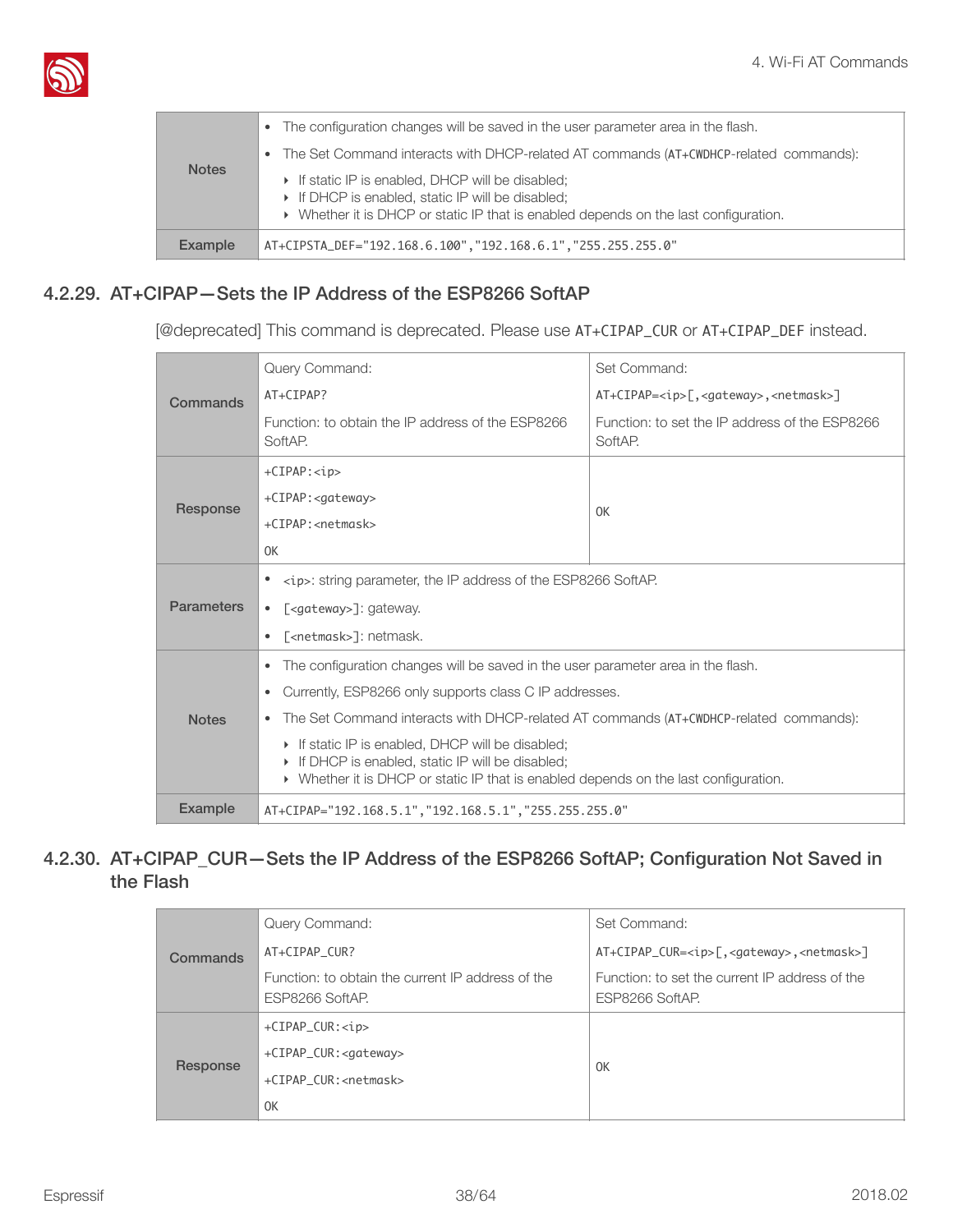

| <b>Parameters</b> | <ip>: string parameter, the IP address of the ESP8266 SoftAP.</ip>                                                                                                                                            |
|-------------------|---------------------------------------------------------------------------------------------------------------------------------------------------------------------------------------------------------------|
|                   | [ <gateway>]: gateway.</gateway>                                                                                                                                                                              |
|                   | [ <netmask>]: netmask.</netmask>                                                                                                                                                                              |
| <b>Notes</b>      | The configuration changes will not be saved in the flash.                                                                                                                                                     |
|                   | Currently, ESP8266 only supports class C IP addresses.                                                                                                                                                        |
|                   | The Set Command interacts with DHCP-related AT commands (AT+CWDHCP-related commands):                                                                                                                         |
|                   | $\triangleright$ If static IP is enabled, DHCP will be disabled;<br>• If DHCP is enabled, static IP will be disabled;<br>• Whether it is DHCP or static IP that is enabled depends on the last configuration. |
| <b>Example</b>    | AT+CIPAP_CUR="192.168.5.1", "192.168.5.1", "255.255.255.0"                                                                                                                                                    |

#### <span id="page-44-0"></span>4.2.31. AT+CIPAP\_DEF—Sets the Default IP Address of the ESP8266 SoftAP; Configuration Saved in the Flash

|                   |                                                                                                    | Query Command:                                                                                               | Set Command:                                                      |  |
|-------------------|----------------------------------------------------------------------------------------------------|--------------------------------------------------------------------------------------------------------------|-------------------------------------------------------------------|--|
| Commands          | AT+CIPAP_DEF?                                                                                      | AT+CIPAP_DEF= <ip> [,<gateway>,<netmask>]</netmask></gateway></ip>                                           |                                                                   |  |
|                   |                                                                                                    | Function: to obtain the default IP address of the<br>ESP8266 SoftAP.                                         | Function: to set the default IP address of the<br>ESP8266 SoftAP. |  |
|                   |                                                                                                    | +CIPAP_DEF: <ip></ip>                                                                                        |                                                                   |  |
|                   | Response                                                                                           | +CIPAP_DEF: <gateway></gateway>                                                                              |                                                                   |  |
|                   |                                                                                                    | +CIPAP_DEF: <netmask></netmask>                                                                              | 0K                                                                |  |
|                   |                                                                                                    | 0K                                                                                                           |                                                                   |  |
|                   |                                                                                                    | <ip>: string parameter, the IP address of the ESP8266 SoftAP.<br/><math display="inline">\bullet</math></ip> |                                                                   |  |
| <b>Parameters</b> |                                                                                                    | [ <gateway>]: gateway.<br/><math display="inline">\bullet</math></gateway>                                   |                                                                   |  |
|                   |                                                                                                    | [ <netmask>]: netmask.<br/>٠</netmask>                                                                       |                                                                   |  |
|                   |                                                                                                    | The configuration changes will be saved in the user parameter area in the flash.<br>$\bullet$                |                                                                   |  |
|                   |                                                                                                    | Currently, ESP8266 only supports class C IP addresses.<br>$\bullet$                                          |                                                                   |  |
|                   | <b>Notes</b>                                                                                       | The Set Command interacts with DHCP-related AT commands (AT+CWDHCP-related commands):<br>$\bullet$           |                                                                   |  |
|                   | If static IP is enabled, DHCP will be disabled;<br>If DHCP is enabled, static IP will be disabled; |                                                                                                              |                                                                   |  |
|                   |                                                                                                    | • Whether it is DHCP or static IP that is enabled depends on the last configuration.                         |                                                                   |  |
|                   | <b>Example</b>                                                                                     | AT+CIPAP_DEF="192.168.5.1","192.168.5.1","255.255.255.0"                                                     |                                                                   |  |

#### 4.2.32. AT+CWSTARTSMART—Starts SmartConfig

<span id="page-44-1"></span>

| Commands | Execute Command:<br>AT+CWSTARTSMART                                                  | Set Command:<br>AT+CWSTARTSMART= <type></type>          |
|----------|--------------------------------------------------------------------------------------|---------------------------------------------------------|
|          | Function: to start SmartConfig. (The type of<br>SmartConfig is ESP-TOUCH + AirKiss.) | Function: to start SmartConfig of a designated<br>type. |
| Response | 0K                                                                                   |                                                         |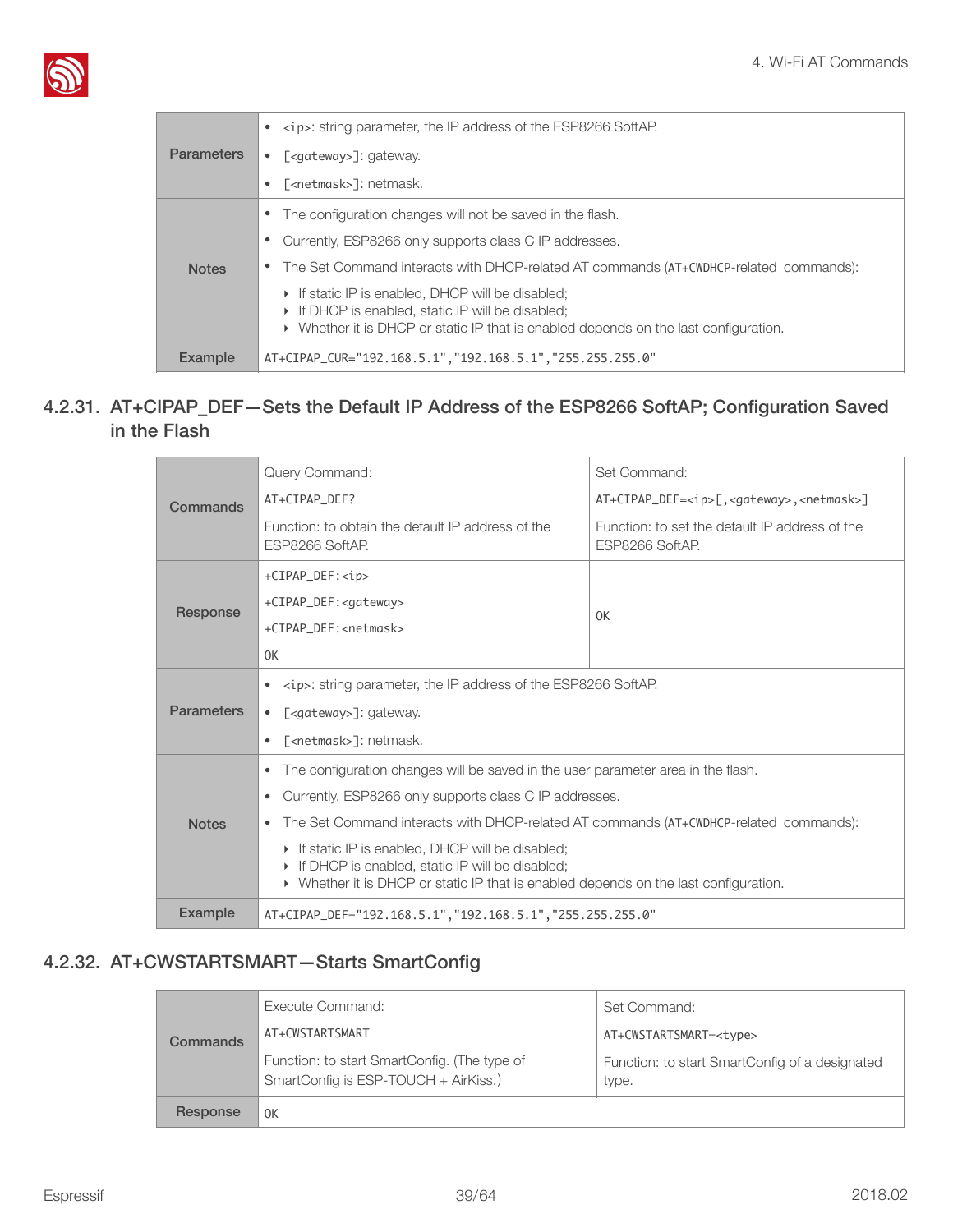

|                   | <type>:</type>                                                                                                                                                                                                                                              |  |  |
|-------------------|-------------------------------------------------------------------------------------------------------------------------------------------------------------------------------------------------------------------------------------------------------------|--|--|
| <b>Parameters</b> | ▶ 1: ESP-TOUCH<br>2: AirKiss<br>3: ESP-TOUCH+AirKiss                                                                                                                                                                                                        |  |  |
|                   | When smartconfig starts, it will prompt messages as below:                                                                                                                                                                                                  |  |  |
|                   | // AIRKISS or ESPTOUCH<br>smartconfig type: <type></type>                                                                                                                                                                                                   |  |  |
|                   | smart get wifi info<br>// got SSID and password                                                                                                                                                                                                             |  |  |
|                   | ssid: <ap's ssid=""></ap's>                                                                                                                                                                                                                                 |  |  |
| <b>Messages</b>   | password: <ap's password=""></ap's>                                                                                                                                                                                                                         |  |  |
|                   | // ESP8266 will try to connect to the AP                                                                                                                                                                                                                    |  |  |
|                   | <b>WIFI CONNECTED</b>                                                                                                                                                                                                                                       |  |  |
|                   | WIFI GOT IP                                                                                                                                                                                                                                                 |  |  |
|                   | // if the connection failed, it will prompt "smartconfig connect fail"<br>smartconfig connected wifi                                                                                                                                                        |  |  |
|                   | For details on SmartConfig please see <b>ESP-TOUCH User Guide</b> .<br>$\bullet$                                                                                                                                                                            |  |  |
|                   | SmartConfig is only available in the ESP8266 Station mode.<br>$\bullet$                                                                                                                                                                                     |  |  |
|                   | The message smart get wifi info means that SmartConfig has successfully acquired the AP<br>$\bullet$<br>information. ESP8266 will try to connect to the target AP.                                                                                          |  |  |
| <b>Notes</b>      | Message smartconfig connected wifi is printed if the connection is successful. Use command<br>$\bullet$<br>AT+CWSTOPSMART to stop SmartConfig before running other commands. Please make sure that you do<br>not execute other commands during SmartConfig. |  |  |
|                   | Starting from AT_v1.0, SmartConfig can get protocol type (AirKiss or ESP-TOUCH) automatically by<br>$\bullet$<br>command AT+CWSTARTSMART.                                                                                                                   |  |  |
| <b>Example</b>    | $AT+CWMODE=1$                                                                                                                                                                                                                                               |  |  |
|                   | AT+CWSTARTSMART                                                                                                                                                                                                                                             |  |  |

#### 4.2.33. AT+CWSTOPSMART—Stops SmartConfig

<span id="page-45-0"></span>

| <b>Execute Command</b> | AT+CWSTOPSMART                                                                                                                                                                            |
|------------------------|-------------------------------------------------------------------------------------------------------------------------------------------------------------------------------------------|
| Response               | 0 <sup>K</sup>                                                                                                                                                                            |
| <b>Parameters</b>      | -                                                                                                                                                                                         |
| <b>Note</b>            | Irrespective of whether SmartConfig succeeds or not, before executing any other AT commands,<br>please always call AT+CWSTOPSMART to release the internal memory taken up by SmartConfig. |
| <b>Example</b>         | AT+CWSTOPSMART                                                                                                                                                                            |

#### 4.2.34. AT+CWSTARTDISCOVER—Enables the Mode that ESP8266 can be Found by WeChat

<span id="page-45-1"></span>

| <b>Set Command</b> | AT+CWSTARTDISCOVER= <wechat number="">,<dev_type>,<time></time></dev_type></wechat> |
|--------------------|-------------------------------------------------------------------------------------|
| Response           | 0K                                                                                  |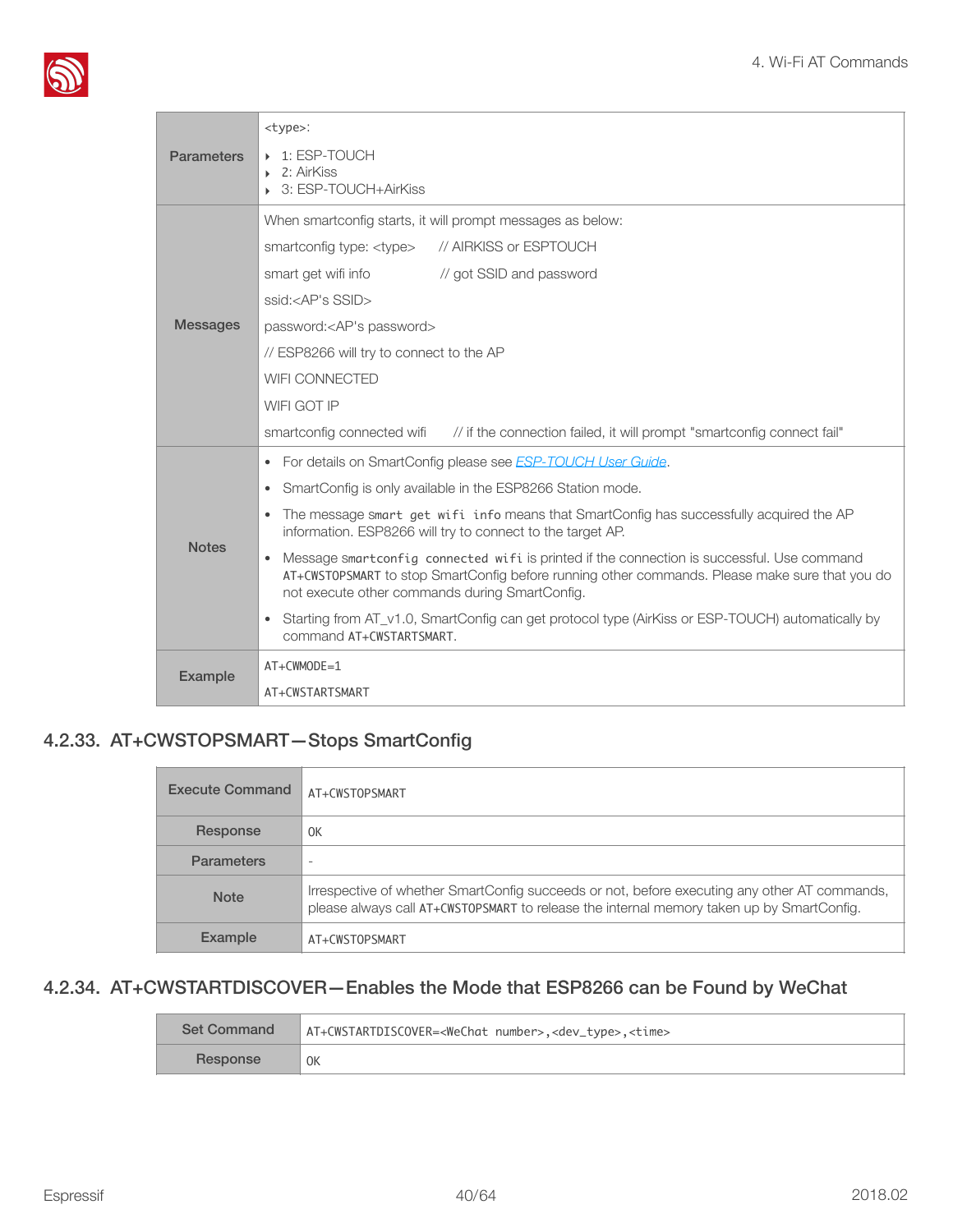

|                   | <wechat number="">: WeChat official account, which is to be obtained from WeChat.<br/><math display="inline">\bullet</math></wechat> |
|-------------------|--------------------------------------------------------------------------------------------------------------------------------------|
|                   | <dev_type>: the device type, which is to be obtained from WeChat.<br/>٠</dev_type>                                                   |
|                   | $\prec$ time>: the interval of time for ESP8266 to send packets; range: 0 ~ 24x3600; unit: second.<br>٠                              |
| <b>Parameters</b> | ▶ 0: ESP8266 will not take the initiative to send packets; it only makes response to queries<br>from WeChat.                         |
|                   | • Otherwise: the time interval for ESP8266 to send packets regularly in order to be detected<br>by WeChat on the same LAN.           |
|                   | For details on detection function of WeChat, please refer to <i>http://jot.weixin.gg.com.</i><br>٠                                   |
| <b>Note</b>       | ESP8266 Station should connect to an AP and obtain an IP address first before this command<br>$\bullet$<br>is used.                  |
| <b>Example</b>    | AT+CWSTARTDISCOVER="gh_9e2cff3dfa51","122475",10                                                                                     |

#### 4.2.35. AT+CWSTOPDISCOVER—Disables the Mode that ESP8266 can be Found by WeChat

<span id="page-46-0"></span>

| Execute Command   AT+CWSTOPDISCOVER |                   |
|-------------------------------------|-------------------|
| Response                            | 0K                |
| Example                             | AT+CWSTOPDISCOVER |

#### 4.2.36. AT+WPS—Enables the WPS Function

<span id="page-46-1"></span>

| <b>Set Command</b> | $AT+WPS = enable$                                                                                                                     |
|--------------------|---------------------------------------------------------------------------------------------------------------------------------------|
| Response           | 0K                                                                                                                                    |
| <b>Parameters</b>  | <enable>:<br/>▶ 1: enables WPS/Wi-Fi Protected Setup<br/><math>\triangleright</math> 0: disables WPS</enable>                         |
| <b>Notes</b>       | • WPS must be used when the ESP8266 Station is enabled.<br>WPS does not support WEP/Wired-Equivalent Privacy encryption.<br>$\bullet$ |
| Example            | $AT+CWMODE=1$<br>$AT+WPS=1$                                                                                                           |

#### 4.2.37. AT+MDNS—Configures the MDNS Function

<span id="page-46-2"></span>

| <b>Set Command</b> | AT+MDNS= <enable>,<hostname>,<server_name>,<server_port></server_port></server_name></hostname></enable> |
|--------------------|----------------------------------------------------------------------------------------------------------|
|                    | 0K                                                                                                       |
| Response           | 0r                                                                                                       |
|                    | opmode mismatch when mdns                                                                                |
|                    | ERROR                                                                                                    |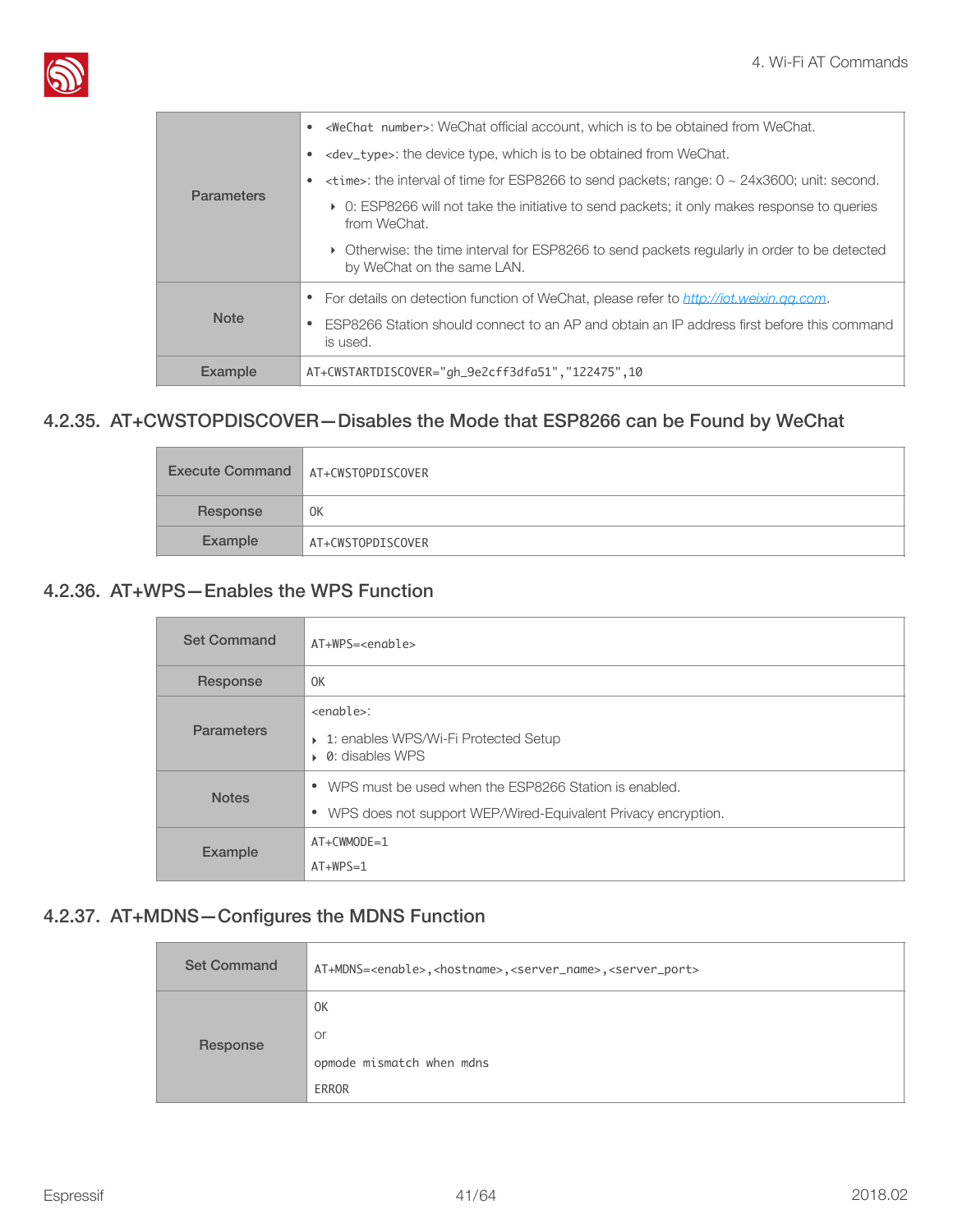

|                   | <enable>:<br/><math display="block">\bullet</math></enable>                                                                                         |
|-------------------|-----------------------------------------------------------------------------------------------------------------------------------------------------|
|                   | $\rightarrow$ 1: enables the MDNS function; the following three parameters need to be set.                                                          |
| <b>Parameters</b> | ▶ 0: disables the MDNS function; the following three parameters need not to be set.                                                                 |
|                   | <hostname>: MDNS host name</hostname>                                                                                                               |
|                   | server name>: MDNS server name>                                                                                                                     |
|                   | • <server_port>: MDNS server port</server_port>                                                                                                     |
| <b>Notes</b>      | Please do not use special characters (such as .) or a protocol name (for example, http) for<br><hostname> and <server name="">.</server></hostname> |
|                   | ESP8266 SoftAP mode does not support the MDNS function for now.<br>٠                                                                                |
| Example           | AT+MDNS=1,"espressif","iot",8080                                                                                                                    |

#### 4.2.38. AT+CWHOSTNAME—Configures the Name of ESP8266 Station

<span id="page-47-0"></span>

| Commands          | Query Command:<br>AT+CWHOSTNAME?<br>Function: Checks the host name of ESP8266 Station.                                                                                                                                                                 | Set Command:<br>AT+CWHOSTNAME= <hostname><br/>Function: Sets the host name of ESP8266<br/>Station.</hostname> |
|-------------------|--------------------------------------------------------------------------------------------------------------------------------------------------------------------------------------------------------------------------------------------------------|---------------------------------------------------------------------------------------------------------------|
| Response          | +CWHOSTNAME: < host name><br>0K<br>If the station mode is not enabled, the command will<br>return:<br>+CWHOSTNAME: <null><br/>0K</null>                                                                                                                | 0K<br>If the Station mode is not enabled, the<br>command will return:<br>ERROR                                |
| <b>Parameters</b> | <hostname>: the host name of the ESP8266 Station.</hostname>                                                                                                                                                                                           |                                                                                                               |
| <b>Notes</b>      | The configuration changes are not saved in the flash.<br>$\bullet$<br>The default host name of the ESP8266 Station is ESP_XXXXXX; XXXXXX is the lower 3 bytes of the<br>$\bullet$<br>MAC address, for example, +CWHOSTNAME: <esp_a378da>.</esp_a378da> |                                                                                                               |
| <b>Example</b>    | $AT+CWMODE=3$<br>AT+CWHOSTNAME="my_test"                                                                                                                                                                                                               |                                                                                                               |

#### <span id="page-47-1"></span>4.2.39. AT+CWCOUNTRY\_CUR—Set ESP8266 WiFi Country Code; Configuration Not Saved in the Flash

|          | Query Command:                                                                     | Set Command:                                                                                                                                                                                                                                    |
|----------|------------------------------------------------------------------------------------|-------------------------------------------------------------------------------------------------------------------------------------------------------------------------------------------------------------------------------------------------|
| Commands | AT+CWCOUNTRY CUR?<br>Function: Checks the current WiFi country code of<br>ESP8266. | AT+CWCOUNTRY_CUR= <country_policy>,<country_co<br>de&gt;,<start_channel>,<total_channel_number><br/>Function: Sets the current WiFi country code of<br/><b>FSP8266.</b></total_channel_number></start_channel></country_co<br></country_policy> |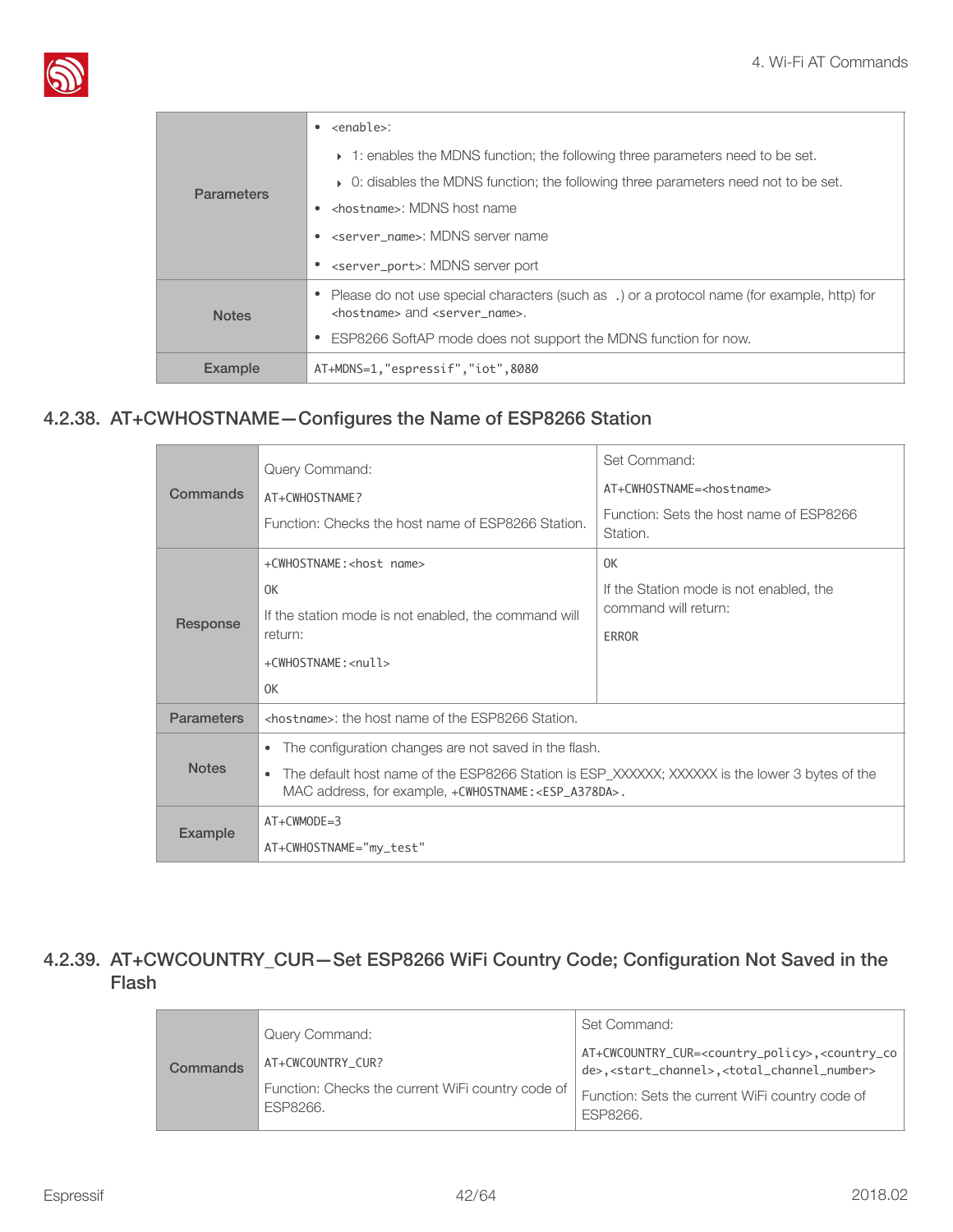

| Response          | +CWCOUNTRY_CUR: <country_policy>,<country_co<br>de&gt;,<start_channel>,<total_channel_number><br/>0K<br/>Command AT+CWCOUNTRY_CUR? will return the<br/>actual value of WiFi country code, which may<br/>change to be the same as the AP it connected to.</total_channel_number></start_channel></country_co<br></country_policy>                                                                                                                                                                                                                                                                                            | 0K |
|-------------------|-----------------------------------------------------------------------------------------------------------------------------------------------------------------------------------------------------------------------------------------------------------------------------------------------------------------------------------------------------------------------------------------------------------------------------------------------------------------------------------------------------------------------------------------------------------------------------------------------------------------------------|----|
| <b>Parameters</b> | <country_policy>:<br/>0: will change the county code to be the same as the AP it connected to<br/><math display="inline">\bullet</math><br/>1: the country code will not change, always be the one set by command.<br/><math display="inline">\bullet</math><br/><country_code>: country code, the length can be 3 characters at most; but the third one is a special<br/>character which will not be show when querying by command AT+CWCOUNTRY_CUR?<br/><start_channel> : the channel which starting from<br/><total channel="" number=""> : total channel number</total></start_channel></country_code></country_policy> |    |
| <b>Notes</b>      | The configuration changes will NOT be saved in the flash.                                                                                                                                                                                                                                                                                                                                                                                                                                                                                                                                                                   |    |
| <b>Example</b>    | $AT+CWMODE = 3$<br>AT+CWCOUNTRY_CUR=1,"CN",1,5                                                                                                                                                                                                                                                                                                                                                                                                                                                                                                                                                                              |    |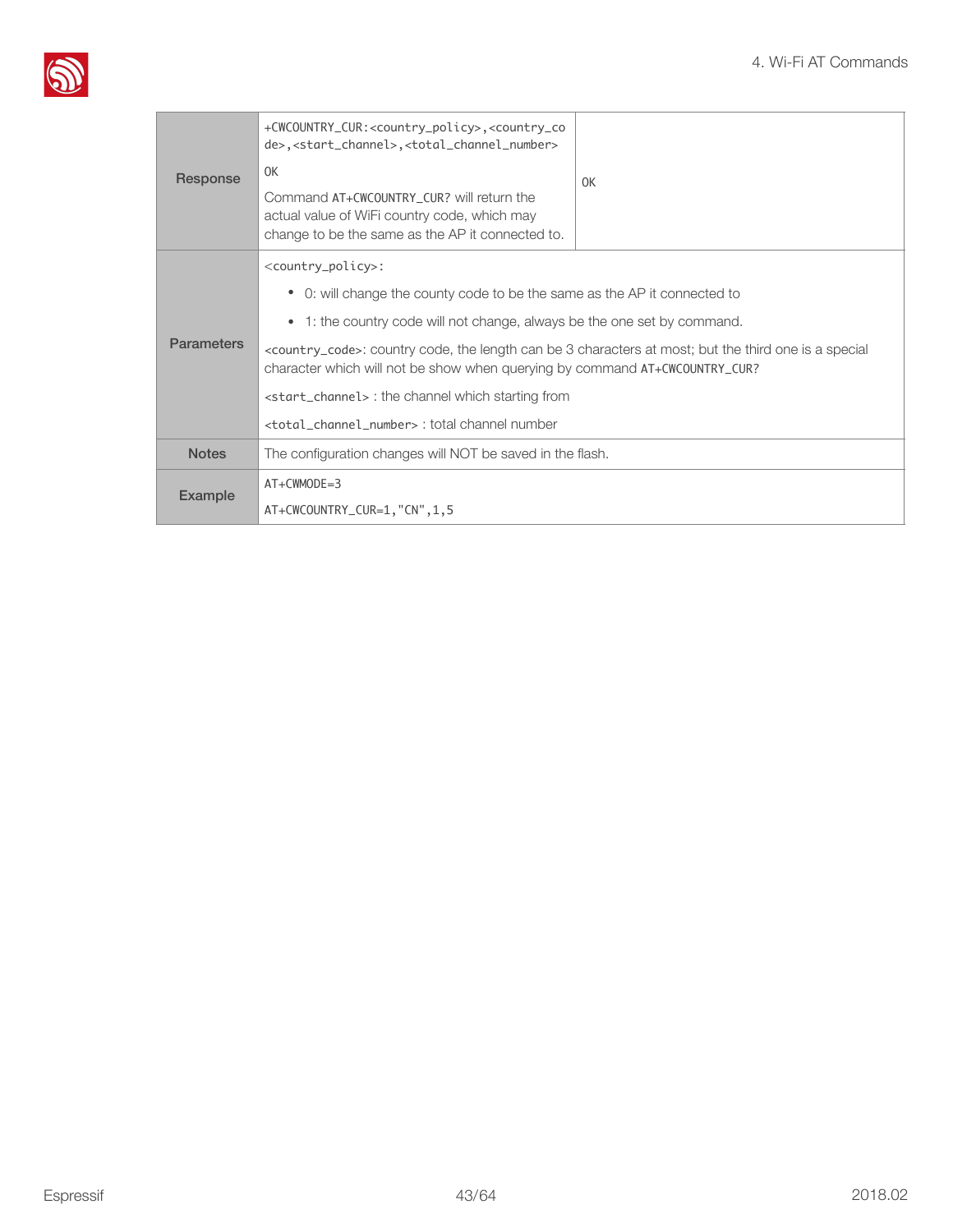#### <span id="page-49-0"></span>4.2.40. AT+CWCOUNTRY\_DEF—Set the default WiFi Country Code of ESP8266; Configuration Saved in the Flash

| Commands          | Query Command:                                                                                                                                                                                                                                                                          | Set Command:                                                                                                                                                            |  |
|-------------------|-----------------------------------------------------------------------------------------------------------------------------------------------------------------------------------------------------------------------------------------------------------------------------------------|-------------------------------------------------------------------------------------------------------------------------------------------------------------------------|--|
|                   | AT+CWCOUNTRY_DEF?                                                                                                                                                                                                                                                                       | AT+CWCOUNTRY_DEF= <country_policy>,<country_co<br>de&gt;,<start_channel>,<total_channel_number></total_channel_number></start_channel></country_co<br></country_policy> |  |
|                   | Function: Checks the default WiFi country code of<br>ESP8266 which saved in the flash.                                                                                                                                                                                                  | Function: Sets the default WiFi country code of<br>ESP8266, and saves in the flash.                                                                                     |  |
| Response          | +CWCOUNTRY_DEF: <country_policy>,<country_co<br>de&gt;,<start_channel>,<total_channel_number><br/>0K<br/>Command AT+CWCOUNTRY DEF? will return the<br/>default WiFi country code which stores in the<br/>flash.</total_channel_number></start_channel></country_co<br></country_policy> | 0K                                                                                                                                                                      |  |
|                   | <country_policy>:</country_policy>                                                                                                                                                                                                                                                      |                                                                                                                                                                         |  |
|                   | 0: will change the county code to be the same as the AP it connected to<br>$\bullet$                                                                                                                                                                                                    |                                                                                                                                                                         |  |
|                   | 1: the country code will not change, always be the one set by command.<br>$\bullet$                                                                                                                                                                                                     |                                                                                                                                                                         |  |
| <b>Parameters</b> | <country_code>: country code, the length can be 3 characters at most; but the third one is a special<br/>character which will not be show when querying by command AT+CWCOUNTRY_DEF?</country_code>                                                                                     |                                                                                                                                                                         |  |
|                   | <start_channel> : the channel which starting from</start_channel>                                                                                                                                                                                                                       |                                                                                                                                                                         |  |
|                   | <total_channel_number> : total channel number</total_channel_number>                                                                                                                                                                                                                    |                                                                                                                                                                         |  |
| <b>Notes</b>      | The configuration changes will be saved in the flash user parameter area.                                                                                                                                                                                                               |                                                                                                                                                                         |  |
| Example           | $AT+CWMODE = 3$                                                                                                                                                                                                                                                                         |                                                                                                                                                                         |  |
|                   | AT+CWCOUNTRY_DEF=1,"CN",1,5                                                                                                                                                                                                                                                             |                                                                                                                                                                         |  |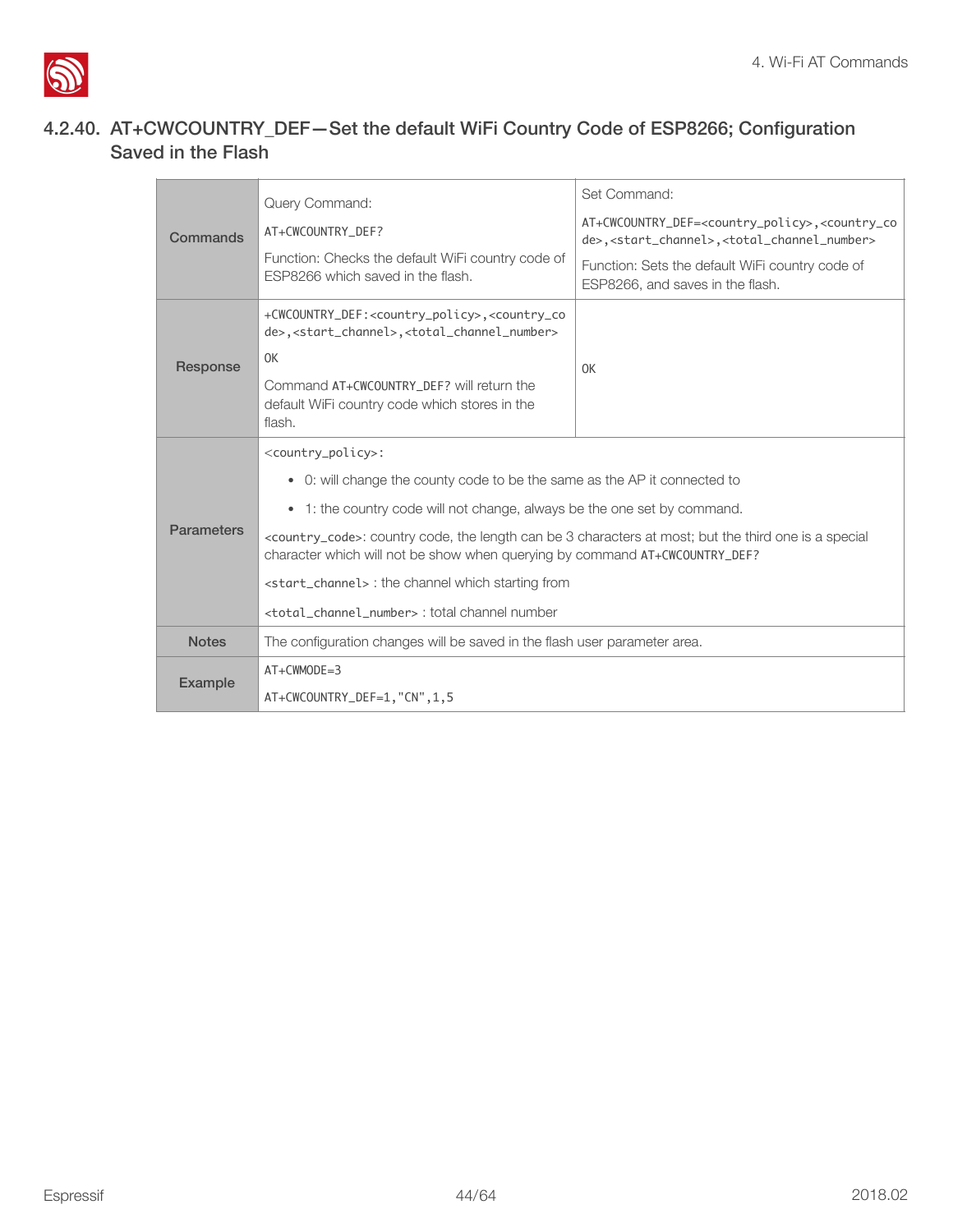

# 5. TCP/IP-Related AT Commands

## 5.1. Overview

<span id="page-50-1"></span><span id="page-50-0"></span>

| Command             | <b>Description</b>                                                                  |
|---------------------|-------------------------------------------------------------------------------------|
| AT+CIPSTATUS        | Gets the connection status                                                          |
| AT+CIPDOMAIN        | <b>DNS</b> function                                                                 |
| AT+CIPSTART         | Establishes TCP connection, UDP transmission or SSL connection                      |
| AT+CIPSSLSIZE       | Sets the size of SSL buffer                                                         |
| AT+CIPSEND          | Sends data                                                                          |
| AT+CIPSENDEX        | Sends data when length of data is <length>, or when \0 appears in the data</length> |
| AT+CIPSENDBUF       | Writes data into TCP-send-buffer                                                    |
| AT+CIPBUFRESET      | Resets the segment ID count                                                         |
| AT+CIPBUFSTATUS     | Checks the status of TCP-send-buffer                                                |
| AT+CIPCHECKSEQ      | Checks if a specific segment is sent or not                                         |
| AT+CIPCLOSE         | Closes TCP/UDP/SSL connection                                                       |
| AT+CIFSR            | Gets the local IP address                                                           |
| AT+CIPMUX           | Configures the multiple connections mode                                            |
| AT+CIPSERVER        | Deletes/Creates a TCP server                                                        |
| AT+CIPSERVERMAXCONN | Set the maximum connections that server allows                                      |
| AT+CIPMODE          | Configures the transmission mode                                                    |
| AT+SAVETRANSLINK    | Saves the transparent transmission link in the flash                                |
| AT+CIPSTO           | Sets timeout when ESP8266 runs as TCP server                                        |
| AT+PING             | Ping packets                                                                        |
| AT+CIUPDATE         | Upgrades the software through network                                               |
| AT+CIPDINFO         | Shows remote IP and remote port with +IPD                                           |
| AT+CIPSNTPCFG       | Configures the time domain and SNTP server.                                         |
| AT+CIPSNTPTIME      | Queries the SNTP time.                                                              |
| AT+CIPDNS_CUR       | Sets user-defined DNS servers; configuration not saved in the flash                 |
| AT+CIPDNS_DEF       | Sets user-defined DNS servers; configuration saved in the flash                     |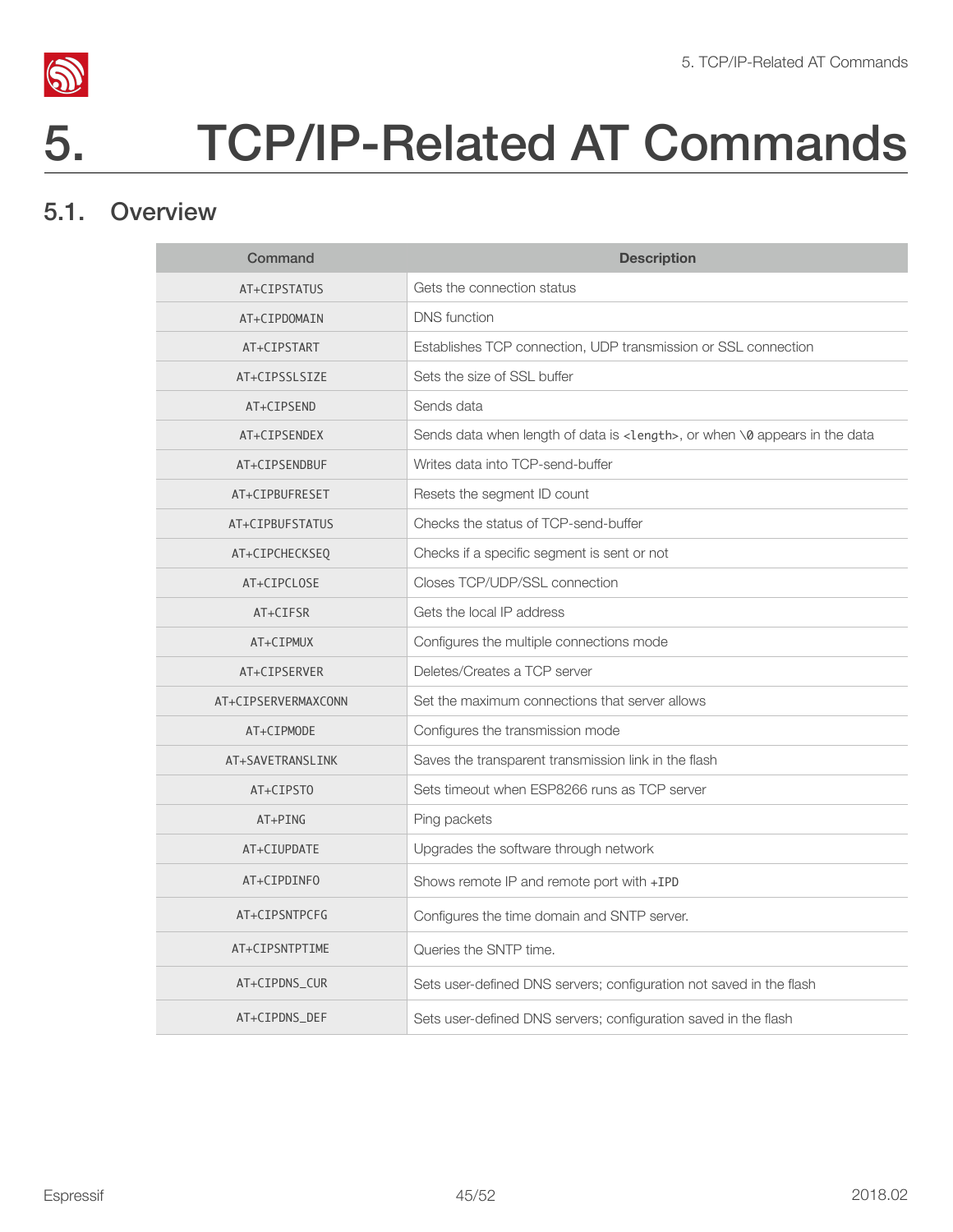

# <span id="page-51-0"></span>5.2. Commands

#### 5.2.1. AT+CIPSTATUS—Gets the Connection Status

<span id="page-51-1"></span>

| <b>Execute Command</b> | AT+CIPSTATUS                                                                                                                                                                                                                                                                                                                                                                                                                                                                                                                                                                                                                                                                                                                                                                                                                                                                                                                                          |
|------------------------|-------------------------------------------------------------------------------------------------------------------------------------------------------------------------------------------------------------------------------------------------------------------------------------------------------------------------------------------------------------------------------------------------------------------------------------------------------------------------------------------------------------------------------------------------------------------------------------------------------------------------------------------------------------------------------------------------------------------------------------------------------------------------------------------------------------------------------------------------------------------------------------------------------------------------------------------------------|
| Response               | STATUS: < <sub>stat&gt;</sub>                                                                                                                                                                                                                                                                                                                                                                                                                                                                                                                                                                                                                                                                                                                                                                                                                                                                                                                         |
| <b>Parameters</b>      | +CIPSTATUS: <link id=""/> , <type>,<remote ip="">,<remote port="">,<local port="">,<tetype><br/>• <stat>: status of the ESP8266 Station interface.<br/><math>\triangleright</math> 2: The ESP8266 Station is connected to an AP and its IP is obtained.<br/><math>\triangleright</math> 3: The ESP8266 Station has created a TCP or UDP transmission.<br/>▶ 4: The TCP or UDP transmission of ESP8266 Station is disconnected.<br/>▶ 5: The ESP8266 Station does NOT connect to an AP.<br/>• <math>\langle</math>link ID&gt;: ID of the connection (0~4), used for multiple connections.<br/>• <type>: string parameter, "TCP" or "UDP".<br/>• &lt; remote IP&gt;: string parameter indicating the remote IP address.<br/>• &lt; remote port&gt;: the remote port number.<br/>• <local port="">: ESP8266 local port number.<br/>• <tetype>:<br/>0: ESP8266 runs as a client.</tetype></local></type></stat></tetype></local></remote></remote></type> |
|                        | 1: ESP8266 runs as a server.                                                                                                                                                                                                                                                                                                                                                                                                                                                                                                                                                                                                                                                                                                                                                                                                                                                                                                                          |

#### 5.2.2. AT+CIPDOMAIN—DNS Function

<span id="page-51-2"></span>

| <b>Execute Command</b> | AT+CIPDOMAIN= <domain name=""></domain>                                          |                     |
|------------------------|----------------------------------------------------------------------------------|---------------------|
|                        | +CIPDOMAIN: <ip address=""></ip>                                                 |                     |
|                        | 0K                                                                               |                     |
| Response               | 0r                                                                               |                     |
|                        | DNS Fail                                                                         |                     |
|                        | ERROR                                                                            |                     |
| Parameter              | <domain name="">: the domain name, length should be less than 64 bytes.</domain> |                     |
|                        | $AT+CWMODE=1$                                                                    | // set Station mode |
| Example                | AT+CWJAP="SSID","password" // access to the internet                             |                     |
|                        | AT+CIPDOMAIN="iot.espressif.cn" // DNS function                                  |                     |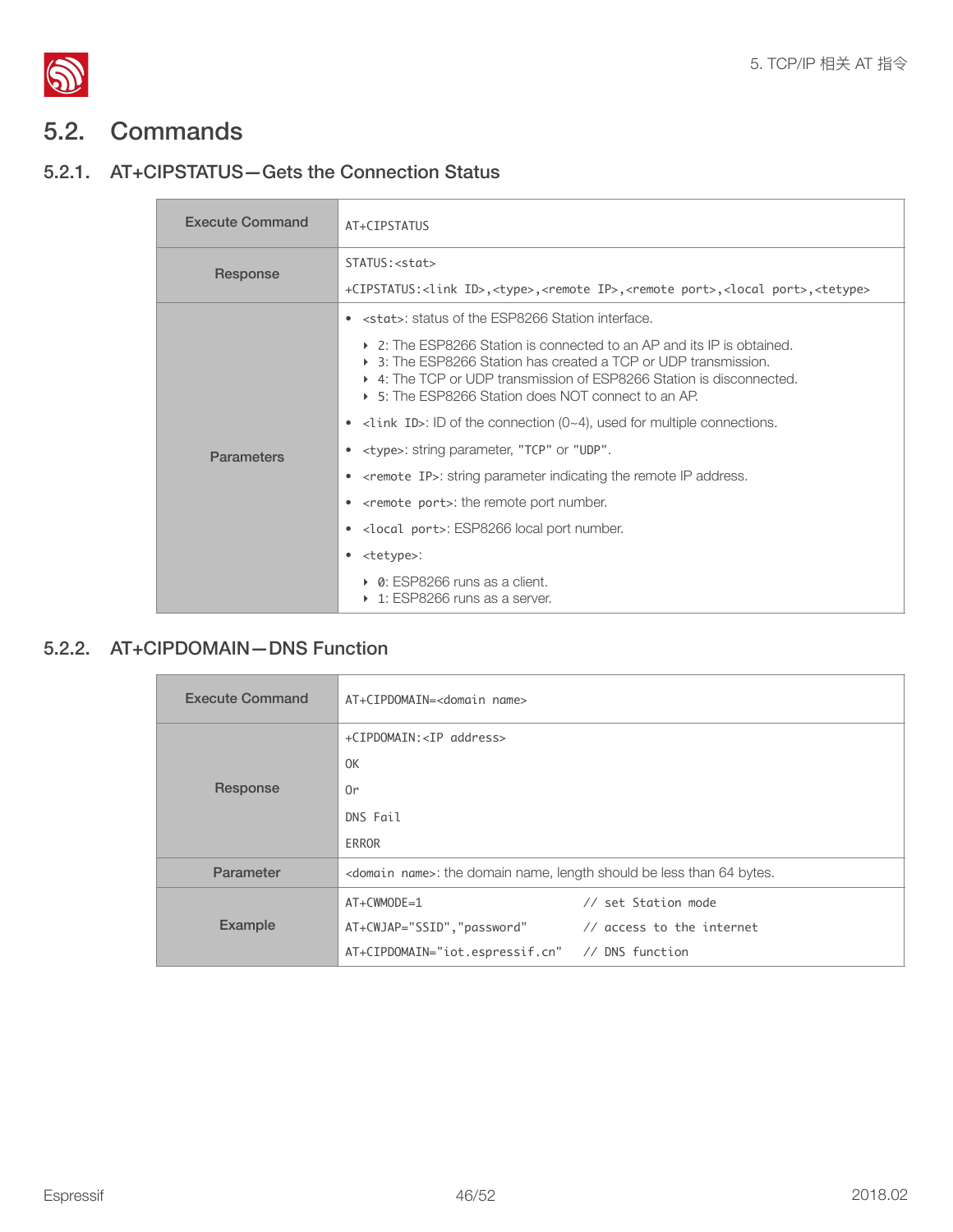#### <span id="page-52-0"></span>5.2.3. AT+CIPSTART—Establishes TCP Connection, UDP Transmission or SSL Connection

| <b>Set</b>                                                                        | Single TCP connection (AT+CIPMUX=0):                                                                                                                                        | Multiple TCP Connections (AT+CIPMUX=1):                                                                                           |
|-----------------------------------------------------------------------------------|-----------------------------------------------------------------------------------------------------------------------------------------------------------------------------|-----------------------------------------------------------------------------------------------------------------------------------|
| Command                                                                           | AT+CIPSTART= <type>,<remote ip="">,<remote<br>port&gt;[,<tcp alive="" keep="">]</tcp></remote<br></remote></type>                                                           | AT+CIPSTART= <link id=""/> , <type>,<remote<br>IP&gt;,<remote port="">[,<icp alive="" keep="">]</icp></remote></remote<br></type> |
|                                                                                   | 0K                                                                                                                                                                          |                                                                                                                                   |
|                                                                                   | <b>or</b>                                                                                                                                                                   |                                                                                                                                   |
| Response                                                                          | ERROR                                                                                                                                                                       |                                                                                                                                   |
|                                                                                   | If the TCP connection is already established, the response is:                                                                                                              |                                                                                                                                   |
|                                                                                   | ALREADY CONNECTED                                                                                                                                                           |                                                                                                                                   |
|                                                                                   | • $\langle$ link ID>: ID of network connection (0~4), used for multiple connections.                                                                                        |                                                                                                                                   |
|                                                                                   | <type>: string parameter indicating the connection type: "TCP", "UDP" or "SSL".<br/>٠</type>                                                                                |                                                                                                                                   |
| <remote ip="">: string parameter indicating the remote IP address.<br/>٠</remote> |                                                                                                                                                                             |                                                                                                                                   |
| <b>Parameters</b>                                                                 | <remote port="">: the remote port number.</remote>                                                                                                                          |                                                                                                                                   |
|                                                                                   | $\lceil$ <tcp alive="" keep="">]: detection time interval when TCP is kept alive; this function is disabled by<br/><math display="inline">\bullet</math><br/>default.</tcp> |                                                                                                                                   |
|                                                                                   | • 0: disable TCP keep-alive.<br>$\triangleright$ 1 ~ 7200: detection time interval; unit: second (s).                                                                       |                                                                                                                                   |
|                                                                                   | AT+CIPSTART="TCP","iot.espressif.cn",8000                                                                                                                                   |                                                                                                                                   |
| <b>Examples</b>                                                                   | AT+CIPSTART="TCP", "192.168.101.110", 1000                                                                                                                                  |                                                                                                                                   |
|                                                                                   | For more information please see: <b>ESP8266 AT Command Examples</b> .                                                                                                       |                                                                                                                                   |

#### Establish TCP Connection

#### Establish UDP Transmission

| <b>Set</b><br>Command | Single connection (AT+CIPMUX=0):<br>AT+CIPSTART= <type>,<remote ip="">,<remote port="">[,<br/>(<udp local="" port="">),(<udp mode="">)]</udp></udp></remote></remote></type> | Multiple connections (AT+CIPMUX=1):<br>AT+CIPSTART= <link id=""/> , <type>,<remote<br>IP&gt;,<remote port="">[,(<udp local="" port="">),<br/><math>(\langle</math>UDP mode&gt;)<math>\rceil</math></udp></remote></remote<br></type> |
|-----------------------|------------------------------------------------------------------------------------------------------------------------------------------------------------------------------|--------------------------------------------------------------------------------------------------------------------------------------------------------------------------------------------------------------------------------------|
|                       | 0K                                                                                                                                                                           |                                                                                                                                                                                                                                      |
|                       | 0r                                                                                                                                                                           |                                                                                                                                                                                                                                      |
| Response              | ERROR                                                                                                                                                                        |                                                                                                                                                                                                                                      |
|                       | If the UDP transmission is already established, the response is:                                                                                                             |                                                                                                                                                                                                                                      |
|                       | ALREADY CONNECTED                                                                                                                                                            |                                                                                                                                                                                                                                      |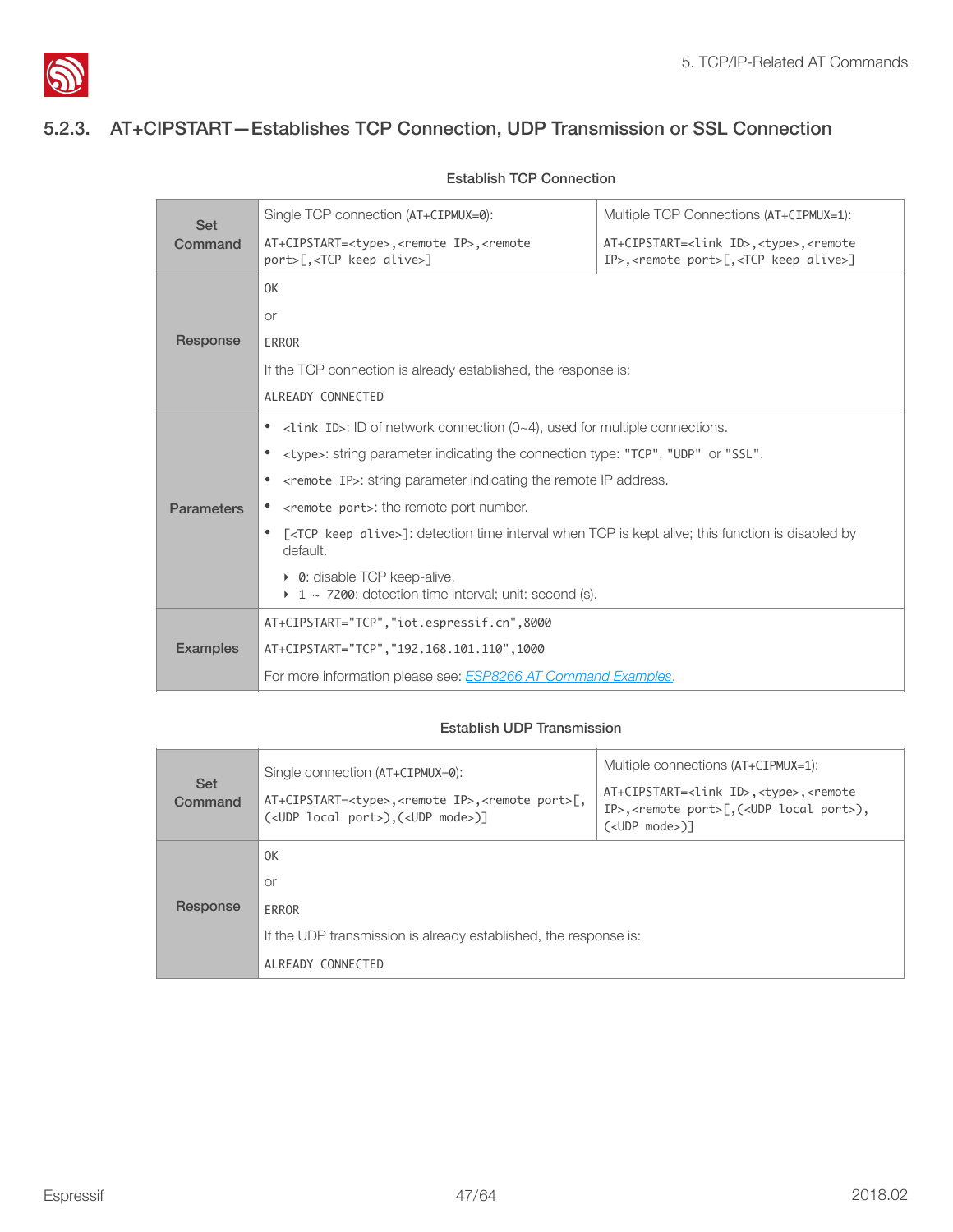

|                   | $\lt$ link ID>: ID of network connection (0 $\lt$ 4), used for multiple connections.<br>٠                                                                                                                                                        |
|-------------------|--------------------------------------------------------------------------------------------------------------------------------------------------------------------------------------------------------------------------------------------------|
|                   | stypes: string parameter indicating the connection type: "TCP", "UDP" or "SSL".                                                                                                                                                                  |
|                   | <remote ip="">: string parameter indicating the remote IP address.</remote>                                                                                                                                                                      |
|                   | <remote port="">: remote port number.</remote>                                                                                                                                                                                                   |
|                   | [ <udp local="" port="">]: optional; UDP port of ESP8266.</udp>                                                                                                                                                                                  |
| <b>Parameters</b> | $\lceil$ <udp mode="">]: optional. In the UDP transparent transmission, the value of this parameter has to be 0.</udp>                                                                                                                           |
|                   | $\triangleright$ 0: the destination peer entity of UDP will not change; this is the default setting.<br>$\triangleright$ 1: the destination peer entity of UDP can change once.<br>▶ 2: the destination peer entity of UDP is allowed to change. |
|                   | Notice:                                                                                                                                                                                                                                          |
|                   | To use <udp mode="">, <udp local="" port=""> must be set first.</udp></udp>                                                                                                                                                                      |
| Example           | AT+CIPSTART="UDP", "192.168.101.110", 1000, 1002, 2                                                                                                                                                                                              |
|                   | For more information please see: ESP8266 AT Command Examples.                                                                                                                                                                                    |
|                   |                                                                                                                                                                                                                                                  |

#### Establish SSL Connection

| <b>Set</b><br>Command | AT+CIPSTART=[ <link id=""/> ,] <type>,<remote ip="">,<remote port="">[,<tcp alive="" keep="">]</tcp></remote></remote></type>                                                                                                                                                                                                                                                                                                                                                                                                                                                                                                                                                                                                                                             |
|-----------------------|---------------------------------------------------------------------------------------------------------------------------------------------------------------------------------------------------------------------------------------------------------------------------------------------------------------------------------------------------------------------------------------------------------------------------------------------------------------------------------------------------------------------------------------------------------------------------------------------------------------------------------------------------------------------------------------------------------------------------------------------------------------------------|
| Response              | 0K<br>0r<br>ERROR<br>If the TCP connection is already established, the response is:<br>ALREADY CONNECTED                                                                                                                                                                                                                                                                                                                                                                                                                                                                                                                                                                                                                                                                  |
| <b>Parameters</b>     | $\lt$ link ID >: ID of network connection (0 $\lt$ 4), used for multiple connections.<br>$\bullet$<br><type>: string parameter indicating the connection type: "TCP", "UDP" or "SSL".<br/><math display="inline">\bullet</math><br/><remote ip="">: string parameter indicating the remote IP address.<br/><math display="inline">\bullet</math><br/><remote port="">: the remote port number.<br/><math display="inline">\bullet</math><br/>[<tcp alive="" keep="">]: detection time interval when TCP is kept alive; this function is disabled by<br/><math display="inline">\bullet</math><br/>default.<br/>• 0: disable the TCP keep-alive function.<br/><math>\rightarrow</math> 1 ~ 7200: detection time interval, unit: second (s).</tcp></remote></remote></type> |
| <b>Notes</b>          | ESP8266 can only set one SSL connection at most.<br>$\bullet$<br>SSL connection does not support UART-Wi-Fi passthrough mode (transparent transmission).<br>٠<br>SSL connection needs a large amount of memory; otherwise, it may cause system reboot. The<br>٠<br>command AT+CIPSSLSIZE= <size> can be used to enlarge the SSL buffer size.</size>                                                                                                                                                                                                                                                                                                                                                                                                                       |
| <b>Example</b>        | AT+CIPSTART="SSL","iot.espressif.cn",8443                                                                                                                                                                                                                                                                                                                                                                                                                                                                                                                                                                                                                                                                                                                                 |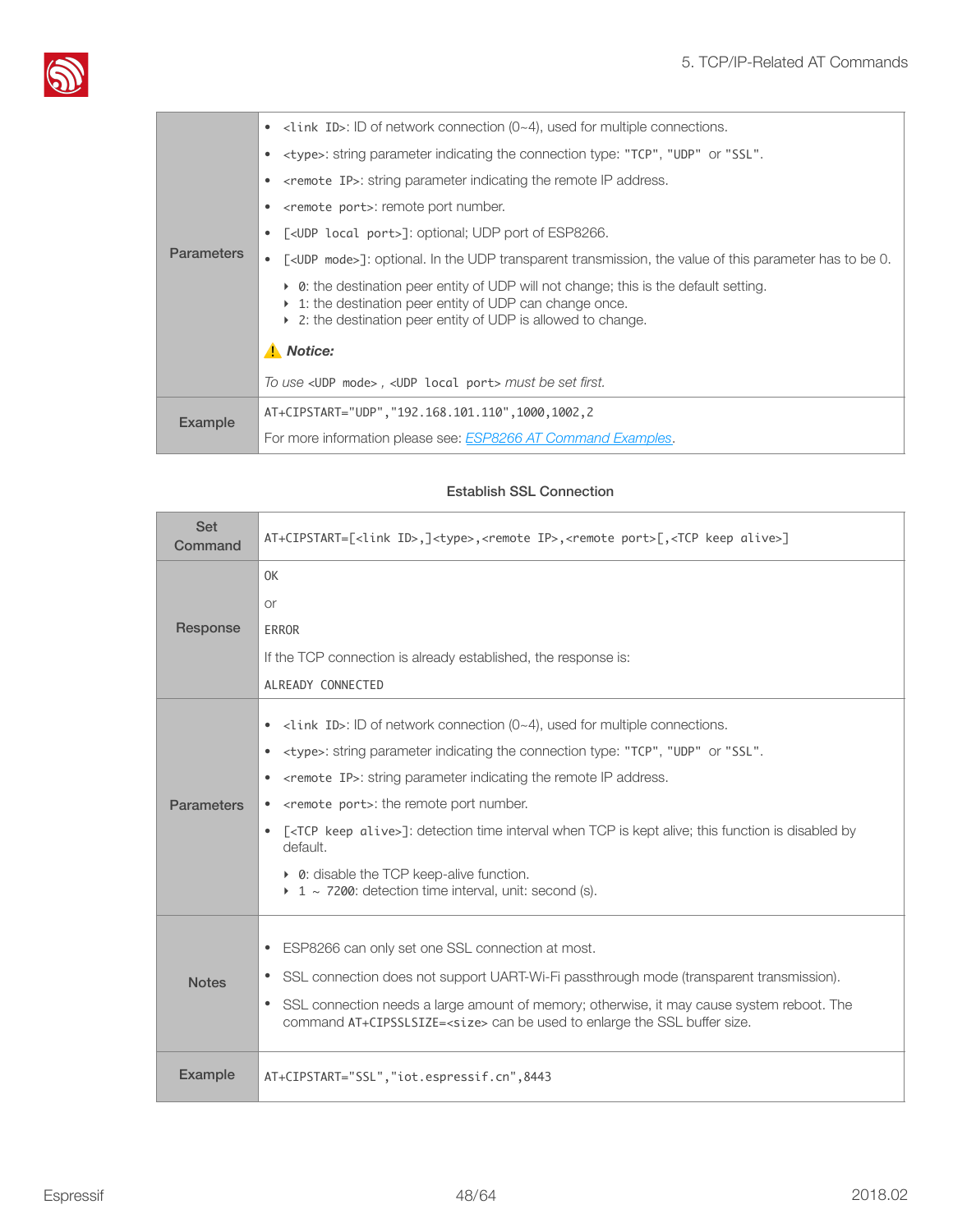#### 5.2.4. AT+CIPSSLSIZE—Sets the Size of SSL Buffer

<span id="page-54-0"></span>

| <b>Set Command</b> | AT+CIPSSLSIZE= <size></size>                                             |  |
|--------------------|--------------------------------------------------------------------------|--|
| Response           | 0K                                                                       |  |
| <b>Parameters</b>  | <size>: the size of the SSL buffer; range of value: [2048, 4096].</size> |  |
| Example            | AT+CIPSSLSIZE=4096                                                       |  |

#### 5.2.5. AT+CIPSEND—Sends Data

<span id="page-54-1"></span>

| Commands          | Set Command:<br>1. Single connection: (+CIPMUX=0)<br>AT+CIPSEND= <length><br/>2. Multiple connections: (+CIPMUX=1)<br/>AT+CIPSEND=<link id=""/>,<length><br/>3. Remote IP and ports can be set in UDP<br/>transmission:<br/>AT+CIPSEND=[<link id=""/>,]<length> [,<remote<br>IP&gt;,<remote port="">]<br/>Function: to configure the data length in normal<br/>transmission mode.</remote></remote<br></length></length></length>                                       | Execute Command:<br>AT+CIPSEND<br>Function: to start sending data in transparent<br>transmission mode.                                                                                                                                                                                                                                                                                                                                                                                                                                                                      |
|-------------------|-------------------------------------------------------------------------------------------------------------------------------------------------------------------------------------------------------------------------------------------------------------------------------------------------------------------------------------------------------------------------------------------------------------------------------------------------------------------------|-----------------------------------------------------------------------------------------------------------------------------------------------------------------------------------------------------------------------------------------------------------------------------------------------------------------------------------------------------------------------------------------------------------------------------------------------------------------------------------------------------------------------------------------------------------------------------|
| Response          | Send data of designated length.<br>Wrap return > after the Set Command. Begin<br>receiving serial data. When data length defined by<br><length> is met, the transmission of data starts.<br/>If the connection cannot be established or gets<br/>disrupted during data transmission, the system<br/>returns:<br/><b>ERROR</b><br/>If data is transmitted successfully, the system<br/>returns:<br/>SEND OK<br/>If it failed, the system returns:<br/>SEND FAIL</length> | Wrap return > after executing this command.<br>Enter transparent transmission, with a 20-ms<br>interval between each packet, and a maximum of<br>2048 bytes per packet.<br>When a single packet containing +++ is received,<br>ESP8266 returns to normal command mode.<br>Please wait for at least one second before<br>sending the next AT command.<br>This command can only be used in transparent<br>transmission mode which requires single<br>connection.<br>For UDP transparent transmission, the value of<br><udp mode=""> has to be 0 when using AT+CIPSTART.</udp> |
| <b>Parameters</b> | $\lt$ link ID>: ID of the connection (0~4), for multiple<br>connections.<br><length>: data length, MAX: 2048 bytes.<br/>[<remote ip="">]: remote IP can be set in UDP<br/>transmission.<br/>[<remote port="">]: remote port can be set in UDP<br/>transmission.</remote></remote></length>                                                                                                                                                                              |                                                                                                                                                                                                                                                                                                                                                                                                                                                                                                                                                                             |
| Example           | For more information please see: <b>ESP8266 AT Command Examples</b> .                                                                                                                                                                                                                                                                                                                                                                                                   |                                                                                                                                                                                                                                                                                                                                                                                                                                                                                                                                                                             |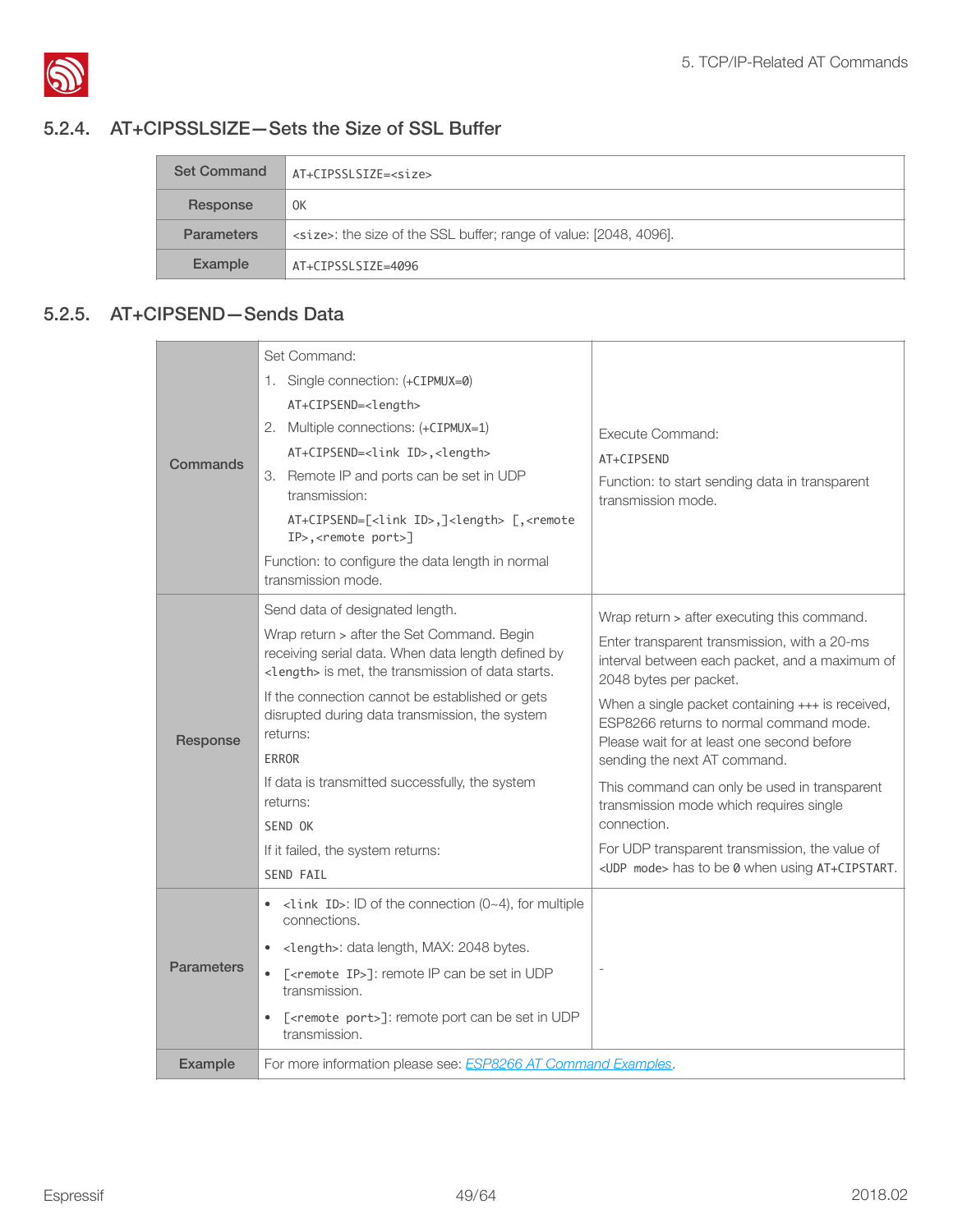

#### 5.2.6. AT+CIPSENDEX—Sends Data

<span id="page-55-0"></span>

|                       | 1. Single connection: (+CIPMUX=0)                                                                                                                                                                                     |
|-----------------------|-----------------------------------------------------------------------------------------------------------------------------------------------------------------------------------------------------------------------|
|                       | AT+CIPSENDEX= <length></length>                                                                                                                                                                                       |
|                       | 2. Multiple connections: (+CIPMUX=1)                                                                                                                                                                                  |
| <b>Set</b><br>Command | AT+CIPSENDEX= <link id=""/> , <length></length>                                                                                                                                                                       |
|                       | 3. Remote IP and ports can be set in UDP transmission:                                                                                                                                                                |
|                       | AT+CIPSENDEX=[ <link id=""/> ,] <length>[,<remote ip="">,<remote port="">]</remote></remote></length>                                                                                                                 |
|                       | Function: to configure the data length in normal transmission mode.                                                                                                                                                   |
|                       | Send data of designated length.                                                                                                                                                                                       |
|                       | Wrap return > after the Set Command. Begin receiving serial data. When the requirement of data length,<br>determined by <length>, is met, or when \0 appears in the data, the transmission starts.</length>           |
|                       | If connection cannot be established or gets disconnected during transmission, the system returns:                                                                                                                     |
| Response              | <b>ERROR</b>                                                                                                                                                                                                          |
|                       | If data are successfully transmitted, the system returns:                                                                                                                                                             |
|                       | SEND OK                                                                                                                                                                                                               |
|                       | If it failed, the system returns:                                                                                                                                                                                     |
|                       | SEND FAIL                                                                                                                                                                                                             |
|                       | $\le$ link ID>: ID of the connection (0 $\sim$ 4), for multiple connections.<br>$\bullet$                                                                                                                             |
|                       | <length>: data length, MAX: 2048 bytes.<br/>٠</length>                                                                                                                                                                |
| <b>Parameters</b>     | When the requirement of data length, determined by <length>, is met, or when \0 appears, the<br/>٠<br/>transmission of data starts. Go back to the normal command mode and wait for the next AT<br/>command.</length> |
|                       | When sending $\Diamond$ , please send it as $\Diamond$ .<br>٠                                                                                                                                                         |

#### 5.2.7. AT+CIPSENDBUF—Writes Data into the TCP-Send-Buffer

<span id="page-55-1"></span>

|            | 1. Single connection: (+CIPMUX=0)                |
|------------|--------------------------------------------------|
| <b>Set</b> | AT+CIPSENDBUF= <length></length>                 |
| Command    | 2. Multiple connections: (+CIPMUX=1)             |
|            | AT+CIPSENDBUF= <link id=""/> , <length></length> |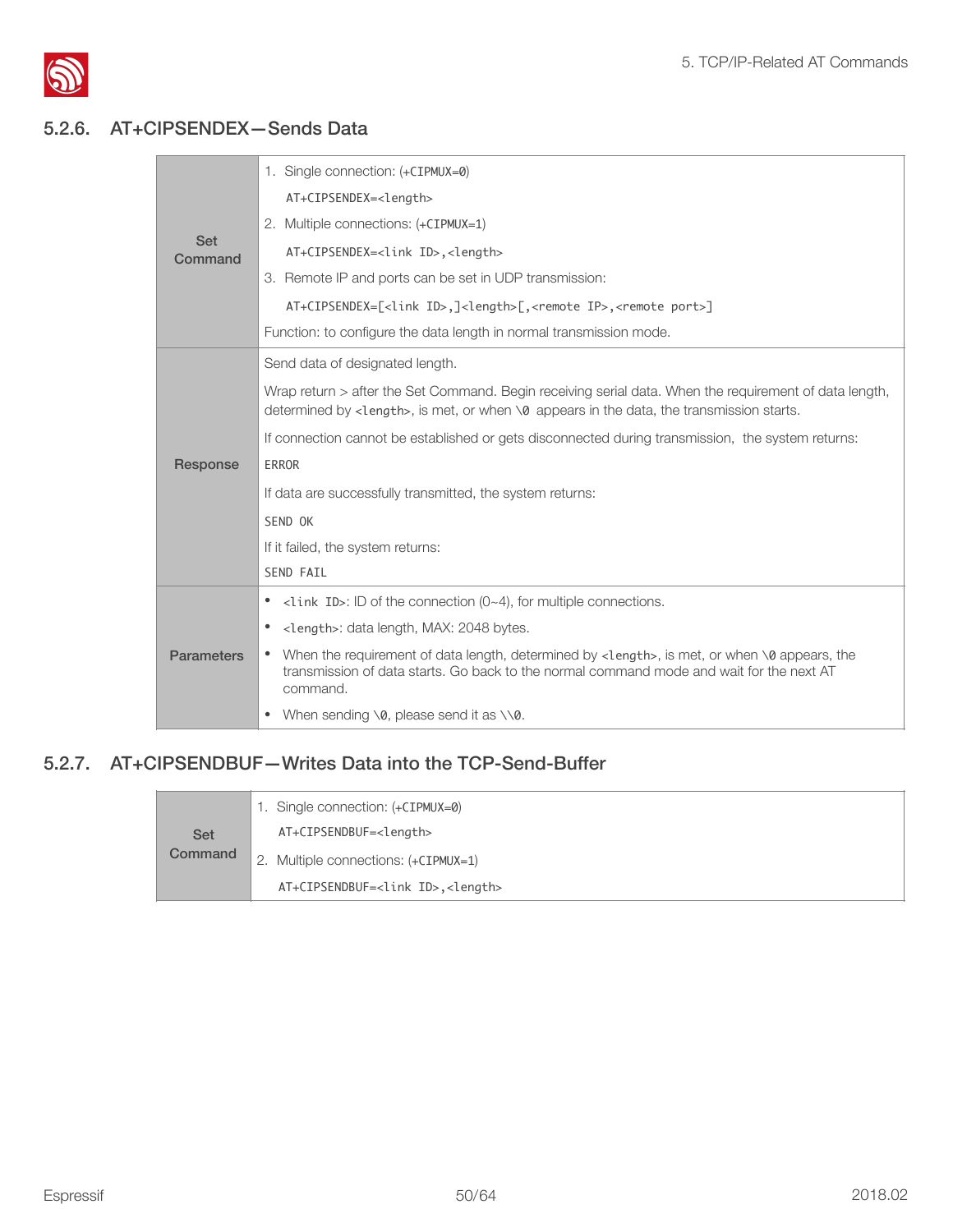

|                   | <current id="" segment="">,<segment id="" of="" sent="" successfully="" which=""></segment></current>                                                                                                                                                                                                        |  |
|-------------------|--------------------------------------------------------------------------------------------------------------------------------------------------------------------------------------------------------------------------------------------------------------------------------------------------------------|--|
| 0K                |                                                                                                                                                                                                                                                                                                              |  |
|                   | $\geq$                                                                                                                                                                                                                                                                                                       |  |
|                   | Wrap return > begins receiving serial data; when the length of data defined by the parameter <length><br/><math display="inline">\bullet</math><br/>is met, the data is sent; if the data length over the value of <length>, the data will be discarded, and<br/>the command returns busy.</length></length> |  |
|                   | If the connection cannot be established, or if it is not a TCP connection, or if the buffer is full, or some<br>$\bullet$<br>other error occurs, the command returns                                                                                                                                         |  |
| Response          | <b>ERROR</b>                                                                                                                                                                                                                                                                                                 |  |
|                   | If data is transmitted successfully,<br>$\bullet$                                                                                                                                                                                                                                                            |  |
|                   | $\triangleright$ for single connection, the response is:                                                                                                                                                                                                                                                     |  |
|                   | <segment id="">, SEND OK</segment>                                                                                                                                                                                                                                                                           |  |
|                   | • for multiple connections, the response is:                                                                                                                                                                                                                                                                 |  |
|                   | <link id=""/> , <segment id="">,SEND OK</segment>                                                                                                                                                                                                                                                            |  |
|                   | If it failed, the system returns:<br>$\bullet$                                                                                                                                                                                                                                                               |  |
|                   | <b>SEND FAIL</b>                                                                                                                                                                                                                                                                                             |  |
|                   | $\lt$ link ID>: ID of the connection (0 $\sim$ 4), for multiple connections.<br>$\bullet$                                                                                                                                                                                                                    |  |
| <b>Parameters</b> | <segment id="">: uint32; the ID assigned to each data packet, starting from 1; the ID number increases<br/>by 1 every time a data packet is written into the buffer.</segment>                                                                                                                               |  |
|                   | <length>: data length; MAX: 2048 bytes.<br/><math display="inline">\bullet</math></length>                                                                                                                                                                                                                   |  |
|                   | This command only writes data into the TCP-send-buffer, so it can be called continually, and the user<br>$\bullet$<br>need not wait for SEND OK; if a TCP segment is sent successfully, it will return <segment id="">, SEND OK.</segment>                                                                   |  |
| <b>Notes</b>      | Before data length reaches the value defined by <length>, input +++ can switch back from data mode<br/><math display="inline">\bullet</math><br/>to command mode, and discard the data received before.</length>                                                                                             |  |
|                   | This command can NOT be used for SSL connections.<br>$\bullet$                                                                                                                                                                                                                                               |  |

## 5.2.8. AT+CIPBUFRESET—Resets the Segment ID Count

<span id="page-56-0"></span>

| <b>Note</b>      | This command can only be used when AT+CIPSENDBUF is used.                                                 |
|------------------|-----------------------------------------------------------------------------------------------------------|
| <b>Parameter</b> | $\lt$ link ID>: ID of the connection (0 $\sim$ 4), for multiple connections.                              |
|                  | ERROR                                                                                                     |
| Response         | If the connection is not established or there is still TCP data waiting to be sent, the response will be: |
|                  | 0K                                                                                                        |
|                  | AT+CIPBUFRESET= <link id=""/>                                                                             |
| Command          | 2. Multiple connections: (+CIPMUX=1)                                                                      |
| <b>Set</b>       | AT+CIPBUFRESET                                                                                            |
|                  | 1. Single connection: (+CIPMUX=0)                                                                         |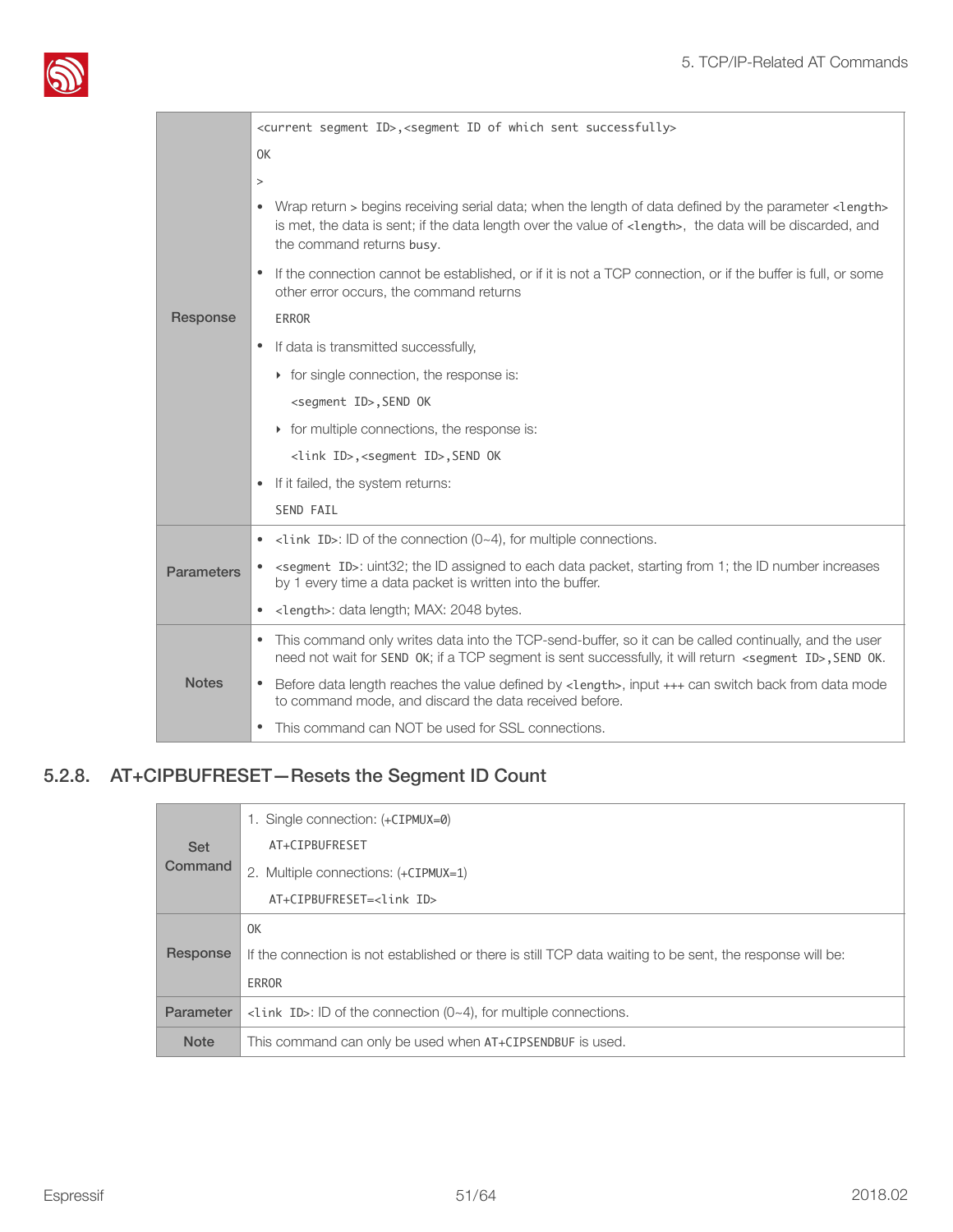

#### 5.2.9. AT+CIPBUFSTATUS—Checks the Status of the TCP-Send-Buffer

<span id="page-57-0"></span>

|                   | 1. Single connection: (+CIPMUX=0)                                                                                                                                                   |  |
|-------------------|-------------------------------------------------------------------------------------------------------------------------------------------------------------------------------------|--|
| Set               | AT+CIPBUFSTATUS                                                                                                                                                                     |  |
| Command           | 2. Multiple connections: (+CIPMUX=1)                                                                                                                                                |  |
|                   | AT+CIPBUFSTATUS= <link id=""/>                                                                                                                                                      |  |
| Response          | <next id="" segment="">,<segment id="" sent="">,<segment id="" sent="" successfully="">,<remain buffer<br="">size&gt;,<queue number=""></queue></remain></segment></segment></next> |  |
|                   | 0K                                                                                                                                                                                  |  |
|                   | <next id="" segment="">: the next segment ID obtained by AT+CIPSENDBUF;<br/><math display="inline">\bullet</math></next>                                                            |  |
|                   | <segment id="" sent="">: the ID of the TCP segment last sent;<br/>٠</segment>                                                                                                       |  |
| <b>Parameters</b> | Only when <next id="" segment=""> - <segment id="" sent=""> = 1, can <math>AT+CIPBUFRESET</math> be called to reset the<br/>counting.</segment></next>                              |  |
|                   | <segment id="" sent="" successfully="">: the ID of the last successfully sent TCP segment;<br/><math display="inline">\bullet</math></segment>                                      |  |
|                   | <remain buffer="" size="">: the remaining size of the TCP-send-buffer;<br/><math display="inline">\bullet</math></remain>                                                           |  |
|                   | <queue number="">: available TCP queue number; it's not reliable and should be used as a reference only.<br/><math display="inline">\bullet</math></queue>                          |  |
| <b>Notes</b>      | This command can not be used for SSL connection.                                                                                                                                    |  |
|                   | For example, in single connection, the command AT+CIPBUFSTATUS returns:                                                                                                             |  |
|                   | 20, 15, 10, 200, 7                                                                                                                                                                  |  |
|                   | Description:                                                                                                                                                                        |  |
|                   | 20: means that the latest segment ID is 19; so when calling AT+CIPSENDBUF the next time, the<br>$\bullet$<br>segment ID returned is 20;                                             |  |
| Example           | 15: means that the TCP segment with the ID 15 is the last segment sent, but the segment may not<br>$\bullet$<br>be successfully sent;                                               |  |
|                   | 10: means that the TCP segment with the ID 10 was sent successfully;<br>$\bullet$                                                                                                   |  |
|                   | 200: means that the remaining size of the TCP-send-buffer is 200 bytes;<br>$\bullet$                                                                                                |  |
|                   | 7: the available TCP queue number; it is not reliable and should be used as a reference only; when<br>$\bullet$<br>the queue number is 0, no TCP data can be sent.                  |  |

#### 5.2.10. AT+CIPCHECKSEQ—Checks If a Specific Segment Was Successfully Sent

<span id="page-57-1"></span>

|            | 1. Single connection: (+CIPMUX=0)                              |
|------------|----------------------------------------------------------------|
| <b>Set</b> | AT+CIPCHECKSEQ= <segment id=""></segment>                      |
| Command    | 2. multiple connections: (+CIPMUX=1)                           |
|            | AT+CIPCHECKSEQ= <link id=""/> , <segment id=""></segment>      |
| Response   | [ <link id=""/> ,] <segment id="">,<status></status></segment> |
|            | 0K                                                             |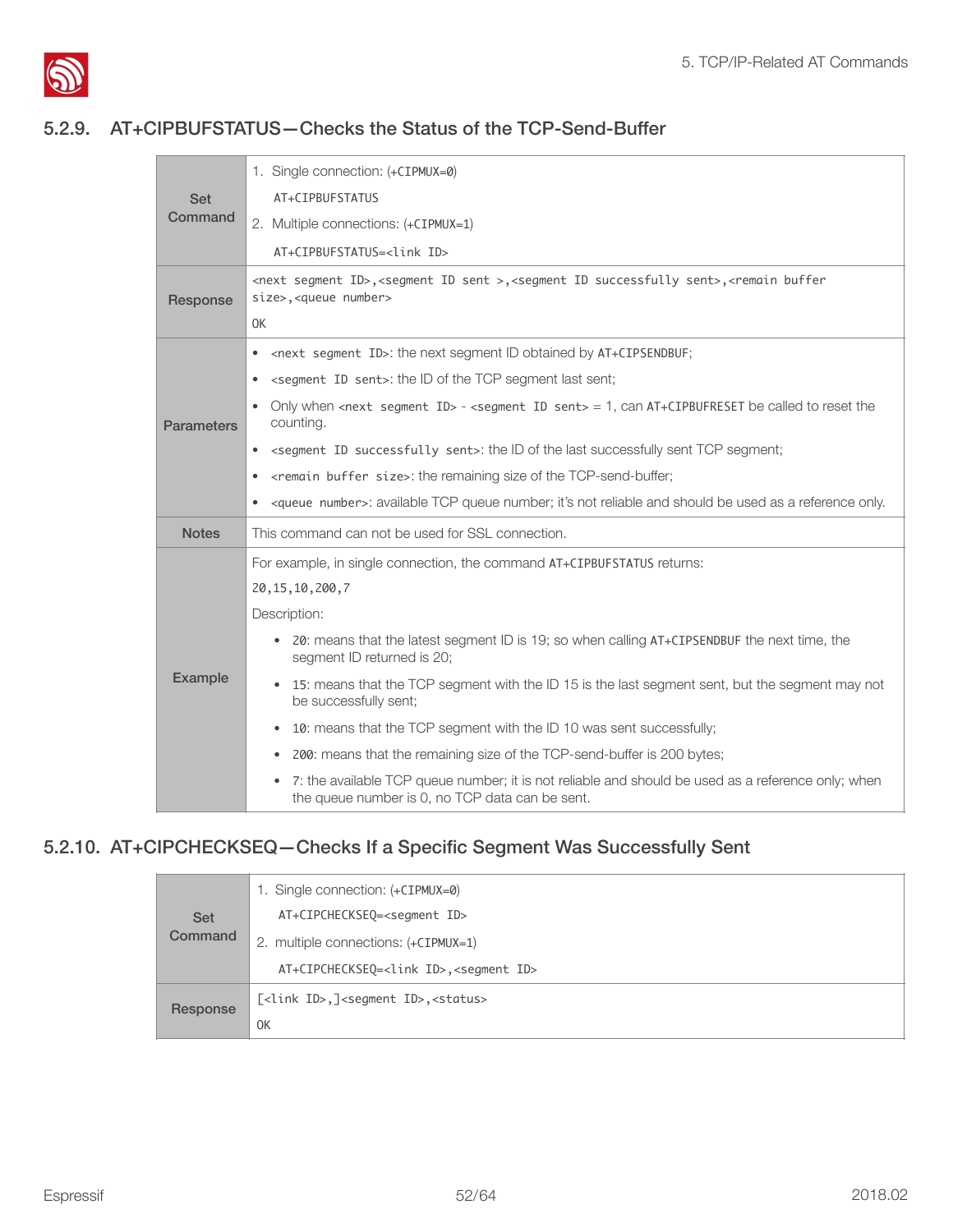

|                   | The command can only be used to record the status of the last 32 segments at most.<br>$\bullet$ |  |
|-------------------|-------------------------------------------------------------------------------------------------|--|
|                   | $\lceil$ <link id=""/> ]: ID of the connection (0~4), for multiple connection;                  |  |
| <b>Parameters</b> | <segment id="">: the segment ID obtained by calling AT+CIPSENDBUF;</segment>                    |  |
|                   | <status>:</status>                                                                              |  |
|                   | ▶ FALSE: the segment-sending failed;                                                            |  |
|                   | TRUE: the segment was sent successfully.<br>Þ.                                                  |  |
| <b>Notes</b>      | This command can only be used when AT+CIPSENDBUF is used.                                       |  |

#### 5.2.11. AT+CIPCLOSE—Closes the TCP/UDP/SSL Connection

<span id="page-58-0"></span>

| Commands          | Set Command (used in multiple connections):<br>AT+CIPCLOSE= <link id=""/><br>Function: closes the TCP/UDP Connection.                           | Execute Command (used in multiple<br>connections):<br>AT+CIPCLOSE |  |
|-------------------|-------------------------------------------------------------------------------------------------------------------------------------------------|-------------------------------------------------------------------|--|
| Response          | 0K                                                                                                                                              |                                                                   |  |
| <b>Parameters</b> | <link id=""/> : ID of the connection to be closed. When ID is 5,<br>all connection will be closed. (In server mode, the ID 5 has no<br>effect.) | $\overline{\phantom{a}}$                                          |  |

#### 5.2.12. AT+CIFSR—Gets the Local IP Address

<span id="page-58-1"></span>

| Execute<br>Command | AT+CIFSR                                                                               |  |
|--------------------|----------------------------------------------------------------------------------------|--|
|                    | +CIFSR:APIP, <softap address="" ip=""></softap>                                        |  |
|                    | +CIFSR:APMAC, <softap address="" mac=""></softap>                                      |  |
| Response           | +CIFSR: STAIP, <station address="" ip=""></station>                                    |  |
|                    | +CIFSR: STAMAC, <station address="" mac=""></station>                                  |  |
|                    | 0K                                                                                     |  |
|                    | <ip address="">:</ip>                                                                  |  |
|                    | IP address of the ESP8266 SoftAP;                                                      |  |
| <b>Parameters</b>  | IP address of the ESP8266 Station.                                                     |  |
|                    | <mac address="">:</mac>                                                                |  |
|                    | MAC address of the ESP8266 SoftAP;                                                     |  |
|                    | MAC address of the ESP8266 Station.                                                    |  |
| <b>Notes</b>       | Only when the ESP8266 Station is connected to an AP can the Station IP can be queried. |  |

#### 5.2.13. AT+CIPMUX—Enable or Disable Multiple Connections

<span id="page-58-2"></span>

|  |          | Query Command:<br>AT+CIPMUX? | Set Command:                          |
|--|----------|------------------------------|---------------------------------------|
|  | Commands |                              | AT+CIPMUX= <mode></mode>              |
|  |          |                              | Function: to set the connection type. |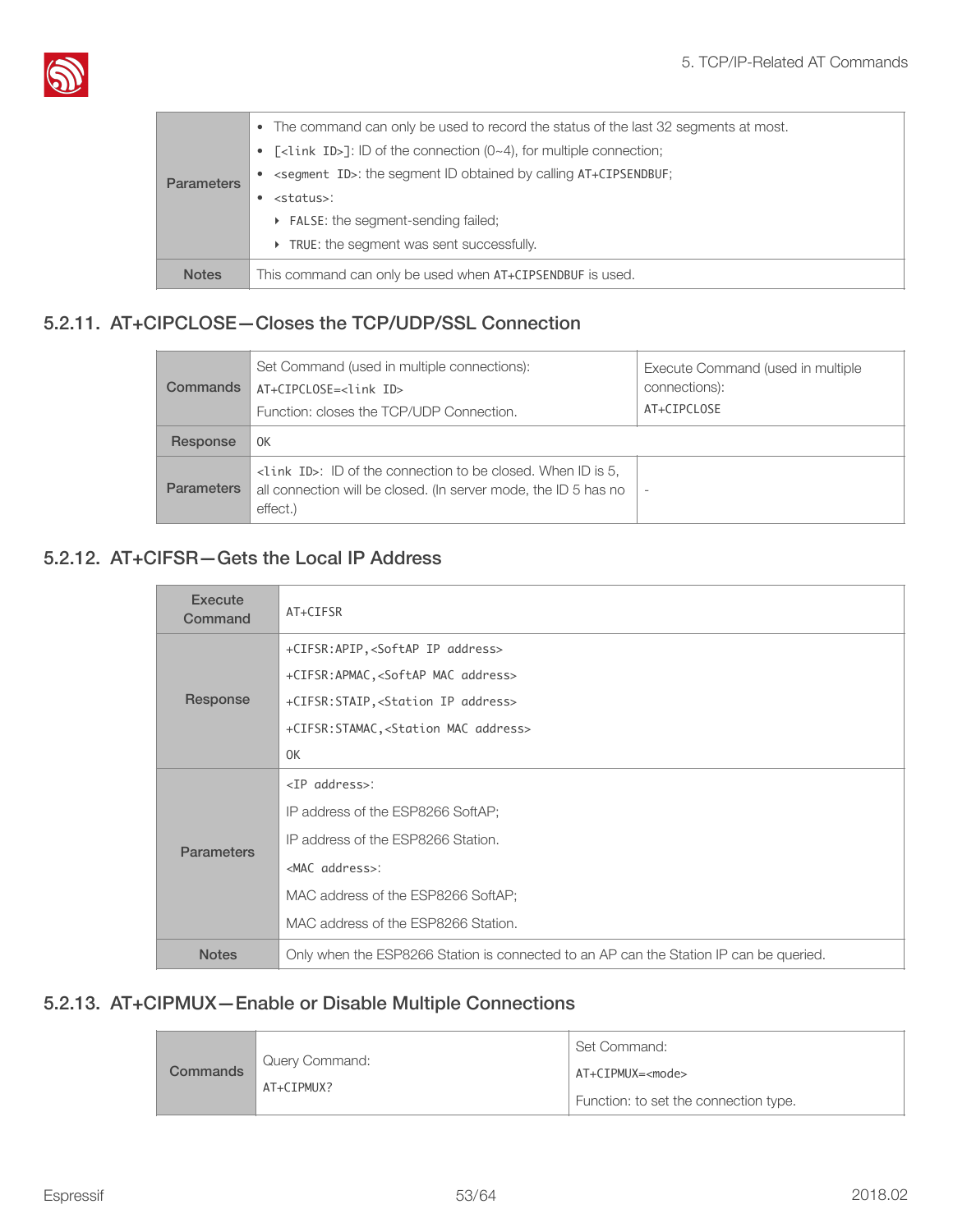

| Response          | $+$ CIPMUX: $<$ mode><br>0K                                                                                                                                                                                                                                                                                                                                                                     | 0K |
|-------------------|-------------------------------------------------------------------------------------------------------------------------------------------------------------------------------------------------------------------------------------------------------------------------------------------------------------------------------------------------------------------------------------------------|----|
| <b>Parameters</b> | $<$ mode $>$ :<br>0: single connection<br>Þ.<br>$\triangleright$ 1: multiple connections                                                                                                                                                                                                                                                                                                        |    |
| <b>Notes</b>      | The default mode is single connection mode.<br>$\bullet$<br>Multiple connections can only be set when transparent transmission is disabled $(AT+CIPMODE=0)$ .<br>$\bullet$<br>This mode can only be changed after all connections are disconnected.<br>۰<br>If the TCP server is running, it must be deleted $(AT+CIPSERVER=0)$ before the single connection mode is<br>$\bullet$<br>activated. |    |
| Example           | $AT + CIPMUX = 1$                                                                                                                                                                                                                                                                                                                                                                               |    |

#### 5.2.14. AT+CIPSERVER—Deletes/Creates TCP Server

<span id="page-59-0"></span>

| <b>Set Command</b> | AT+CIPSERVER= <mode>[,<port>]</port></mode>                                                                                                                                                                                                                                                                 |  |
|--------------------|-------------------------------------------------------------------------------------------------------------------------------------------------------------------------------------------------------------------------------------------------------------------------------------------------------------|--|
| Response           | 0K                                                                                                                                                                                                                                                                                                          |  |
| <b>Parameters</b>  | $<$ mode $>$ :<br>$\triangleright$ 0: deletes server.<br>▶ 1: creates server.<br><port>: port number; 333 by default.</port>                                                                                                                                                                                |  |
| <b>Notes</b>       | • A TCP server can only be created when multiple connections are activated $(AT+CIPMUX=1)$ .<br>A server monitor will automatically be created when the TCP server is created.<br>$\bullet$<br>When a client is connected to the server, it will take up one connection and be assigned an ID.<br>$\bullet$ |  |
| <b>Example</b>     | $AT + CIPMUX = 1$<br>AT+CIPSERVER=1,1001                                                                                                                                                                                                                                                                    |  |

#### 5.2.15. AT+CIPSERVERMAXCONN—Set the Maximum Connections Allowed by Server

<span id="page-59-1"></span>

| Commands          | Query Command:                                                                                                        | Set Command:                                                                                |
|-------------------|-----------------------------------------------------------------------------------------------------------------------|---------------------------------------------------------------------------------------------|
|                   | AT+CIPSERVERMAXCONN?                                                                                                  | AT+CIPSERVERMAXCONN= <num></num>                                                            |
|                   | Function: obtain the maximum number of clients<br>allowed to connect to the TCP or SSL server.                        | Function: set the maximum number of clients<br>allowed to connect to the TCP or SSL server. |
| Response          | +CIPSERVERMAXCONN: <num></num>                                                                                        | 0K                                                                                          |
|                   | 0K                                                                                                                    |                                                                                             |
| <b>Parameters</b> | <num>: the maximum number of clients allowed to connect to the TCP or SSL server, range: [1, 5]</num>                 |                                                                                             |
| <b>Notes</b>      | To set this configuration, you should call the command AT+CIPSERVERMAXCONN= <num> before creating a<br/>server.</num> |                                                                                             |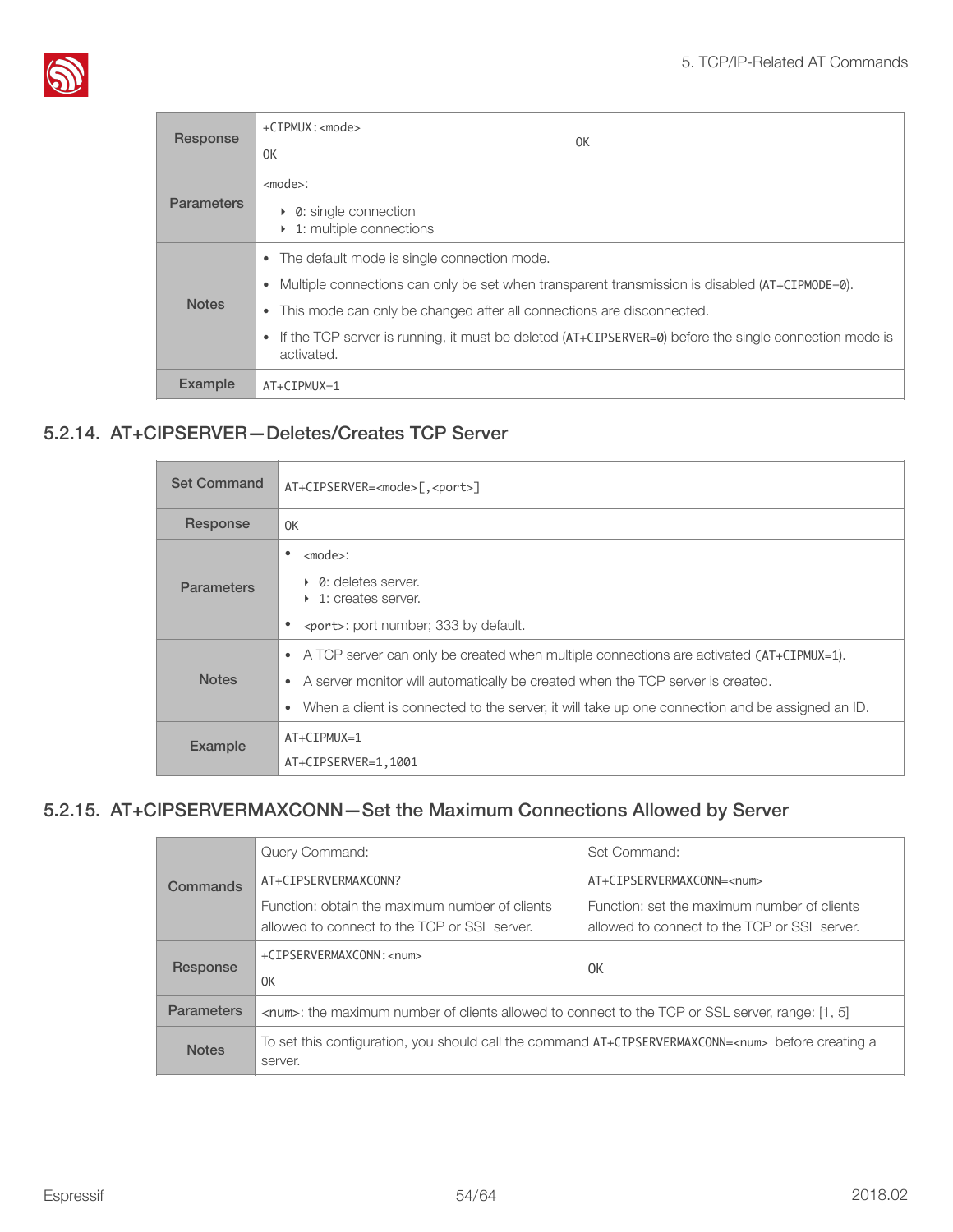

| Example | AT+CIPMUX=1<br>AT+CIPSERVERMAXCONN=2 |
|---------|--------------------------------------|
|         | AT+CIPSERVER=1,80                    |

#### 5.2.16. AT+CIPMODE—Sets Transmission Mode

<span id="page-60-0"></span>

| Commands          | Query Command:<br>AT+CIPMODE?<br>Function: to obtain information about transmission<br>mode.                                                                                                                                                                                                                                                                    | Set Command:<br>$AT + CTPMODF = mode$<br>Function: to set the transmission mode. |
|-------------------|-----------------------------------------------------------------------------------------------------------------------------------------------------------------------------------------------------------------------------------------------------------------------------------------------------------------------------------------------------------------|----------------------------------------------------------------------------------|
| Response          | $+CIPMODE$ : $<$ mode><br>0K                                                                                                                                                                                                                                                                                                                                    | 0K                                                                               |
| <b>Parameters</b> | $<$ mode $>$ :<br>$\triangleright$ 0: normal transmission mode.<br>► 1: UART-Wi-Fi passthrough mode (transparent transmission), which can only be enabled in TCP<br>single connection mode or in UDP mode when the remote IP and port do not change.                                                                                                            |                                                                                  |
| <b>Notes</b>      | The configuration changes will NOT be saved in flash.<br>During the UART-Wi-Fi passthrough transmission, if the TCP connection breaks, ESP8266 will keep<br>trying to reconnect until +++ is input to exit the transmission. If it is a normal TCP transmission and the<br>TCP connection breaks, ESP8266 will give a prompt and will not attempt to reconnect. |                                                                                  |
| Example           | $AT + C$ TPMODF=1                                                                                                                                                                                                                                                                                                                                               |                                                                                  |

#### <span id="page-60-1"></span>5.2.17. AT+SAVETRANSLINK—Saves the Transparent Transmission Link in Flash

#### Save TCP Single Connection in Flash

| <b>Set Command</b> | AT+SAVETRANSLINK= <mode>,<remote domain="" ip="" name="" or="">,<remote port="">[,<type>,<tcp keep<br="">alive&gt;]</tcp></type></remote></remote></mode>                                                                                                                                                                                                                                                                                                                                                                |  |
|--------------------|--------------------------------------------------------------------------------------------------------------------------------------------------------------------------------------------------------------------------------------------------------------------------------------------------------------------------------------------------------------------------------------------------------------------------------------------------------------------------------------------------------------------------|--|
| Response           | 0K                                                                                                                                                                                                                                                                                                                                                                                                                                                                                                                       |  |
| <b>Parameters</b>  | $\bullet$ <mode>:<br/>▶ 0: ESP8266 will NOT enter UART-Wi-Fi passthrough mode on power-up.<br/>1: ESP8266 will enter UART-Wi-Fi passthrough mode on power-up.<br/><math>\bullet</math> <remote ip="">: remote IP or domain name.<br/>• &lt; remote port&gt;: remote port.<br/>[<type>] (optional): TCP or UDP, TCP by default.<br/>٠<br/>[<tcp alive="" keep="">] (optional): TCP is kept alive. This function is disabled by default.<br/>٠<br/>▶ 0: disables the TCP keep-alive function.</tcp></type></remote></mode> |  |
|                    | $1 \sim 7200$ : keep-alive detection time interval; unit: second (s).                                                                                                                                                                                                                                                                                                                                                                                                                                                    |  |
| <b>Notes</b>       | • This command will save the UART-Wi-Fi passthrough mode and its link in the flash. ESP8266 will<br>enter the UART-Wi-Fi passthrough mode on any subsequent power cycles.                                                                                                                                                                                                                                                                                                                                                |  |
|                    | As long as the remote IP (or domain name) and port are valid, the configuration will be saved in the<br>flash.                                                                                                                                                                                                                                                                                                                                                                                                           |  |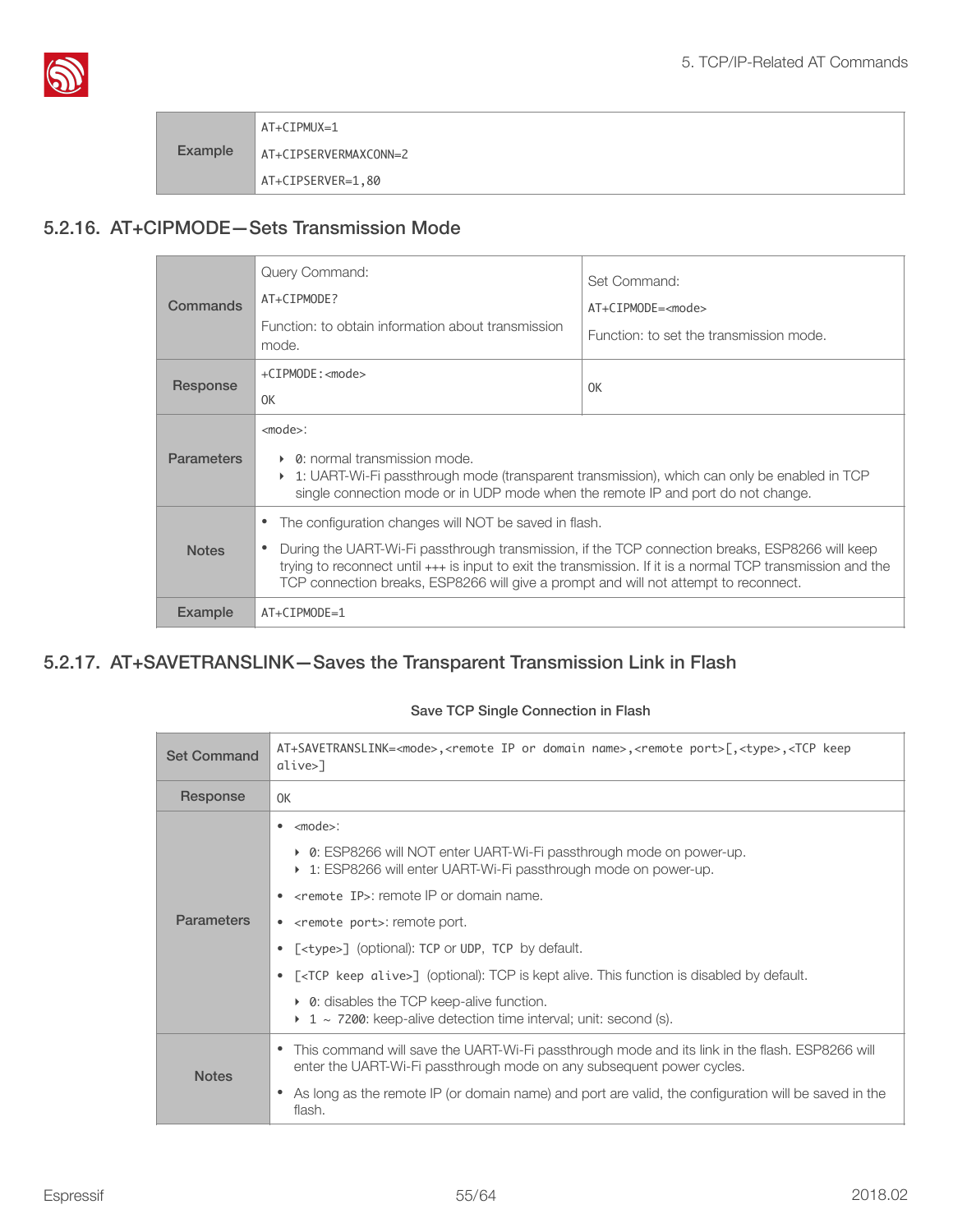

Example AT+SAVETRANSLINK=1,"192.168.6.110",1002,"TCP"

#### Save UDP Transmission in Flash

| <b>Set Command</b> | AT+SAVETRANSLINK= <mode>,<remote ip="">,<remote port="">,<type>[,<udp local="" port="">]</udp></type></remote></remote></mode>                                                                                                                                                                                                                                                                                                                 |  |
|--------------------|------------------------------------------------------------------------------------------------------------------------------------------------------------------------------------------------------------------------------------------------------------------------------------------------------------------------------------------------------------------------------------------------------------------------------------------------|--|
| Response           | 0K                                                                                                                                                                                                                                                                                                                                                                                                                                             |  |
| <b>Parameters</b>  | <mode>:<br/>▶ 0: normal mode; ESP8266 will NOT enter UART-Wi-Fi passthrough mode on power-up.<br/>1: ESP8266 enters UART-Wi-Fi passthrough mode on power-up.<br/>• &lt; remote IP&gt;: remote IP or domain name.<br/>• &lt; remote port&gt;: remote port.<br/>[<type>] (optional): UDP; TCP by default.<br/>[<udp local="" port="">] (optional): local port when UDP transparent transmission is enabled on power-<br/>up.</udp></type></mode> |  |
| <b>Notes</b>       | • This command will save the UART-Wi-Fi passthrough mode and its link in the flash. ESP8266 will<br>enter the UART-Wi-Fi passthrough mode on any subsequent power cycles.<br>As long as the remote IP (or domain name) and port are valid, the configuration will be saved in the<br>user parameter area in the flash.                                                                                                                         |  |
| <b>Example</b>     | AT+SAVETRANSLINK=1, "192.168.6.110", 1002, "UDP", 1005                                                                                                                                                                                                                                                                                                                                                                                         |  |

#### 5.2.18. AT+CIPSTO—Sets the TCP Server Timeout

<span id="page-61-0"></span>

| Commands       | Query Command:                                                                                                                          | Set Command:                             |
|----------------|-----------------------------------------------------------------------------------------------------------------------------------------|------------------------------------------|
|                | AT+CIPST0?                                                                                                                              | AT+CIPSTO= <time></time>                 |
|                | Function: to check the TCP server timeout.                                                                                              | Function: to set the TCP server timeout. |
| Response       | +CIPSTO: <time></time>                                                                                                                  | 0K                                       |
|                | 0K                                                                                                                                      |                                          |
| Parameter      | $\lt$ time>: TCP server timeout within the range of 0 $\sim$ 7200s.                                                                     |                                          |
| <b>Notes</b>   | ESP8266 configured as a TCP server will disconnect from the TCP client that does not<br>$\bullet$<br>communicate with it until timeout. |                                          |
|                | If AT+CIPSTO=0, the connection will never time out. This configuration is not recommended.                                              |                                          |
|                | $AT + CIPMUX = 1$                                                                                                                       |                                          |
| <b>Example</b> | AT+CIPSERVER=1,1001                                                                                                                     |                                          |
|                | AT+CIPST0=10                                                                                                                            |                                          |

#### 5.2.19. AT+PING—Ping Packets

<span id="page-61-1"></span>

| <b>Set Command</b> | $AT+PING=$              |
|--------------------|-------------------------|
|                    | Function: Ping packets. |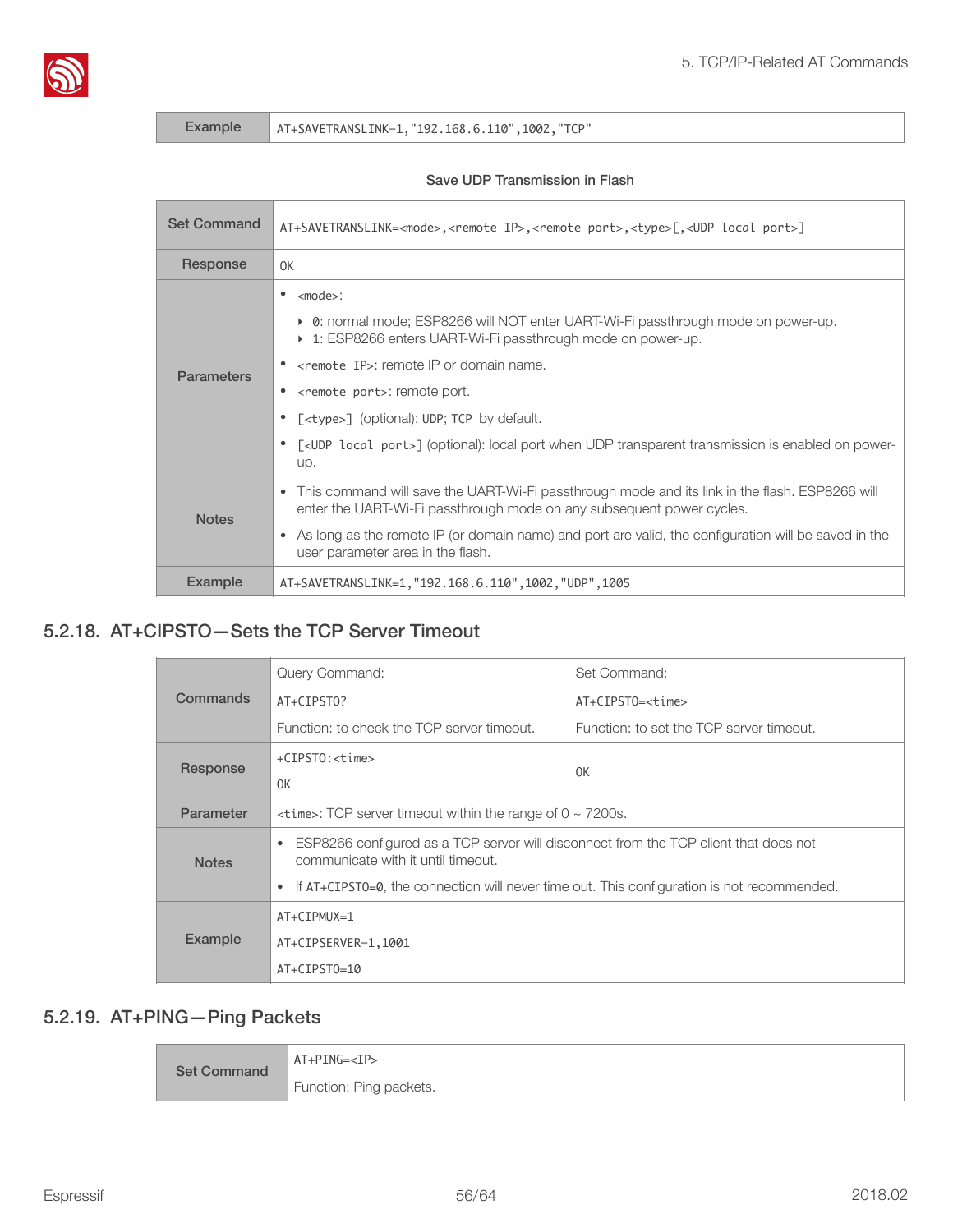

|                   | $+$ $<$ time $>$                            |
|-------------------|---------------------------------------------|
| Response          | 0K                                          |
|                   | <b>or</b>                                   |
|                   | +timeout                                    |
|                   | ERROR                                       |
| <b>Parameters</b> | • <ip>: string; host IP or domain name</ip> |
|                   | • <time>: the response time of ping</time>  |
| <b>Notes</b>      | AT+PING="192.168.1.1"                       |
|                   | AT+PING="www.baidu.com"                     |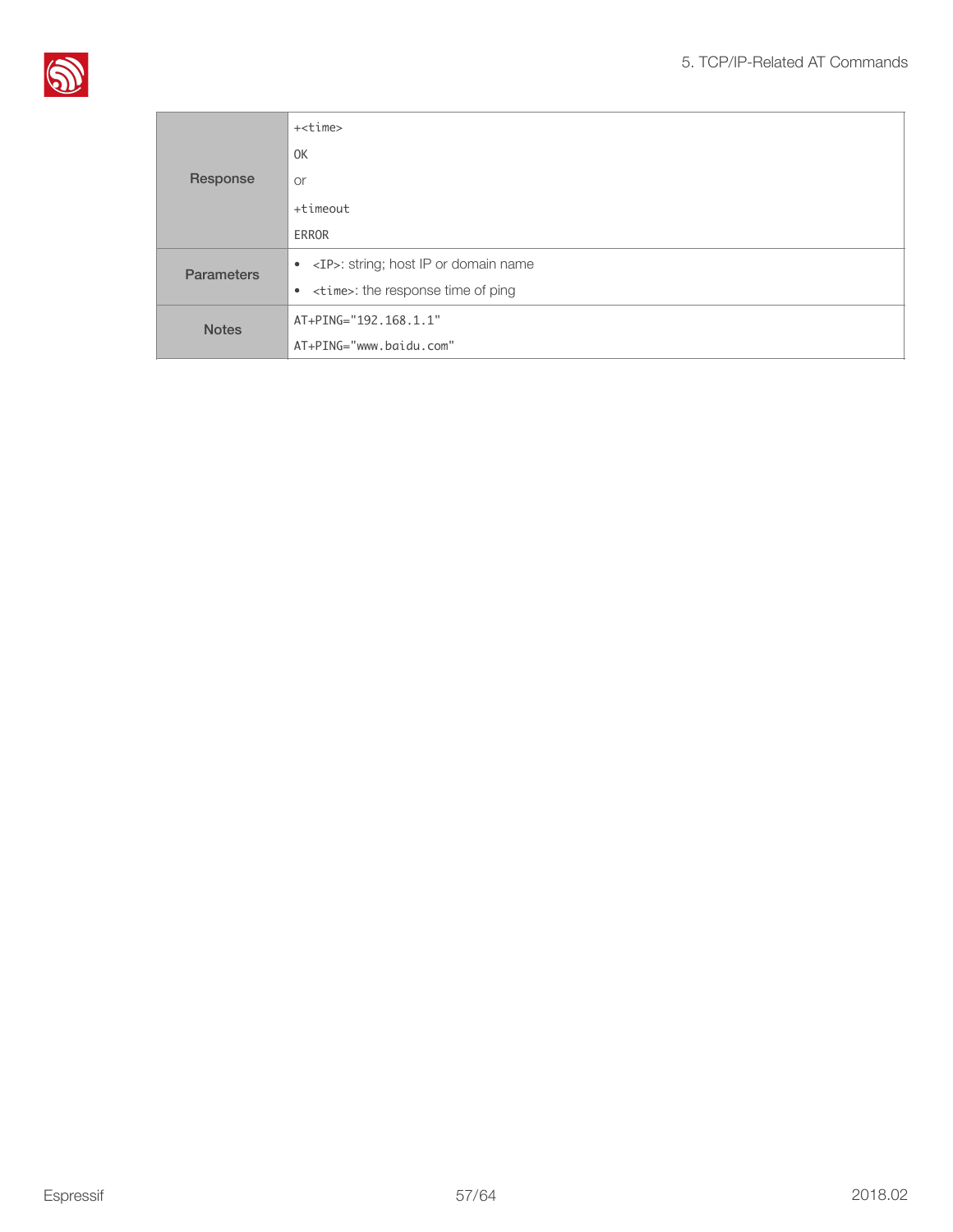

#### 5.2.20. AT+CIUPDATE—Updates the Software Through Wi-Fi

<span id="page-63-0"></span>

| <b>Execute</b>    | AT+CIUPDATE                                                                                                                                                                                                  |  |
|-------------------|--------------------------------------------------------------------------------------------------------------------------------------------------------------------------------------------------------------|--|
| Command           | Function: updates software.                                                                                                                                                                                  |  |
| Response          | $+$ CIPUPDATE: $\langle$ n>                                                                                                                                                                                  |  |
|                   | 0K                                                                                                                                                                                                           |  |
| <b>Parameters</b> | $\bullet$<br>$\langle n \rangle$ :<br>$\triangleright$ 1: find the server.<br>$\triangleright$ 2: connect to server.<br>$\triangleright$ 3: get the software version.<br>$\triangleright$ 4: start updating. |  |
|                   | The speed of the upgrade is susceptible to the connectivity of the network.<br>$\bullet$                                                                                                                     |  |
| <b>Notes</b>      | ERROR will be returned if the upgrade fails due to unfavourable network conditions. Please wait<br>$\bullet$<br>for some time before retrying.                                                               |  |
| <b>Notes</b>      | If using Espressif's AT BIN ( <b>/ESP8266_NONOS_SDK/bin/at</b> ), AT+CIUPDATE will download a new<br>$\bullet$<br>AT BIN from the Espressif Cloud.                                                           |  |
|                   | If using a user-compiled AT BIN, users need to make their own AT+CIUPDATE upgrade. Espressif<br>$\bullet$<br>provides a demo as a reference for local upgrade ( <b>/ESP8266_NONOS_SDK/example/at)</b> .      |  |
|                   | It is suggested that users call AT+RESTORE to restore the factory default settings after upgrading<br>the AT firmware.                                                                                       |  |

#### 5.2.21. AT+CIPDINFO—Shows the Remote IP and Port with +IPD

<span id="page-63-1"></span>

| <b>Set Command</b> | AT+CIPDINF0= <mode></mode>                                                                                             |
|--------------------|------------------------------------------------------------------------------------------------------------------------|
| Response           | 0K                                                                                                                     |
| <b>Parameters</b>  | $<$ mode $>$ :<br>▶ 0: does not show the remote IP and port with +IPD.<br>▶ 1: shows the remote IP and port with +IPD. |
| <b>Example</b>     | AT+CIPDINF0=1                                                                                                          |

#### 5.2.22. +IPD—Receives Network Data

<span id="page-63-2"></span>

|                   | Single connection:                                                                                                                                           | multiple connections:                                                                                                |
|-------------------|--------------------------------------------------------------------------------------------------------------------------------------------------------------|----------------------------------------------------------------------------------------------------------------------|
| Command           | (+CIPMUX=0)+IPD, <len>[,<remote<br>IP&gt;,<remote port="">]:<data></data></remote></remote<br></len>                                                         | (+CIPMUX=1)+IPD, <link id=""/> , <len>[,<remote<br>IP&gt;,<remote port="">]:<data></data></remote></remote<br></len> |
|                   | The command is valid in normal command mode. When the module receives network data, it will<br>send the data through the serial port using the +IPD command. |                                                                                                                      |
|                   | • [ <remote ip="">]: remote IP, enabled by command AT+CIPDINF0=1.</remote>                                                                                   |                                                                                                                      |
| <b>Parameters</b> | • $\lceil$ < remote port>7: remote port, enabled by command $AT+CIPDINEO=1$ .                                                                                |                                                                                                                      |
|                   | $\bullet$ <link id=""/> : ID number of connection.                                                                                                           |                                                                                                                      |
|                   | $\bullet$ < len>: data length.                                                                                                                               |                                                                                                                      |
|                   | <data>: data received.</data>                                                                                                                                |                                                                                                                      |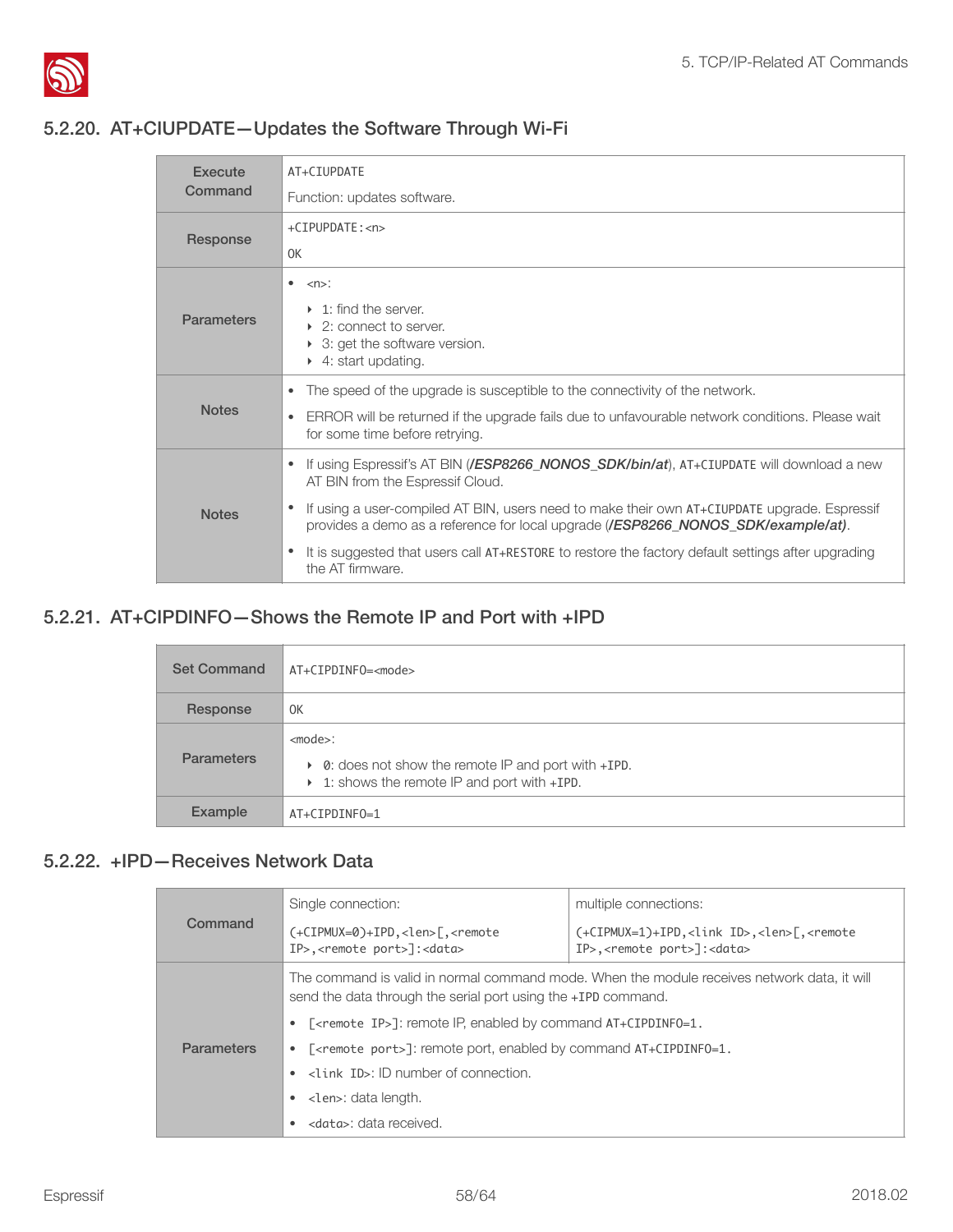

### 5.2.23. AT+CIPSNTPCFG—Sets the Configuration of SNTP

<span id="page-64-0"></span>

| Commands          | Query Command:<br>AT+CIPSNTPCFG?                                                                                                                                                                                                                                                                                                                                                                                                                                                                                            | Set Command:<br>AT+CIPSNTPCFG= <enable>[,<timezone>][,<sntp<br>server0&gt;,<sntp server1="">,<sntp server2="">7</sntp></sntp></sntp<br></timezone></enable> |
|-------------------|-----------------------------------------------------------------------------------------------------------------------------------------------------------------------------------------------------------------------------------------------------------------------------------------------------------------------------------------------------------------------------------------------------------------------------------------------------------------------------------------------------------------------------|-------------------------------------------------------------------------------------------------------------------------------------------------------------|
| Response          | +CIPSNTPCFG: <enable>,<timezone>,<sn<br>TP server1&gt;[,<sntp server2="">,<sntp<br>server3&gt;7<br/>0K</sntp<br></sntp></sn<br></timezone></enable>                                                                                                                                                                                                                                                                                                                                                                         | 0K                                                                                                                                                          |
| <b>Parameters</b> | <enable>:<br/>٠<br/><math>\triangleright</math> 0: SNTP is disabled;<br/><math>\triangleright</math> 1: SNTP is enabled.<br/><timezone>: time zone; range: [-11,13]; if SNTP is enabled, the <timezone> has to be set;<br/><sntp server0="">: optional parameter indicating the first SNTP server;<br/>٠<br/><sntp server1="">: optional parameter indicating the second SNTP server;<br/><sntp server2="">: optional parameter indicating the third SNTP server.<br/>٠</sntp></sntp></sntp></timezone></timezone></enable> |                                                                                                                                                             |
| <b>Example</b>    | AT+CIPSNTPCFG=1,8,"cn.ntp.org.cn","ntp.sjtu.edu.cn","us.pool.ntp.org"                                                                                                                                                                                                                                                                                                                                                                                                                                                       |                                                                                                                                                             |
| <b>Note</b>       | If the <sntp server=""> parameters are not set, servers "cn.ntp.org.cn", "ntp.sjtu.edu.cn",<br/>"us.pool.ntp.org" will be used by default.</sntp>                                                                                                                                                                                                                                                                                                                                                                           |                                                                                                                                                             |

#### 5.2.24. AT+CIPSNTPTIME—Checks the SNTP Time

<span id="page-64-1"></span>

| Query<br>Command  | AT+CIPSNTPTIME?                                                       |  |
|-------------------|-----------------------------------------------------------------------|--|
| Response          | +CIPSNTPTIME: <time></time>                                           |  |
|                   | 0K                                                                    |  |
|                   | <time>: SNTP time</time>                                              |  |
| <b>Parameters</b> | For example,                                                          |  |
|                   | +CIPSNTPTIME: Thu Aug 04 14:48:05 2016                                |  |
|                   | 0K                                                                    |  |
|                   | AT+CWMODE=1 //set station mode                                        |  |
| Example           | AT+CWJAP="DemoAP","password" //connect to router, access the internet |  |
|                   | AT+CIPSNTPCFG=1,8 //set time zone                                     |  |
|                   | AT+CIPSNTPTIME? //get time                                            |  |

#### 5.2.25. AT+CIPDNS\_CUR—Sets User-defined DNS Servers; Configuration Not Saved in the Flash

<span id="page-64-2"></span>

|          | Query Command:                        | Set Command:                                                                     |
|----------|---------------------------------------|----------------------------------------------------------------------------------|
| Commands | AT+CIPDNS CUR?                        | AT+CIPDNS_CUR= <enable>[,<dns server0="">,<dns server1="">]</dns></dns></enable> |
|          | Function: Get the current DNS server. | Function: Set user-defined DNS servers.                                          |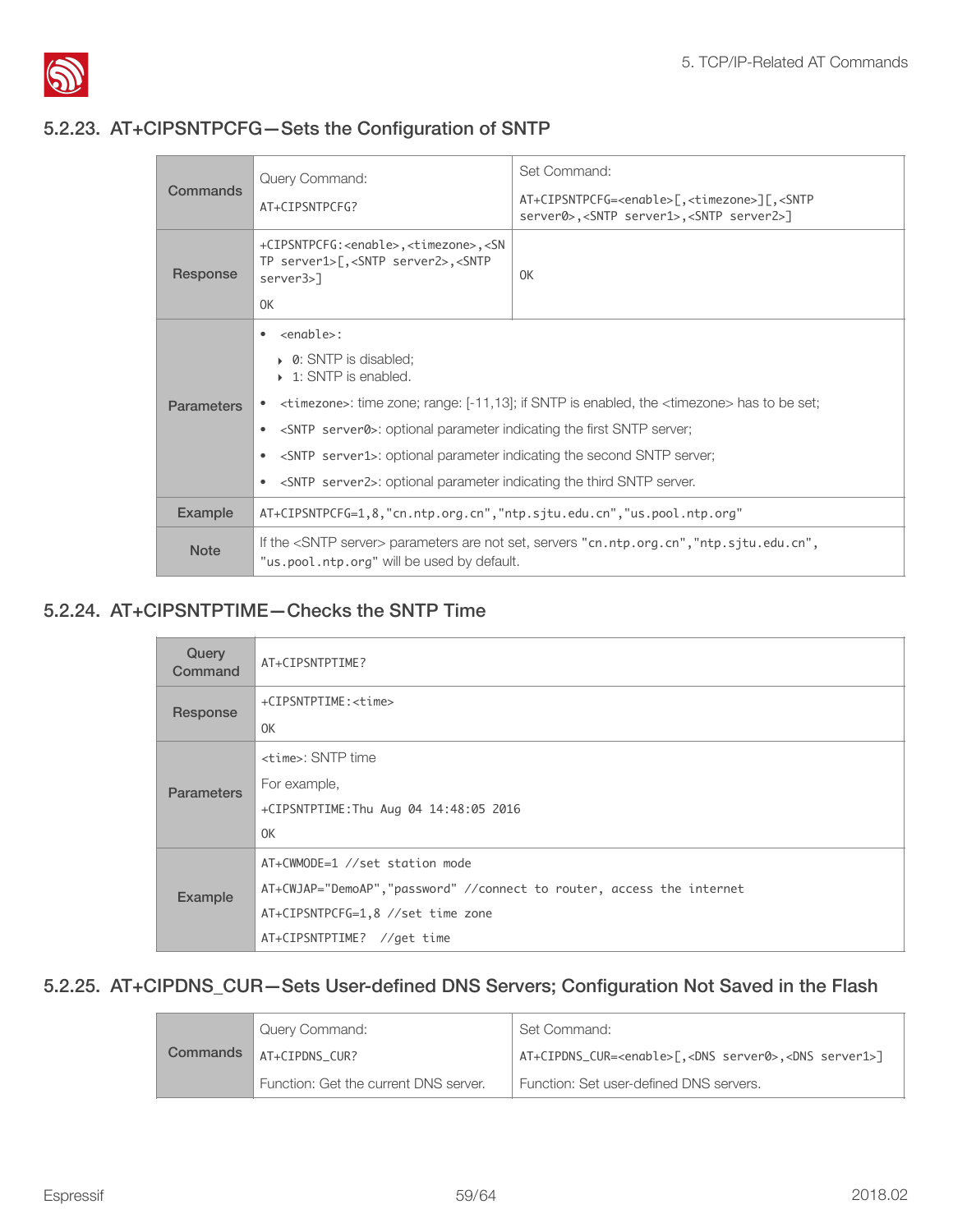

|                   | [+CIPDNS_CUR: <dns server0="">]</dns>                                                                                                                                                                                                              |    |
|-------------------|----------------------------------------------------------------------------------------------------------------------------------------------------------------------------------------------------------------------------------------------------|----|
| Response          | [+CIPDNS_CUR: <dns server1="">]</dns>                                                                                                                                                                                                              | 0K |
|                   | 0K                                                                                                                                                                                                                                                 |    |
|                   | <enable>:</enable>                                                                                                                                                                                                                                 |    |
| <b>Parameters</b> | • 0: disable to use user-defined DNS servers;<br>▶ 1: enable to use user-defined DNS servers.                                                                                                                                                      |    |
|                   | <dns server0="">: optional parameter indicating the first DNS server;<br/>٠</dns>                                                                                                                                                                  |    |
|                   | <dns server1="">: optional parameter indicating the second DNS serve.</dns>                                                                                                                                                                        |    |
| <b>Example</b>    | AT+CIPDNS_CUR=1, "208.67.220.220"                                                                                                                                                                                                                  |    |
| <b>Note</b>       | For command: AT+CIPDNS_CUR=0 (disable to use user-defined DNS servers), "208.67.222.222" will be<br>٠<br>used as DNS server by default. And the DNS server may change according to the configuration of the<br>router which the chip connected to. |    |
|                   | For command: AT+CIPDNS_CUR=1 (enable to use user-defined DNS servers, but the <dns server=""><br/>parameters are not set), servers "208.67.222.222" will be used as DNS server by default.</dns>                                                   |    |

#### 5.2.26. AT+CIPDNS\_DEF—Sets User-defined DNS Servers; Configuration Saved in the Flash

<span id="page-65-0"></span>

| Commands          | Query Command:<br>AT+CIPDNS_DEF?<br>Function: Get the user-defined DNS<br>servers which saved in flash.                                                                                                                                                                                                                                                                                                                                                                                                                                 | Set Command:<br>AT+CIPDNS_DEF= <enable>[,<dns server0="">,<dns server1="">]<br/>Function: Set user-defined DNS servers.</dns></dns></enable> |
|-------------------|-----------------------------------------------------------------------------------------------------------------------------------------------------------------------------------------------------------------------------------------------------------------------------------------------------------------------------------------------------------------------------------------------------------------------------------------------------------------------------------------------------------------------------------------|----------------------------------------------------------------------------------------------------------------------------------------------|
| Response          | [+CIPDNS_DEF: <dns server0="">]<br/>[+CIPDNS_DEF:<dns server1="">]<br/>0K</dns></dns>                                                                                                                                                                                                                                                                                                                                                                                                                                                   | 0K                                                                                                                                           |
| <b>Parameters</b> | <enable>:<br/>▶ 0: disable to use a user-defined DNS server:<br/><math>\triangleright</math> 1: enable to use a user-defined DNS server.<br/><dns server0="">: optional parameter indicating the first DNS server;<br/>٠<br/><dns server1="">: optional parameter indicating the second DNS serve.</dns></dns></enable>                                                                                                                                                                                                                 |                                                                                                                                              |
| Example           | AT+CIPDNS_DEF=1, "208.67.220.220"                                                                                                                                                                                                                                                                                                                                                                                                                                                                                                       |                                                                                                                                              |
| <b>Note</b>       | This configuration will be saved in the user parameter area of flash.<br>For command: AT+CIPDNS_DEF=0 (disable to use user-defined DNS servers), "208.67.222.222" will be<br>$\bullet$<br>used as DNS server by default. And the DNS server may change according to the configuration of the<br>router which the chip connected to.<br>For command: AT+CIPDNS_DEF=1 (enable to use user-defined DNS servers, but the <dns server=""><br/>parameters are not set), servers "208.67.222.222" will be used as DNS server by default.</dns> |                                                                                                                                              |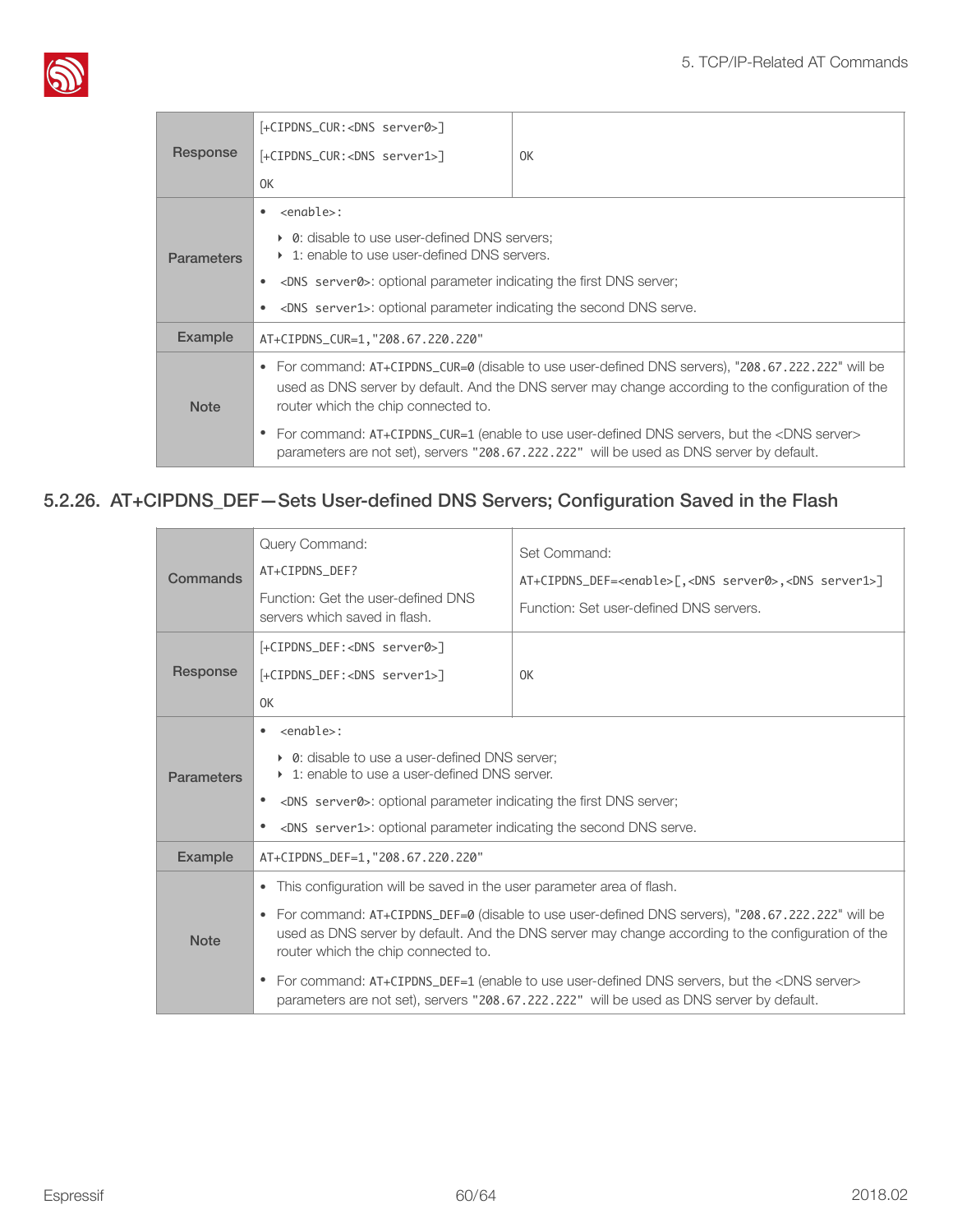

# 6. Appendix A

| <b>AT Command</b>                                             | <b>Examples</b>                                  |  |
|---------------------------------------------------------------|--------------------------------------------------|--|
| Configuration Saved in the User Parameter Area in the Flash   |                                                  |  |
| AT+UART_DEF                                                   | AT+UART_DEF=115200,8,1,0,3                       |  |
| AT+CWDHCP_DEF                                                 | AT+CWDHCP_DEF=1,1                                |  |
| AT+CIPSTAMAC_DEF                                              | AT+CIPSTAMAC_DEF="18:fe:35:98:d3:7b"             |  |
| AT+CIPAPMAC_DEF                                               | AT+CIPAPMAC_DEF="1a:fe:36:97:d5:7b"              |  |
| AT+CIPSTA_DEF                                                 | AT+CIPSTA_DEF="192.168.6.100"                    |  |
| AT+CIPAP_DEF                                                  | AT+CIPAP_DEF="192.168.5.1"                       |  |
| AT+CWDHCPS_DEF                                                | AT+CWDHCPS_DEF=1,3,"192.168.4.10","192.168.4.15" |  |
| AT+SAVETRANSLINK                                              | AT+SAVETRANSLINK_DEF=1, "192.168.6.10", 1001     |  |
| AT+CIPDNS_DEF                                                 | AT+CIPDNS_DEF=1,"208.67.220.220"                 |  |
| AT+RFAUTOTRACE                                                | AT+RFAUTOTRACE=0                                 |  |
| AT+SYSMSG_DEF                                                 | AT+SYSMSG_DEF=3                                  |  |
| AT+CWCOUNTRY_DEF                                              | AT+CWCOUNTRY_DEF=1,"CN",1,5                      |  |
| Configuration Saved in the System Parameter Area in the Flash |                                                  |  |
| AT+CWMODE_DEF                                                 | AT+CWMODE_DEF=3                                  |  |
| AT+CWJAP_DEF                                                  | AT+CWJAP_DEF="abc", "0123456789"                 |  |
| AT+CWSAP_DEF                                                  | AT+CWSAP_DEF="ESP8266", "12345678", 5, 3         |  |
| AT+CWAUTOCONN                                                 | AT+CWAUTOCONN=1                                  |  |

<span id="page-66-0"></span>ESP8266 AT commands below will save the configuration changes in flash:

#### ⚠ *Notice:*

- Only when the configuration changes will the AT firmware write the new configuration into the flash. Therefore, *users need not be concerned about wearing out the flash on repeated application of commands that set the same default configurations over and over again.*
- *• For 512 KB + 512 KB Flash Map, the user parameter area is 0x7C000 ~ 0x80000, 16 KB;*
- *• For 1024 KB + 1024 KB Flash Map: the user parameter area is 0xFC000 ~ 0x100000, 16 KB;*
- *• The system parameter area is always the last 16 KB in the flash.*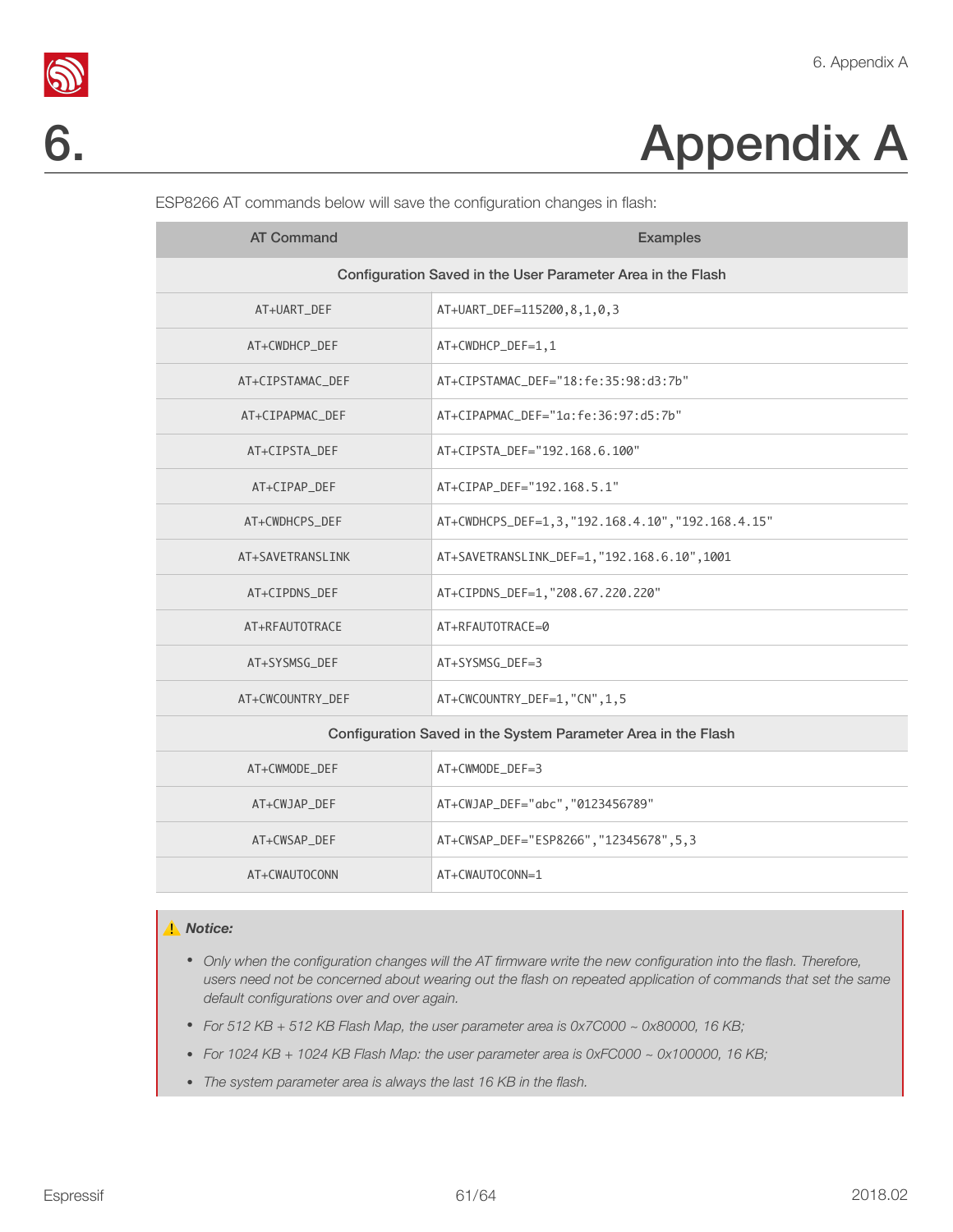

# **S**<br> **7.** Appendix B<br> **7.**

<span id="page-67-0"></span>Messages of ESP8266 AT are as below:

| <b>Messages</b>                                     | <b>Description</b>                                                                                            |
|-----------------------------------------------------|---------------------------------------------------------------------------------------------------------------|
| ready                                               | The AT firmware is ready.                                                                                     |
| ERROR                                               | AT command error, or error occurred during execution.                                                         |
| WIFI CONNECTED                                      | ESP8266 station connected to an AP.                                                                           |
| WIFI GOT IP                                         | ESP8266 station got IP address.                                                                               |
| WIFI DISCONNECT                                     | ESP8266 station disconnected from an AP.                                                                      |
| busy $s$                                            | Busy sending. The system is sending data now, cannot accept the newly input.                                  |
| busy $p$                                            | Busy processing. The system is in process of handling the previous command,<br>cannot accept the newly input. |
| <conn_id>,CONNECT</conn_id>                         | A network connection of which ID is <conn id=""> is established.</conn>                                       |
| <conn_id>,CLOSED</conn_id>                          | A network connection of which ID is <conn id=""> ends.</conn>                                                 |
| $+IPD$                                              | Received network data.                                                                                        |
| +STA_CONNECTED: <sta_mac></sta_mac>                 | A station connects to the ESP8266 softAP.                                                                     |
| +DIST_STA_IP: <sta_mac>,<sta_ip></sta_ip></sta_mac> | ESP8266 softAP distributes an IP address to the station connected.                                            |
| +STA DISCONNECTED: <sta mac=""></sta>               | A station disconnects from the ESP8266 softAP.                                                                |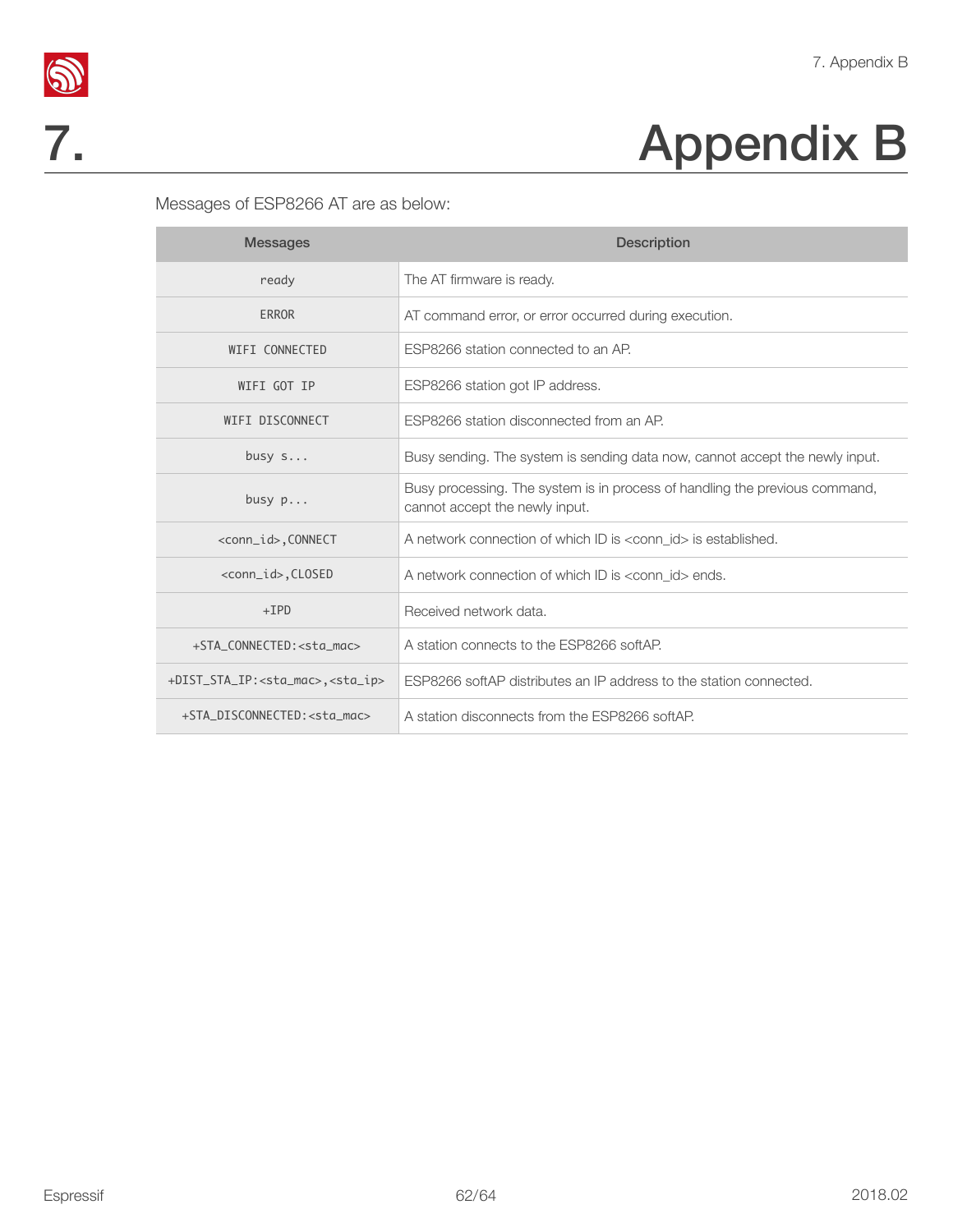



If you have any questions about the execution of AT commands, please contact us via *[Espressif](http://espressif.com/en/company/contact/after-sale-questions)  [Technical Inquiries](http://espressif.com/en/company/contact/after-sale-questions)*. Please describe the issues that you might encounter, including any relevant details, as follows:

- <span id="page-68-0"></span>• AT Version information or AT Command: You can use command AT+GMR to acquire information on your current AT command version.
- Hardware Module information: for example, ESP-WROOM-02.
- Details of the test steps, for example:

```
AT+CWMODE_CUR=1

OK

AT+GMR

AT	version:0.23.0.0(Apr	24	2015	21:11:01)

SDK	version:1.0.1

compile	time:Apr	24	2015	21:19:31

OK
AT+CIPSTAMAC_DEF="14:CF:11:22:33:05"
OK
```
• If possible, please provide the printed log information, such as:

```
ets	Jan		8	2013,rst	cause:	1,	boot	mode:	(3,3)

load 0x40100000, len 26336, room 16
tail	0

chksum	0xde

load 0x3ffe8000, len 5672, room 8
tail 0
chksum	0x69

load	0x3ffe9630,	len	8348,	room	8	
tail 4
chksum	0xcb

csum	0xcb
SDK version: 0.9.1
addr not ack when tx write cmd
mode : sta(18: fe: 34: 97: d5: 7b) + softAP(1a: fe: 34: 97: d5: 7b)
```